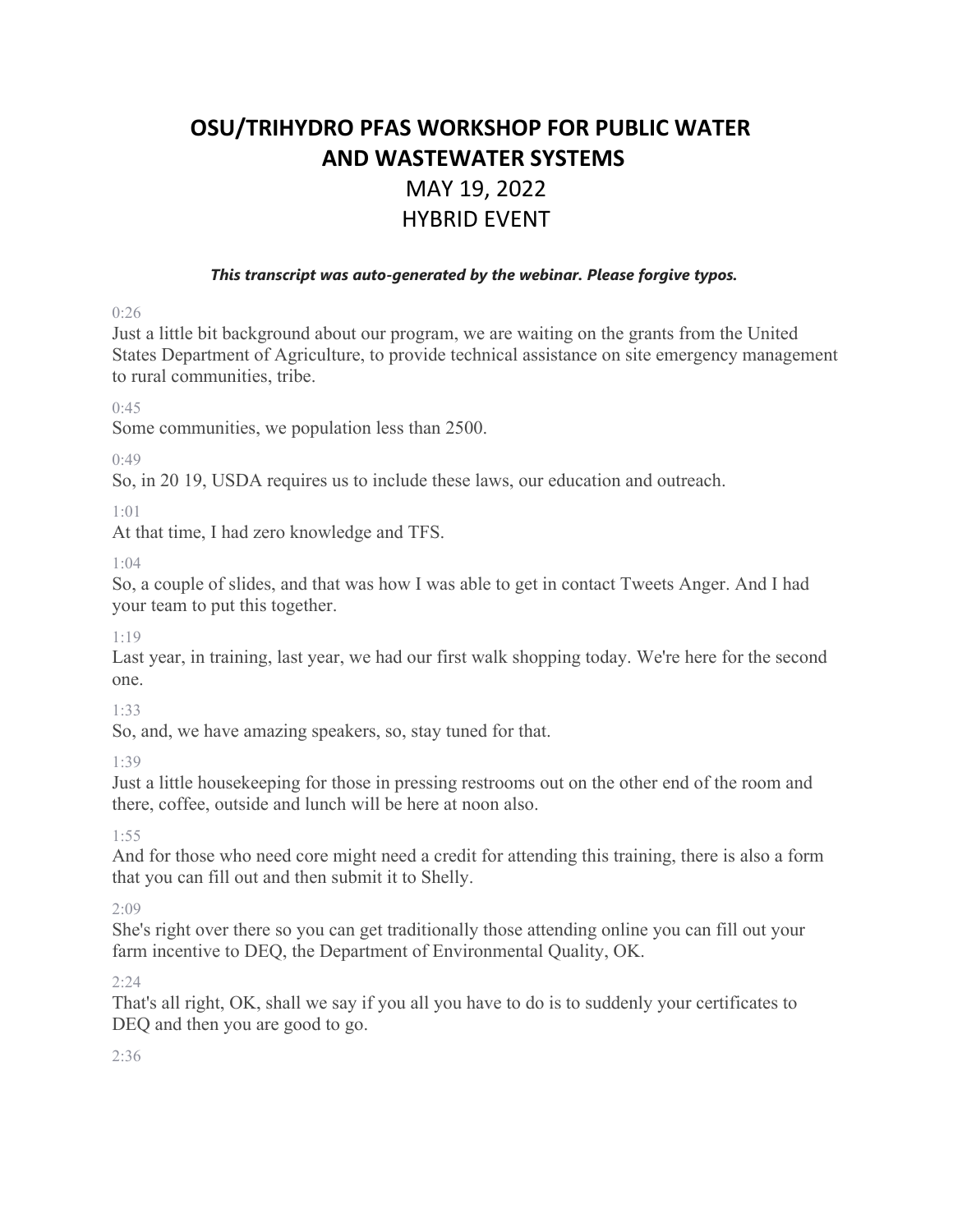Um, so, without wasting much time, I will go ahead and introduce our first speakers and also call on doctor can eat since he is our host on campus to give us a brief welcome notes and then, we go ahead, which has been the presentation OK.

3:04

All right, doctor Chen ... as the Director of Things I Mean to Science graduate program at Oklahoma State University campus. Previously, his position can serve as the Assistant Dean of Engineering at Oklahoma State University, and the director of Research Center.

3:27

It is satisfied, satisfied, hazardous material manager.

3:32

In addition to his academic contribution to Oklahoma State University, doctor ... solve 18 years as environmental, health and safety manager for American Airlines.

3:45

That's a each host area of research, include PFS.

 $3.50$ 

So those waste money means Environmental chemistry, industrial and financial sustainability, an industrial ....

3:59

He served as manager of the following committees, Hazardous Waste Management Advisory Council for the State of Oklahoma, Environmental Federation of Oklahoma Hazardous and Solid Waste Committee, State of Oklahoma PFS Committee.

 $4.18$ 

In addition, doctor E has also has numerous articles, articles on PFS, and directed and co alter the FSP, FAS sampling guidelines for the state of Oklahoma.

4:34

Sell.

4:36

Yes.

4:37

Yeah. And that's an aid is presenting alongside.

4:43

OK, doctor Adrea, let you survive.

 $4.50$ 

Let me survive is an Environmental Engineer and microbiologist American Airlines and will remain check compliance and safety.

5:00

Doctor Silva, graduated with a PHD in Microbiology and Selma, you care about biology from Oklahoma State University, Um, specializing in molecular tools and microbial processes impacting environmental mitigation and production of biofuels.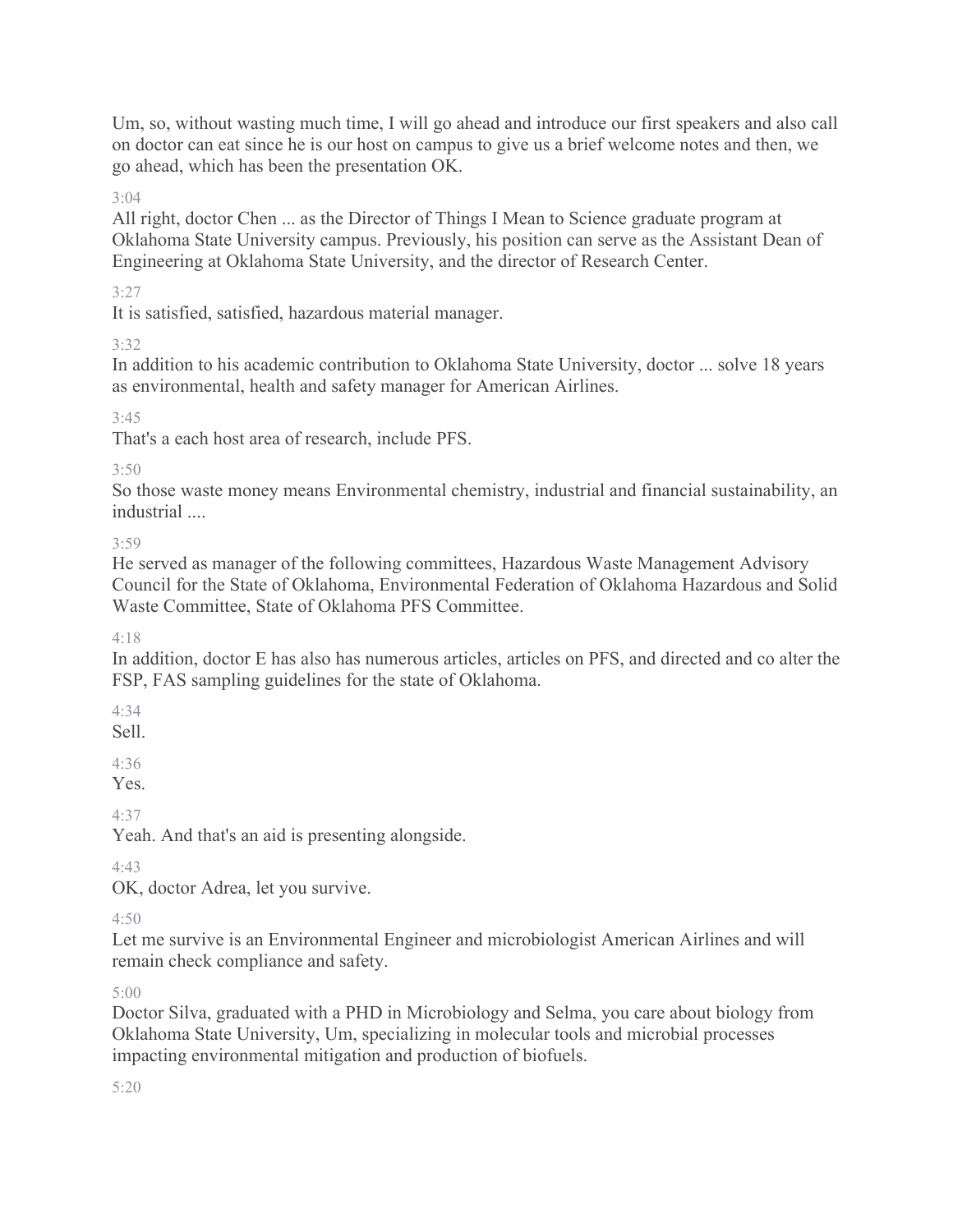The final semester, she was accepted into issues, professional science, master's program in environmental science and management, retreat directed career paths.

# 5:34

Aim to apply science through Roes Yeah. She holds today with American Airlines and first started initially collaboration with doctor Tennant eat.

# 5:47

Which continue to this day, have primary role within making airlines include environmental program management and regulatory compliance with plain water, apt programs, sideshow, mediation, and management of aerospace PFS. So that's a problem.

6:08

That's the E, and no, totally just server.

6:20

Can hear me OK?

# 6:22

Yep, Page people from Boston, we don't even need a microphone, but leave it there. OK. So, first of all, welcome to Oklahoma State University. I have to do a mini recruiting. You ever thought about your Master's degree?

# 6:39

Please contact me after this seminar a lot.

# 6:43

I see a lot of Members students, here and so, that's my plug for a Master's degree in Oklahoma State University. Welcomes you Who's also interested in most seminars I attend.

# 6:55

They addressed one topic like treatment to P fast today was really impressed that witnessed myself would be the dressing.

# 7:05

For the aerospace space age at the last PFS, Doctor ..., Department of Chemistry, more chemistry of PFS.

# 7:16

Shellfish showed DEQ, Clean Water Act down the legal aspects of PFS shoots accurate laboratories chemical analysis of PFS, Frank Adress texts Molecular disposal.

# 7:36

PFS toxicology fast read, treatment to PFS.

# 7:43

So what is nice about this seminar today rather than eight hours of one issue, it's going to be a nice variety I think for everybody for everybody, OK?

# 7:56

Right, I click on it, like click, OK.

# $8.04$

So, here is the agenda for today.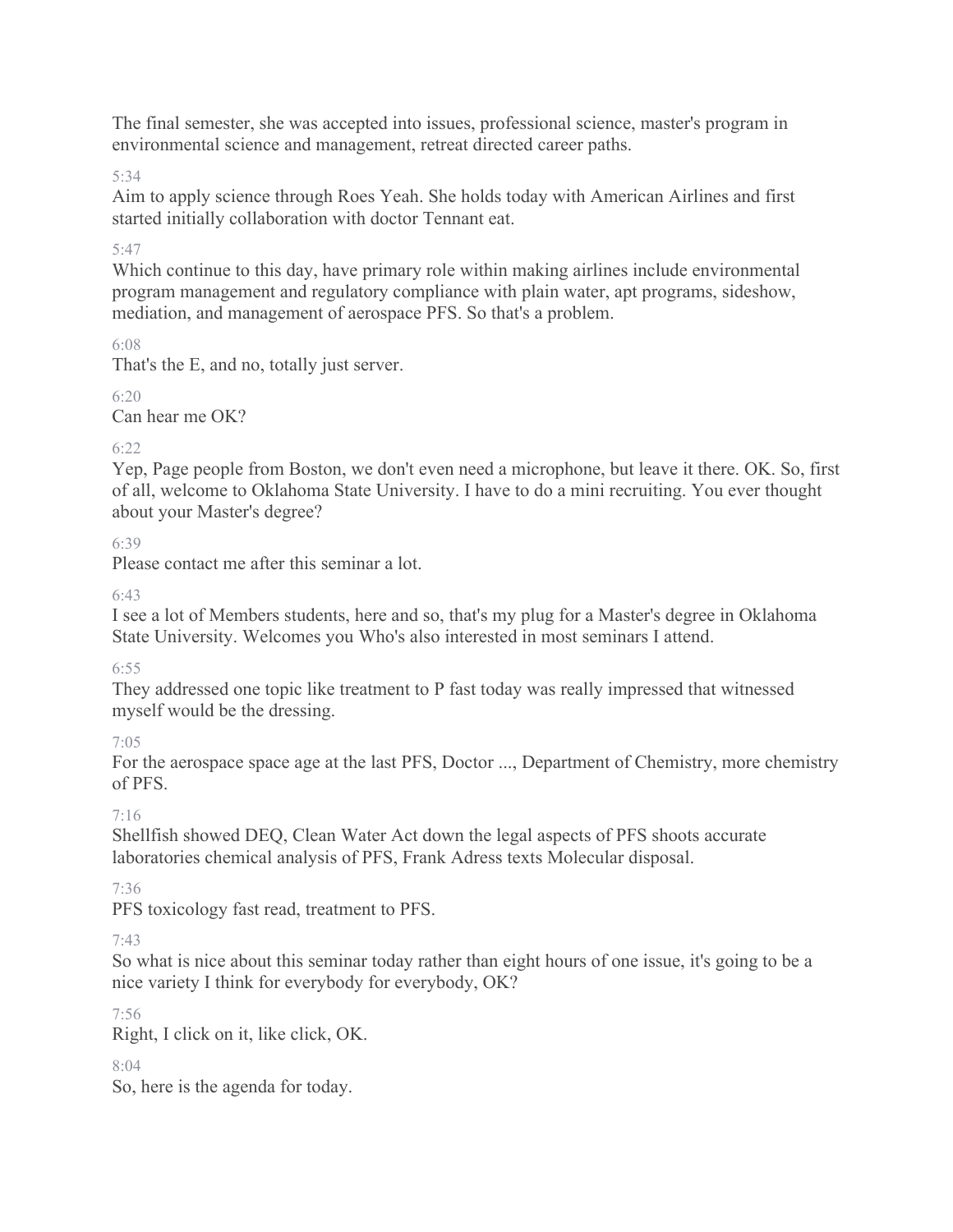Getting five professional hours is good.

# 8:12

You can submit questions, I guess some questions online, is that correct: OK, fantastic.

### 8:19

OK, OK, fantastic.

# 8:21

Housekeeping, I think you've already done this, all right.

# 8:24

And we've already had the introductions, OK, Is our lawyers. Were they asked us to put this in? You can read that. But, bottom line, we're not, lawyers are not, politicians were both environmental scientists. These are the uses our opinions.

# $8.41$

The aerospace examples given today are universal, we've talked about jet fuel, to cater to domestic aircraft, aircraft military, jet fuel. So we use examples. We're not saying specifically. This is only United Airlines, Delta air lines or American wines were talking universal, and, again, just like jet fuel universal kinds of things.

# 9:07

To get things in perspective, I think these numbers are really interesting.

# 9:13

billion dollars, four billion, yeah, sediment between dupont, encounters.

# 9:21

And I believe that sentiment is to deal with the next issue, \$671 million want a lawyer.

# 9:33

one law firm, how much he has won so far from Dupont Khumbu was nice movie by Hidden Dark Wadhams.

# $Q \cdot \Delta\Delta$

If you have an opportunity to see a movie, it's a really good movie, 200 million estimated amount of work with greater than one nanogram of PFAS in the water.

# $9.57$

99.7, this is this is an estimate of the amount of miracles that have P fast. In the bloodstream, we believe it's higher than that.

# 10:08

So far, 28, 54, lots of locations in the United States that are contaminated with PFS, 6, 94.

# 10:17

And this was, this year, the amount of military bases contaminated with P Fass, 15 member states in the United States, contaminated groundwater with P fast, 10000, 10000, the estimated number of molecules we believe are AMP fast.

#### 10:38 What is P fast? start off?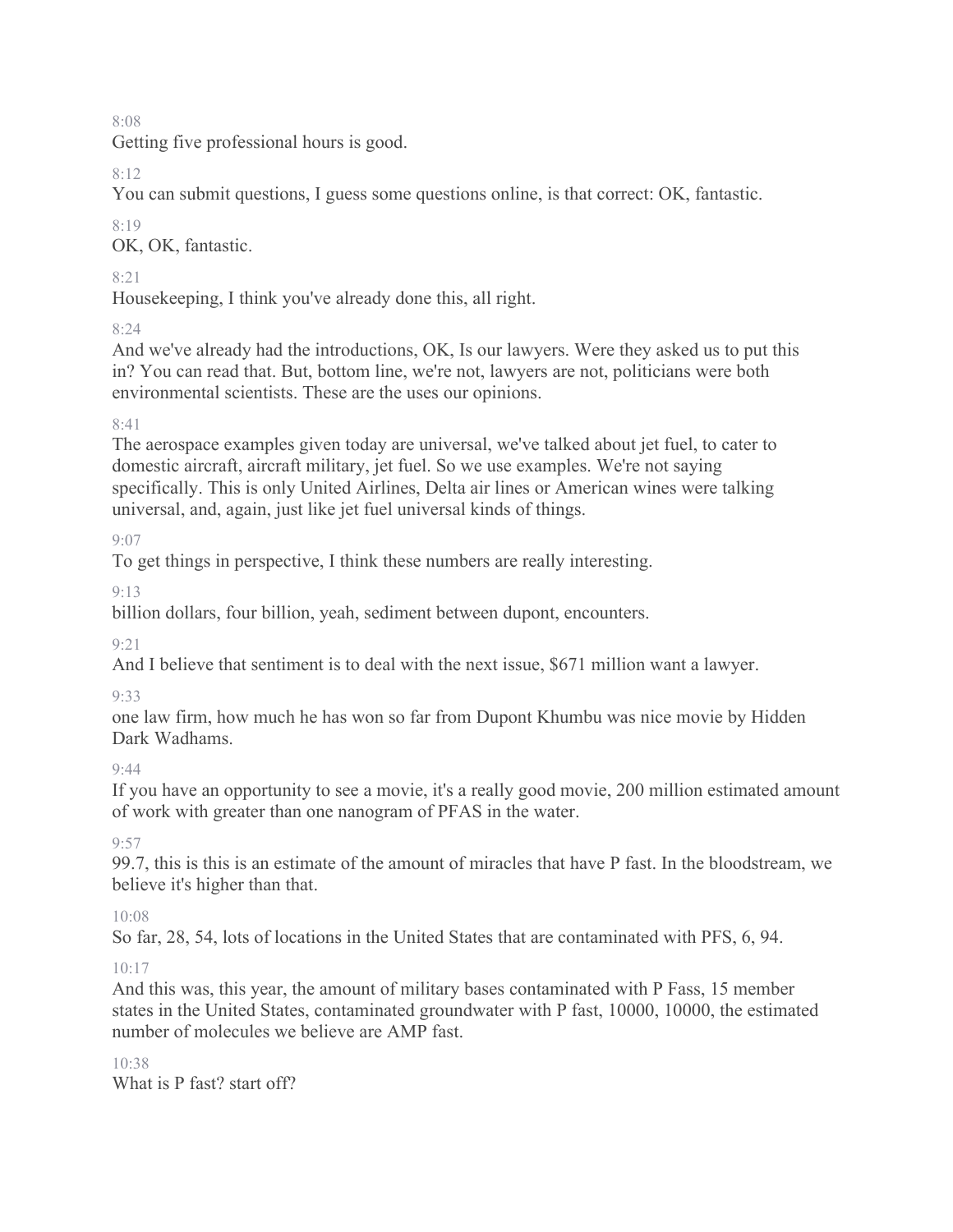How the flow alkalis substances wholey, chemistry means more than one.

10:49

Whoa.

 $10.52$ 

Alcohol means carbon.

# $10.54$

So we have a carbon chain. We can either covalent bond one fluorine atom to fluorine atoms on the end. It's possible to bond three fluorine atoms. That's all P facets. That's all it is.

 $11.09$ 

It's amazing, something so simple. It's so complex.

# 11:14

Use this as an umbrella term. Again, we believe, are about 10000 different chemicals.

# $11:20$

In most people, an industry, we don't actually say names, recently, the common name we say Teflon unkind, our Cortex scotchgard a triple F. It's so much easier than say the entire molecular name.

11:35

To us is it's a large, large oak tree with 10000 reais. Each leaf represents one molecule.

11:47

This is how complex this situation is, definitely will suffer touch start date for this training. Underneath the tree is the Root System.

11:59

Is all that mass underneath we don't know about the precursors.

12:05

We're not sure how many precursors there are put PFS.

12:09

This is how large and complex this problem is.

12:14

How do we get here its fastest fountain, Greater than 99.7% of the blood banks, almost every human on Earth.

12:22

You can find it in polar bears, North Pole, South Pole. Eagles, most aquatic life has already been contaminated with PFS.

# 12:31

It is ultimately addict and I love this one here. So, surprise, they found. Bass. On the top of Mount Everest, they find P fast. Along the trails around adverse is a tiny magazine, and I love this question, Why over harmful chemicals and Mount Everest? You think about the terrorists are coated with TFS.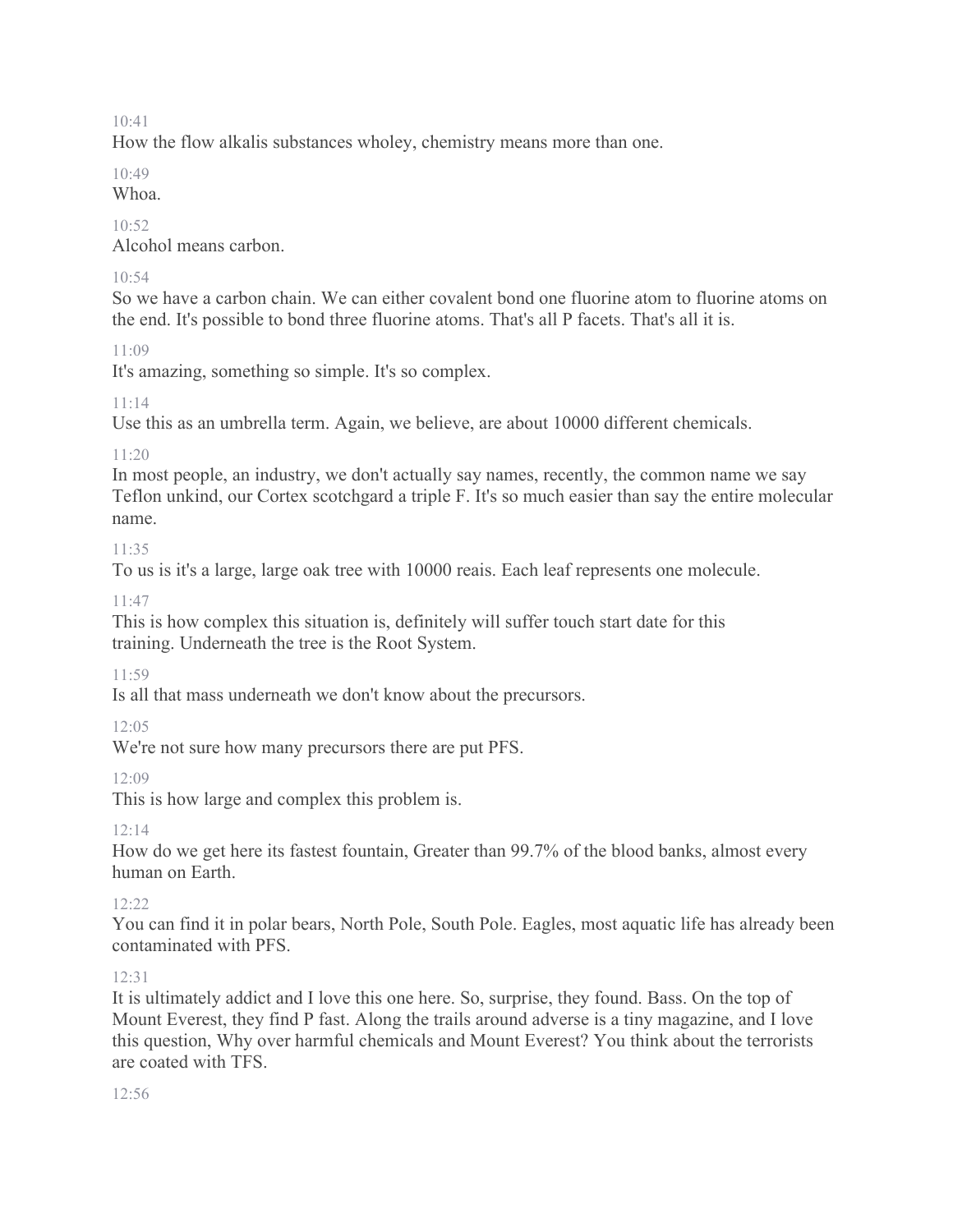The clothing is coated with P fast. The boots are coated with PFS, the ropes are coated with TFS.

 $13.04$ 

Food packaging was coated with PFS and we're wondering why is this mountain so contaminated with TFS?

 $13.12$ 

It's pretty interesting question.

13:15

Totally.

13:17

Also, use truly, we could start from innocence, great quote All things true: wicked start from innocent, a freshly minted PHD student freshly minted he's 28.

# 13:31

A college maybe a year or two doctor Plunkett, most with dupont, trying to develop a gaseous refrigerant coolant.

13:39

Let the experiment go too long, he made mistakes He simply made mistakes.

13:45

You accidentally develop the first solid floor related hydrocarbon. He did not mean to do this.

# 13:51

There was a waxy solid that proved to be at that time the most slippery, most inert material in existence at that time.

# 13:59

Today we call it test lawn, the chemical name is Pauline Tetrafluoroethylene, but the common name is Teflon. Here's a re-enactment of him doing this.

# 14:09

I love to see Re-enacts, a failed experiment, but change the world. What do you think This? Interesting Dupont tried over and over again to market This didn't stick to anything.

# 14:23

So Dupont puts it on a shelf and says, this was a failed experiment no, we wasted all this money. Was shelved.

# 14:33

Again was supposed to be a gas and that gas, by the way, was supposed to go General Motors Carlos as your air conditioner air conditioner refrigerant. That was the goal for General Motors.

# 14:47

Years later, four years later, the United States, Germany, and Japan.

# 14:52

You think about this. All three countries had, at that time, really good theoretical physicist, absolutely brilliant.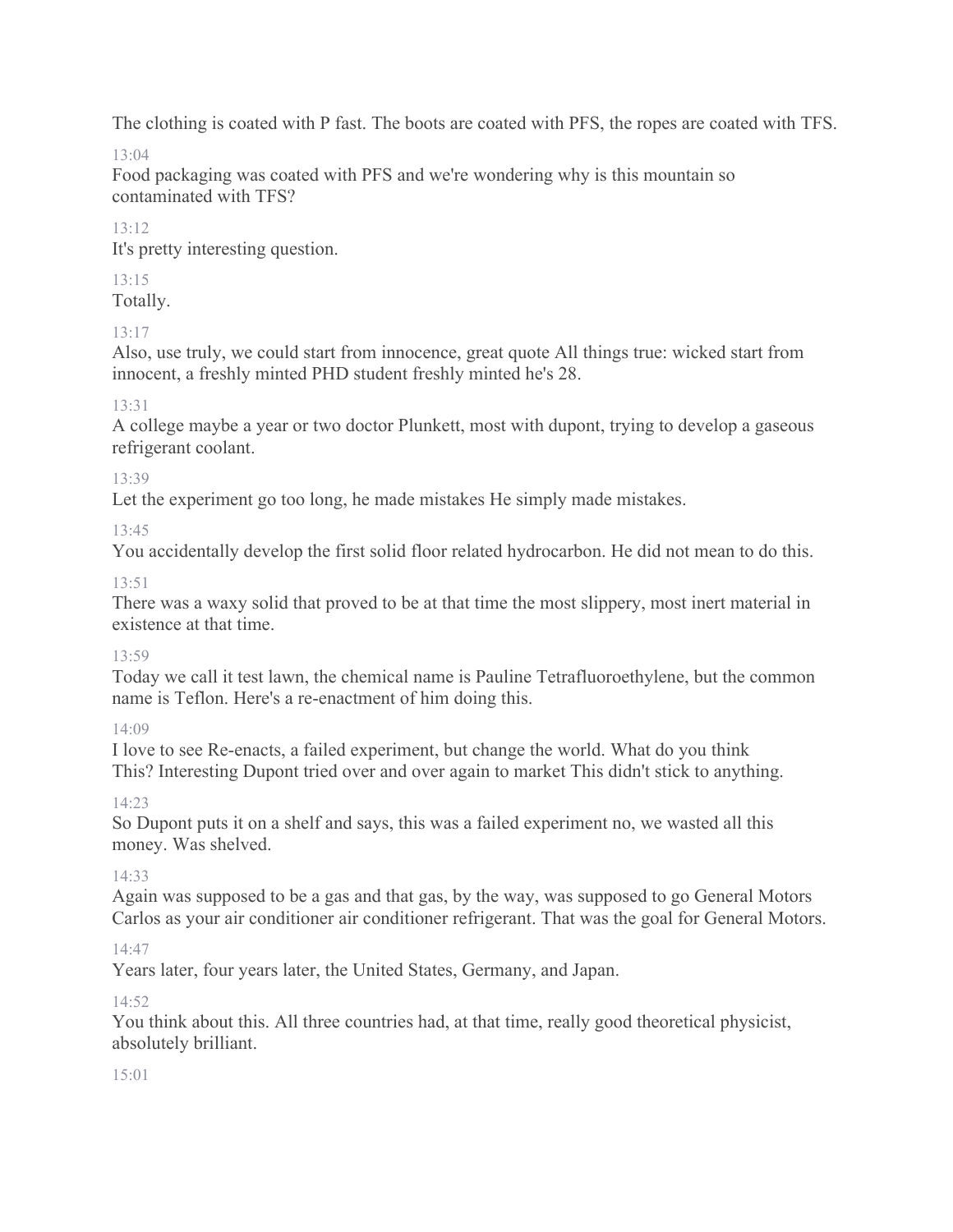These were the top individuals in the world: Germany and Japan had my opinion the top individuals to retrieve them. all three countries were using the gaseous Diffusion Protocol.

# 15:14

But with this protocol separating uranium 235 from 238, it's extremely corrosive.

# 15:23

Dupont chemist. Remember this failed experiment. He reran the Tesla because nothing else was working. Encoded the diffuser with Teflon. Endless successful.

# 15:35

Germany and Japan were unaware of Teflon at that time, did not have just one and could not separate these two to enrich uranium.

# 15:44

Here's a typical gaseous diffusion protocol separating U 235 from U turn 238.

# 15:52

The concept which they did was coat everything with Teflon, in addition, make a semi permeable membrane out of Teflon out of Teflon. It worked, we were the first country to make the atomic bomb then every job, every CEO every gasket.

# 16:09

We see the manufactured are actually made from Teflon.

# 16:17

Think about this. This is an interesting from Chemistry perspective. Simultaneously, not individually, simultaneously, this material was exposed to uranium hexafluoride.

# 16:31

Gaseous state extremely corrosive HF gas, hydrofluoric acid gas, extremely corrosive, high pressures, high temperatures and alpha radiation without breaking down.

# 16:50

OK, to me, what was amazing is when they started with someone's PFS incinerator and I kept saying what we learnt from the world more true.

# 17:04

You put this in a similar way, or it's either gonna go one inch in, places where it's up the stack, or to what's going to stay in yash.

# 17:11

It's not going to break that carbon fluorine bond.

# 17:16

I mean, it's been exposed to this already.

# 17:18

This is my teaching moment from World War two.

# 17:22

This carbon fluorine this covalent bond, doctor Rivers Target target, or more about this, is carbon fluorine bond resistance.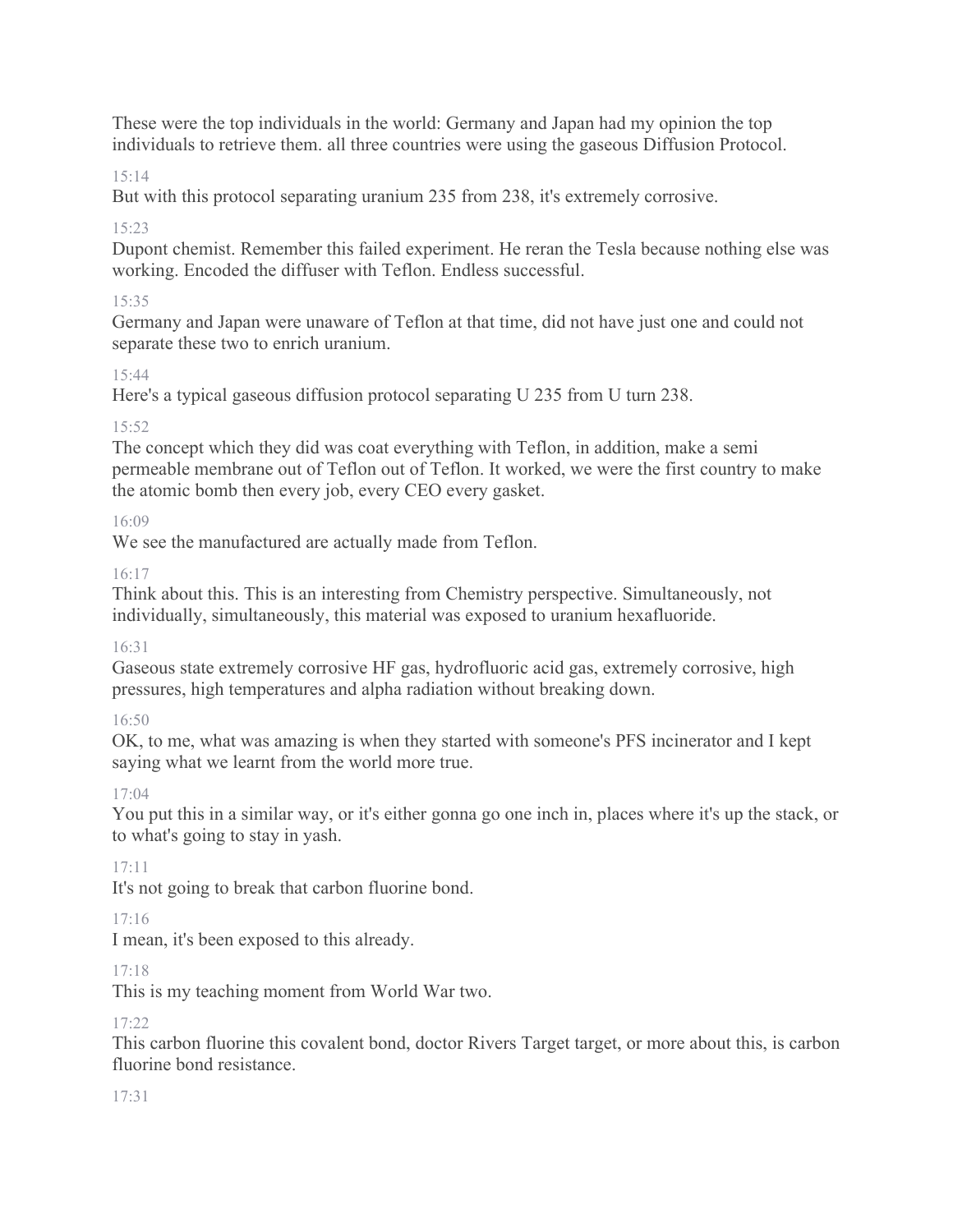In chemistry, we use the word recalcitrant English, that simply means stubborn.

17:37

But in chemistry means to not break that bond, recalcitrant to biological attack, when you think of all the wastewater plants in the United States of the world.

 $17.50$ 

Here's micro-organisms two.

17:54

Broke down Janneke Matter, it's recalcitrant to it.

18:00

We do not have any chemical we can add that can break that carbon fluorine bond And we saw more attack again. We're right now experiment to find out what temperature will it take to break that co op carbon fluorine bond.

18:16

Is again, unaffected or anything the precursors we talked about, may actually convert to to actual P fast molecules but at the present time unaffected by conventional wastewater treatment systems.

18:36

All right.

# 18:37

Can everyone hear me OK? Alright. So now moving from historical lessons learned from doctor Ian. Thank you doctor ..., that was wonderful. So we've learned about the creation of P fast. We've learned about some of the historical uses that were essential that really were important.

# 18:56

And we've learned about why it's so difficult to now break it down to get rid of it once it is in the environment. So looking at key for us in the environment, one of the most significant challenges with finding boss in the environment is really finding the source.

# 19:13

one of the most important vectors of ... for the Clean Water Act. And just in general is the sanitary sewer.

# 19:20

And we're going to talk about more that more. So unfortunately, PEAT fast materials, they are everywhere and in high concentrations, which I think most of you in this room already aware of.

# 19:32

All right.

# 19:32

So sources of ...

# 19:35

to the environment unfortunately come to us a lot of the time worse.

19:41 Red button.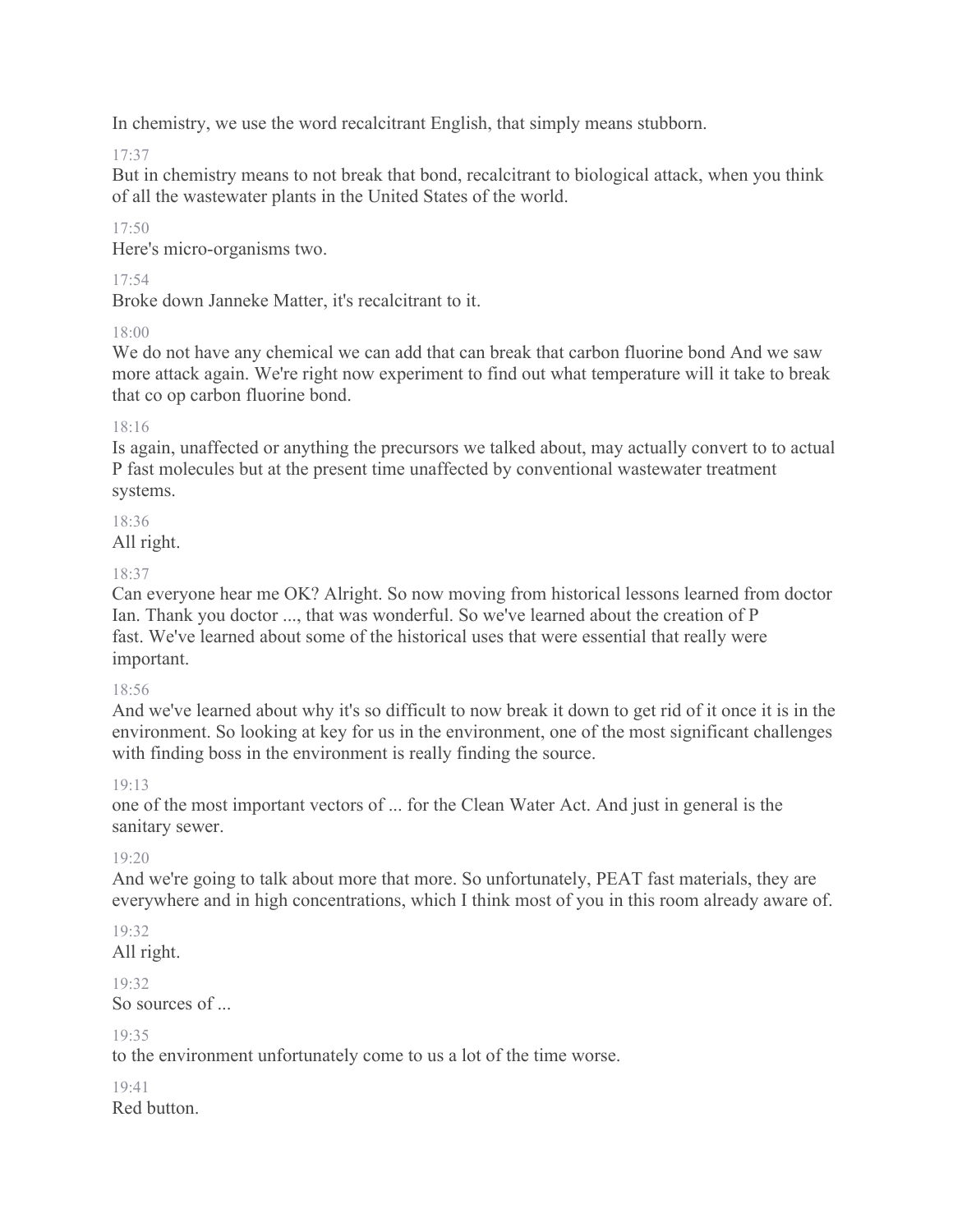Ah, OK sources. The ... to the environment but a lot of the time come to us directly from the sanitary sewer.

#### 19:52

Many of these sources are domestic. So if we look at the first one here, many of them come from household products and their uses.

#### 20:00

So these products and the dusts that they generate, we also have food and food packaging. So once you use those, also the wastes and even our personal care products. So, we have there PFS and a lot of those when you use them then think about when you wash, take a shower. It all goes right down the drain.

#### 20:24

We also have lead sheets from waste disposal sites, so including landfills.

#### 20:29

We have people from the manufacturers themselves, manufacturers and formulators.

#### 20:34

We also have industrial users that either knowingly or unknowingly use ... in their processes.

### $20.42$

We have the essential users of ... fast. This includes defense, aerospace, medicine, and technology.

#### 20:49

Then we also have certain individual PFS containing products that are really considered on their own because they generate such a large ... waste stream. Perfect example of that and one that we're going to talk more about is the Triple F's.

#### 21:04

So, when it was created back in the 19 forties, yeah, they didn't find a use for us for this Teflon course doctor.

#### 21:13

You talked about using it then during World War II. And then shortly after Teflon, its use just really exploded. So they started putting in everything from frying pans to ironing board covers. They really just found that and especially for the pots and pans, if you use it, your food didn't stick.

#### 21:32

It was easier to clean up and of course that was very popular.

#### 21:36

So exposure continues here for wedding gifts.

#### 21:40

It became so popular that it really was the thing to give and the thing to receive They even the center on here they call it happy pans People enjoyed it so much Because it was such a joy to use it they started calling them happy pans. And I like this last one here choose a pan Like you choose a man. It's what, it's What's on the inside that counts. Some really clever marketing.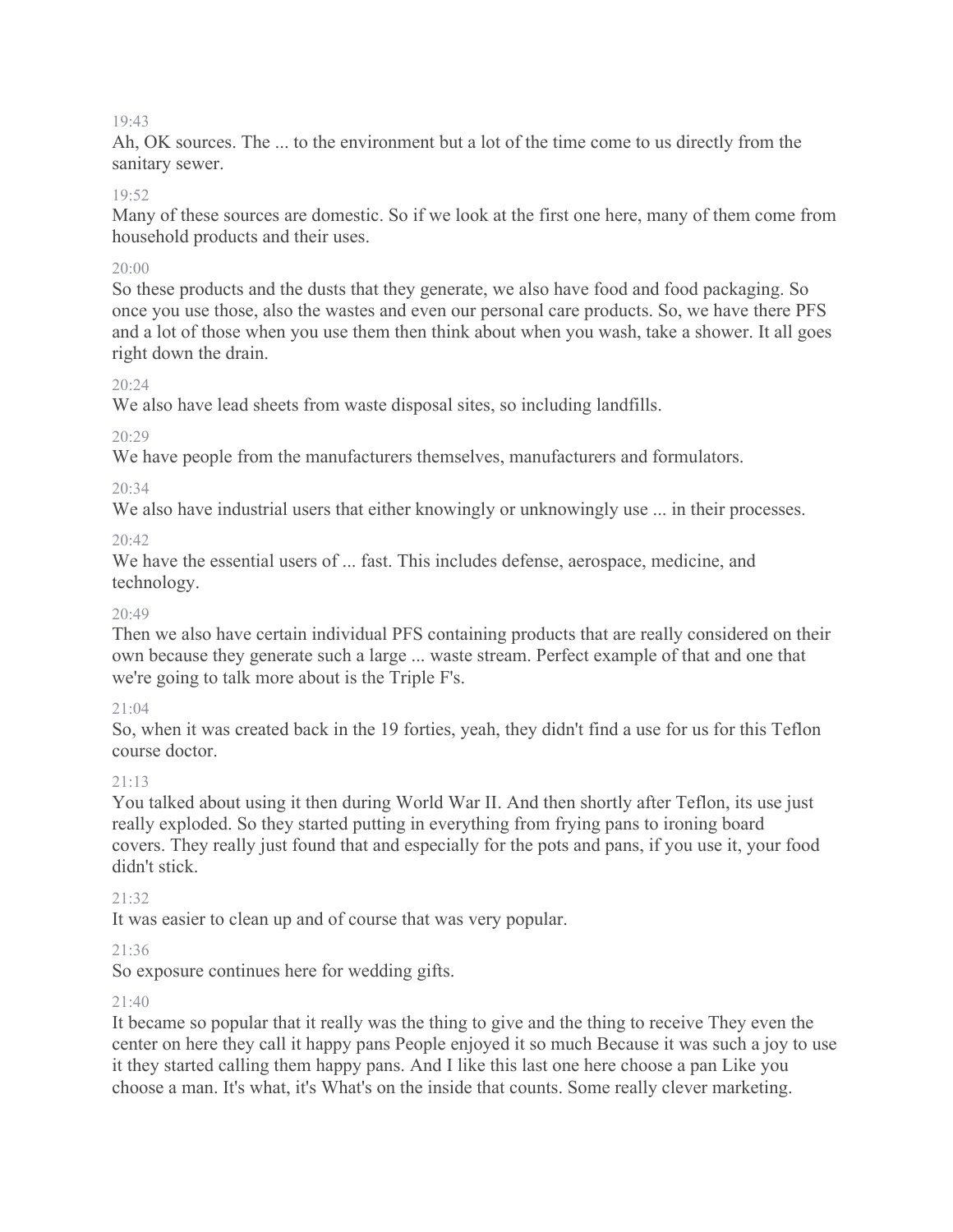All right. And so, even for children's play Sets, they would add, So if you look at this one right here.

### 22:10

So Teflon t-set just like moms. So not only were you getting it from the actual Cooking and Production of Foods, you are also getting it even the children were being exposed to it in their play toys.

### 22:22

All right?

### 22:23

So some additional common PFS products generally anytime you see the word stain resistance, those PFS, this includes carpets, fabrics, furniture, and the household dusts.

### 22:37

Generally, anytime you see the word waterproof, there's ...

### 22:41

this includes your backpacks, tense, shoes, and your clothing and gloves.

### 22:47

All of these things are also very important when sampling for PFOS now.

# 22:52

Alright, so this the clothing and glass foods, you're gonna get a lot of them Cortex, clothing, hats, gloves, et cetera, You're timex any adhesive paper products are posted polyester or nylon clothing or hats any new clothing. So most new clothing is actually coated with something to protect it until it reaches the purchaser, so stain resistance, scotchgard things like that. To make it look good and keep it looking good until you purchase you wash it.

#### 23:22

So there are some exceptions here. 100% cotton generally, is not coded PFS.

# 23:28

So any clothing that has been washed with a fabric softener.

# 23:32

Now I think for most of us that's all of our clothing does any. So you can see it really impacts us a lot on a daily basis on a daily basis.

# 23:41

Also any clothing that is chemically treated for insect repellents, ultraviolet protection stain resistance. Those all contain PEAT moss.

#### 23:50

So and also then, any clothing that has ever been washed with any of these things contains P foss, and then, of course, important for the sanitary sewer, all of the laundry wash waters.

# 24:03

So, personal care products got sunscreen, ike theme, moisturizer, shaving cream, favorite fragrances, hairspray, make up, the polished toothpaste, et cetera, et cetera. You get the point here.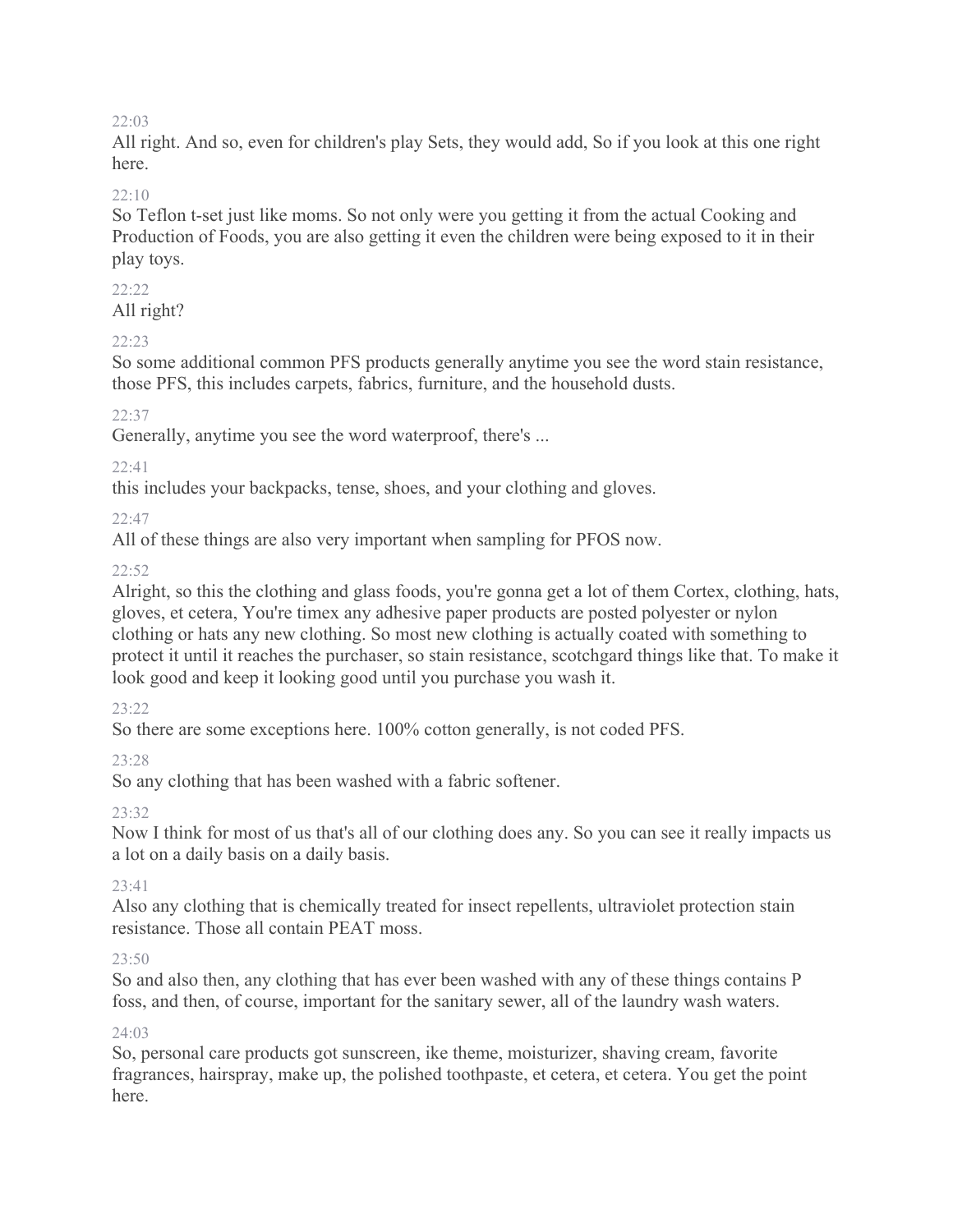So, all these personal care products that we use that contain PFS, then whenever you wash your hands, take a shower, they go directly down the drain, champion, cleaners and the new shower.

#### 24:27

The cosmetics categories are especially high in flooring. All of those really desirable characteristics such as long, lasting waterproof.

#### 24:39

All of those are really the ... components in that make it they get it those properties.

### $24.46$

So some additional products, low density polyethylene, waterproof field books. Treated paper, blue eyes, plastic clipboards, binders, sharpies. Those of you that didn't know sharpies, pre wrapped foods such as snacks, candy bars, energy bars, etcetera.

### 25:03

And even, microwave popcorn.

### $25:07$

So in this slide, I bet you can find one of your favorite types of microwave popcorn on the side. I know I can.

### $25.15$

But really, it shows this was a study that showed that most of the brands of popcorn, at least all of these that they've tested here, were like the containers were likely treated with us.

#### $25:27$

When India also looked at several fast food containers and they showed that for desserts and bread wrappers, that 56% of them content PFS for burgers and Sandra Trump as it was roughly 38% for paper 20% and save for their paper cups. They did not find any pitfalls in the ones that they sample, but that does not mean that there is not P plus in these paper products. We will see there definitely is.

#### 25:53

All right. So as recently as March 24th of this year, Consumer Reports really took this a step further.

# 26:00

They really looked at the concentrations of total organic fluorine. Then many of you are fast in many of the popular, fast food brands.

# 26:11

So first thing that I want you to remember is that the EPA Lifetime Health Advisory for PFOA and PFOS is set at 70 parts per trillion, OK. Now what they looked at here was total organic chlorine, So this isn't directly PFOS and PFOS. But if you just look at here for McDonald's, the bad for french fries, 250 million parts per trillion, or total organic farming, so not directly relatable to the 70 parts per trillion, PFOS and PFOA. But it still shows.

#### 26:43

there's a lot of fluorine and P fast in these products. Alright?

#### 26:48

I think that's remarkably high bag of cookies similar, 250, chicken nuggets, 219, et cetera.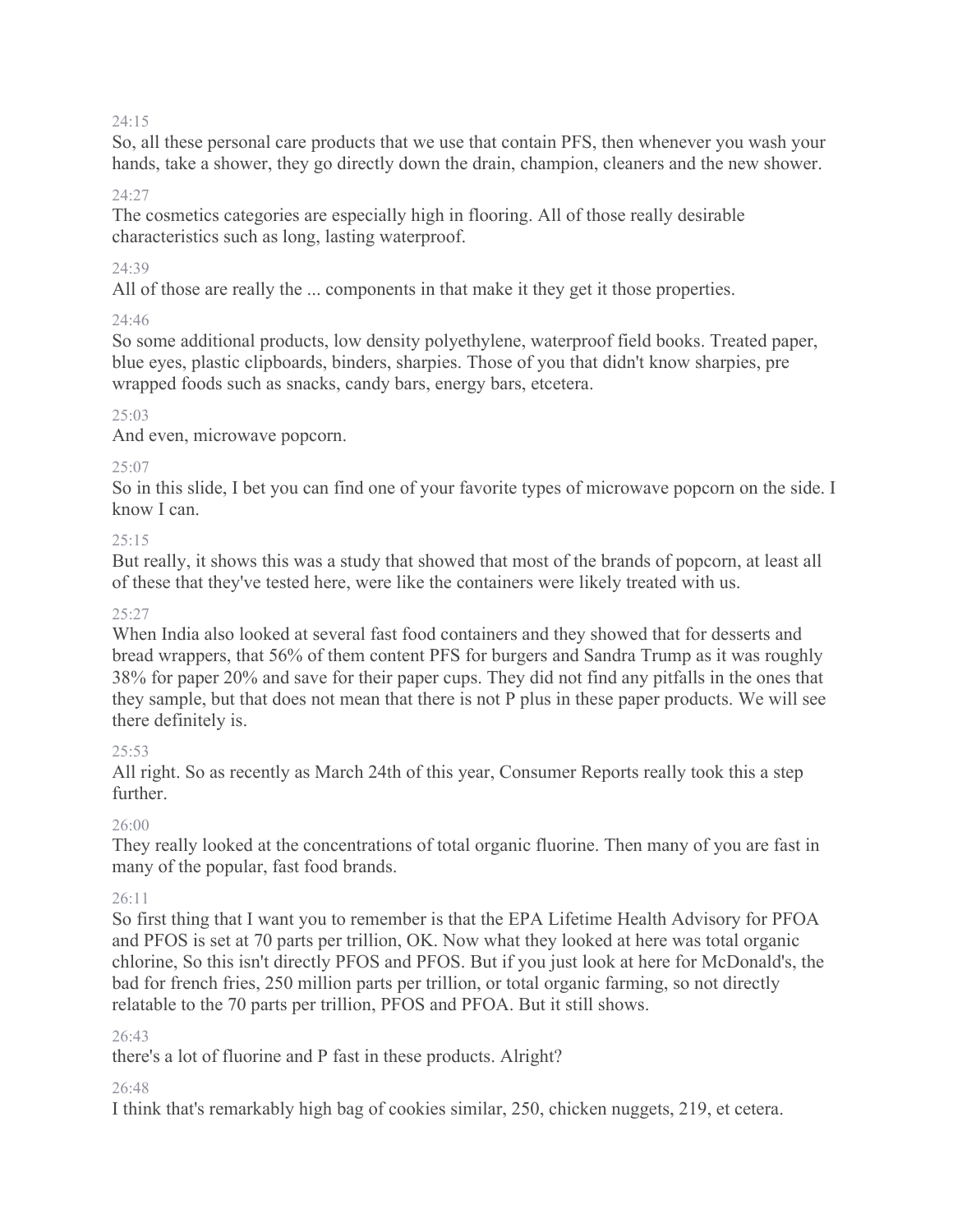You see the point 13, very similar, but for its bag of cookies, up to 345 million, all right. Chick fil a was a surprising one for me, for that chicken sandwich.

27:07

The rapper 553 million.

27:11

Don't know what I hit. How do I go back?

27:16

Thank you.

27:17

OK, You spoke about Canada.

27:25

Oh, quite obvious.

27:29

Oh, please.

27:33

There you go.

27:34

All right, did I mute it? Can everyone still hear me?

27:37

Is there any way to nurse, the online people can hear us, OK, All right.

# 27:43

So, moving back to Taco Bell is good a place as any to resume, I guess. And so, Taco Bell was high as well. It had high amounts of P fast inland. They were lower than what we saw at McDonald's Burger King and chick fil a and others that still significant significant amount of ... in the wrappers.

# 28:04

All right. So how do we tie that back to ... in the environment? But collectively, these exposures generate very complex undefined mixtures of ... within domestic waste and waste waters.

# 28:17

And in fact, in April of 2002, so just this year, and article, an SMT looked at a large dataset of from municipal wastewater treatment plants looked at seasonal patterns and long term trends and average concentrations.

# 28:35

And overall, they found that historically, it was the industrial discharges to sewers that caused the majority of ... emissions from wastewater treatment plants. But more recently, it appears that ... from domestic sources accounts for most of the load.

# 28:54

The Minnesota Pollution Control Agency has seen a lot of this as well. Almost every closed landfill that it overseas has PFS groundwater contamination.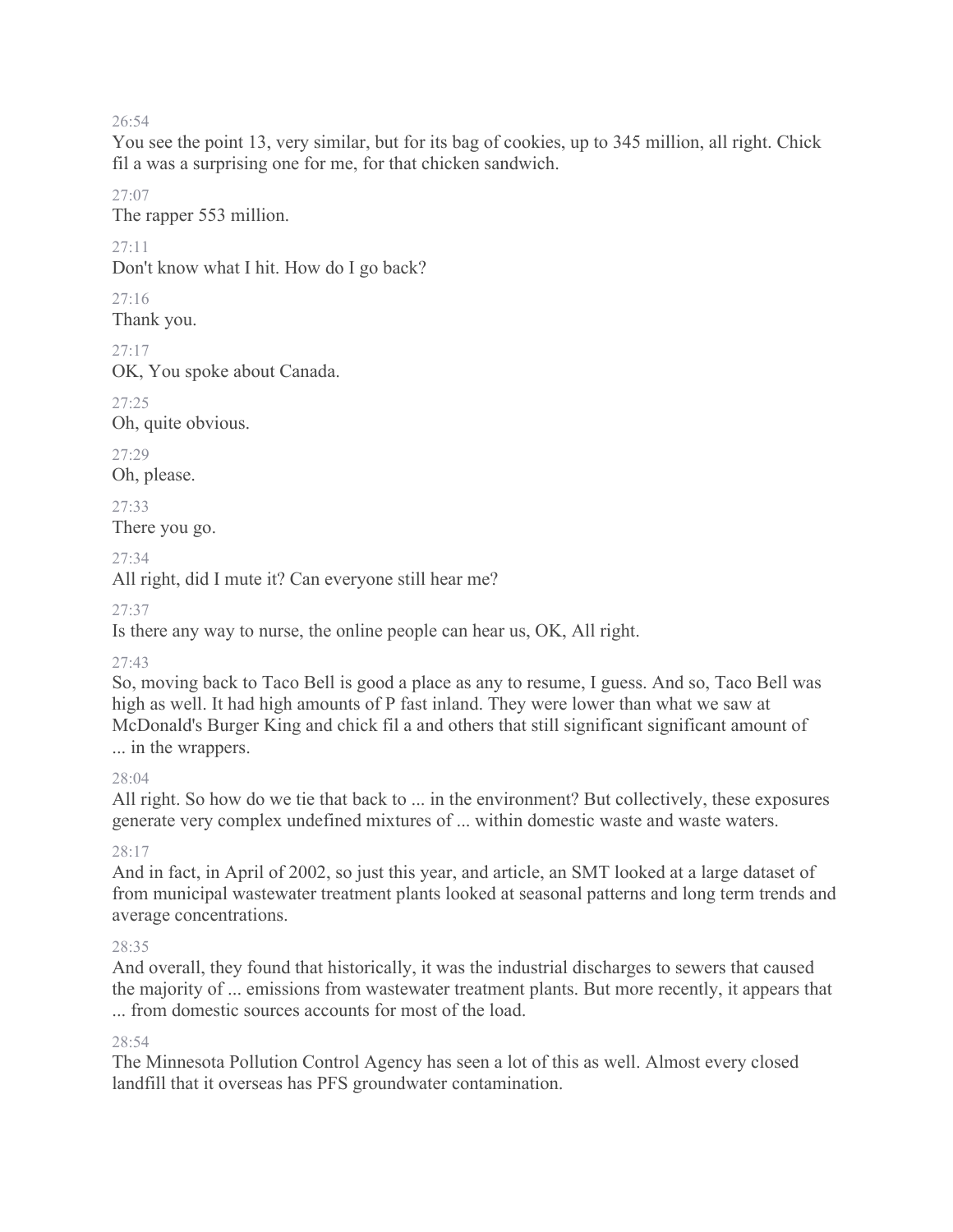In fact, the PFAS levels can be up to one thousand times the state drinking water safety standard.

# 29:12

So, I know this map is very busy, but it really shows the suspected industrial discharges of PFOS. If you see the orange and red colors distributed throughout there, those are known and suspected users of pathos.

# 29:26

The little blue dots, if you can see those, hopefully, everyone can see that.

# $29.31$

The blue dots, those are airports, and they are on there because of their use of a triple F.

# 29:36

The purple and the green are the areas that I want you to take a look at them. The purple are Waste Disposal Facilities and the Green Our Sewage and Waste Water Treatment Plants.

# 29:49

And so, overall, with this report they identified about 480,000 suspected industrial and municipal sites that are discharges of PFOS.

# 30:01

Now, last year, EPA published a preliminary report on potential industrial discharges.

# 30:09

It included the P plus manufacturers and formulators and also identified several, industrial, several target industrial user categories. They selected five as their highest priority categories and this included the organic chemicals, plastics, and synthetic fibers. So this really included your manufacturers and formulators of pitfalls and, of course, anyone that uses chlorinated chemicals in producing their products.

# 30:37

The metal finishing category. Historically, they have used P fast as human missed suppressants.

# 30:43

They've also use them for wetting agents and surfactants, pulp paper and paper board.

# 30:48

You can think about all of those paper food packaging that we just looked at. So, anytime that you have a water repellant stain resistance or grace root systems, you're going to have PFS Textile. Mills. This really aligns with the clothing options that we saw, and commercial airports, because if they're a triple F use.

# 31:11

Alright, so this report overall describes ... uses. And it also talks about the types, concentrations, and averages that were detected.

# 31:21

So switching gears just a little bit, what recommendations do we have, and then yes, also hope for the future.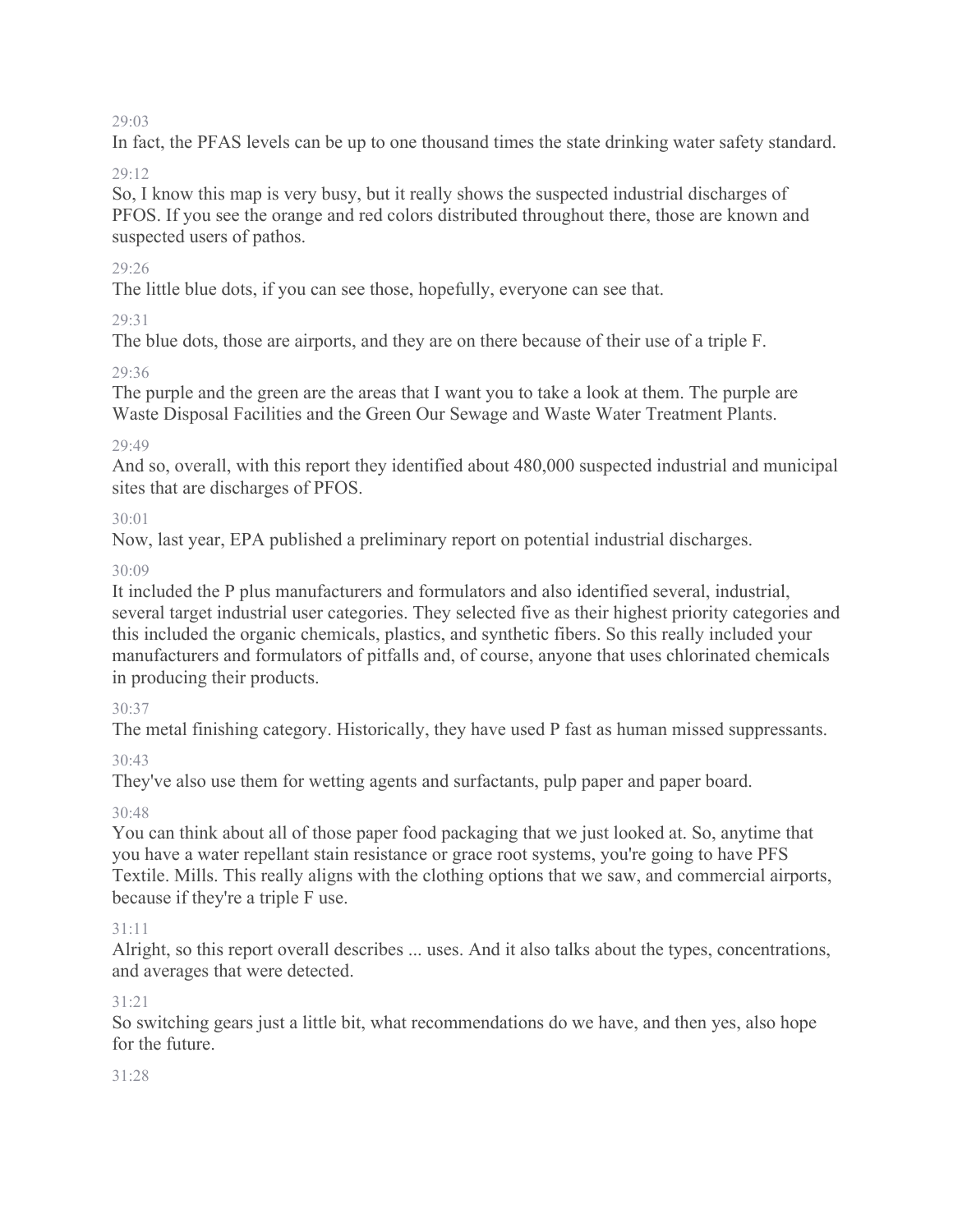Alright, so for some industries, alternatives to PFS are, are already currently available, and where possible it is recommended to eliminate or substitute your products.

# 31:42

The big problem with this, though, is the industrial users must have knowledge of the ... chemical ingredients within manufactured and purchased products in order to make that happen.

### 31:54

one big, one big problem with this is that safety data sheets. The STS is that you get with purchased chemicals don't always list the ... ingredients.

### 32:04

In fact, if the P false is inner product in less than 1%, or if they are considered Confidential or proprietary or a trade secret, you might not see it at all.

# 32:16

Now for, for comparison within chlorinated firefighting forms, This category that we really are looking at for ..., the percentage of PFAS in the concentrate is only approximately 1.5%.

### 32:30

So that really makes you think imagine how much fast, maybe escaping, unknown an undetected into our environment from the use of undeclared PFS products.

# 32:43

And so, of course, a big recommendation is a need for better disclosure of P false ingredients within safety data sheets.

# $32:51$

This is critical for industry making procurement and waste management decisions. But it's also important for upcoming in PDS and pretreatment sampling, permitting a compliance and remedial design.

# 33:04

EPA just released a memo dated April 28 and it really talks about addressing and reducing ... discharges from point sources and increasing monitoring of us. And we're going to talk about this more later on in the day.

# $33.22$

Our last recommendation is for industries that have known historical uses of PFOS.

# 33:27

Additional equipment, decontamination or even possible replacements may be needed with the product substitutions, to prevent residues and historical and discharge of historical ... types.

#### 33:39

two main categories that come to mind are thin, metal finishing facilities, and a triple F users.

# 33:47

So historically, the Department of Defense has been the largest user of a triple F This map shows 704 military sites with known and suspected discharges of ..., and what you can see is that really everywhere I did it again. All right.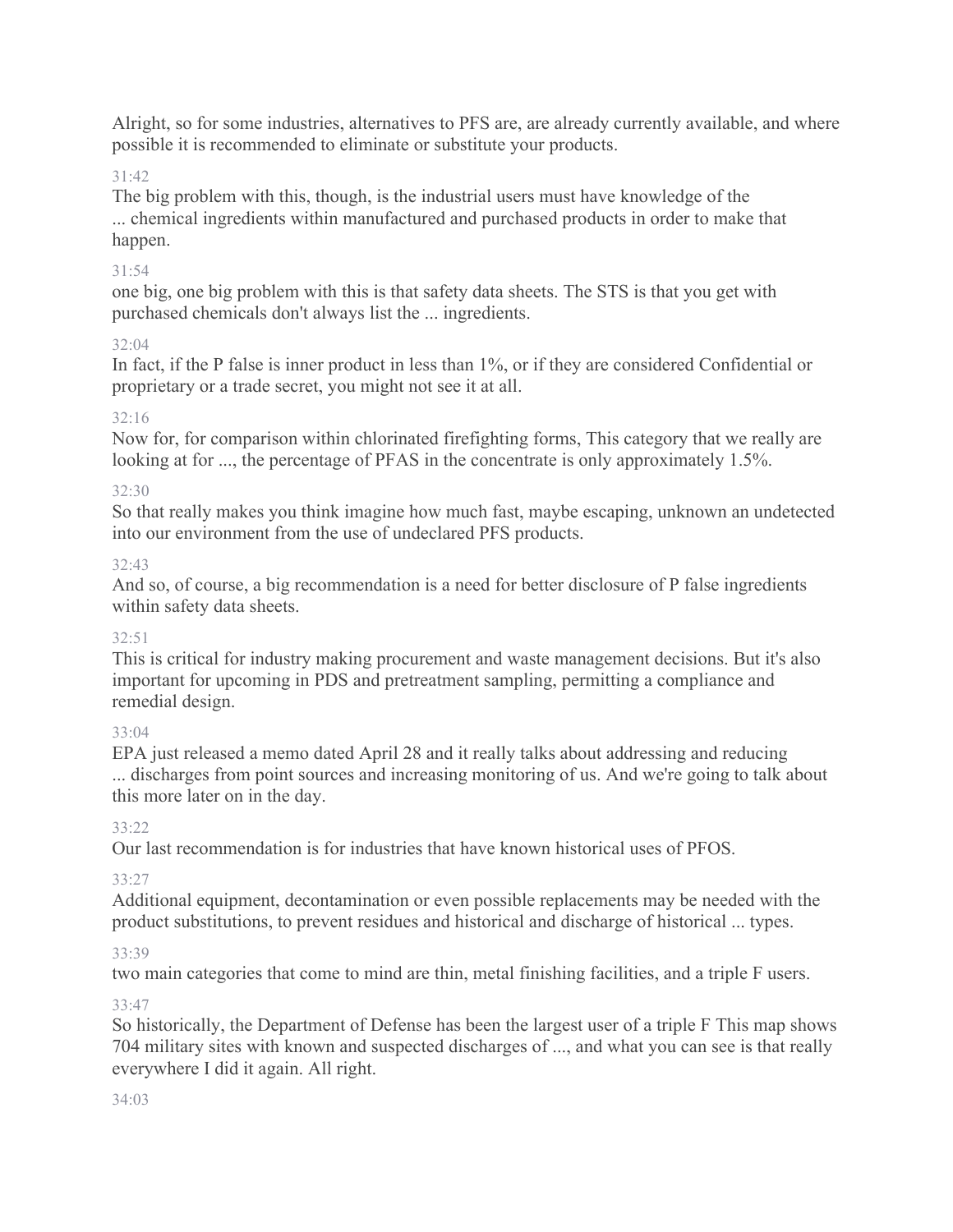# Let's see. How do I get back to?

34:10

OK, I apologize, I don't know what I'm hitting on this. Alright. So, pretty much everywhere that they looked for, pupils. When they started looking at these military sites everywhere, they looked, they found it and that's really one of the big drivers of changing the mil spec, which is the military specification that requires the use of chlorinated foam in a triple F, OK?

# 34:31

So, with that, I'm going to pass it over to doctor Yee.

# 34:41

Fire suppression phones in getting people from this is, that the copper, let's talk about this, but it's so interesting about these 492 was the first phone, the Russian engineer, chemist Alexandra, actually developed the very first forum. And to the right here, you see the fire extinguisher. When I was a young lad, East Coast, every school, every classroom we've had one of these and I remember, you have to invert it for it to work.

# 35:15

It contain water, sodium carbonate, aluminum sulfate weeks together you get foam and carbon dioxide. That is the very first. It's been used for many, many years. The advantage of it it contains water sodium carbonate, aluminum sulfate.

# 35:35

It does not contain PFS, wonderful for paper fires, for wood fires like that. But unfortunately, people find out real quickly. Sometimes you put this on a petroleum just sort of flammable liquid, and all it does is spread the fire.

# 35:53

So these kinds of plans are developed mid 19 eighties for cutting wildfires, a class A real advantage, it loads or surface tension of the water assessment, writing with saturation of the class a few years. And again, we chose trees, that kind of stuff. There were plenty of water found over and over again, that it can penetrate the debris and extinguishes embers Amber's at depth. Which, which is really nice.

# 36:28

Again, for a house like this, these class A phones work quite well paper wood.

# 36:35

But they do not work on flammable liquids right before World War II, a brilliant chemist, doctor Julian, developed these protein phones.

# 36:48

These phones of offerings were made with horse hopes, cow hoofs, and chicken feathers of all things and these protein based phones we use to extinguish fires during World War two. It's interesting, from a historical perspective, how many lives, he say, during World War two, having these protein based phones on the ships.

# 37:17

During Second World War, it was number one.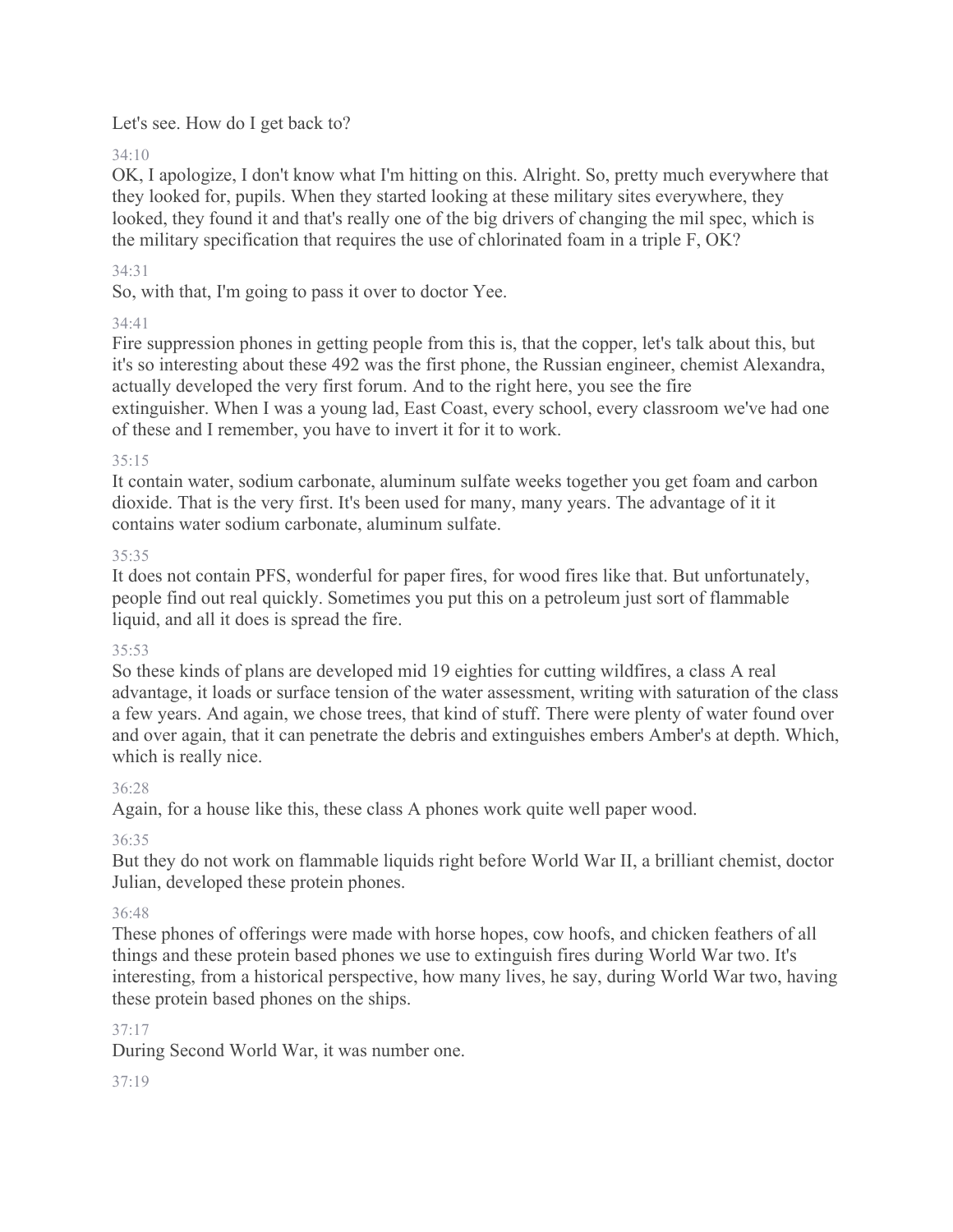It's getting that degree, It's good, they do biodegrade, you get some of the ocean in a fire degrades The bad thing on a ship they have especially wrote to a relatively short shelf. Life isn't that long. So, it's good and bad.

# 37:39

The other problem is a flow slowly. And, the other problem, they found out during World War two in this one little spot: Spot and the fire, then resumes.

# 37:51

So the key with these protein forms: if a lawyer was good, a lot was great because you want it to cover every age.

38:01

19 30 to 19 70 US Navy use these protein firms we call class be flammable, combustible liquids. Unfortunately, again, these were not as effective as modern phones.

38:17

19 67 was sort of a pivotal point. July 29.

38:23

USS Forrestal Ship station off and move to Vietnam in the Gulf of Tonkin.

38:32

Terrible fire on the ship and 130 feel innocent.

38:41

Soldiers killed, 160 more were seriously burnt.

38:47

This was a terrible, terrible tragedy during 1967 Life magazine Which was a popular magazine back.

# 38:55

Then big story on this, we may be already had a patent, 966 roosa movies patent A triple that people don't really actually the Navy patent.

39:09

This what is a triple F the acronym stands for aqueous film forming foams, aqueous means water soluble F through a filter layer between two phases. Are you trying to do we try to get a film between oxygen, and we have about 21% oxygen in the flammable hydrocarbon, which is generally jet fuel.

# 39:36

F changing, make, is a mass of small bubbles there for ACCC, is a mass of ... that makes a film between the hydrocarbons and oxygen. How simple is that?

# $39.51$

Like imagine if you were to take a phone, an ad, a a P fast molecule that does not burn, does not decompose Danish recalcitrant. What do I DO? I DO, fire extinguishing material.

# 40:12

Again, entropy of X is a fire suppression with with PFS and here you can see a picture here is a triple FNS blanket, cools.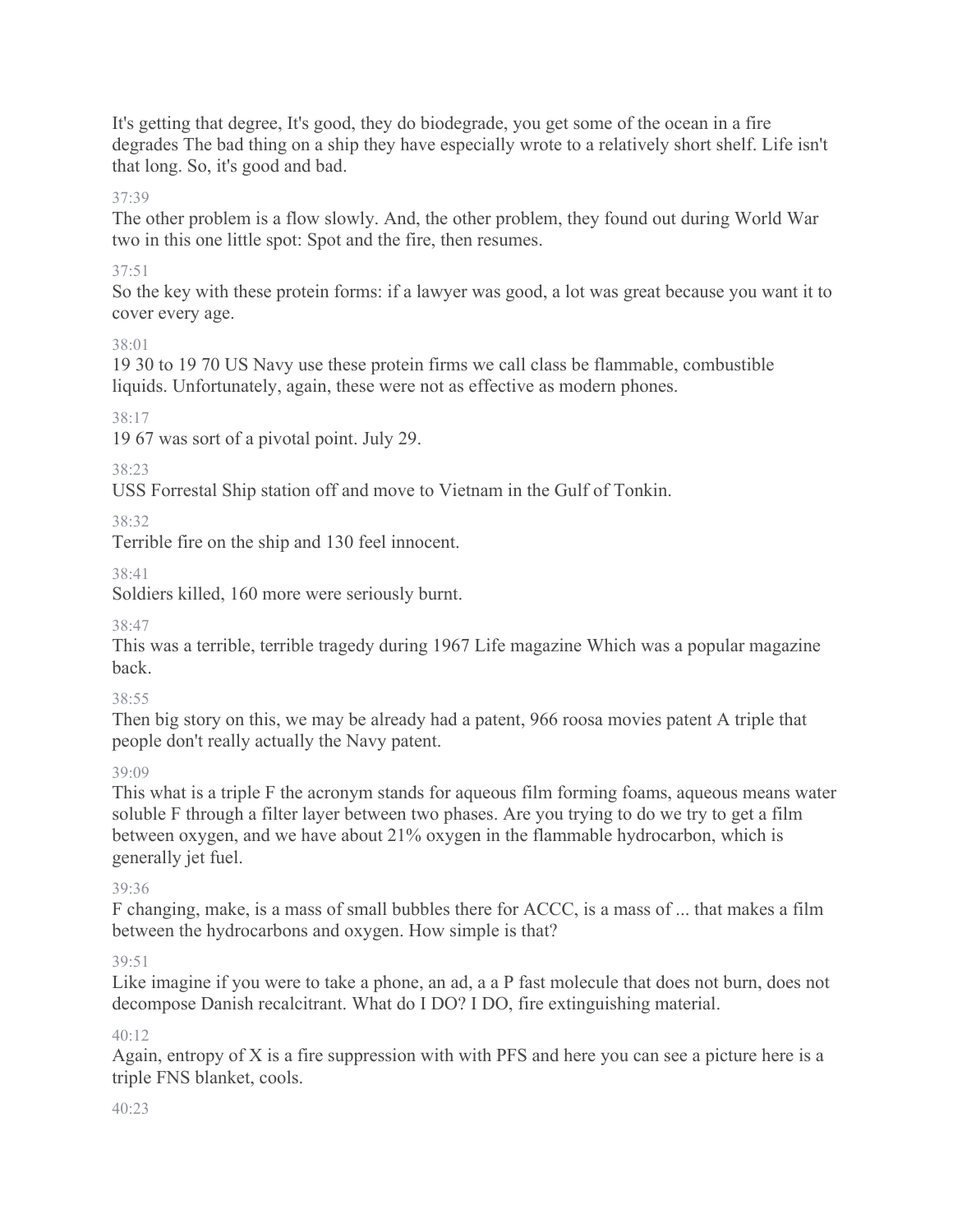So, it has many, many advantages on, on a triple F 2006 C five Galaxy Aircraft by the way.

 $40.34$ 

Back then 2006 these tracks and approximately 52,000 gallons of jet fuel.

40:45

What do you craft?

40:47

52,000 the joke was: took through corridors of jet fuel to fill one aircraft for one certainty.

40:58

That is how much fuel these things contained terrible fire to hit 70. Crew members.

 $41:06$ 

Any passengers They used a triple F, 0 fatalities zero injuries.

41:15

This is the advantage of being able to pull out a fire within 1 to 2 minutes, 1 to two minutes and not to be more than 10 lakh.

41:30

Unfortunately the aircraft is on fire.

41:34

You want something that can put out a fire within 1 to 2 minutes.

41:39

That is the advantage of a triple F This ability to save lives very quickly.

41:46

Unfortunately, that does contain PFS, these profiles. Deer Park, in Texas at 2019.

41:58

1, fire, and again, these tanks are relatively close to each other, almost like dominoes, one after the other, after the other, thousands upon thousands of gallons.

42:09

You can see them start with spray the triple F, and it's, I mean, if you have a giant fire.

42:18

Does, so tanks, This is the idea of fire suppressant, It does work very, very effectively.

42:28

The other advantage, a triple, I think can be used with a handheld hose or a new system for behavior data system actually comes from. The ceiling will show photos of that. And this is a typical Danish system. You have to concentrate the drum, you simply add water at the ceiling, and you get this phone.

# $42:51$

This is a very, very short clip, very short. It's one minute.

 $42.55$ 

When I was with American Legion, I'd go we would let them go, about 15 minutes.

 $43.03$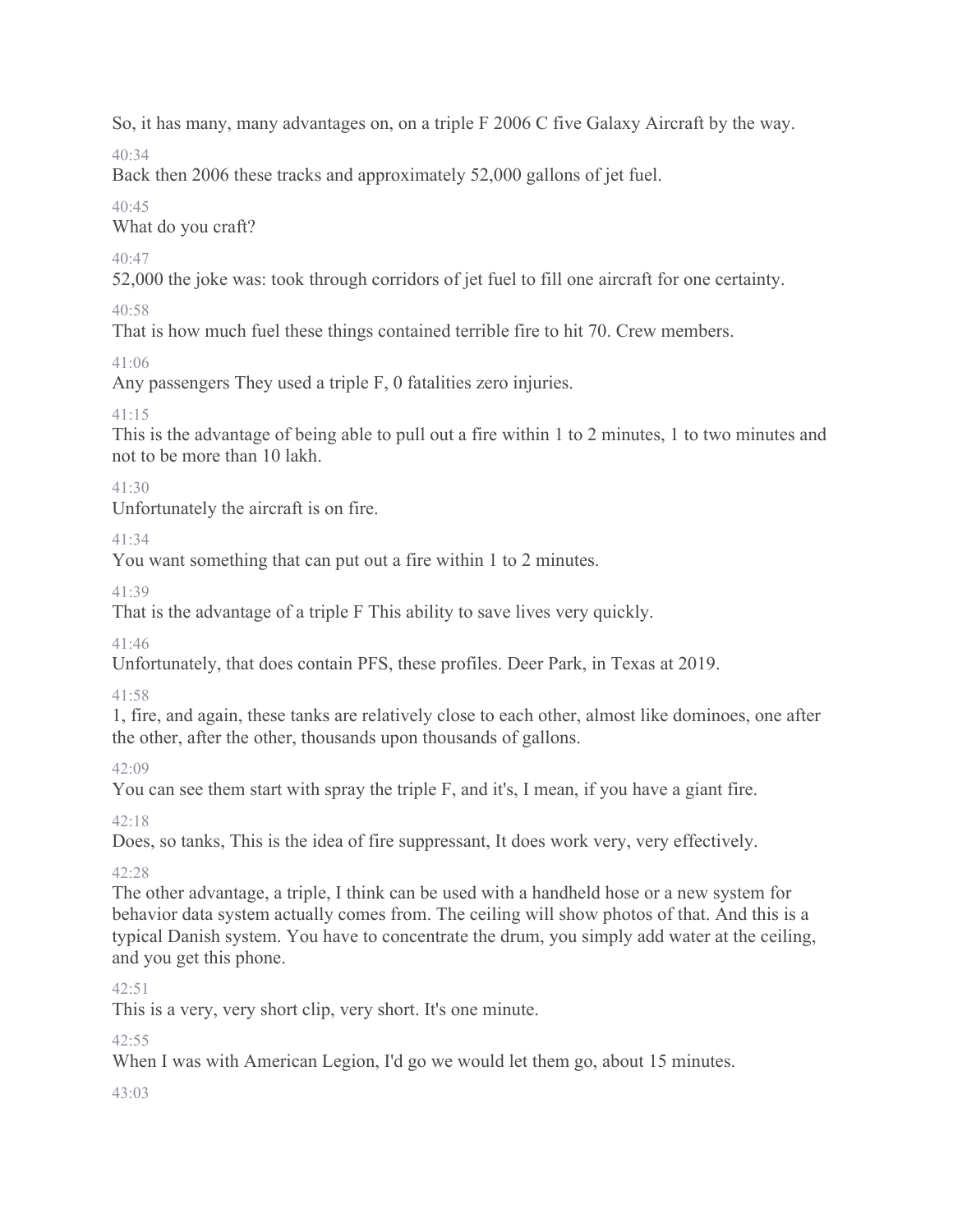When this was done. This is just one minute. You have anywhere between 6 to 10 feet of foam.

 $43 \cdot 10$ 

I've been involved in that. one does some of these. one doesn't anymore.

43:17

It is like a blizzard that I came from ever seen, because you literally could, you could not see your hand in front of your face even 3 or 4 inches away.

# 43:30

It's, it is unbelievable when they're done. This is what it says right in the middle of one and again 6 to 10 feet of this phone here.

43:40

It is empty, and just a couple of minutes later, when they say it's like nothing you've ever seen.

43:48

It's a military helicopters.

43:53

You can just get a perspective of how many feet of foam.

43:57

That's it.

# 43:58

That's a tech. You can imagine how much foam is on there.

 $44.05$ 

Let's assume one of the guy that wrote this six foot in height.

44:09

To give you a perspective, this is just a couple of seconds, couple of minutes.

44:15

Here is a young lady in the military cleaning up a triple F.

44:21

Uh, I do not recommend. you're getting exposed like that.

44:28

Put yourself in my position, just manager of a large hangar, and I mean large hangar at least 5 sometimes 5 large aircraft.

44:40

The debut system went off the morning three weeks or even missing or never showed up that day. You do not know Anyone hear me. You don't have just five mechanics or 10 mechanics hundreds of mechanics working on the aircraft.

44:57

What do you do, what do you do?

45:00

And the unfortunate thing is you open the doors you, because you feel that you always it really, that you're thinking about.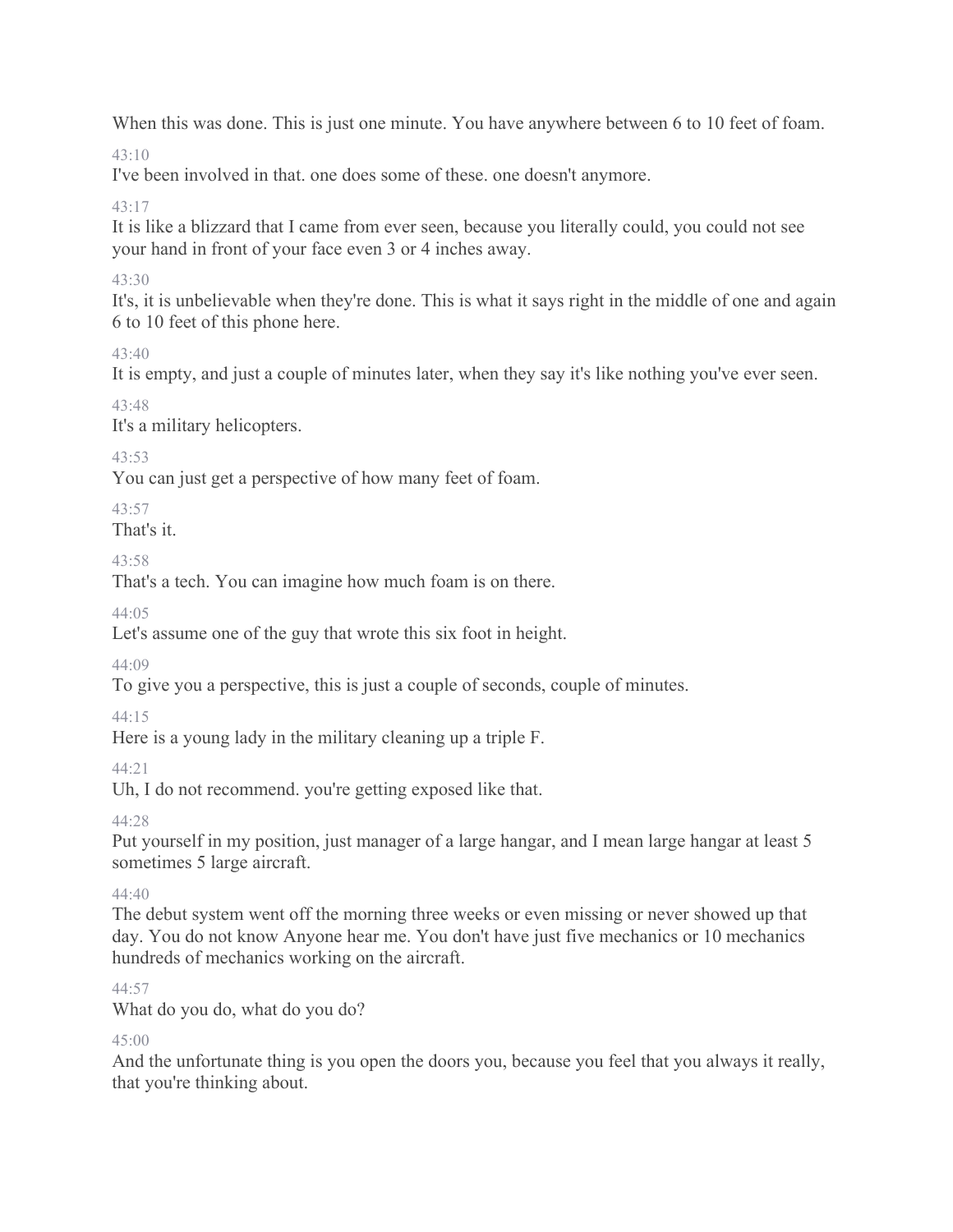The person have a stroke, that the person to have a heart attack is the person injured, on the floor of the hangar two, to give first aid to that individual, just as quickly as possible, the finger's status, not snow.

#### $45.29$

That is not snow.

### 45:31

This is what it actually looks like when you open the doors.

45:38

By the way, please don't use a snowboarder.

45:43

two becomes airborne.

# $45.44$

It's very, very difficult because, it does become airborne in this what, sometimes, what they, what it looks like, again, This is not So this is a triple F On the aircraft carriers, the exact same thing.

# 46:03

They do not know how many men are, yeah, that phone to account for all the serve, the soldiers.

# 46:13

And so they, everything is opened up. Any early suite. And you can imagine where this is going. You can imagine.

# 46:27

Yeah.

# 46:33

OK, so what are we going to do about it? Aerospace HLS in the 21st Century.

# 46:39

So the goal, for both military and civilian aerospace, is to maintain enough enough of the emergency response capabilities of fluoridated firefighting farms.

# 46:51

But an environmentally acceptable replacement.

# $46.54$

They want it to be protective of human lives and assets.

# 46:58

And the goal really is to switch to a non fluoridated fell, so they want to eliminate non critical use the PFS, and where it is critical use shorter chain replacements.

# 47:11

They're also looking at non firm alternatives, and improved fire detection and response. But we're gonna see, is that a lot of the times, when these systems activate, at least, within hangars, it's not directly in response to a fire.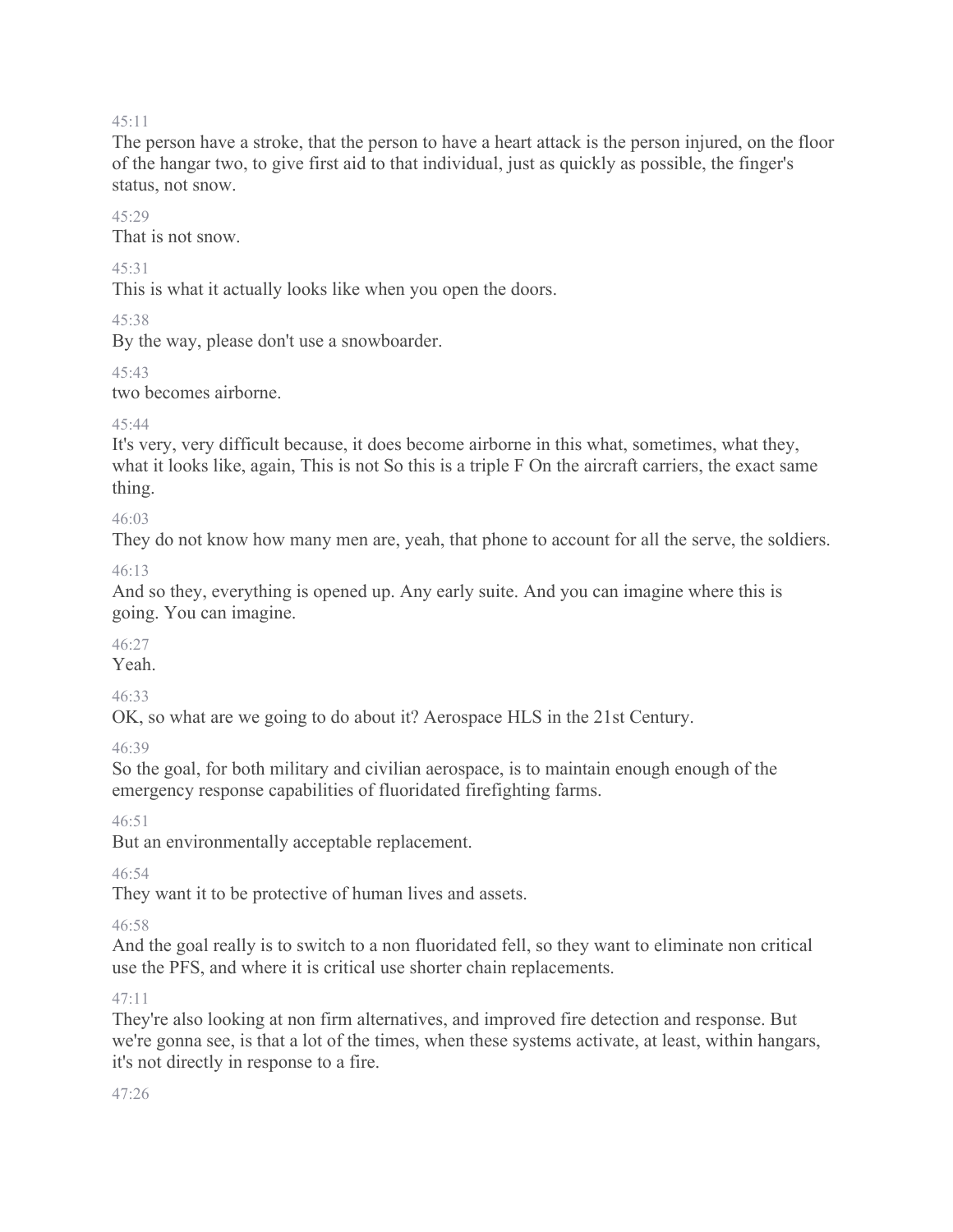They do want, as I said, they do want to convert to a fluorine freephone. Here it is either a triple F, or F three.

# 47:33

They do desire a drop in replacement, and it sounds simple.

# 47:39

But what we're going to see is it's really not that simple, OK? So, there are several great guiding criteria for replacement, several things that we do have to meet, besides just finding a form and putting it into our system.

# 47:52

So, the Department of Defense, they are the ones that currently have the most spec. And you may have heard that term before, but the most spec for a triple F, but the most spec is really the military specification. It's a performance standard that requires of chlorinated.

# 48:10

In fiscal Year 20 20, the National National Defense Authorization Act really set the plan for replacing both the mil spec and the farm and moving to a non for needed alternative.

# 48:23

Alright, The Federal Aviation Administration is planning to adopt the guidance given by the Department of Defense, and they really outlined their plan in the FAA Reauthorization Act of 2018. They said that they would, if they are wanting to move to a ... last year. In response.

48:43

To that, they did put out to search alerts, and we'll go over those in a second.

48:49

We also have to meet the National Fire Protection association's Guidance ...

48:55

standard on aircraft hangars.

48:59

And, unfortunately, there's many, many others. So, quite often for hangers, you also have to meet insurance requirements, so, Factory, Mutual, Global Property, Loss Prevention, National Aerospace, standard, United Facilities criteria, International Building Code, Underwriters, Laboratories, et cetera. So, there's a lot of requirements and replacing a ball.

49:18

OK, this is really the outline, we're going to go through each one of these quickly.

49:23

But this is, these are the objectives of the NDA, the fiscal Year 20 20.

 $49.30$ 

So the first one is no later than January 31st of next year. So it's coming up quick.

49:36

Is to publish a new, no spec is to modify them expect to allow for a flooring freefall. Now that involves also having a fully free from identified to go to. Right.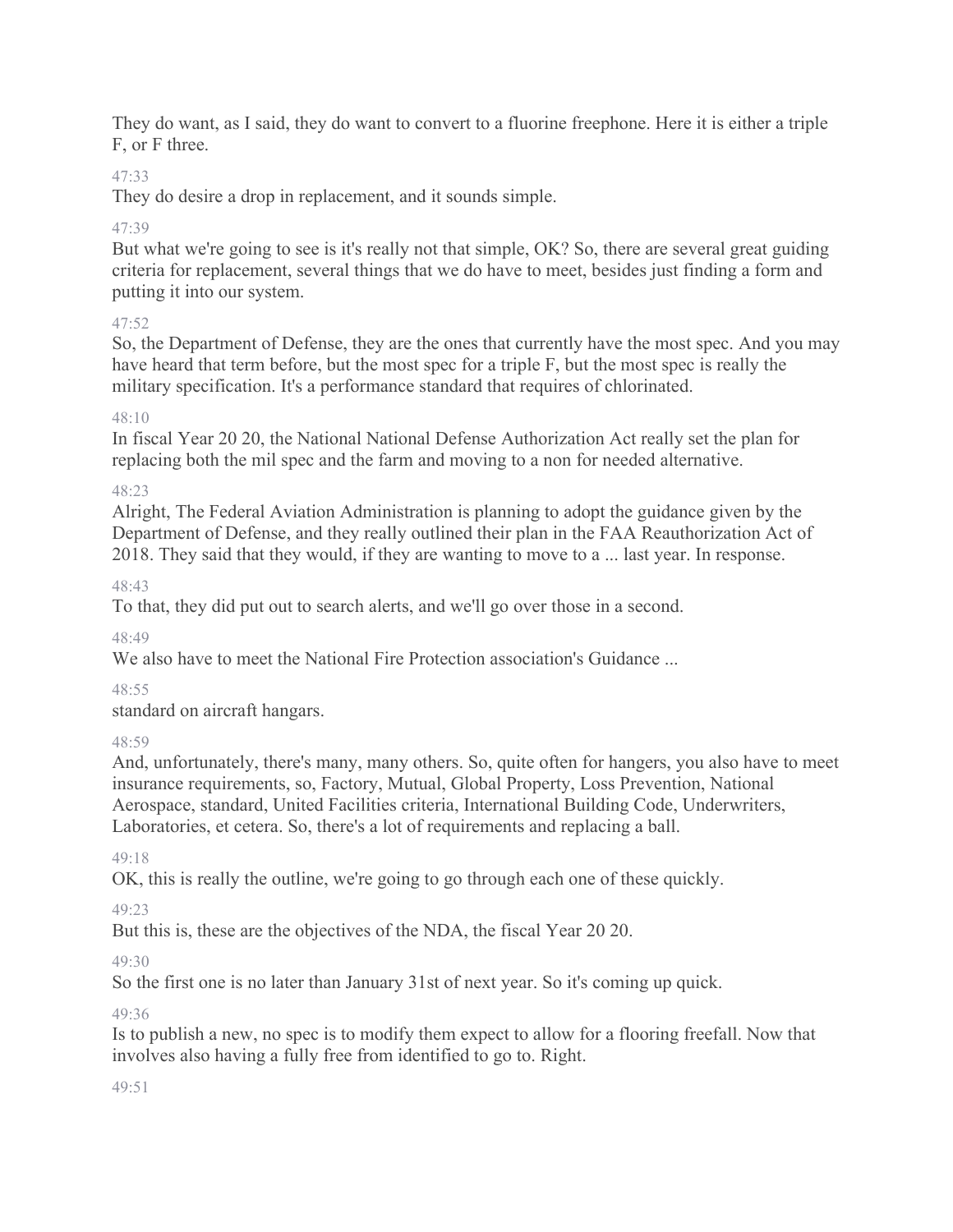Also, by October of next year, in 20 23, they are you cannot purchase. So, I needed firms, generally, have a shelf life of 10 to 15 years. If not longer, you check the performance of them every year, as long as they still meet the performance. You can continue to use the DOD has come out and said, as of next October, October 2023, you can no longer purchase any phones that have greater than one part per billion of total pathos in it.

### 50:22

Currently, and over the past 2 or 3 years, the most spec that we have right now has been changed just little by little. And currently what you can have is you can no longer purchase a fluoridated phone right now that has long chain PFS, has to be shorter chain P fast. But also just as a as an audible thing, it can still have up to 800 parts per billion of PFOS and PFOA even in the ones today. So as of next October, you cannot purchase anything with one great with greater than one, part per billion total pathos.

#### 50:59

The following October, October, 2024, the Department of the Department of Defense, is saying that they will no longer purchase any fuss.

#### 51:08

Any foreign aided foams, anything that any floor needed?

#### 51:12

Any forms that contain P fast as of this state? Now, of course, they've, they've put a little caveat in there. They may extend this up to two years. But so at the max, what they're saying is, by 2026, there were no longer purchase. Or use chlorinated, firefighting phones.

#### 51:31

Seems like a long time in the future, but really to get all of these things stems, it's a really really short timescale.

#### 51:38

So what are some of the things that they're looking at besides fluorine free films, Several non foam alternatives, but actually non non a triple S alternatives? So, the first one here, this ignitable, liquid drainage for the Assembly and I do have a picture.

#### 51:56

So this is really a platform that you can put under aircraft under fuelers. It has holes in it in a section so that when there is a ..., it removes the fuel and puts it into containment so you don't need chemicals. You don't need water for this.

#### 52:13

High expansion fans over here, these are a type of phone, but a triple F there what's known as low expansion. So they really rely on a small farm blanket and a layer of soil needed surfactants. These high expansion funds do not have the tornado components so they rely on a very thick foam blanket in order to extinguish the fire.

#### 52:36

Alright, We'll also, they are also looking at trenched nozzles and why are these different? Trends? Charles's will use a of thawing Freephone replacement, but instead of being the hangar dilution system that uses a lot of material, then ends up in 10 to 15 feet of these actually come up out of trenches and the floor. They spray less. And then you also have the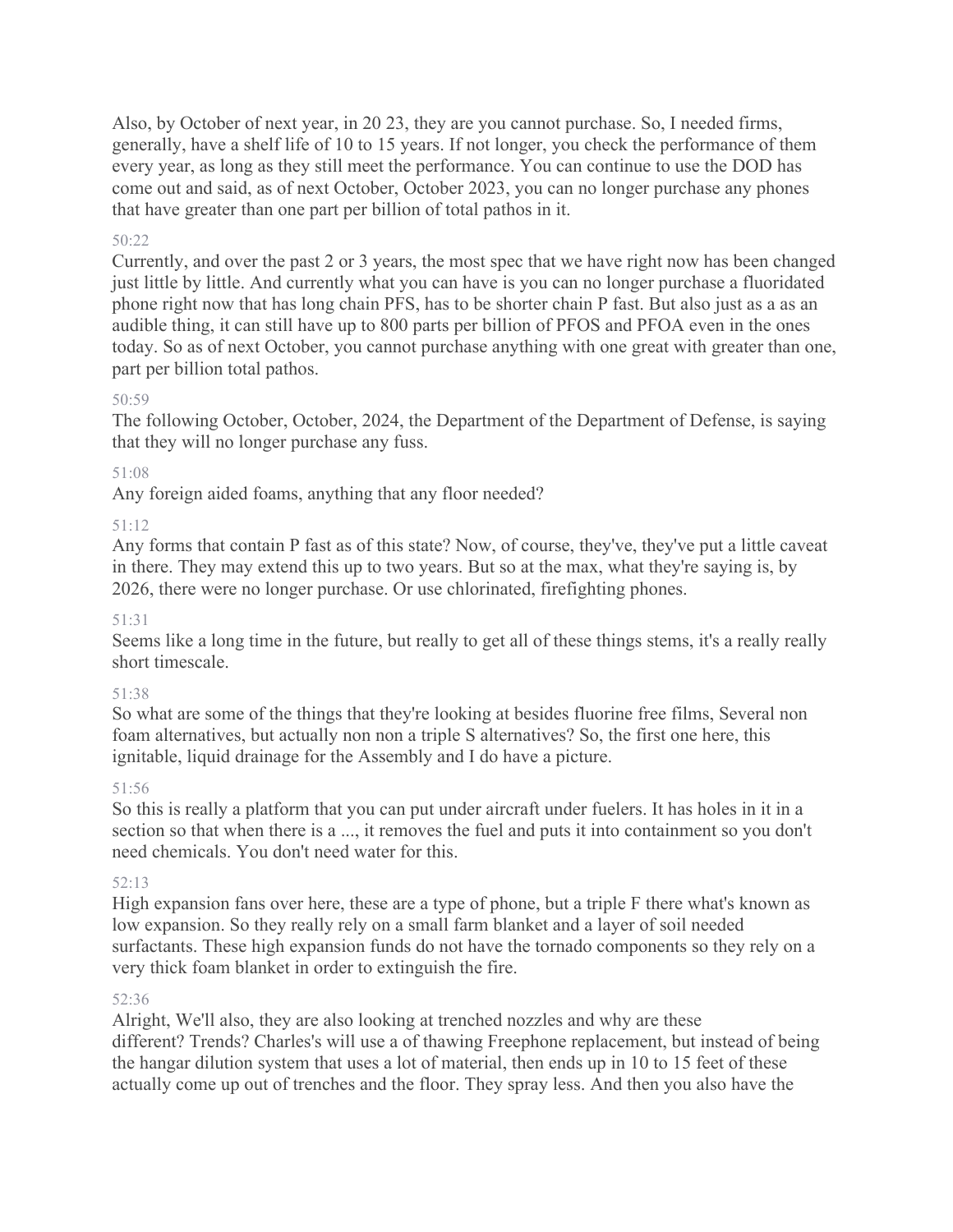benefit of having the trench and the flow which will contain at least some Not all but some of the prettiest foam.

53:07

They're also looking at water only options. So we've got water only sprinklers and water mist. And then one of the big ones here is the optical flame detection. So we're looking on approved fire detection and response because right now, significant portion of the times that these systems are activated their false discharges.

# 53:29

So that's the military side. That's the Department of Defense. When we're looking at the Civil aviation side, we're really looking at the FAA and the 2018 fetter Reauthorization Act.

 $53.42$ 

Within that, they require. they stated that you will no longer require the use of firefighting foam. Excuse me. Firefighting foam containing PFS by October fifth, 2021.

53:55

And yes, that date has come and gone. Right?

53:58

So what did they do? Last year, they published to certain alerts.

54:02

one in June saying that for testing of your aircraft rescue and fire fighting vehicle, you no longer needed to use the chlorinated film. You could use water and you can use the specialized testing from, which did not contain P us. You didn't have to use P foster testing.

54:19

Later, in October of last year, they did come out and save it.

54:23

No longer have to use co-ordinating firefighting funds at airports.

54:26

Sounds like great news, right?

# 54:29

But what they did say, is that the existing performance standards that they still have to meet, which are the DOD standards, are unchanged.

54:37

So, what does this mean? It means the airports are still required to use them that meets mil spec.

# 54:43

Then, they've also committed to adopting the Department of Defense changes to the most spec and alternatives. But, as we just saw, this is not planned to happen until the Year 20, 23 to 20 26, OK? So it looks like, unfortunately, for needed, firms will still be in use, at least for the next couple of years.

55:02 Alright.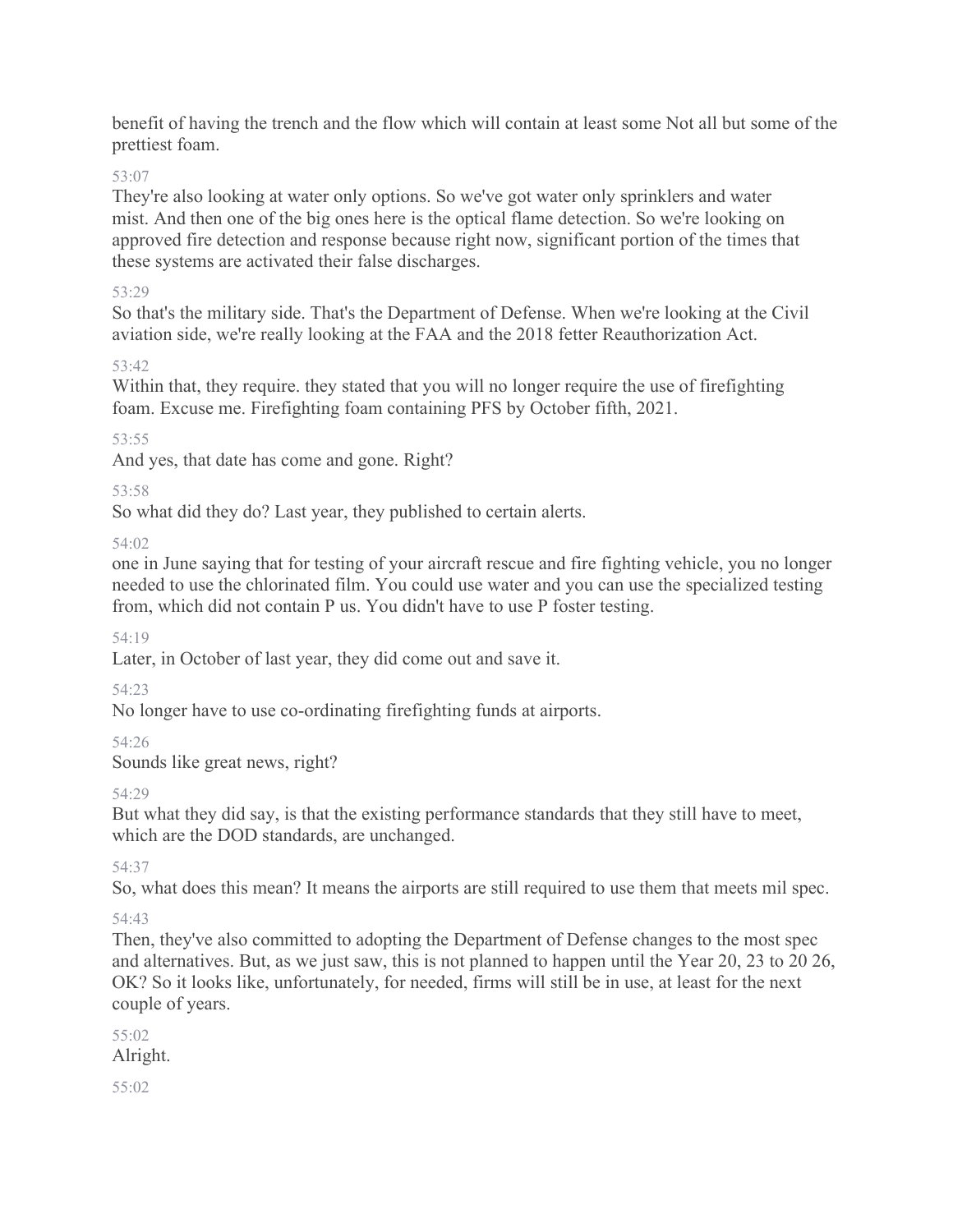So in FTA 4 oh 9, the standard for aircraft hangars, the Fire Protection Research Foundation, just published your report in January.

### 55:13

And really, they looked at all the data that they can find for the past, as long as the film had been used. And what they found is really that few firms system activations occur in response to fires involving fuze fuel spills.

### 55:29

Most activations are false discharges.

### 55:33

When these false discharges occur, they generate large amounts of unnecessary film, which would cry, which require disposal, are costly to replace result an appreciable damage to aircraft buildings, and the environment. And I think doctor ... mentioned a story where it's very closer to aircraft, the skin of the aircraft, but it's also crusade to say, if it gets out when that day, which is, it's hard to contain it in the hangars. If that gets out and will fall on, say, employee, cars and vehicles, they would end up having to repaint the vehicles because it's very corrosive to the paint.

#### 56:07

Then they also, so in this, in this report, they recommend using a risk based approach to determining firefighting needs. So, they also recommend considering alternatives to ... funds.

### 56:22

So, that's within the US. What are they doing internationally?

#### 56:25

Well, major, international airports, the ones that you see up here, are already using peremptory foams, OK? So, many places in the world are getting by without for native tongue, already, so we know it's coming. It's just not here yet for the US. Overall conclusions, for this part, there are still several hurdles to overcome and replacing a triple F in the US military and the military and civilian aerospace. Many viable alternatives already exist, but research is ongoing. Department of Defense, an FAA for Somebody's they're still required to meet the Mil spec.

# 57:02

No single technology is suitable for all.

# 57:07

And both military and civilian aerospace will continue to evaluate available technologies to find the best fit for each mission, need, and level of risk.

#### 57:24

Internship issues, people have asked me about, because you see, that should be movies. I think it was three, or wouldn't work, because movies work.

# 57:35

There's a triple i-phone putting out fires.

# 57:38

I tell people, I've been aerospace. Well, since 19 89, I have never actually seen a triple.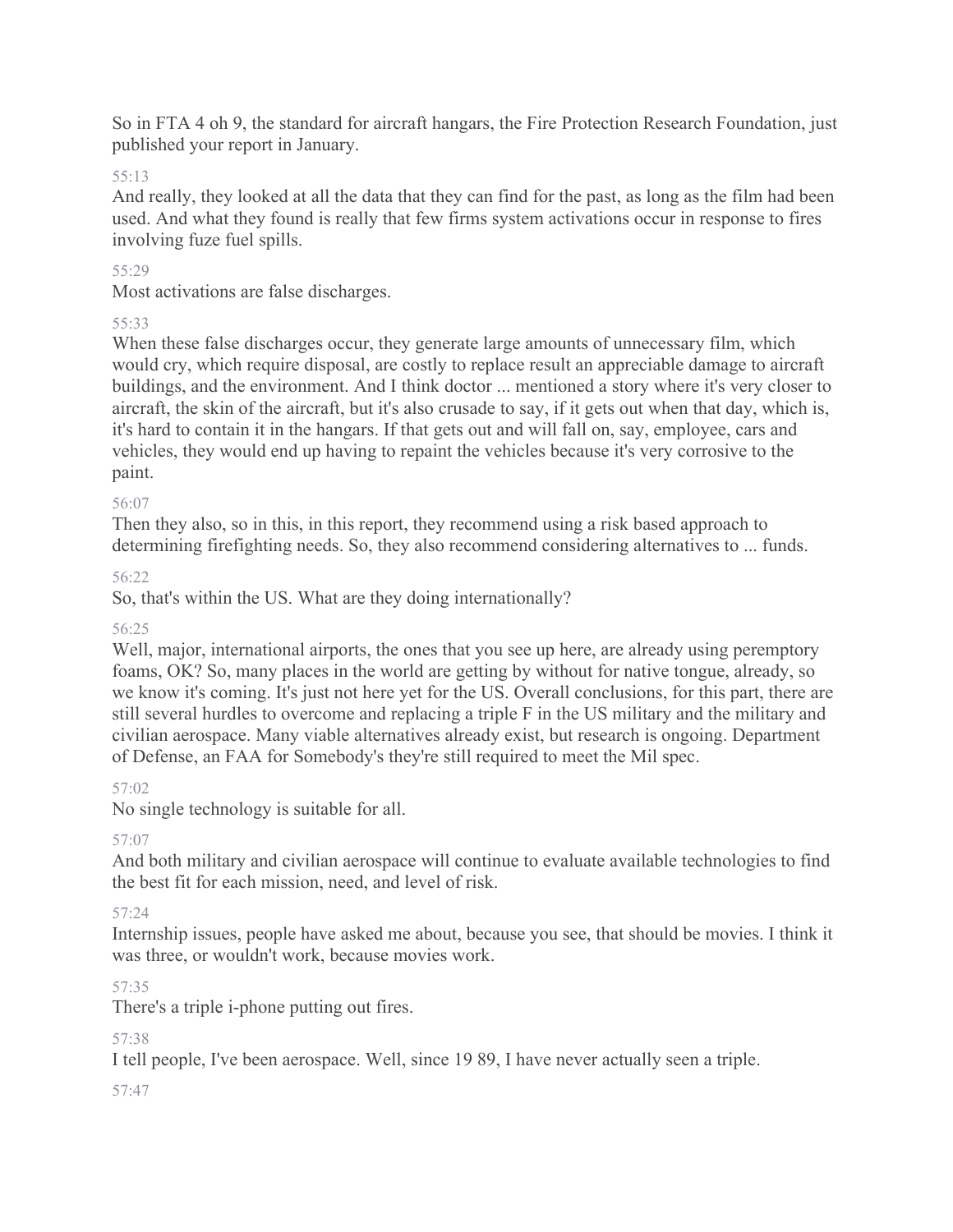I've used, every day illusion we had, was an accident every single one.

57:53

And the infrared detector would have stopped receiving one of those.

57:59

Um, that's how I mean, that's how they are, especially when we stopped smoking in the hangars and those kinds of things.

# 58:09

It just became uh, I've never seen actually, I live in a movie, OK, I get this question all the time that this material is so bad.

# 58:21

Just Bain.

# 58:22

Just ban PFS, it's so simple. You can do an executive order. Baby it.

# 58:29

The problem is, when you think about it, if you were in a medical doctor the exact same properties of P, fastest, chemically inert, this recalcitrance material that makes it so dangerous to our society forever chemical are the ideal building blocks.

# 58:51

Think about this for surgery if you were searching is chemically inert, biologically inert and never asks forever.

# 59:01

So today, we look at the contact lenses. We put contact lines. A lot of them contain P Fass vascular grafts, implantable medical devices.

# 59:16

These angioplasty restore blood through the audit really think about you on something.

# 59:22

You're going to put in somebody's out when you're going up, but you don't want to replace it forever.

# 59:29

You want to chemically inert and biologically note. It's not going to degrade.

59:35

These stones have been used for years.

59:38

Strength, graphs, aneurisms, the exact same thing. Hard patches when a baby is born in between the ventricles, is also think about it. You're not going to be using stainless steel.

# 59:52

You're not going to be using aluminum.

# 59:54

You around something that is a flexible be chemically C biologically, and learn. What are you going to use SPSS.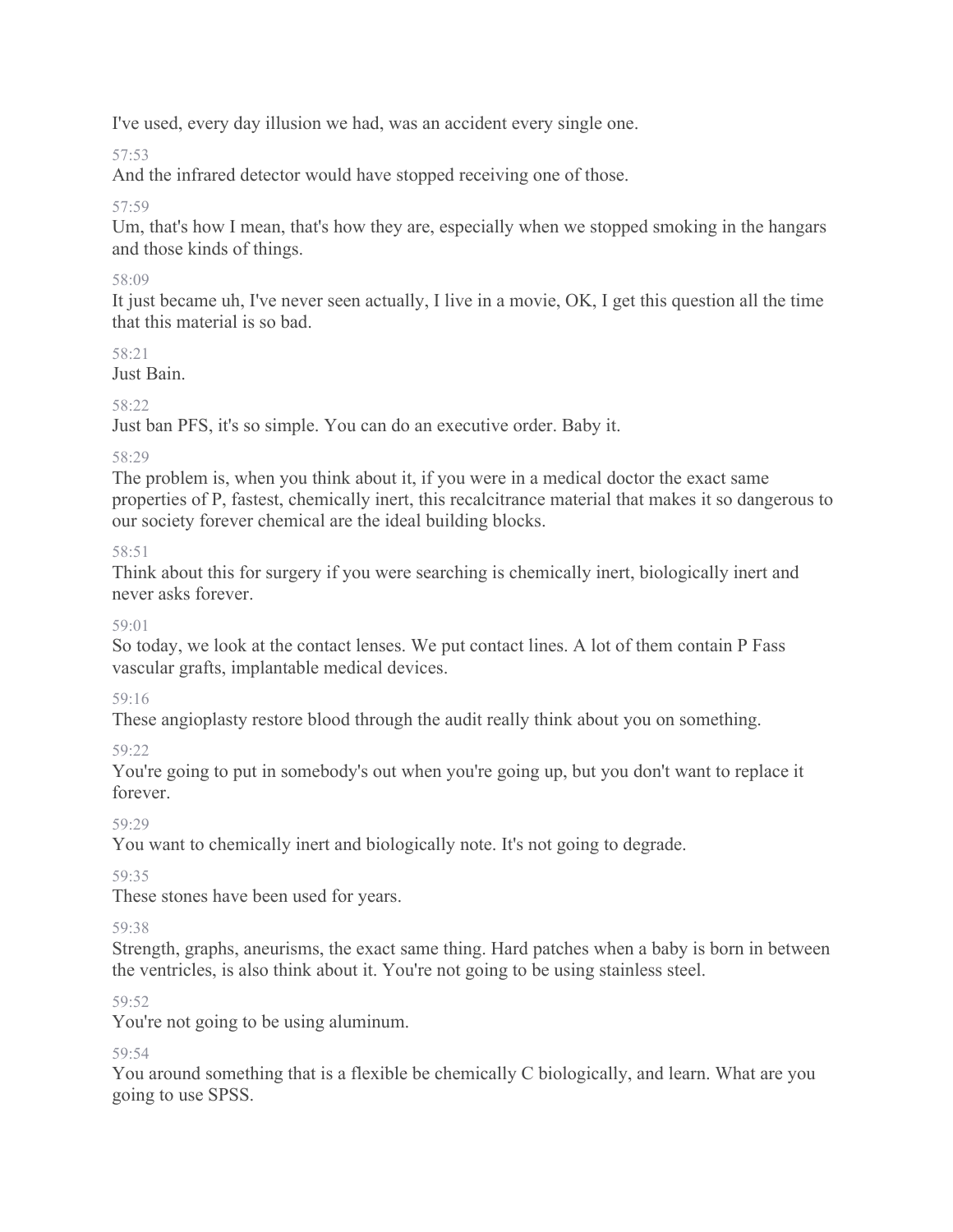#### 1:00:04

Means PFS, meshes, if you need surgery, most likely you've got that mesh you, tracheotomy, you look at the modern tracheotomy's, stainless steel anymore. Today actually says Teflon tracheotomy tubes. They are so proud of it.

#### $1.00.29$

What can you do today? How about today wife and I, we replaced our Teflon plans Pontoon plans pans and replaced it with the non tech long pants.

#### 1:00:39

I recommend the American made stainless steel cast iron class or any ceramic alternative but just stay away from the old Teflon pots and pans, popcorn old school.

# 1:00:54

You know, a pop up, just just be careful, any kind of microwaveable, popcorn. A lot of those, they do not want the grease dripping on you.

# 1:01:07

You think about how hot that Greece is of a product in that bag. They want something to coat the bag so, it doesn't drip on. You wouldn't hurt you or they've been using it using P fast for years. Again, copper old-school, add a little mini vegetable.

### $1.01.30$

Actually, gold school.

### 1:01:33

Do not boil. Your water people say, Well my ..., water, please do not boil it.

#### $1.01.42$

Water boils at 212.

#### 1:01:44

We're not even sure how high P fast burrows we believe. It's about 500 degrees. The destruction temperature went yes, since about one thousand degrees C.

#### 1:01:55

All you're doing is concentrating P fast. That's all you're doing.

#### 1:02:00

Coach jackets gloves again.

#### 1:02:03

Good school before World War two, waterproofing, and you think about the Sales on Ships. Today they're all synthetic before World War two. They have a cost. Emile coated, with beeswax, and other natural products. No, P, fast, the advantage, you don't have to cause health issues to your workers. Some examples you, By the way, in the PFAS, sampling SOP use the state of Oklahoma, we actually put these kinds of issues in There, is, a lot of these are associated waxed cotton.

#### 1:02:43

This is what you're looking for. Water repellant yes, they are. Isn't good, Is SP Fast? Nothing is good as PFS nothing right now. But again, they've been used for literally for decades. A lot of these materials like Snowshoe Shield you look at the SDS contains is Bees wax.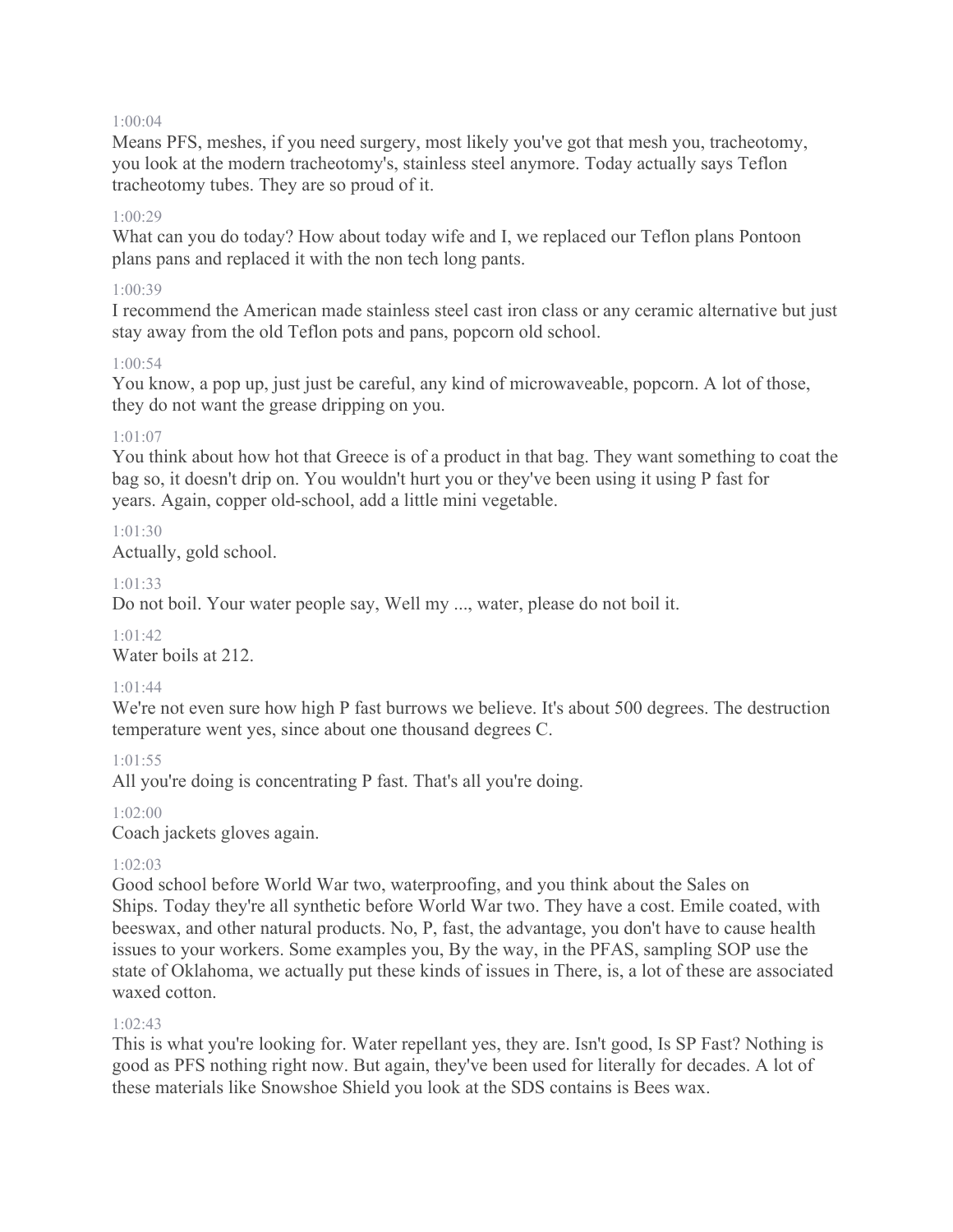#### 1:03:08

The other thing I would recommend, especially on i-tunes, besides just enough, if you are childbearing age.

#### 1:03:16

The state of Oklahoma has published the P fast sampling Guidelines.

#### $1.03.22$

Yeah, you're going to sample.

#### 1:03:25

Here are the sunscreen, So Next slide's a little bigger.

#### 1:03:31

These, we know, do not contain PFS.

#### 1:03:36

Again, if your child bearing liege, I would strongly recommend, look at the state of saipan guidelines and uses for your personal care.

#### 1:03:48

So, these are approved sunscreens, also had the privilege of working with you to develop the following sample guidelines. In general, the PFAS sampling SOP is drinking water for fish shade, sediment if you're going to take a soil sample.

#### 1:04:10

Mister Lynch, surface water, etcetera, so these guidelines, which sits on ... website.

#### 1:04:19

In addition to that, whether it is sunscreen or insect repellent, again, if you're childbearing age, I would strongly recommend pull this up and look at what insect repellents do, not contain PFS.

#### 1:04:37

Those are the ones I would recommend using.

#### 1:04:41

Wow.

#### $1.04.42$

People say, well, why can't you look at makeup?

#### $1.04.46$

You look at show you, whatever it is, tell people one thing you could do was just look for the name of the molecule flow.

#### 1:04:57

because it shows carbon has never been in nature. Covalent bond mutual fluorine, atom. I don't know, maybe, inside of a volcano. But we never found that.

#### 1:05:09

So when you see this flow, these molecules, these are man-made PFS molecules.

#### $1.05.17$

Now, the cosmetic people know people I've gotten smart about this.

#### 1:05:22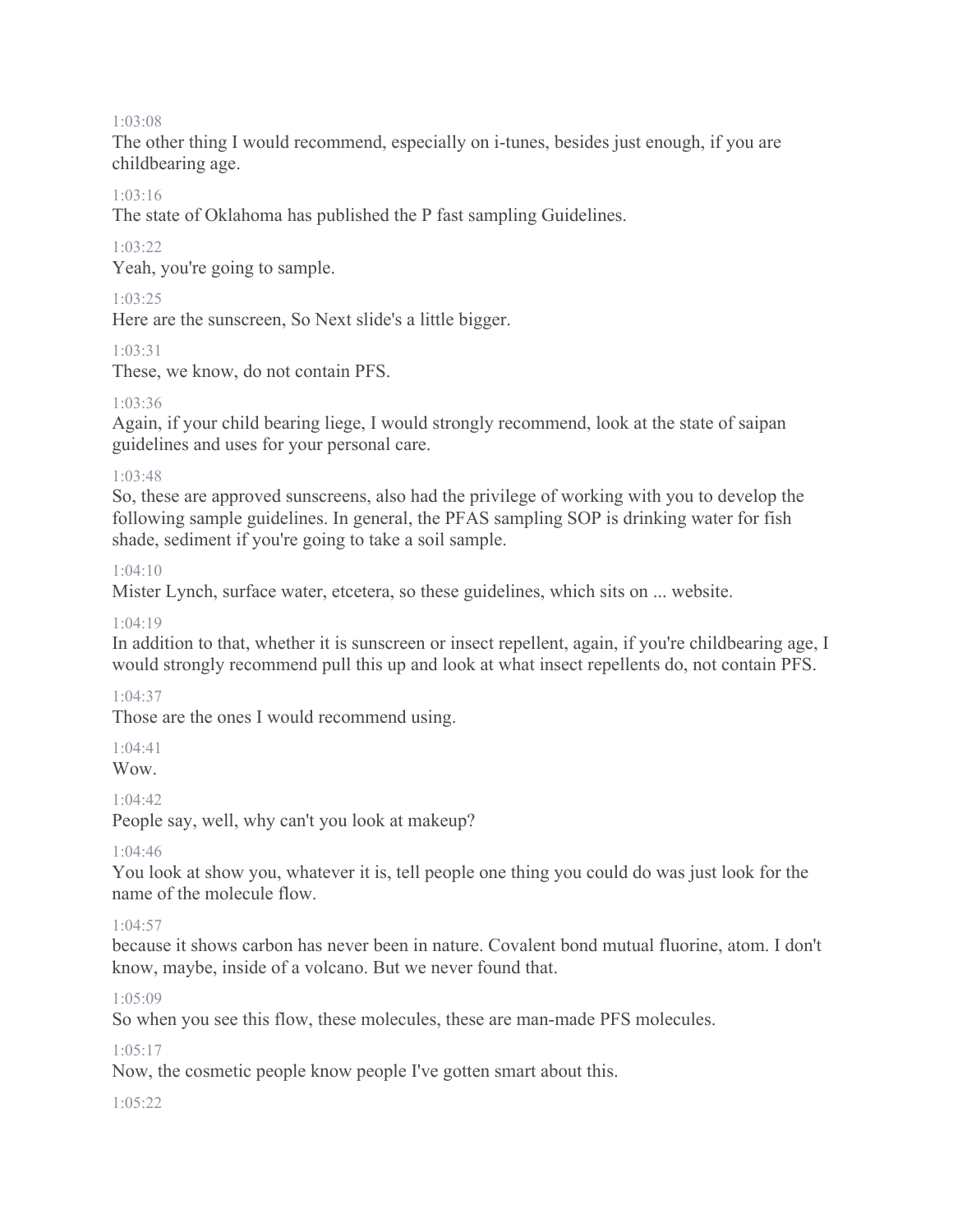So they're using these acronyms, paying to actually means this.

 $1.05.29$ 

We're calling this, Just call Pay 10 is actually this ... Is actually this, so the retiring PFS, and I wish in the future cosmetic, shaving cream, whatever.

 $1.05.47$ 

Like Proposition 65 in California.

1:05:50

You will have some kind of a detail or sign on the product. Yes, this does contain P France.

 $1.05:56$ 

I think people are very surprised on how much material use on a daily basis, contains P facts.

1:06:06

If you purchase a home water system.

1:06:11

My recommendation is get one that has approved the NSF, NC standard 53 for carbon filters are 58 for reverse osmosis systems.

1:06:25

one over the other.

1:06:28

The recommendation and I tell this to fly fisherman get rid of this. Do not purchase or use this flow carbon fishing line goes school.

1:06:40

I've done, it, moved back to, not just, just nylon Which's, works great.

1:06:49

Thank you very much. Are there any questions?

1:06:55

Thank you.

1:06:57 Yeah.

1:07:03 Yes, sir.

1:07:05

Yes, Military Board, we're using today.

1:07:14

Robert J: All right, they're much more important.

1:07:22

Thank you.

1:07:24

Right?

1:07:26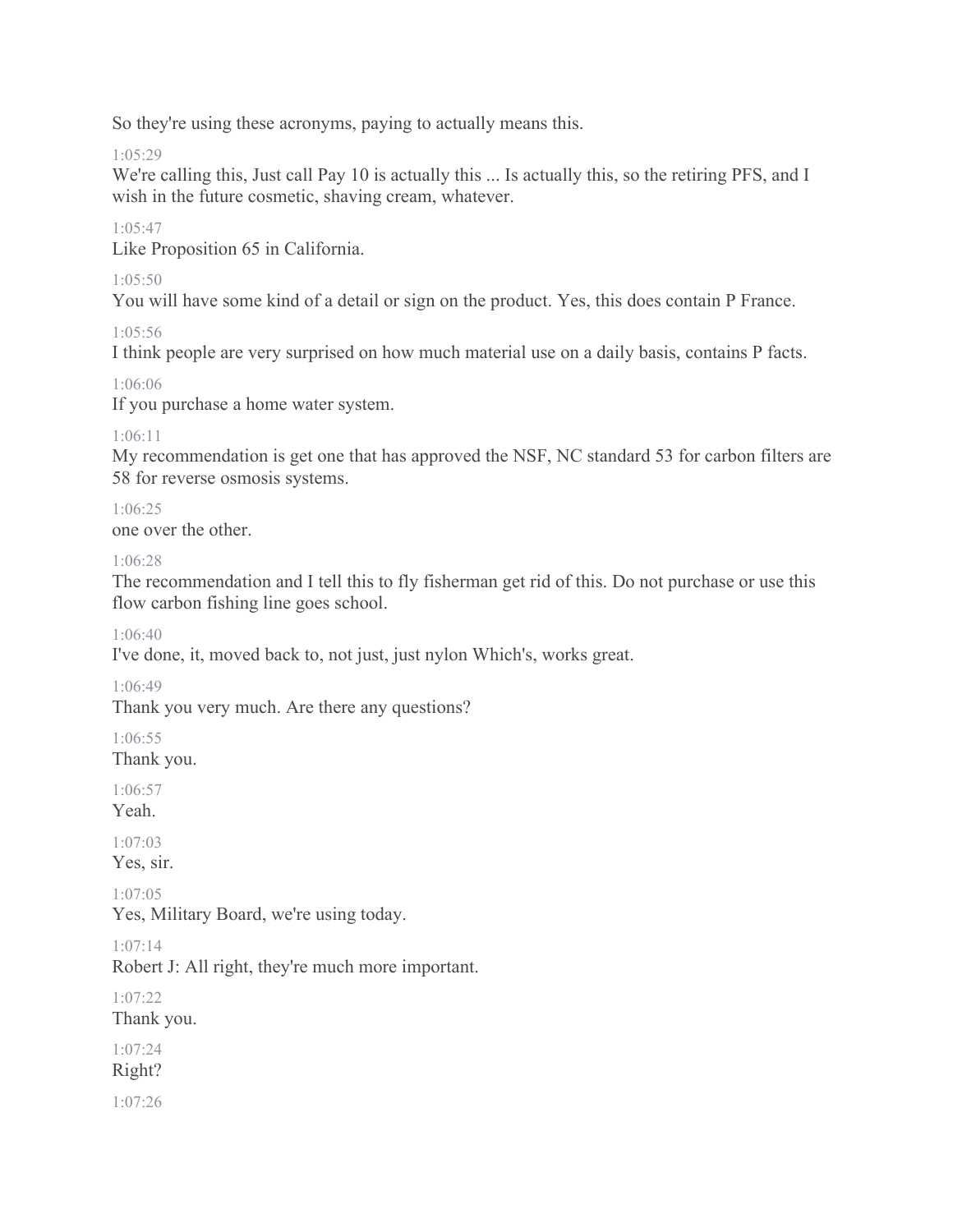But not moving the other direction, easier problems. Could you repeat the question with people on the Internet? So, give me a better chance to more succinctly said. So, you said the military aspects were moving towards shortchange, .... So it just caught me as a surprise because that's actually a more challenging environmental problem to try to remediate. So, I'd be kind of curious what their motivation for, moving towards a short chain, as opposed to moving towards a longer chain ...

#### 1:07:58

OK, so I think, this is really one of those cases where, as the textile, as the information is coming along, we're learning things now that we could have really used in previous years. I think it was a jump back when we first started looking at the problems with ..., the DOD did jump. Manufacturers were coming out and saying that The C six Alternatives for Less Harmful, we didn't have the research yet to show that they are just as harmful, and in some cases, more. And so they did switch and put the shorter chain them to their products. Now, one of the problems with that is there also may use the shorter, and then you won't find this on anything, but when they use the shorter chain PFS product, instead of using a small amount of the larger changes, in order to maintain the function of it, they had to put a whole lot more of the short chain in there.

#### 1:08:47

So, I don't think it's something that they were really wanting to do originally. I think that's something that just, you know, it's something they did not have the information on the short chains when they made that decision.

#### 1:08:59

Yeah, mobility. Yes, and as doctor, as doctor, I just mentioned, the mobility of the short chains. So, of course, as we know, the short-term, not only are they more toxic, but they are also more mobile and the environment.

#### 1:09:14

Any other questions, any other questions?

#### 1:09:18

Anything from people online? Products like Teflon pads cortex fabrics, different from this limited?

1:09:32 Can exposure to loose?

1:09:36 I don't think I read that. Right?

1:09:46

Different finance ... is a limited exposure to use.

#### 1:09:49

if you different, So, overall, we made them, they are longer chain and they're supposed to be bound to these products, but what we've seen overall is that they don't stay bound to these products. They do actually slough off. They do come off some of them, if they are Poly Florida, to compensate you, break into smaller per ... compounds, and that those then do end up being consumed and released into the environment.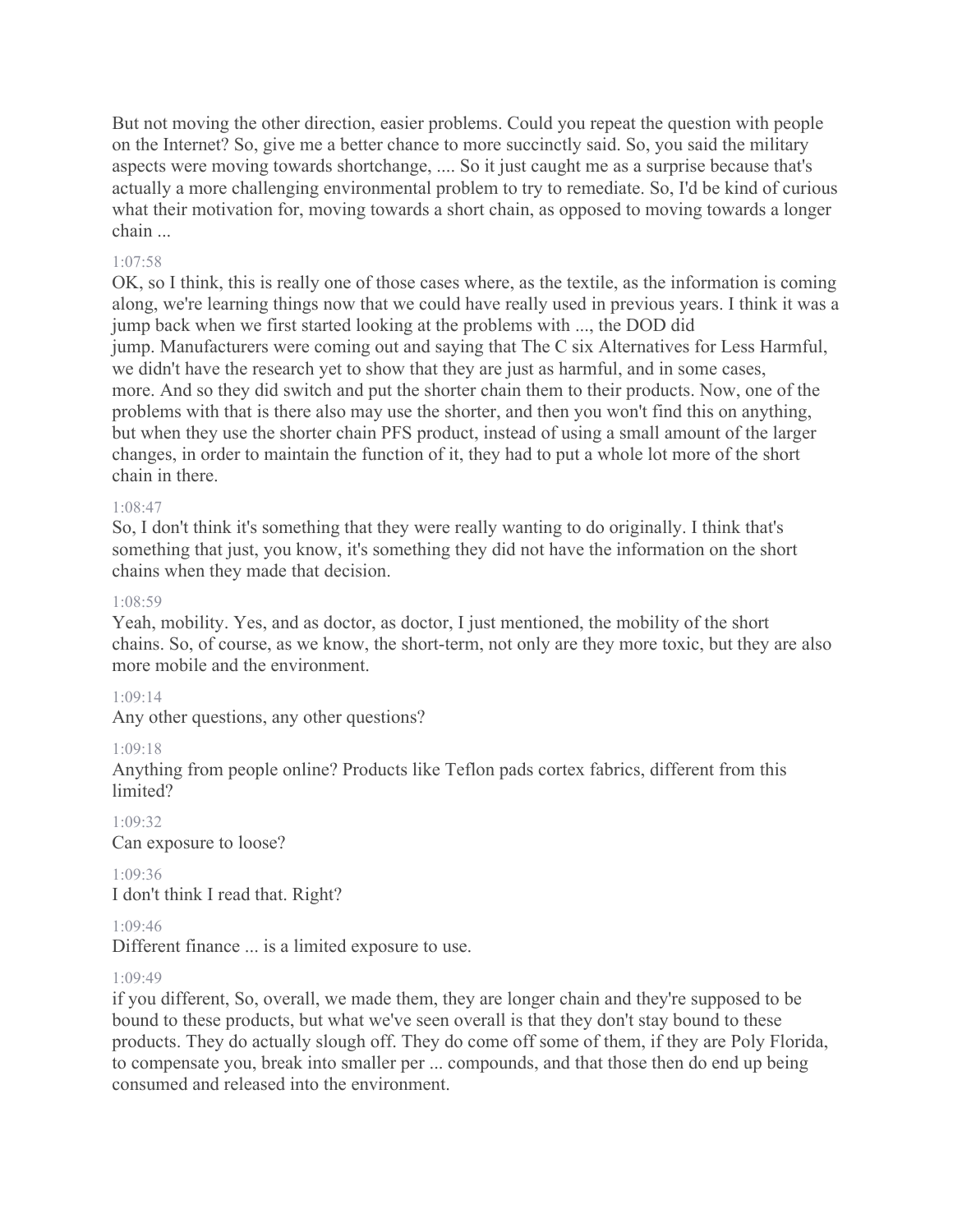#### 1:10:17 Yeah!

### 1:10:21

A good example of that is a lot of the ... that you find on Mount Everest.

### 1:10:25

That really came from It didn't come from liquid sources, it certainly didn't come from a triple F. It came from the hikers that are going up and bringing their tents water with resistant clothing, et cetera.

# $1.10.42$

OK, Thank you, Yeah.

### 1:10:53

Briefly mentioned on one of the sites, sites that they were doing some air monitoring, sampling for us, is that muscle related to like the dust and things that you said slough off of the fabrics and carpets And whatever it is, we're finding that it's in air molecules like finding.

### 1:11:12

I'd love to hear more about that.

# 1:11:16

Hmm.

### 1:11:18

A lot of the monitoring, IFRC is going to be from the manufacturers. You're making gore tex.

#### 1:11:25

Are you making?

# 1:11:26

And now, obviously Cortex is a brand name, but you're making the P fast to make my jacket waterproof for my shoes waterproof. I believe a lot of the air monitoring will be those kinds of stack conditions.

# 1:11:46

Yeah.

# 1:11:52

Yeah, so, you mention about boiling water.

# $1.12:00$

That scares me a little bit because I am someone who love rice, so I love cooking or ice right on the stove and I allow my well that's well before I ever again, so I'm wondering is there are like, um, any recommendation of what I can do?

#### 1:12:27

If you are drinking water already is not contaminated with PFS, consuming weis will have no effect whatsoever, whatsoever, but if you're drinking water is contaminated with PFS, um, and fortunately anytime you even salt water, all you're doing is concentrating salt.

#### 1:12:49

P Fast is the exact same way, You're not going to be able to remove it.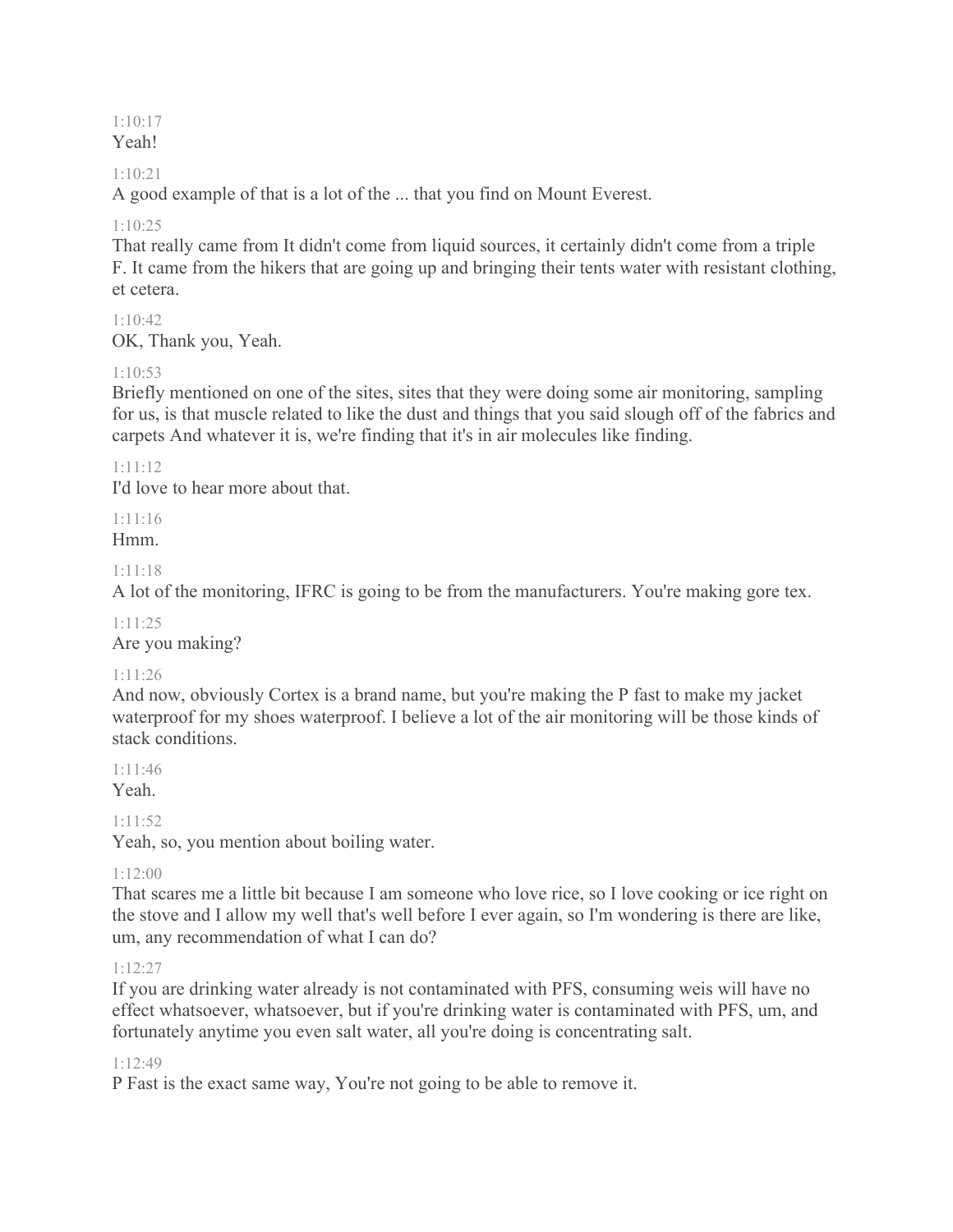# 1:12:54

Yeah, so.

### 1:12:58

And, by the way, that's the reason why City of Tulsa monitors are drinking water for PFS. Yeah.

# 1:13:08

This is show a child water quality director at DEQ.

# 1:13:13

If you have bacteria, contamination in the drinking water system, issues, the blue water advisory, please, before you consume it, it's a different issue.

# 1:13:27

We don't want to to concentrate metals, We don't want to concentrate chemicals like PFS, but you have to know about contamination you're trying to address.

# $1.13.40$

So, if you're drinking water system is not contaminated with being fast, and you do have the chance of contamination or confirmed bacterial contamination, we definitely want the water to address that contamination.

# $1.13.57$

So I have to be careful about which contamination, how you treat what you're trying to treat.

# 1:14:05

So, I just wanted to clarify that, excellent point, It, as a recommendation, if your water is contaminated with both, my recommendation is, go through it, is, he approved granular activated carbon to remove the PFAS, then boil over water.

# 1:14:24

Therefore, you kill micro-organisms and you are removing the PFS.

# 1:14:35

Thank you.

# 1:14:46

Sandra Palettes Toxicologists, I'll be speaking with later on this question is not about the communist. Very good, thorough presentation, appreciate certain context.

# $1.15:00$

Maybe it's a two part question, Little bit abstract, or can this tab we know that there is on long term presence and the potential effects of paypass starting from the long chain to short chain now.

# 1:15:17

So within the aerospace industry, stereo recognition enough for the industry to start phasing out, all the P fast on any PFS, maybe just some of them.

# 1:15:34

And then maybe that's the second part of the question doctor ...

# 1:15:38

see, uh, in general industry as their attitude towards PFS, and potentially also taking actions to eliminate it intentionally.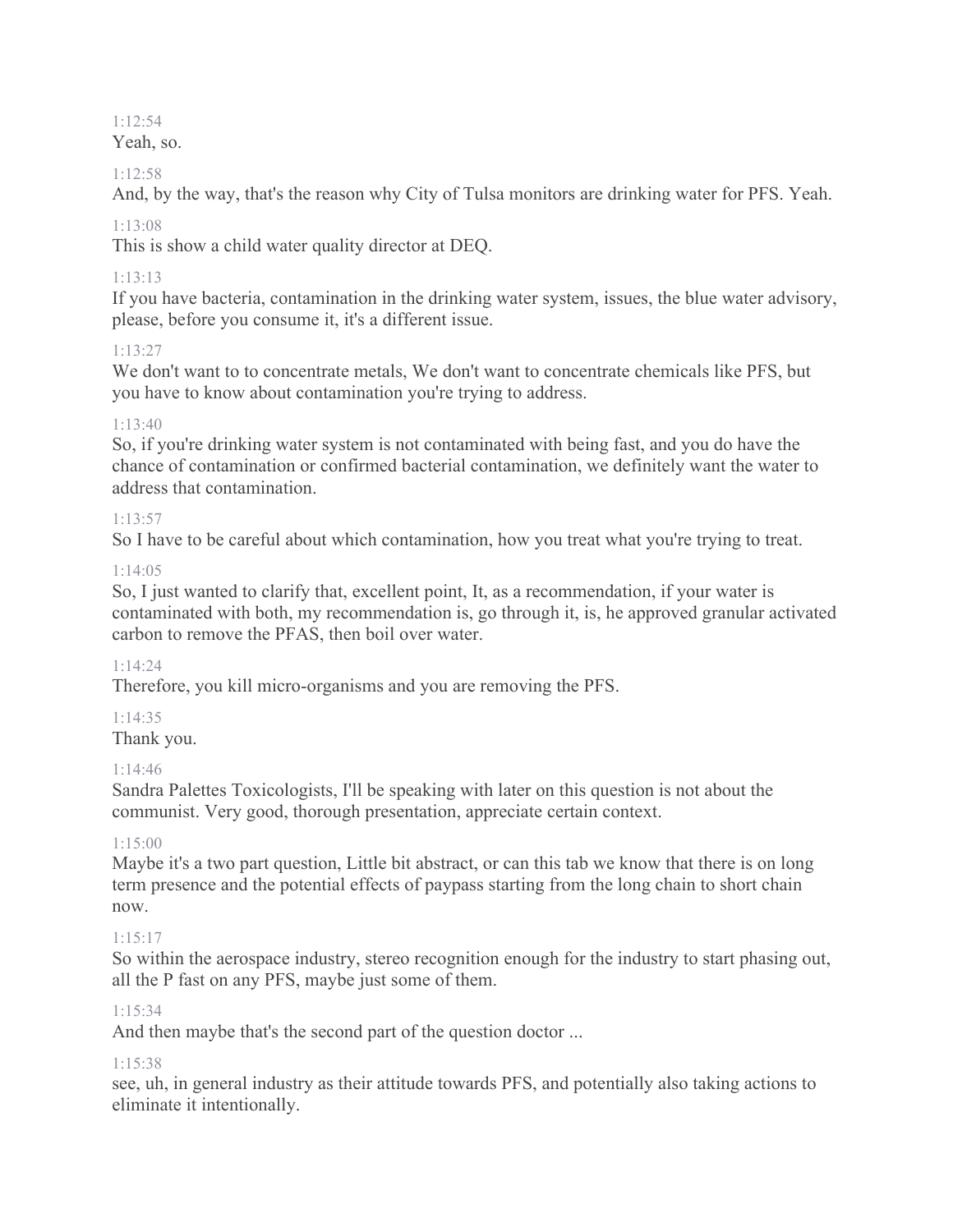#### 1:15:52

And this is an addition to us as consumers, making choices accordingly.

### 1:15:59

All right. Well, to start to speak for aerospace, whether or not there is recognition about the dangers and the concerns of PFAS in these products, And I would I would Absolutely, Absolutely.

### 1:16:10

Yes, there is, especially in the products where we know that P fast is, where we know that it contains P fast, Things like the triple F I think we went through a lot on the Department of Defense and civilian space, and their efforts on removing the ... components from a triple F. Now, for items, where we may not know all of the floor native components, I think that's still up and coming. So a lot of the products that you use an aerospace, they have to have these remarkable capabilities that unfortunately really can only be done right now by fluorine, so those, I think, are coming, but they're not here yet.

### 1:16:52

Yeah, where should be a question, in my opinion, is.

### 1:16:58

Open the future, SDSS Yeah, let's say, above 100 parts, per billion, or whatever it is, If there's P fast, you're notified, in addition to that. I'm hoping one day, and I didn't even. Notice, this is pure sanitizer.

### 1:17:17

Wipes contains P Fast are some interesting other day. I was younger.

#### 1:17:25

I win and just got some wipes my eyeglasses that were Foggy Lab long.

# 1:17:32

And as a chemist, I look at the ingredients.

# 1:17:36

I did not realize all this anti fog, which material that you're putting on your eye glasses, which are just assembly, or two, away from your face, all contain PFS.

# 1:17:50

But there was no, there was no label, so to injury, I wished we had better disclosure. Yeah.

# $1.17.57$

And so just to follow up on that a little bit. I think that does make it hard from the consumer and from the industry side, But also for wastewater treatment, and for the regulatory side, we really don't know what all is getting downstream to the ....

#### 1:18:17

OK, thank you so much Yeah, that was a great presentation. I really enjoyed it, and I hope you guys did that, so. So now, we can go for break and come back and adds.

#### 1:18:36

Same 45, feel free to grab water outside, and, oh, my God, we have ..., dot! Me! Sorry.

#### 1:18:53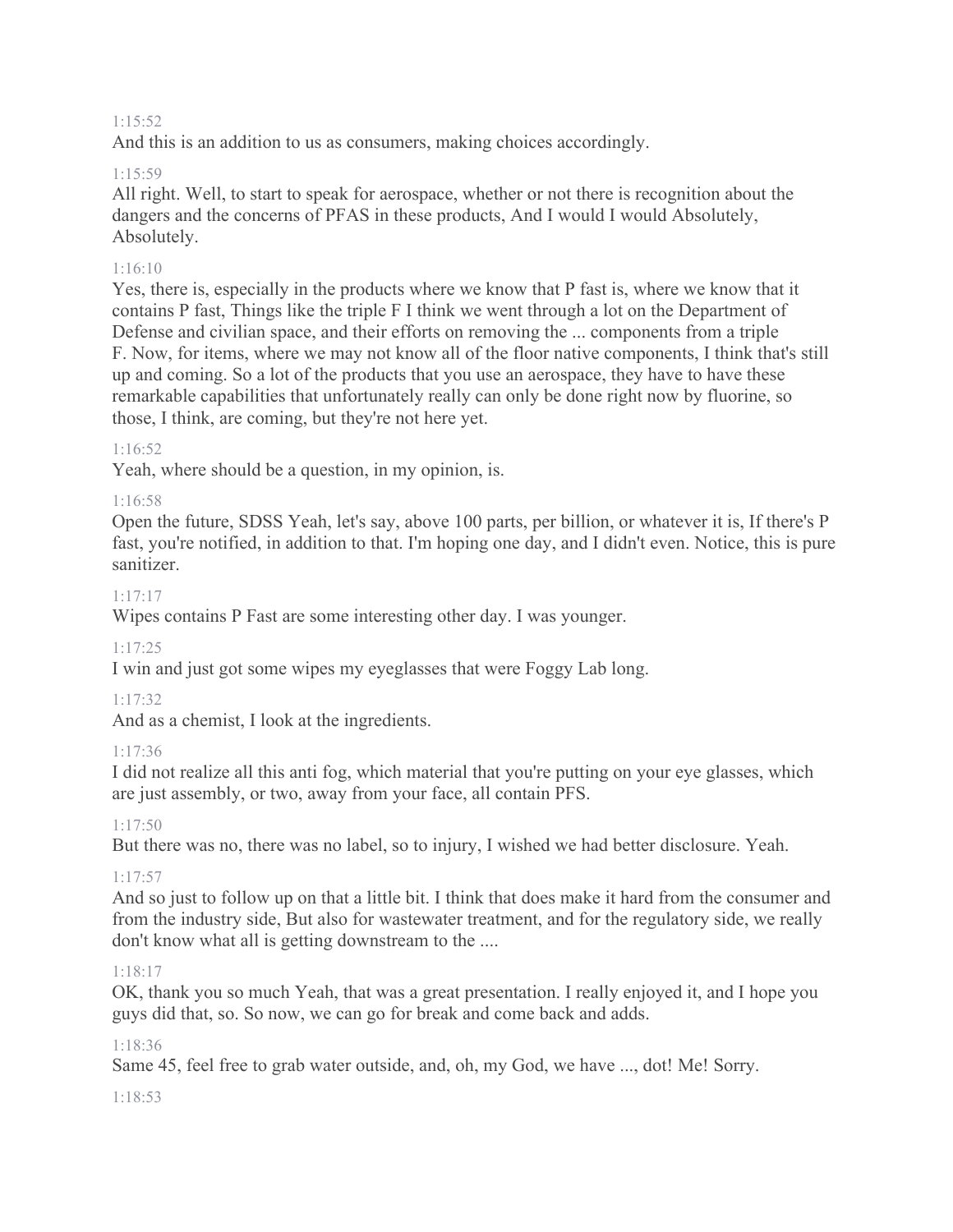### Yes.

# 1:44:37

Yeah, I think it's time. I know we are enjoying all the nets watching me, So. Our next speaker is Shelly Chadha.

# $1.44.56$

From the Oklahoma Department of Environmental Quality.

# 1:45:00

Charlene obtained a degree in chemical engineering and biotechnology from the University of Oklahoma.

# 1:45:10

She has me being the Water Quality Division Director of the Oklahoma Department of Environmental Quality since January 1, 2018, and has 29 years of experience in drinking water and the wastewater profession.

### 1:45:27

Today, she oversees drinking water, wastewater.

1:45:31

stormwater. What do we use?

### 1:45:36

Operator, certification and training.

### $1.45.40$

In addition to activities at the Q, she is aware, we've trustee member of the National Drinking Water Advisory Council, and hoes knew that she was impositions input as follows, um, Association of Safe Drinking Water, Administrators, Groundwater Protection Council, Association of Clean Water Administration, administrators, Oklahoma Environment Association. So let us.

1:46:16

Thank you.

# 1:46:20

Morning, everyone. It's great to be here with you. So just one quick, in my role as the Water Quality Director at Oklahoma, DEQ, Overseeing operator certification, be sure to fill out a form down front, for those of you present in the room. And if you will fill that out and give that back to me, I will get that submitted. So you will get your operator certification Continuing Education credits, for today. Just be sure you give that to me, or you can put a bear with all of my stuff. And those of you online, if you send us your certificate, Brandon will get that entered for you, so you get credit, as well.

# 1:47:01

So with that, it's kind of a tough act to follow. A lot of great information on the aerospace industry, and kind of how we got to where we are today.

# 1:47:12

So, I'm going to talk about the exciting regulatory aspect of P fast. We were talking at the break is, if you know, it's kind of it, an interesting time to really do the fascinating and I find myself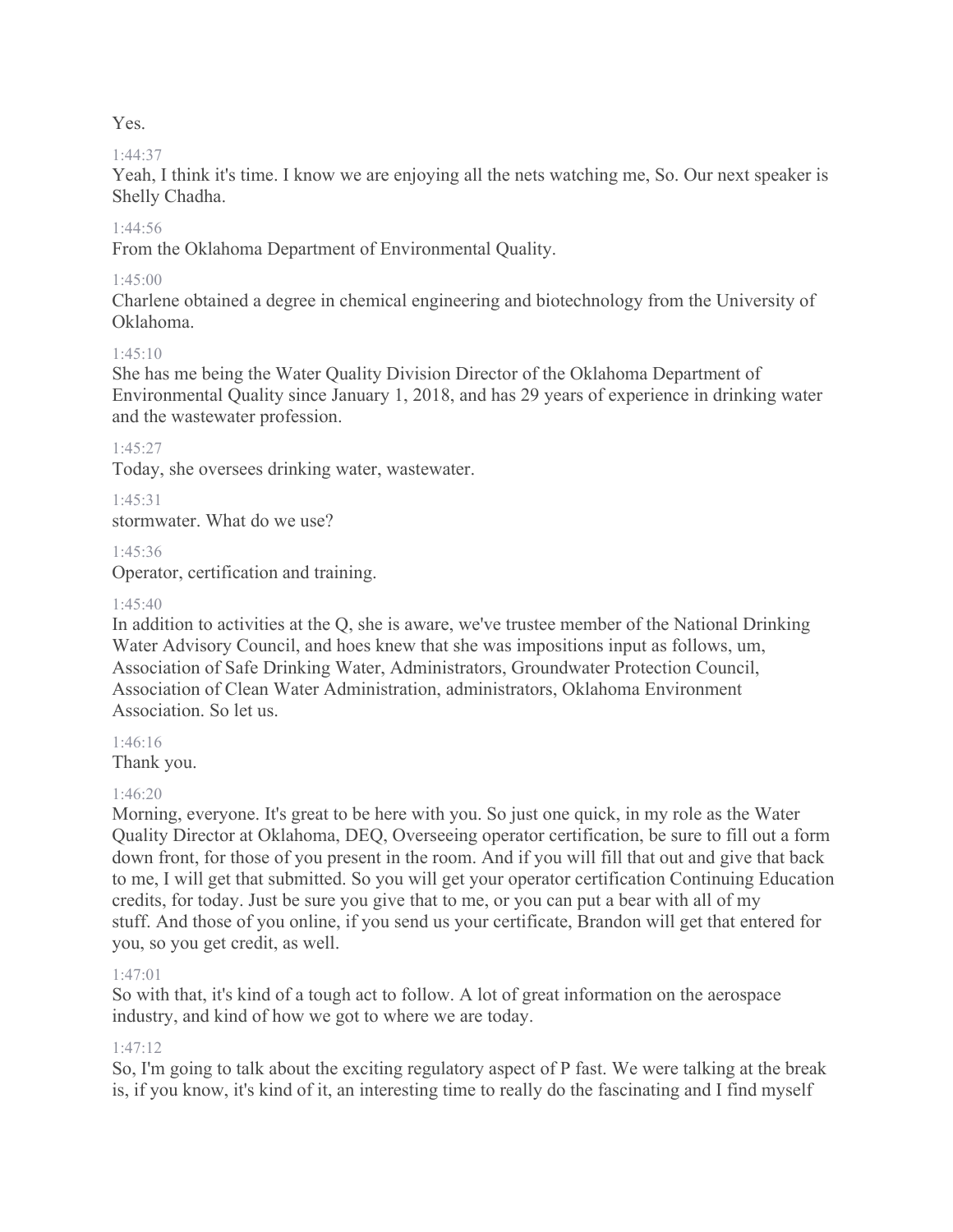using those words over and over as we talk about PFS and what's happening with PFS, where it's going. And we keep talking about it as, if it's this brand new thing, and as we heard this morning, it's not new.

### 1:47:42

It just now starting to deal with the chemicals that are in our environment.

### 1:47:49

OK, so, I will just say, I have a lot of slides and a lot of information but you all will have access to them. So some of it I'm just going to gloss over because we've already talked about it and you don't care maybe about some of the intricacies. But I do want you to have access to that information.

### $1.48 \cdot 10$

So, as we've already discussed. Is ubiquitous, there are a lot of chemicals there, everywhere, everything, we do everywhere.

### 1:48:23

We go, we come into contact with these chemicals and we know, depending on which chemicals we're talking about, they can have a wide variety of health impacts, not just the end result of a premature death. There can be impacts to our children, impacts to all of us, just as we go through our day to day lives.

#### 1:48:46

Uh, so we are talking about a regulatory sense of, Oh my gosh, EPO is doing all this, and it's on a fast track, and we're getting ready to have all of these regulations on. How are we going to comply?

#### 1:48:59

Well, even from a regulatory perspective, we've been talking about this since 2009.

#### 1:49:07

And that's not that long ago, except it's about halfway through 2022. So we have been talking about this a long time, and it shouldn't be a big surprise that we're starting to see some of the regulatory activities. So we started talking about PFAS compounds in 2009. That's when we first got the preliminary or provisional health advisories. We saw P PFOA and PFOS show up.

#### $1.49 \cdot 40$

a candidate contaminant list for what we might be looking for in drinking water, what we're going to do, some of the preliminary work to get ready for regulation.

#### $1.49.51$

The unregulated contaminant monitoring sprit, which actually occurred starting in 20 13, really started looking ahead.

#### $1.50 \cdot 01$

He's asked levels in actual drinking water.

#### 1:50:05

Not, well if a system chooses to look for where they think they might have a problem, this is part three.

#### 1:50:14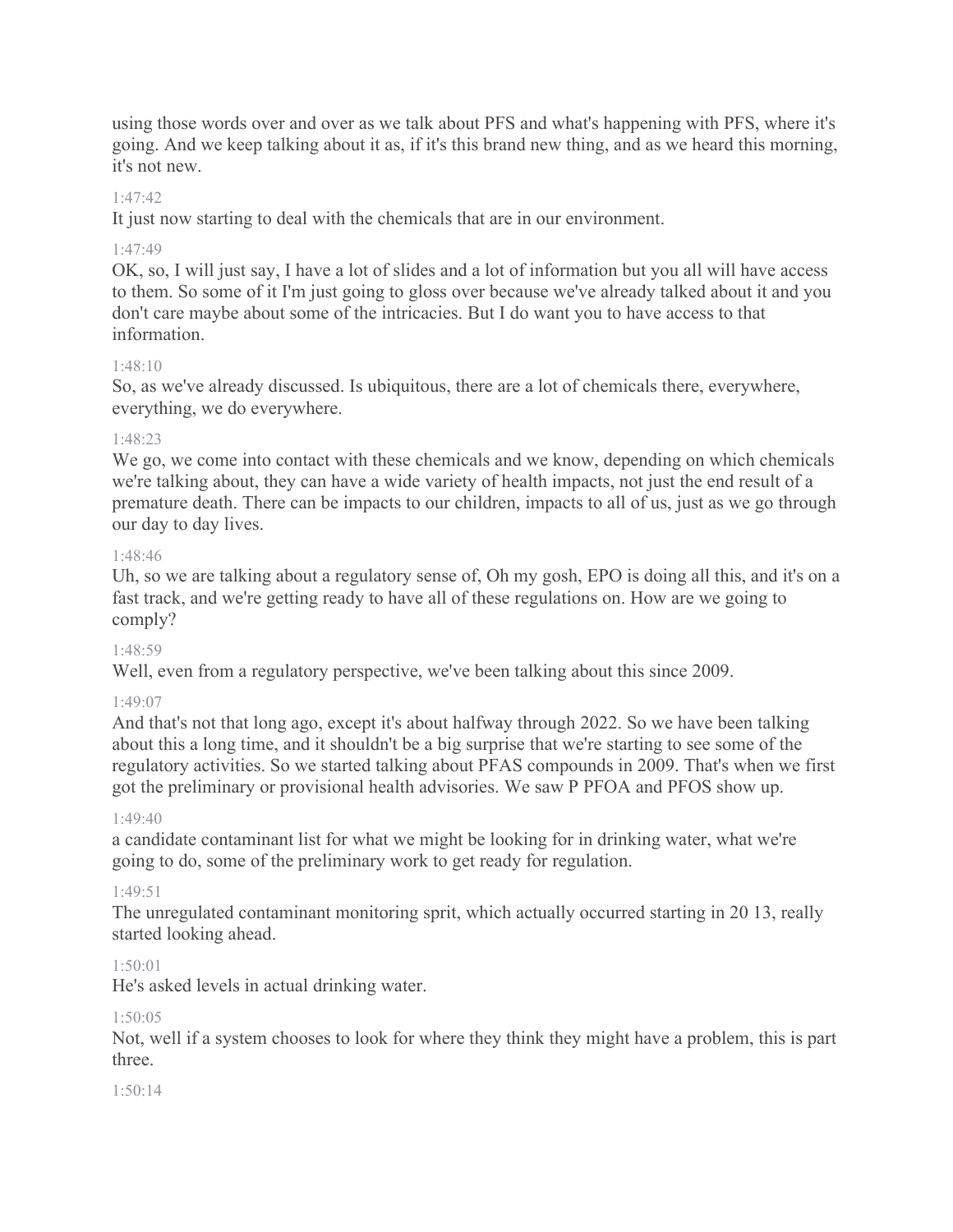Nationwide.

# 1:50:16

Drinking water, review, looking at what do we say, How often does it occur? Should we be regulating?

# $1.50.24$

Then, we had our first official health advisory on the drinking water side, for environmental programs, that public health protection, that's the 70 parts per trillion.

# 1:50:37

Then it got a little murky, as is additive, is that each individual could, it be a high level of law on the lower level of another.

# $1.50.47$

And this is what started the cascade of federal agencies doing one thing, various states, doing another thing. And in trying to be protective, we created confusion across the country.

# 1:51:03

Why is New Hampshire one levels OK in Oklahoma are used in the EPA number, so it looks different?

# 1:51:12

Just a lot of things that are starting to happen in the regulatory world, then we saw the next round of A candidate list where EPA is looking at, OK. We might need more information.

# 1:51:28

OK.

# 1:51:30

So we kind of continue down this path, we're starting to speed up, we're getting closer to where we are today. EPA did make a positive regulatory determination to regulate, set a maximum contaminant level an MCL for PFO and PFOS.

# $1.51.49$

We're also starting to see EPA doing more and more, looking at other, uh, PFAS compounds, should we branch out? Should we look a little further than I just?

1:52:07

It's having some Internet connectivity issues.

# 1:52:11

Here we go.

# 1:52:13

OK, I don't know how I did that, So, sorry. Seems to be a common theme today. Technologies awesome when it works and then when the humans start messing with it, sometimes it doesn't co-operate. Operator, so we now, know EPA is starting to look at some of these other PFAS compounds, we know. We're now starting unregulated contaminant monitoring Row five. I've heard some of you talking today That you just got your notifications. That you are participating in that program.

# 1:52:51

Which basically, if you are you drinking water system over 3300 you are participating.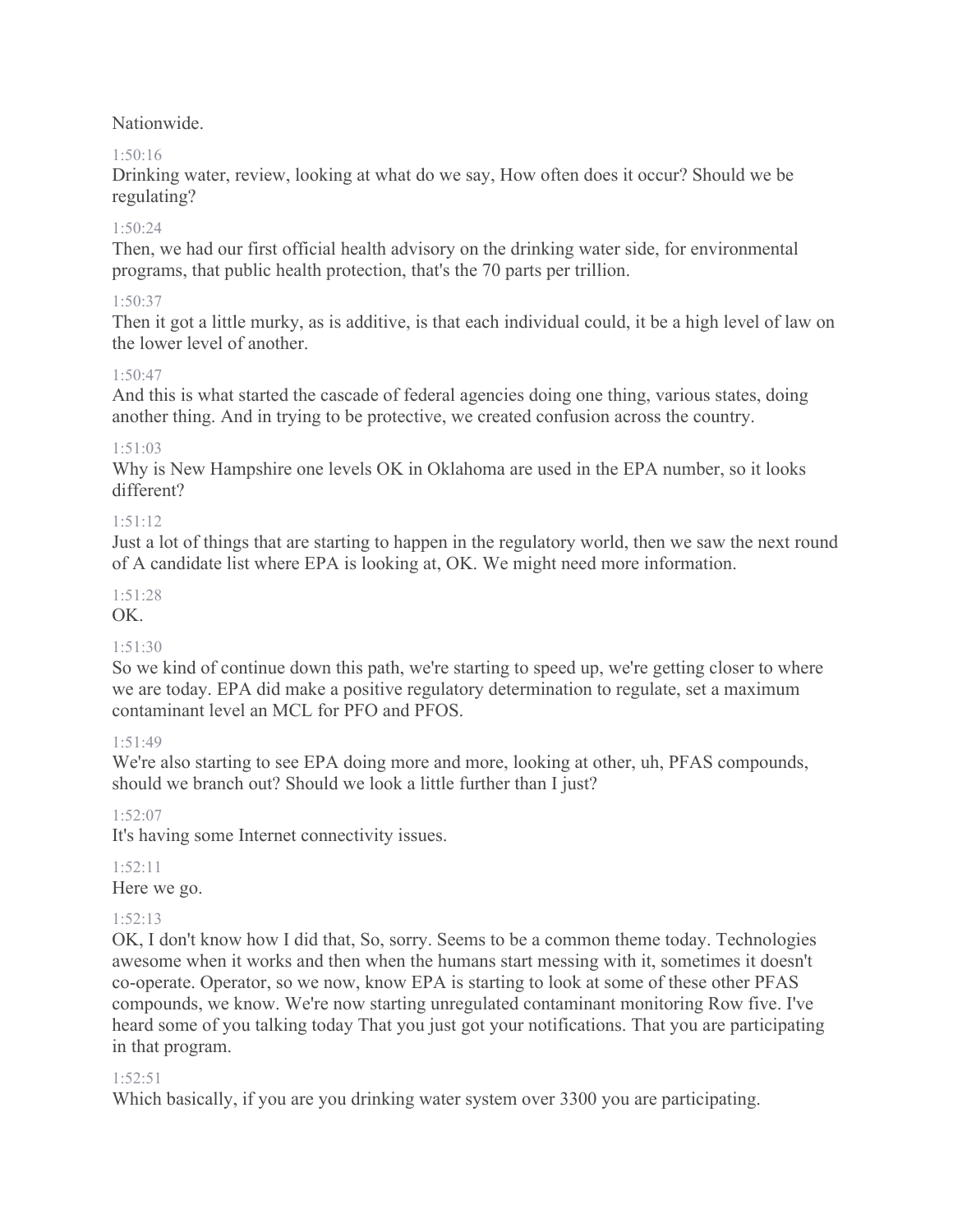#### 1:52:56

This is an EPA direct implementation rule and then they are also looking at some smaller systems. So if you did it, those riders, those requests you have questions you can call DEQ will help you work through it. We're already getting questions on, OK, I got this, is this. And what if somebody really trying to figure out that this is a required drinking water regulation? We also know that EPA has told us they will be publishing setting the MCOs and an MCL G, which those are the maximum contaminant level goals. So that will be coming very soon.

#### 1:53:44

Data, Let's say, means the EPA uses words like soon MNN forthcoming and so when we see it, we know it's here and we try to get you that information.

#### 1:53:59

Some toxicity assessments have been going on the last two years, by EPA. These are important because they come to us, in the form ultimately is held the library's goals, are actual limits. So right now, but we know in 20 21 EPA did release updated toxicity assessments for P A, B, S and in October for Next Gen.

#### 1:54:29

We know that they're working on for five others. So those we will be waiting to see, three weeks ago the director of the Office of Science and Technology for EPA.

### 1:54:43

So that before the end of spring 2022 we would have health advisories are the PSP as a next gen.

#### 1:54:53

And as well, as the end of April is the first amazed that spring does the third week of June.

#### 1:55:04

OK, so I don't know if that's really a thing that's buying time, but I kind of feel like we are going to see something coming from EPA on the health advisories between now and the end of June.

#### 1:55:23

So, EPA has done a lot of work. A lot of that work they do amongst themselves are within the federal family of agencies.

#### 1:55:33

Um, sometimes the states get invited as co regulators Sometimes we're on the outside.

#### 1:55:40

It just depends on EPA's approach on the particular issue, but one way that we do kinda get a glimpse into what's happening is the tube, Federal Advisory Committees that are created through a statutory process.

#### 1:55:56

Members have to be nominator, they have to meet special criteria to be afforded to these roles.

#### 1:56:04

And then, they have meetings that are open to the public, which, in some ways, that has been extremely challenging the last couple of years. In some ways, it's been much easier to engage, because everybody's remote, it's not just one person, or two people are, the stakeholders and the council members are remote, and things are happening online.

#### 1:56:32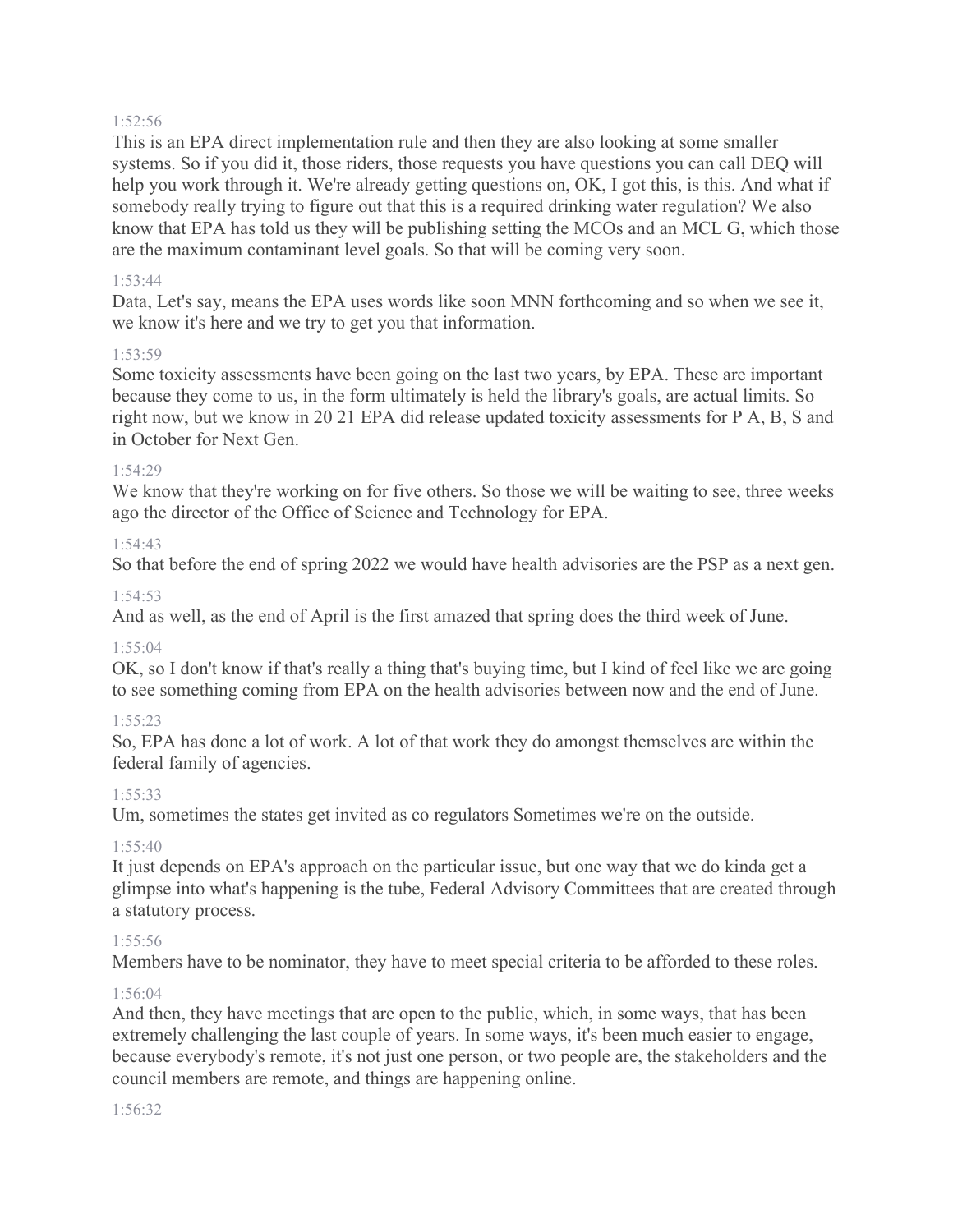So, the first advisory committee that has been working on paypass issues, is the science advisory board.

# 1:56:40

They specifically took up the PFS issues.

# 1:56:44

and they're meeting in 20 21.

# 1:56:48

They were looking at documents, research study is hearing from experts and they were looking at what should the MCOs are the MCL GA's look like for PFS and potentially others in drinking water? And also, what new drinking water regulations might look like nationwide to try to eliminate some of the patch work? That's happening, particularly in the New England states.

# 1:57:23

The one thing that that information can it brought through discussion is they are looking at reference doses, everything for PFOA, PFOS, being decreased.

# 1:57:36

We've heard the term reduced by an order of magnitude.

# 1:57:43

So we're already in parts per trillion.

# 1:57:46

So then that takes it to parts per quadrillion.

# 1:57:51

Only do that, since everything we touch, you know, we've now touched PFS, so this is going to be particularly challenging and sampling analysis, and ultimately, treatment.

# 1:58:09

So the National Drinking Water Advisory Council, I've put the link to the last meeting. Where you can go there.

# 1:58:18

You can see all of the materials, the comments, the discussions. And this is also where our future meetings will be announced. The meeting materials by federal law have to be made available to everyone.

# 1:58:35

So it's a great place to get really good information. You know, the source of the information. You know, If it's a manufacturer, you know, if it's a drinking water system, you know.

# 1:58:48

If it's a regulator, you know where the information originate. So then you can decide how much weight you put in this document versus that document.

# 1:59:00

Sometimes there does get to be a little bit of competing interests because anyone has the opportunity to submit for consideration any information.

# 1:59:11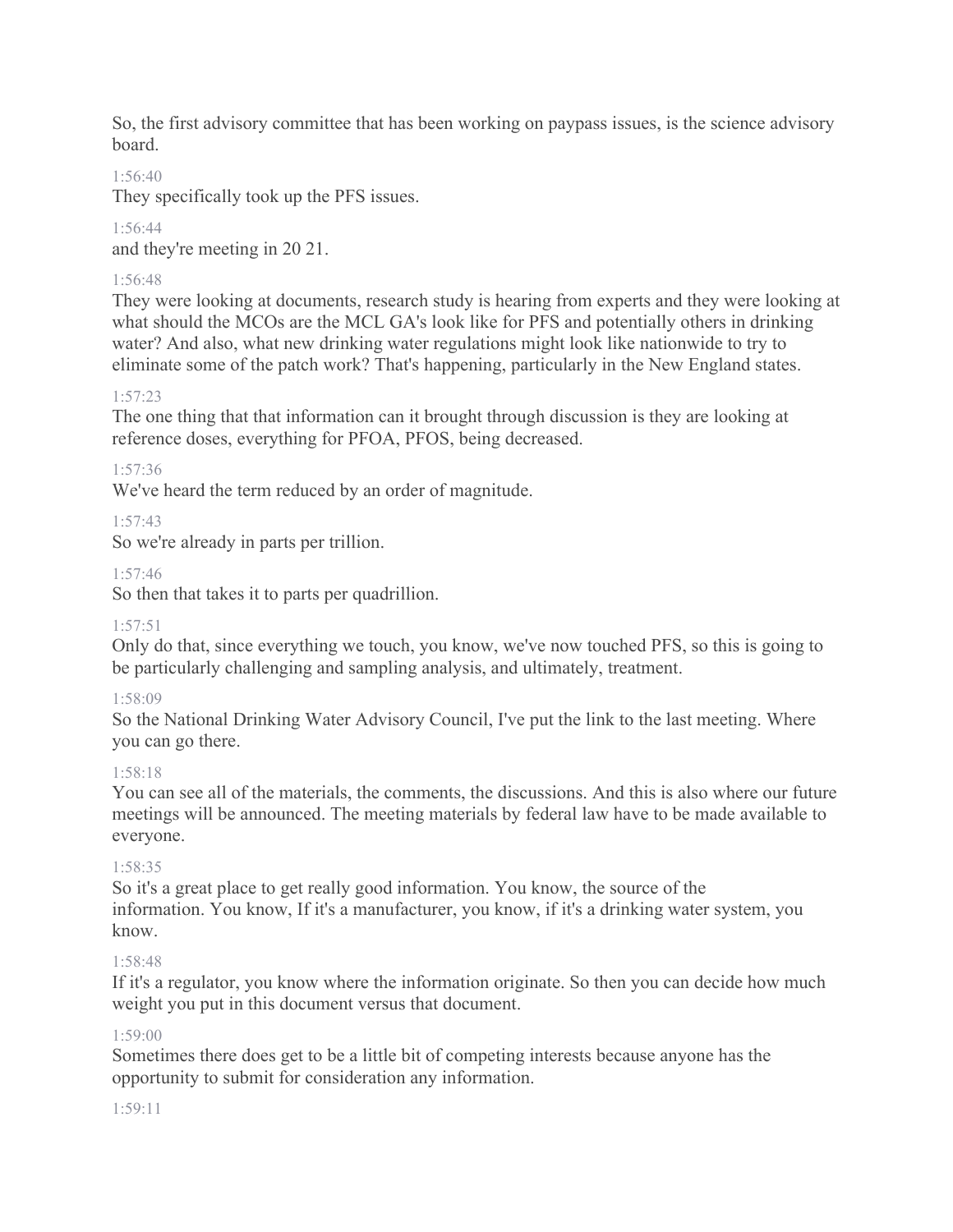We spent a lot of time in this meeting talking about what's going to happen with PSB as a next gen.

#### 1:59:19

There are some really good graphs, graphical information showing how as a way of seeing a decline in PFOS and P fast, we're seeing increases in some of the other PFAS chemicals.

#### 1:59:38

As something you can no longer produce it, OK, how do we modify it a little bit, and something that was shared, that while we are seeing these increases in some of the other chemicals, they may not be as toxic, OK?

#### 1:59:57

So, maybe, maybe not. It's not as toxic, well, I guess that's moving in the right direction.

#### 2:00:05

But I still think we're gonna have to see a lot of changes in manufacturing process and specs for, OK. I did not touch anything.

#### $2:00:15$

I'm not sure.

#### 2:00:22

To Boeing. Just corner of my eye, some of that switch. I don't know why it's doing that. I'm sorry about that. Oh, no, no problem.

#### $2.00.31$

I just wasn't sure how to fix it.

#### $2:00:34$

We know we're going to see a lot of changes and as we see our health advisories and our goals change as we get more of these toxicity assessments in place, we're going to be seeing more and more regulation. We're going to have to see a continuation. The development of new products.

### 2:00:58

No one wants to add law flame retardants.

### $2:01:04$

That seems like a really bad idea. But we need to figure out how do we do that in a way that is safer than what we're doing right now.

### $2:01:14$

OK.

### $2:01:19$

OK, so drinking water treatment for PFS, we know traditional treatment technologies are not.

#### 2:01:30

We may have some treatment units and styles that do an acceptable job, or an OK job.

#### 2:01:37

But really, when it comes down to these low levels of PFAS, traditional treatment is not going to get us where we need to be.

#### $2:01:46$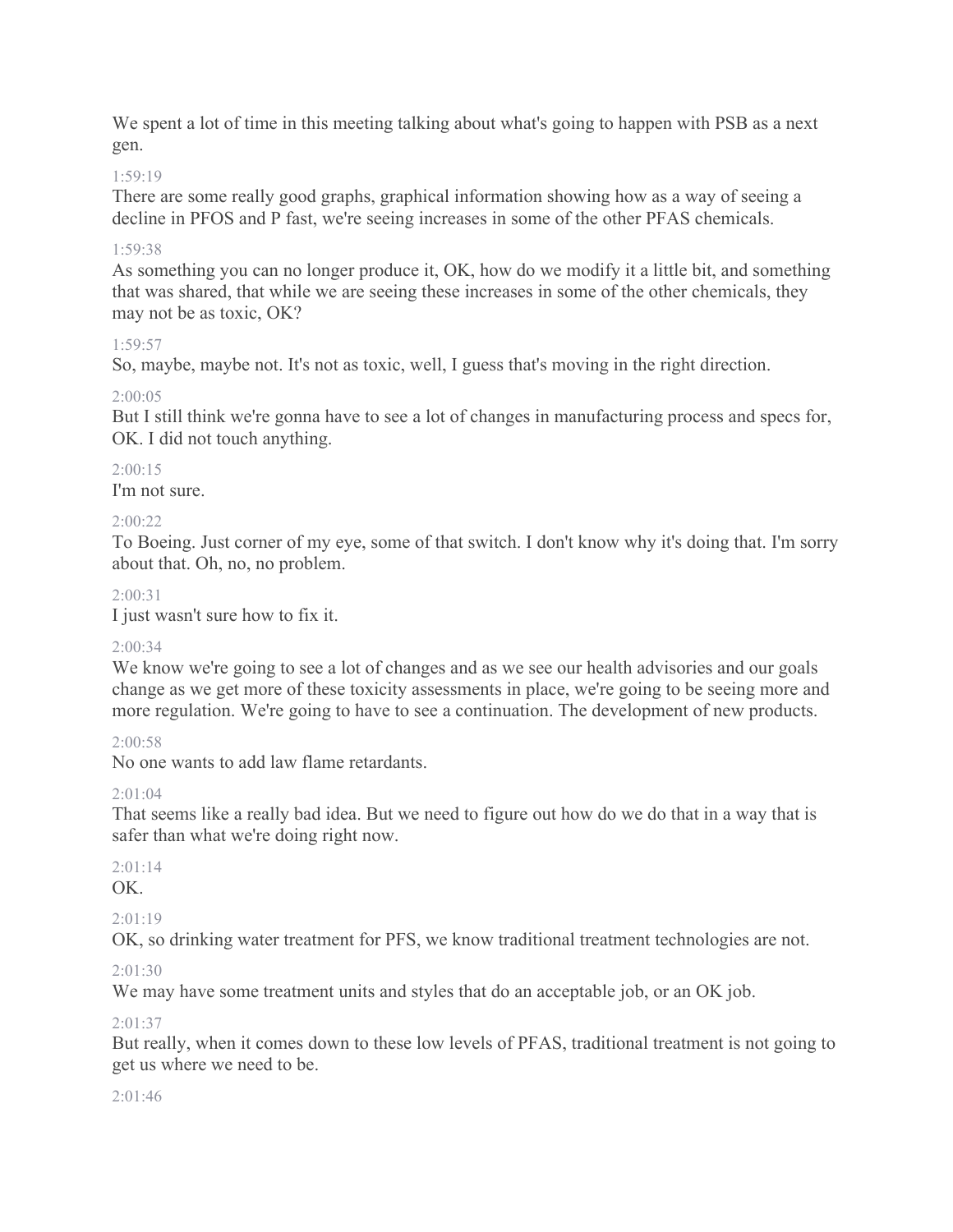We know EPA is looking at ways three options for treatment activated carbon.

# $2:01:56$

We're now it's very effective. It does a great job. Getting into, OK, how much, either activate or granulated carbon do you need?

# 2:02:07

How quickly does it become fouled? How do you reclaim it, or dispose of it?

# $2:02:15$

NSA, if appropriate, manner.

# $2.02.18$

We don't want to be using activated carbon. And we are collecting all those PFS. And now we're going to take it to an insulator.

# $2:02:30$

And as you heard doctor Lee talk at earlier, well, boy, yet not getting their 500 degrees, we know we're not getting there.

# $2:02:40$

How many places can you hit a thousand degrees or even higher?

# 2:02:47

That's not very likely.

# 2:02:49

Today, that may change.

### 2:02:52

So, we don't want to transfer from the carbon to the air, so now you have the deposition onto the land, your house, the playground, the fish.

### 2:03:05

So we have to figure out how do we reclaim that carbon, so that we're not having to build hundreds and thousands of hazardous waste landfills to try to collect all of this PFS, contaminated waste?

### 2:03:23

I want to exchange, this one's kind of interesting to me. I had to do a little research on that. It's not your standard ion exchange. We do have a few ion exchange plants in Oklahoma.

### 2:03:36

But there are special plates. And the operation is very specific to attract the PA fass chemicals, the compounds.

# 2:03:46

But then, again, how quick grading your plates file. How did you hear reclaim them? How do you properly dispose of them?

### 2:03:56

What does this operation and maintenance look like?

### 2:04:00

Nano filtration that reverse osmosis. We know it is incredibly effective.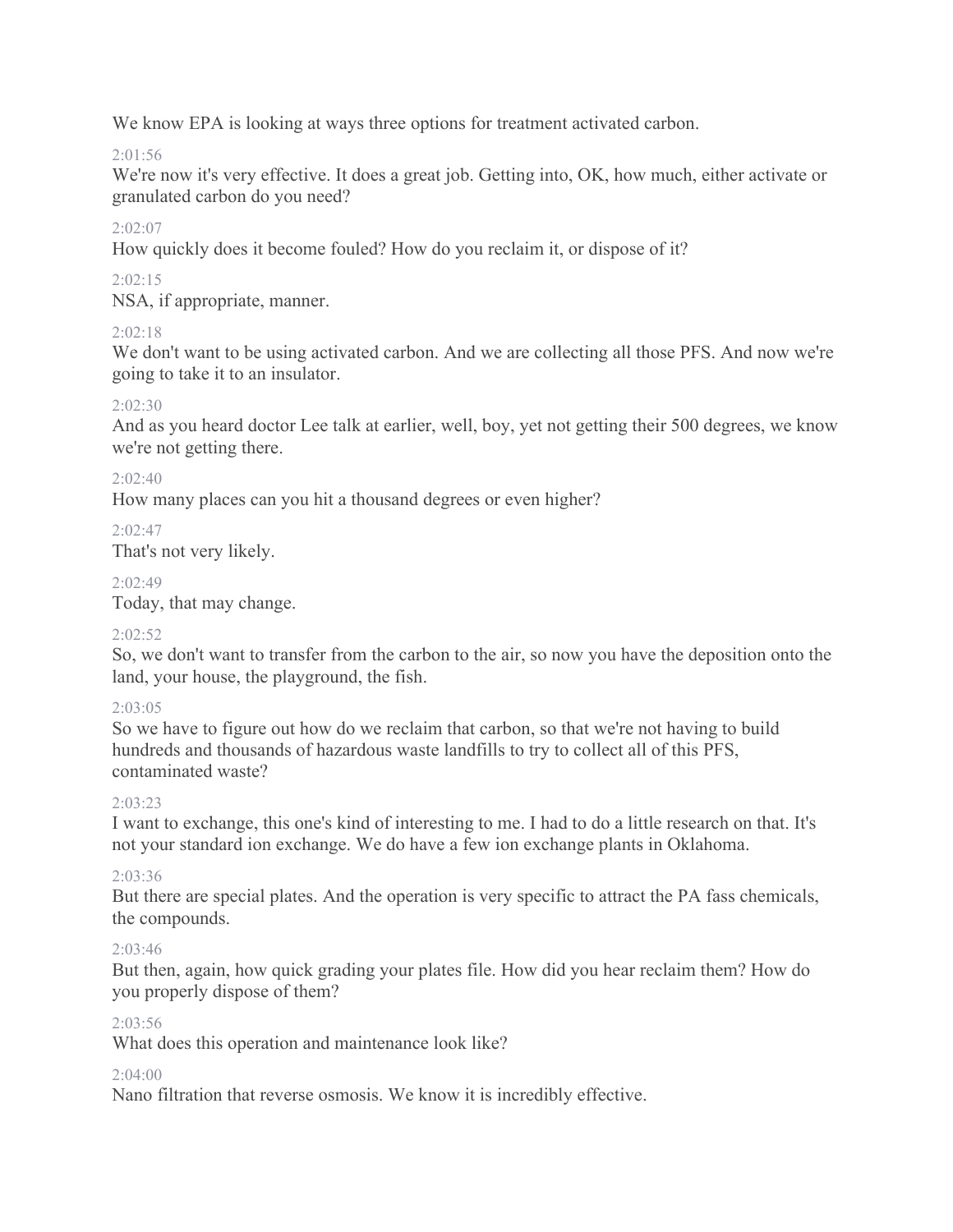#### $2:04:06$

It's an incredibly effective treatment for tons and tons of things.

#### 2:04:13

Looking at just one application of reverse osmosis is, to me, although not drinking water and ...

### 2:04:20

specific, magnifies what this looks like in Oklahoma, in a particular industrial treatment if you treated the water with reverse osmosis.

### 2:04:31

We would be building 3 to five I'm sorry.

### $2.04.35$

We'll be building 25 to 35 brand-new solid waste landfills, just to dispose of the solid materials.

#### 2:04:46

That's not going to happen across the country let alone in Oklahoma.

### $2:04:54$

Where you have very low TDS, you may have better luck with reverse osmosis but you are still generating a large amount of solids.

#### $2.05.04$

And if you don't go all the way to a dry, solid, or dry enough to go to a landfill, then here now, looking for underground injection control rolls where you can inject the slurry, anybody, fan earthquakes. You know, we've been down that road, on the gas side and tornadoes, at least, we know they're coming. You can go outside and watch them come, but, just show up, and that's what, I'll start running.

#### $2.05.37$

So, we can solve one problem by creating another problem.

### $2:05:44$

So we have to find the right solution for each of our communities.

### $2.05.49$

Then sometimes we don't like it, but, you know, we have applied the dilution is the solution approach to other drinking water contaminants.

### 2:06:00

When we look at how some cities have managed arsenic or chromium other metals, if they have five wells that have very low arsenic and one well, that's a little above.

#### 2:06:17

Well, by the time it's branded, it's where you are the MCO, um, yeah, we may have to apply some duct tape baling wire approaches.

#### 2:06:30

As we work with our small communities, if they show PFAS contamination, or really any MCL violations or any contamination problem, we have to work with them to figure out how we can do the best job we can to make sure people have safe, adequate drinking water.

#### $2.06:52$

So that's something that's definitely going to be a challenge.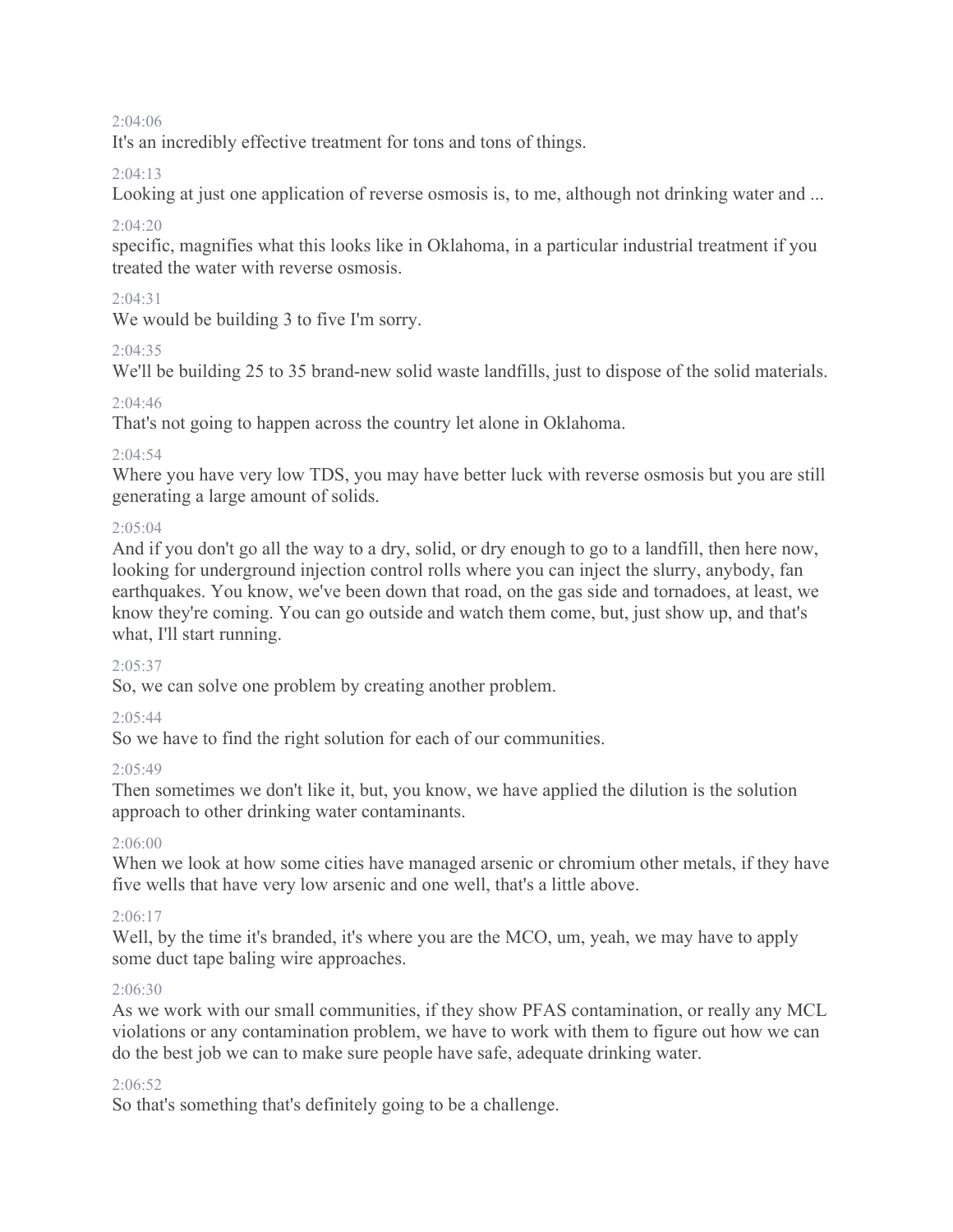#### 2:06:59

As with all things, another issue here, we've talked about operator certification, and everybody fill out your form so you get your training hours.

#### $2:07:10$

But how many of you in your training are trained to properly operate and maintain nano filtration and reverse osmosis?

# 2:07:23

Not very many.

#### $2.07.24$

That's very specialized becoming more common.

#### $2.07.30$

But you have an operator in bar south-west Oklahoma who has a C license is the only operator and it's the first time I've had somebody with a ... license because they've had a de license the fur.

#### 2:07:49

The only operator, the next closest operator, is 30, 40, 50 miles away.

# 2:07:57

Yes.

#### 2:07:58

Weekend, with the infrastructure money, and we can build you a plant that can do this, but who's going to operate it, and how can they pay the person, the amount of money that it takes, to retain someone who can operate this advanced technology?

### 2:08:16

So just for perspective in Oklahoma, we've got about 14 London: drinking water systems, almost 900 in our community water systems. These are towns and rural water districts.

### 2:08:31

There are 365 of them are schools.

### 2:08:35

They're shopping centers with restaurants.

### 2:08:40

And then we have things that are this non trend.

### 2:08:45

Then the non transient non community, they're the ones that you have people consistently present drinking the same water, but they are not a town. They are not a real water district.

#### $2.08.57$

The non communities several the power plants where they're located, they have their own water system.

#### $2:09:04$

We have some, uh, strip malls that are just on the edge of town, but not quite where they have.

#### 2:09:15

OK, so Clean Water Act, the wastewater side.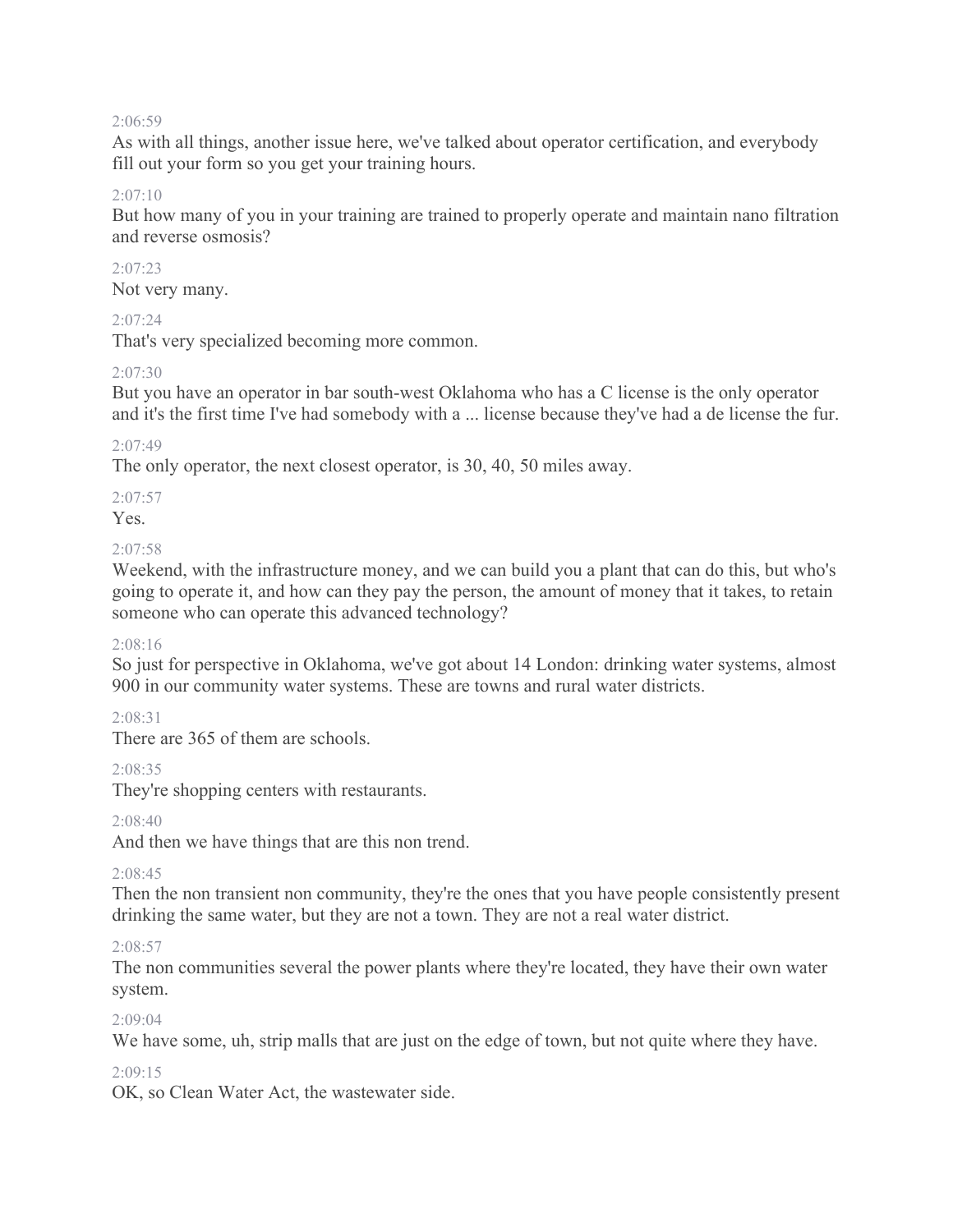#### 2:09:20

Similar process though, though it's been lagging a bit big things, the advance notice of proposed rulemaking For the effluent limitation guidelines related to PFS manufactures, that was resigned, and so it is now a requirement under the current administration.

#### $2.09.42$

We have the Clean Water Act regulatory roadmap, that's part of the overall PFS roadmap.

#### 2:09:49

We have all of the industrial sources, the pretreatment side, looking at manufacturers of PFS Electroplating apparently, OK.

#### 2:10:06

Thank you for letting me know you have something that is being important for those of you that have discharge permits.

### $2:10:19$

There is a new water quality standard for aquatic life criteria for PFAS that has been released.

#### $2:10:29$

A draft, but EPA is working toward finalizing that.

#### 2:10:36

If that happens, then Oklahoma will have to figure out what we do with it. Do we adopt it? Do we don't?

#### $2:10.44$

EPA has told us that as permits are drafted, anything that is an EPA federally issued permit will have P fast monitoring in it.

### $2:10:56$

We've seen that in the north-east where EPA has permitting authority, we've also seen EPA putting PFS monitoring in stormwater Discharges.

### $2:11:07$

Um, whoo, waiting on EPA to do their study, related to fish tissue monitoring across the country, that will help to inform similar regulatory decisions and water quality standards.

#### 2:11:22

In the winter, is when EPA plans to finalize the aquatic life criteria, and we know that EPA is working on P fast rate limits and monitoring requirements for bio solids, and we know that they also are working on a model that monitors or models all PFAS compounds. And if you were to hit a certain level in that model, then you would be required to go in and monitor for a whole suite of PFS Chemicals.

#### $2:12:00$

So, again, from a DEQ perspective, who does this effect?

### 2:12:07

Now for municipal facilities, there are about 740 For industrial facilities, it's about 2500.

### $2:12:16$

A lot of those are related to stormwater.

#### 2:12:22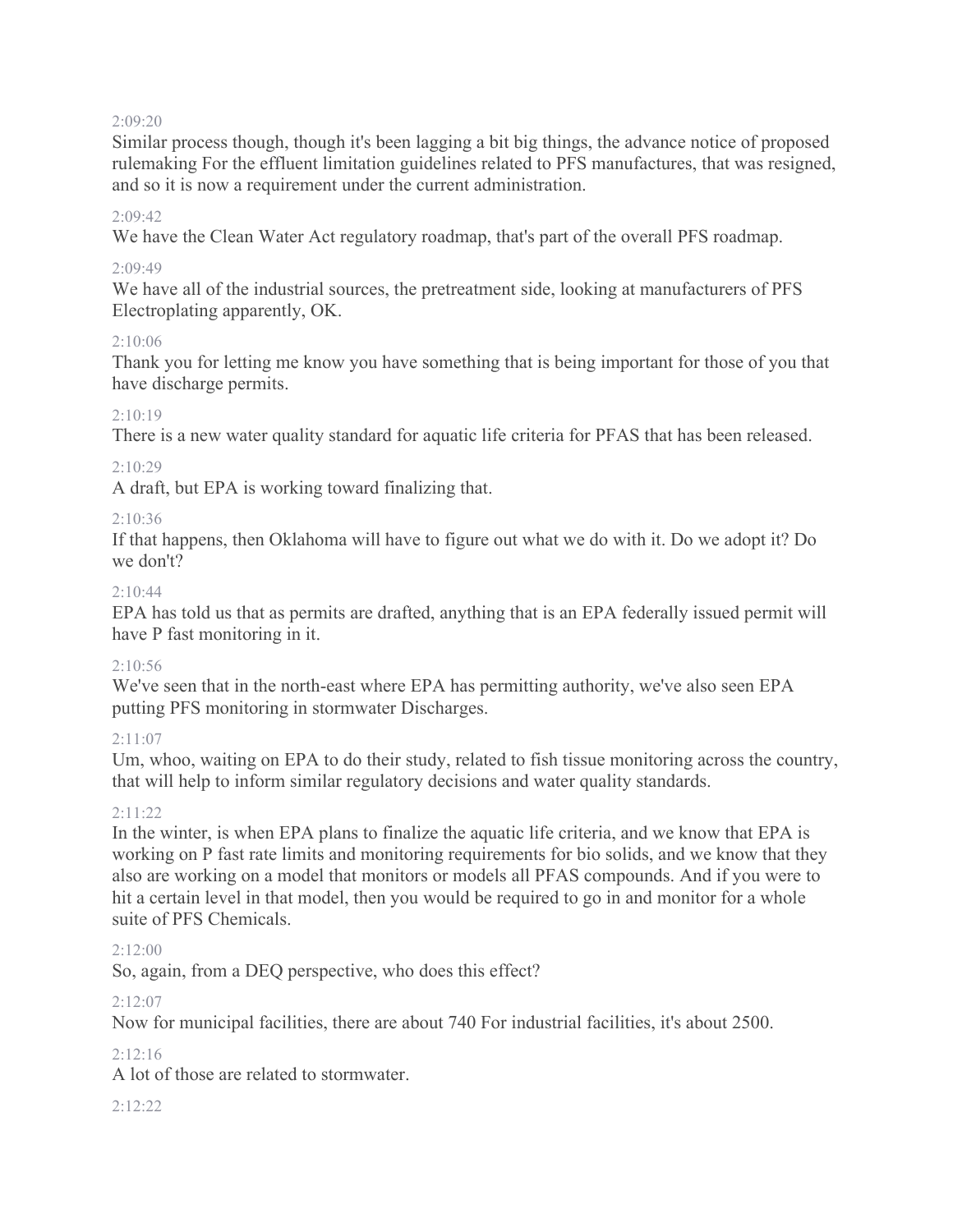An hour at a time, so I just want to touch on a couple of other things, and we can talk later, if you have specific questions, infrastructure below. This is the publicly owned water, wastewater facilities.

### $2:12:38$

There's a ton of money out there.

# 2:12:41

It's broken down into all kinds of different sub categories.

# $2:12:47$

But this is the funding that is specific to emerging contaminants which P FAS.

# 2:12:56

It's considered an emergent contaminant because of where it is in the regulatory process. Even though we talked about, it's not really emerging. We're just starting to care about it more and more.

# 2:13:06

Uh, looking on the drinking water side, there's also other set of funding, but it's for nothing but addressing let. So this is the emerging contaminants money.

# 2:13:19

And if you have questions about that, you can get with me and I'll tell you who you need to talk to on how to apply and figure out if your project would be eligible.

# 2:13:31

We've talked about laboratory challenges when you have to be super careful that you don't contaminate your samples. We know a lot of our laboratory equipment. Also, those parts in those equipment contain PFS.

### $2:13:47$

So that's something that is going to be challenging, and you've heard doctor talk about our relationship and working on getting a finalized sample guidance for use at Oklahoma.

### 2:14:03

This is important for those of you who are doing sampling. These are the EPA approved methods as of right now.

### 2:14:12

Um, the 633 method right now is a single lab validation method.

# $2.14.20$

The EPA is working with Department of Defense to get that fully validated.

### $2:14:27$

The observable organic florine method is something that EPA is starting to use and encourage others in order to kinda screen the likelihood of having P fast so that you can do this method as opposed to chasing, you know, bracket, chemical, whack a mole kind of approach.

### $2:14:52$

K, Radburn, surplus, similar timelines.

2:14:57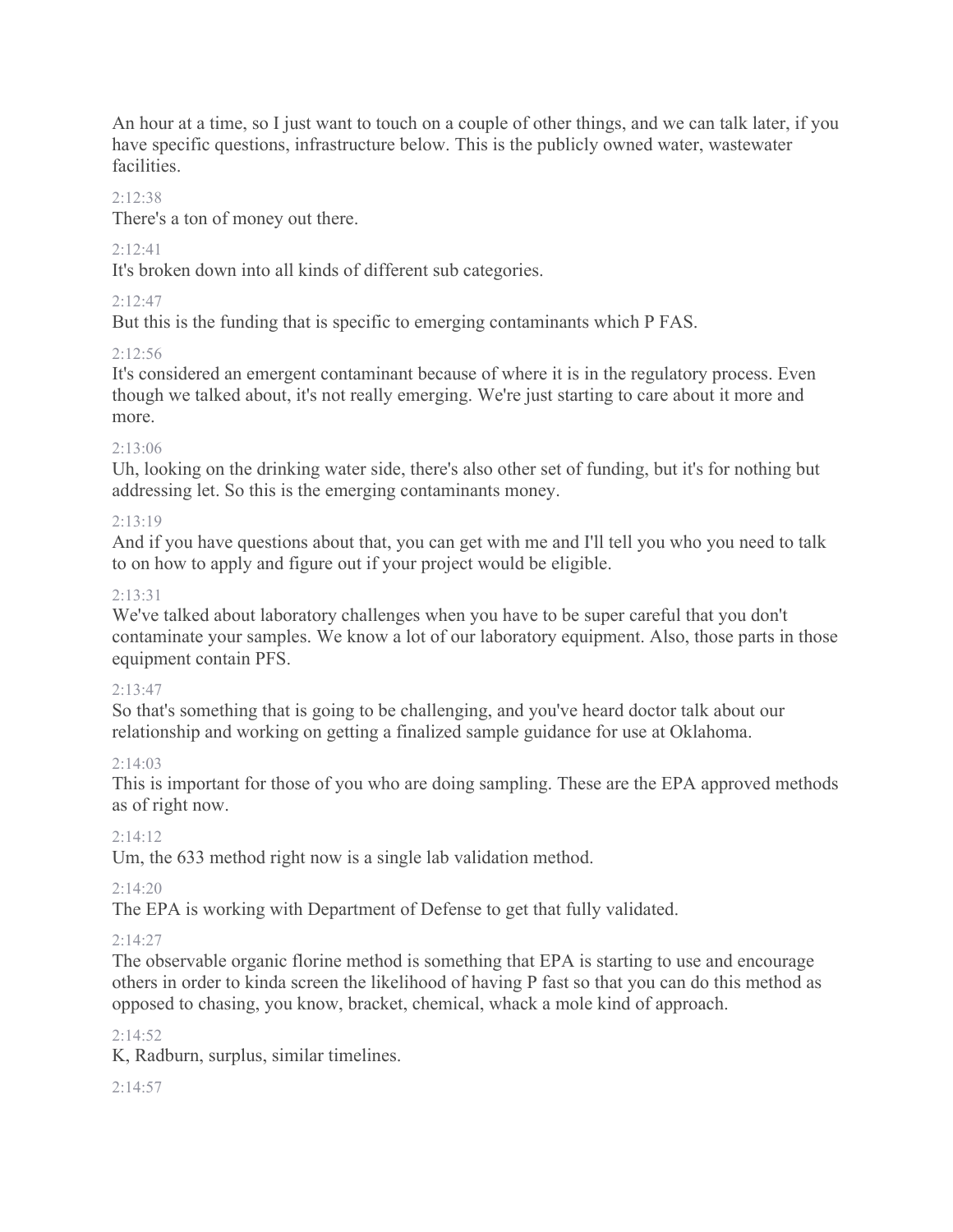Again, we're expecting final advances, proposed rulemaking to come out. That is where we will see exactly how EPA is planning to regulate with the final coming out about a year from now.

#### $2:15:16$

Similarly, impacts, not only impacts the baby manufacturers, but it could also impact owners of property operators.

#### 2:15:29

We have to be careful about what we do with drinking water and wastewater facilities. They don't manufacturer PFS, but they get it through household trash. They get it through industrial streams.

#### $2:15:45$

Oklahoma has tried two years in a row to do the Oklahoma Paypass Act. It has not passed.

#### $2:15:53$

It would specifically regulate what we would consider high concentration, high concentration PFS It's not your chick fil a wrapper, but it would include anything that was generated as a PA fast, not consumed.

#### 2:16:11

It would require a plan of how this would be handled. It would require the generator to maintain liability.

#### $2.16.22$

It specifically left exempted things like household waste. But the biggest thing that it did was because what we're starting to see as states, particularly North East, outlawed the disposal of PFAS waste in their state.

### $2:16:41$

They put it on a truck. They put it on a train and they ship it to another state to dispose of it.

### 2:16:47

So we were trying to you know it.

#### 2:16:49

PFS keeps the designation that it has, wherever it is generated, But this did not pass.

#### 2:16:59

So there's still a lot of conversation in that could come back.

### $2:17:04$

So do you choose perspective?

#### $2:17:07$

The biggest thing is this black circle box.

### $2:17:13$

We're trying to protect public health.

### $2:17:15$

We're trying to protects the environment, but we're also trying to not create additional issues. We want to see unintended consequences.

#### 2:17:27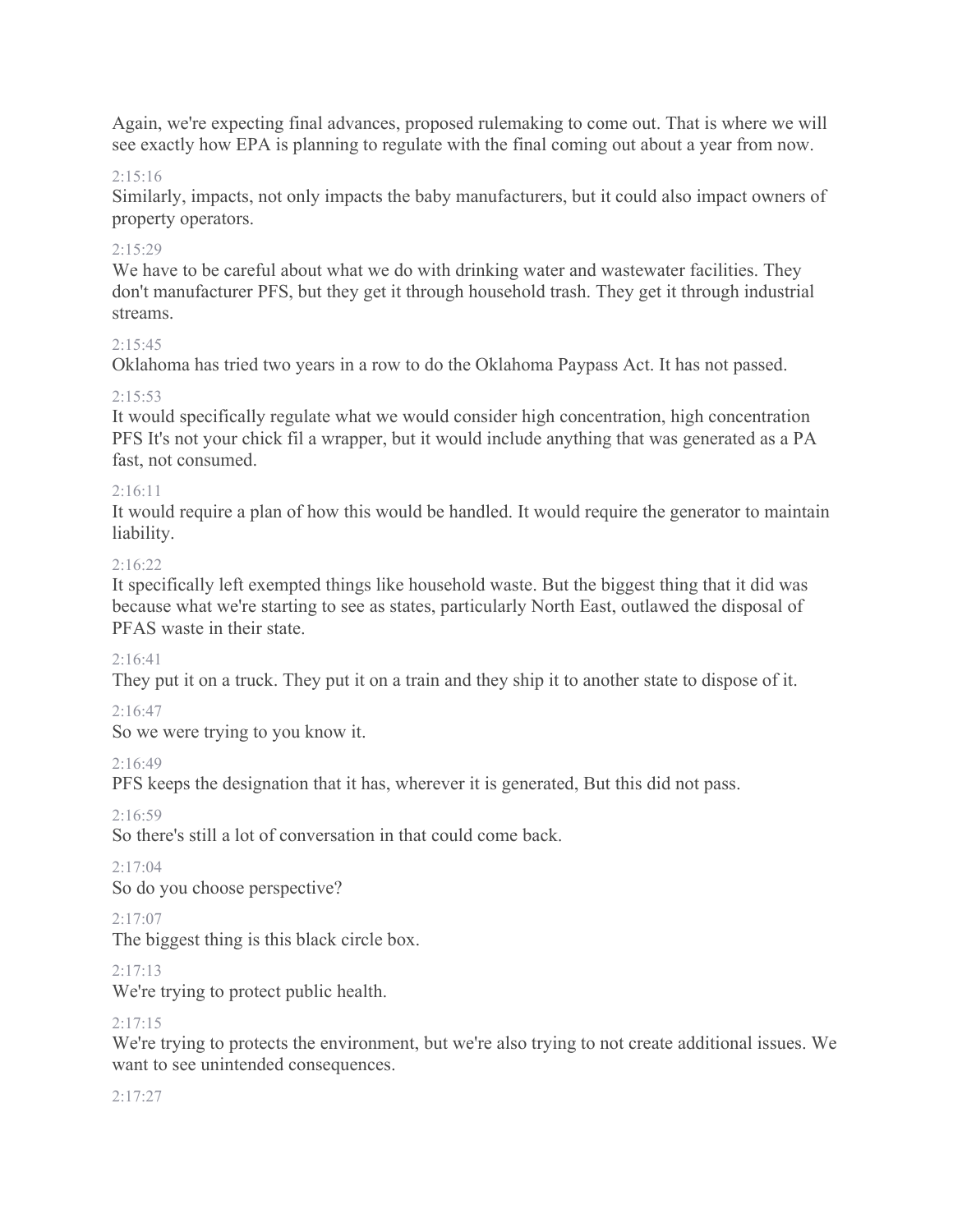We want to see the elimination of the manufacturing of these chemicals. We want to see a reasonable scientific approach, not just a shotgun approach and whatever happens. And the EPA, lack of regulation, kind of thing. How are we going to figure this out? We would like to see collection efforts.

#### $2.17.49$

For some of the farms that are out there.

#### $2:17:54$

We would like to see an exemption so that the tax payers of a small town aren't paying to treat PFS that was generated through an industrial process or an industrial use.

2:18:09

So those are really important things that we want to regulate where it's generated, not the receivers, which oftentime are the PO TW is, they're receiving it.

#### 2:18:21

And then they have to figure out how to treat it.

#### 2:18:23

And that really impacts those pretreatment programs, but ultimately, the theory of whoever passes on the cost of treatment to their citizens and their visitors and their industry. So we want to try to figure out how we best manage that.

#### 2:18:44

So, with that, I know we're right up against time. I don't know if we have time for questions. If we do that, it's great. If we don't, I'm going to be here all day.

 $2.18.57$ Minutes. That's OK.

2:18:59 Next.

 $2.19.02$ 

Yeah.

 $2.19.16$ 

So my question.

#### 2:19:18

Based on, you see, among three results, that you know, the monitoring that we've done in PFAS, thus far in the state of Oklahoma, what is your perspective on the current state of PFAS contamination, in drinking water in Oklahoma, and how do you think that might change with UC Iran five?

#### 2:19:38

So, based on the first round of monitoring, we had one water system that had detectable levels, um, thanks.

 $2.19.56$ That was all.

2:19:59 So that's, I think it's a good time.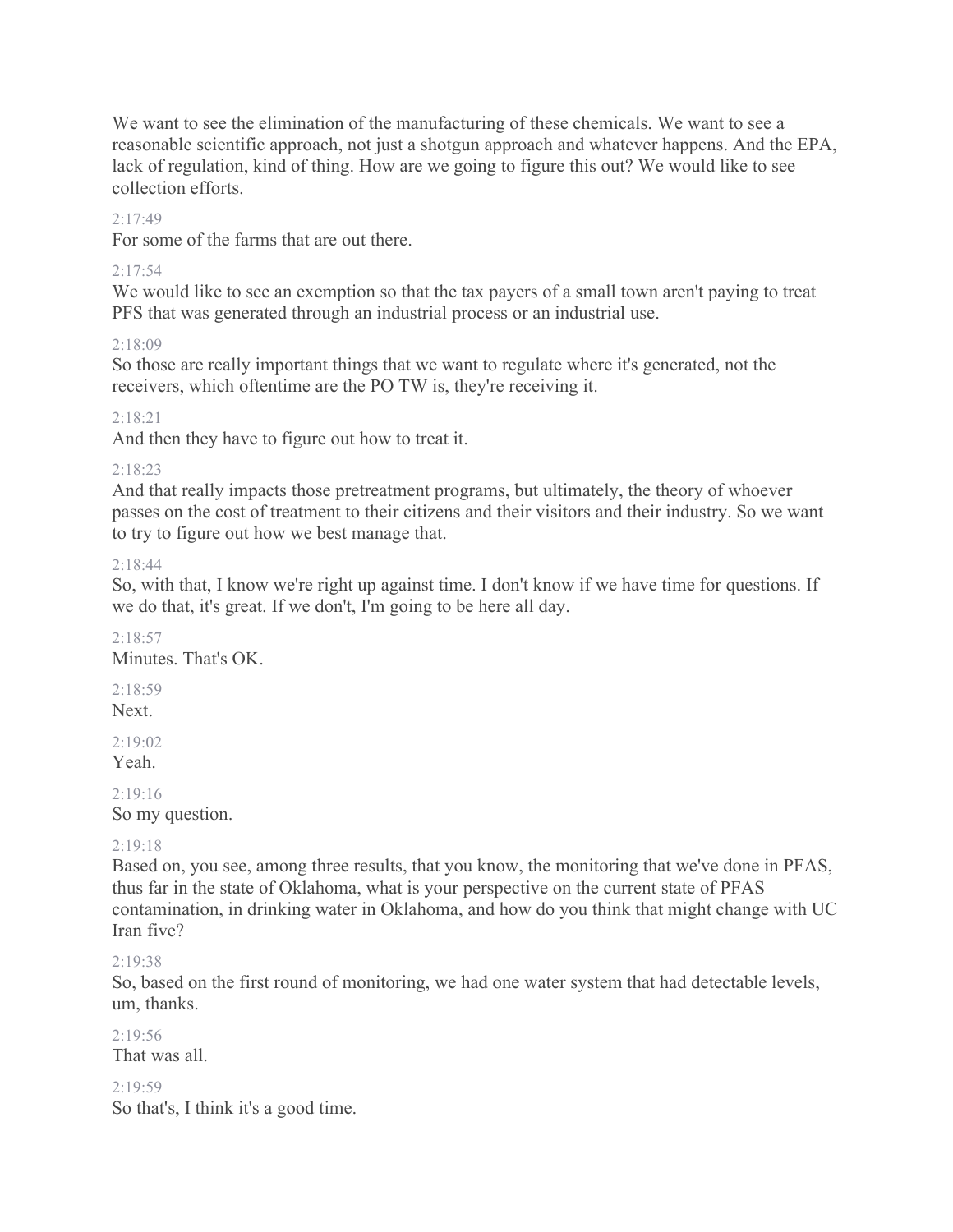#### $2:20:01$

There were not as many systems monitoring.

#### 2:20:04

Then, I think we're going to see more detections, um, partly because we are sampling many more systems, and partially because our detection levels have changed.

#### 2:20:23

So I think we're likely to say more, I am hopeful that we're not happy to know, my gosh, like this, we know it has to be so totally different because we have this widespread contamination.

#### $2:20:38$

We've been very fortunate.

#### $2.20:41$

Well, we have had detectable levels at our military bases, and some of that is surface level, so, some of it is ground water.

#### $2:20:53$

In most cases, that groundwater was shallow, groundwater, and it was more of a confined aquifer situation as opposed to, you know, the Garber Wellington or something. We have had a couple of incidents, instances where there was some contamination found offsite, and the military base was very responsive.

#### $2:21:22$

They provided bottled water to those homeowners and paid to this city, the cost to extend waterlines to those individual whales, to those homes.

#### 2:21:36

So we've been able to manage it so far.

#### 2:21:40

I think we're going to see bigger challenges, but I'm hopeful.

#### 2:21:43

And based on what we've seen so far that it's not going to be the extreme cases we've seen in some places with contamination but time will tell.

#### 2:21:58

All right, thank you all.

# 2:22:01

Yeah.

#### $2:22:05$

Great presentation.

#### 2:22:08

So that leads us to the next speaker.

#### $2:22:14$

Jim, from the Associate Professor of Chemistry at Oklahoma State University, in 2000.

#### 2:22:24

Doctor Levy said he's playing foosball for ...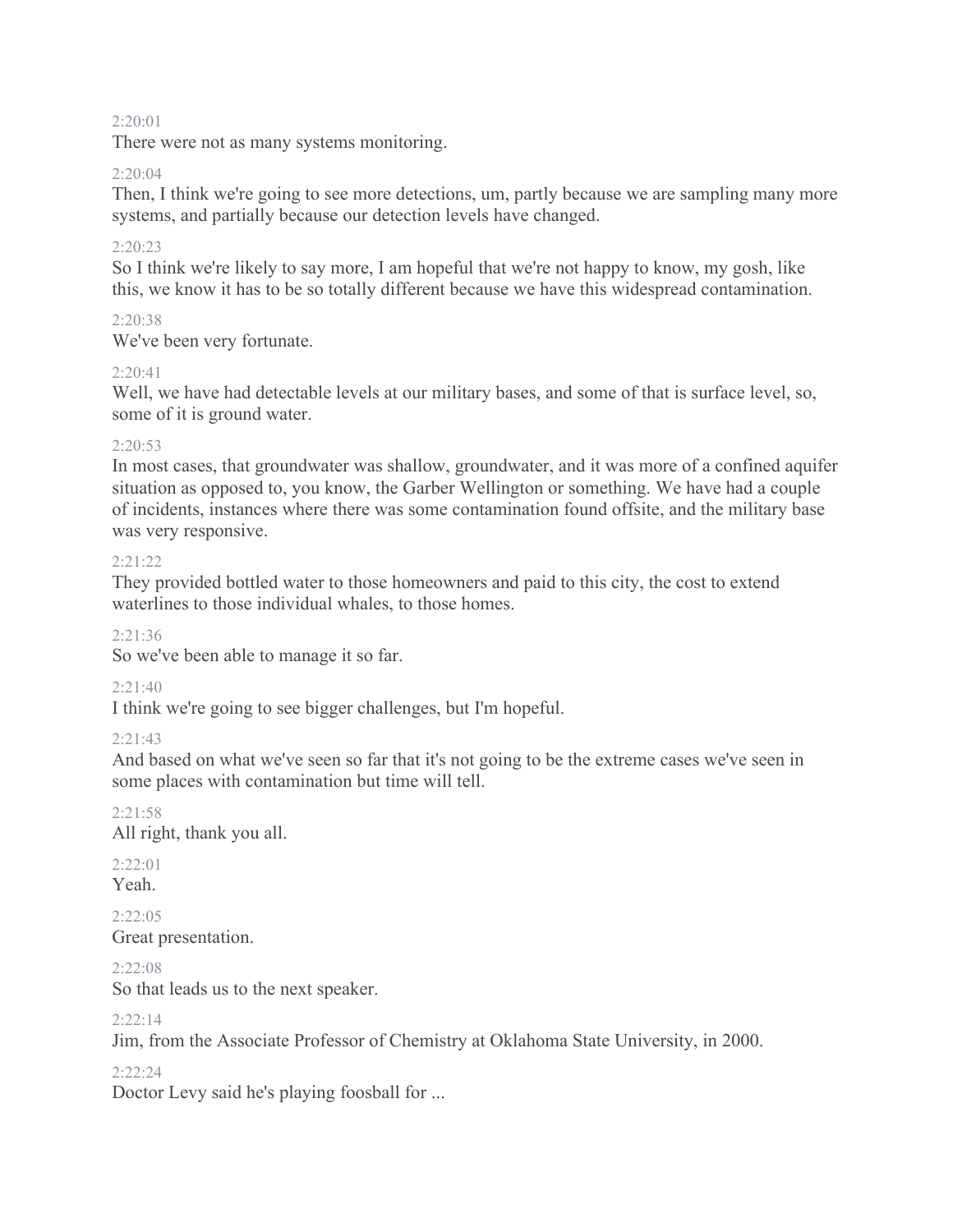#### 2:22:32

as Sodden as a university.

#### 2:22:35

And in this time, a BS degree in Chemistry with math and Physics minor after watching in an immunology lab with doctor William and Brian.

#### $2:22:50$

He graduate school at the University of Kansas in the Chemistry Department working with doctor Joan Tangy when he if L P D.

### 2:23:03

Catalase decouple oxidative called Brain Reaction after earning his PHD in 2010 Jimmy took a postdoc position. We don't touch on at the Yale University where he developed.

### 2:23:23

That's allies as symmetric key actions.

### 2:23:27

In 2012, Jimmy started his independent career at Oklahoma State University as an Assistant Professor of Chemistry, where he has developed a research program focused on advancing the ads, seem to cease to innovative approaches.

### $2:23:47$

In his efforts, he has developed expertise in chlorine chemistry by demonstrating numerous new chemical reactions that's around X, ..., synthesis of challenging.

#### $2:24:04$

Yet disabled remix, it must be, in 2007, ..., Latino analysts promoted to associate professor of chemistry and of chemistry in 2018. That's so we've got a nice touch on.

### 2:24:24

Well, co-founded a company, Weaver's lab, labs that focuses on applied chemistry problems including P phosphate mitigation, detection and destruction.

#### 2:24:39

They called me as received grants from U S Air Force and NIH for the development of smart materials specifically designed to remediate the fast from groundwater.

### 2:24:53

Welcome. Thank you for the invitation that. I'm. Making you read that, it's, it was quite a mouthful. OK, I'm not seeing just advance.

### $2:25:10$

All right, let me turn on coiner, You guys see that on it? All right, I'm going to try to remember to use this, other people online can see what I'm pointing to that. I apologize, chemistry tends to develop its own words, and then other people, you know, it's almost like a foreign language.

### 2:25:30

So, I'm gonna kind of the chemical perspective on ..., and I'm really excited about this. This is actually work that has come had stems from our company that we formed, and, you know, most of the companies here today, this is really the efforts that I'm gonna present and show you guys. So just a little bit of background about me and why I started the growth, and Duncan, Oklahoma down here, this little button, and moved to Oklahoma City area. And then to Kansas,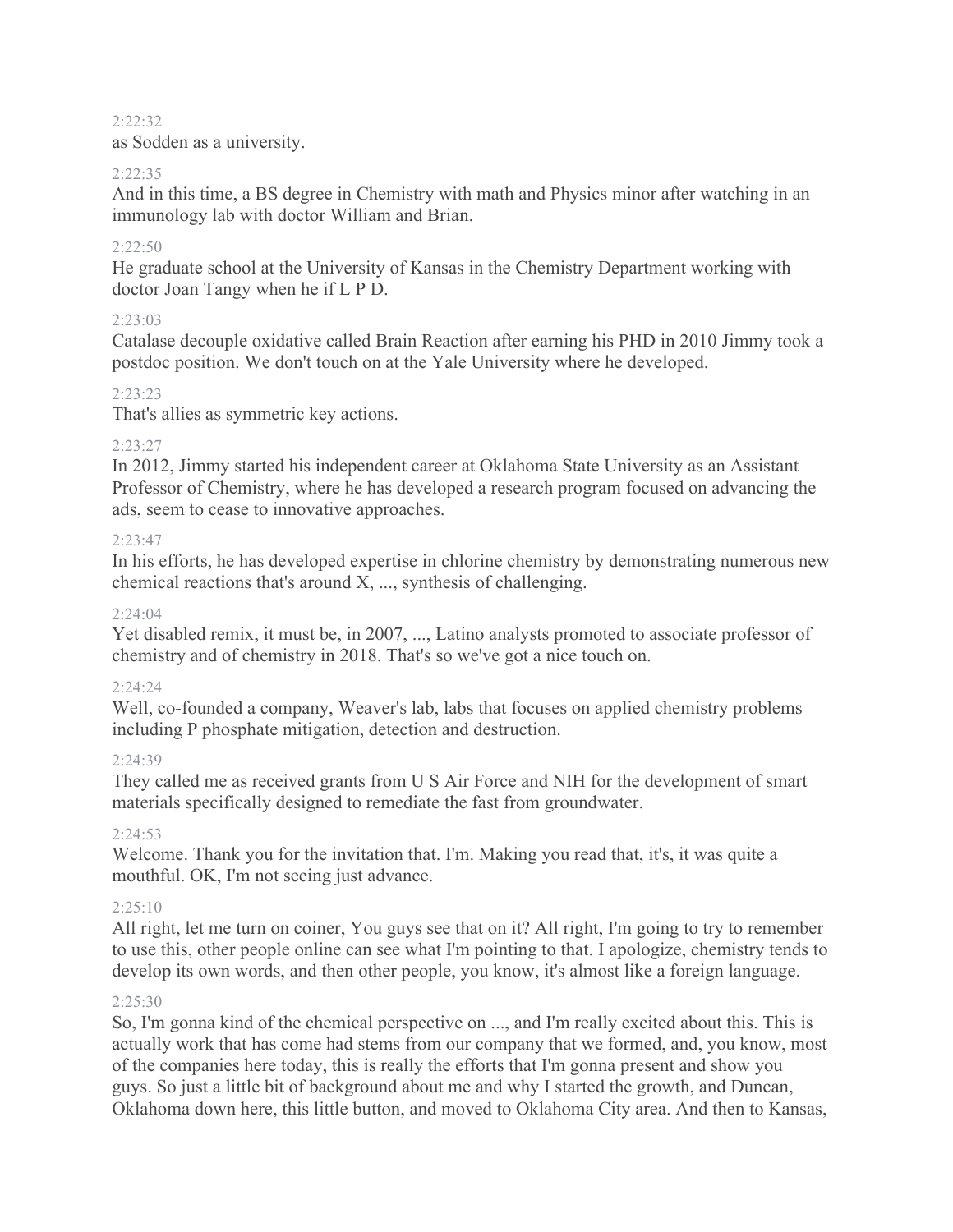up in the north-east, there became a jayhawk. Then, yeah, I was fortunate enough that there's a position open. The year I tried to go into the bucket. Managed to land that position, back it up on the state, So I was kind of a return home for me. And then in 20 18, we started this company has a terrible way to look at less than the mental, more applied problems. And so ... kinda came up as that. So what do I do at OSU? My primary assignment is teaching and developing premier research program, where we train the next generation of students. So here's system.

#### 2:26:29

The thesis that I've had the pleasure of working with, really great. I know, I train PHDs, and help them develop their research program, and a whole army of undergraduates that have come through there. But the other aspect of what we do is we really try to develop visionary chemistry that kinda leads society forward, and how they do chemistry. And so that's kind of the goal. So here's one example.

#### 2:26:54

I tell you this little snippet, I try to give you some sense of where I develop some of the expertise that we've leaned on. So this is ... might or might not recognize, that's always several of you in here. Hopefully take it. It's a top 10 Blockbuster drug, a top 10 selling drugs. A year for a couple of decades. Now, I was developed by Merck. It's an anti diabetic drugs. And so, if you have Type two diabetes, there's a good chance to take it. So, you know, actually, the hardest part of that molecule that you saw there was actually a trifle, unneeded, narrow range that you see. The rest of the molecule is fairly complex, but that actually is the hardest part, is synthesized. And so, we had this crazy idea.

#### 2:27:37

Maybe we can make it from a relatively simple molecule hexafluoride benzene, which has its simple, not because it already has the difficult to make carbon fluorine bond in place. We just have to learn to take off the undesired ones, we'll call this function .... So, this is a bit of an audacious idea, because potential, but really, and that's why there's other people that have also thought about this. And I've been trying to develop it over the years. Carbon bonds are limited in nature.

#### $2.28.11$

There are about 12 that, are known natural products, but generally speaking, nature has not it does not add the molecular machinery to make carbon fluorine bond or to break carbon fluorine bond, which leads to some of that long term. effects of ....

#### 2:28:31

But that's even for the synthetic chemists are really very few modes of activation that comes down to the fact that's, what the bottom line? The red sea is, unlike the other allergens that, you know, chlorine bromine and iodine. This is actually a volume is closer to that of a carbon hydrogen.

#### 2:28:50

So it's a very small font, and that's that's similar.

#### 2:28:55

The kinetic robustness, why are we not advancing?

#### 2:29:00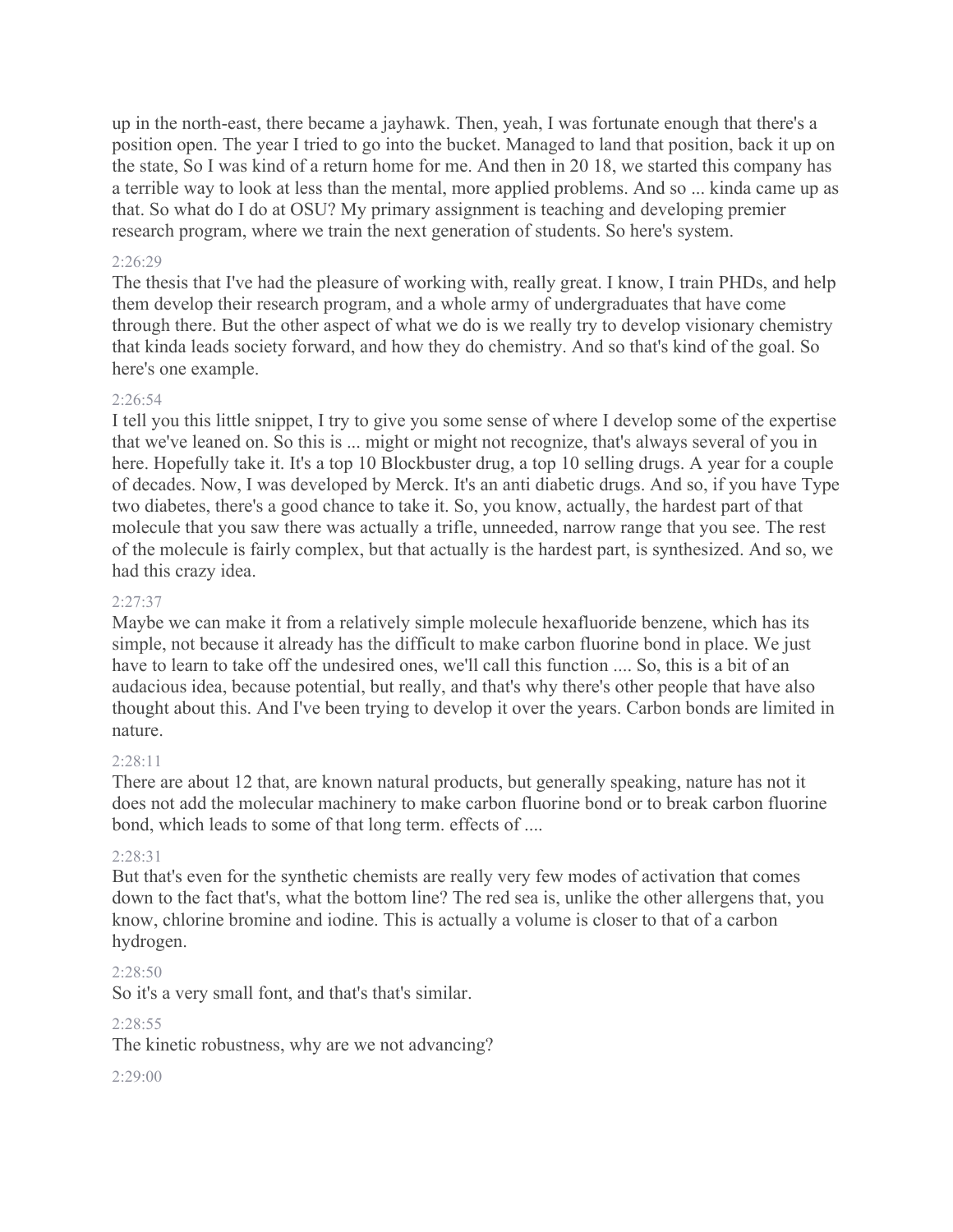Just gotta click down here. OK, the other issue about bots are the strong, so this is a measure of the bond strength. This is the homiletic bond dissociation energy. And what we see is that, this is the strongest single bond, known to be made with carbon atoms in the universe as compared to carbon chlorine. Bromine, these get relatively weak pretty quick.

#### 2:29:26

And if you put it with a lot of noise nor to the strength goes up even more so.

#### 2:29:33

So it's a really clean, kinetically robust bond. So that really limits the number of ways that you can actually break these molecules.

#### $2:29:42$

So what we've heard, some insight here, what we realized is that a lot of issues, kinda what, this industry, and these ideas had never really made it to the main stage, but we explored this idea of adaptive mutation, never supposed to. But that's OK. And so the idea was that we could use an Electron to fragment that. And I'm gonna just kinda go into this. So this is what the company Merton codecs as a presidential Green Chemistry Award for their synthesis that took this relatively simple molecule that already has the three florian's in it and made the final drug. And just three chemical steps. 84% chemical yield, I think, for that. and and their byproducts were like a commodity, chemical, and water that they made in their CO two really amazing chemistry.

#### $2:30:30$

Well, they didn't tell you, though, is that, To get that started, do chemistry. That was dirty enough that there's no way in the US, will do this chemistry, right? So, we shipped this over to see is the places that are less the discriminating and what, OK. So, yeah, that's kind of pulling back the curtain there. But, anyway, this innovative aspect we were able to show that we can couple of steps, take a commercially available highly correlated molecule and actually carve off our scope out the data flowing that we want from this.

#### 2:30:59

And so this really, has this key, critical, innovative step, that we developed here, which allows us to remove both this coin, and let's say, you're in the right locations, to give us the right path in Virginia. And so, anyway, Sets and trying to further improve, upon this, but that was, it can condense synthesis there and so that's how, we kind of innovate. But in doing this, you know, we think a lot about it. So at this point, we publish some 23, 2 reviewed papers and chemistry journals, and filed several patterns on the topics that I spent time thinking about organic fluorides and and the properties that they have. But, you know, give you your PTSD at your College Chemistry course, but I think you guys are smart TV. So, if you think so historian up here at the top right of the periodic table, it's the lightest of the halogens. almost has. Electrons have to have one more that have a complete octet. We'd like to say. But maybe every space for Electron will be filled.

#### $2.32:00$

That's what happens with Neon right here, OK. But one of the things that you'll notice is that it has a 1.6, 3 Atomic radii. I compared that to hydrogen over here at 1.54, 4 oxygen to 1.71. So it's actually pretty close in size to a hydrogen. So that means that when you replace hydrogen on organic molecule with light, it doesn't actually, stare directly or inside has really changed the nature of that molecule. If you were to put on, those get quite a bit larger. Right.

#### 2:32:29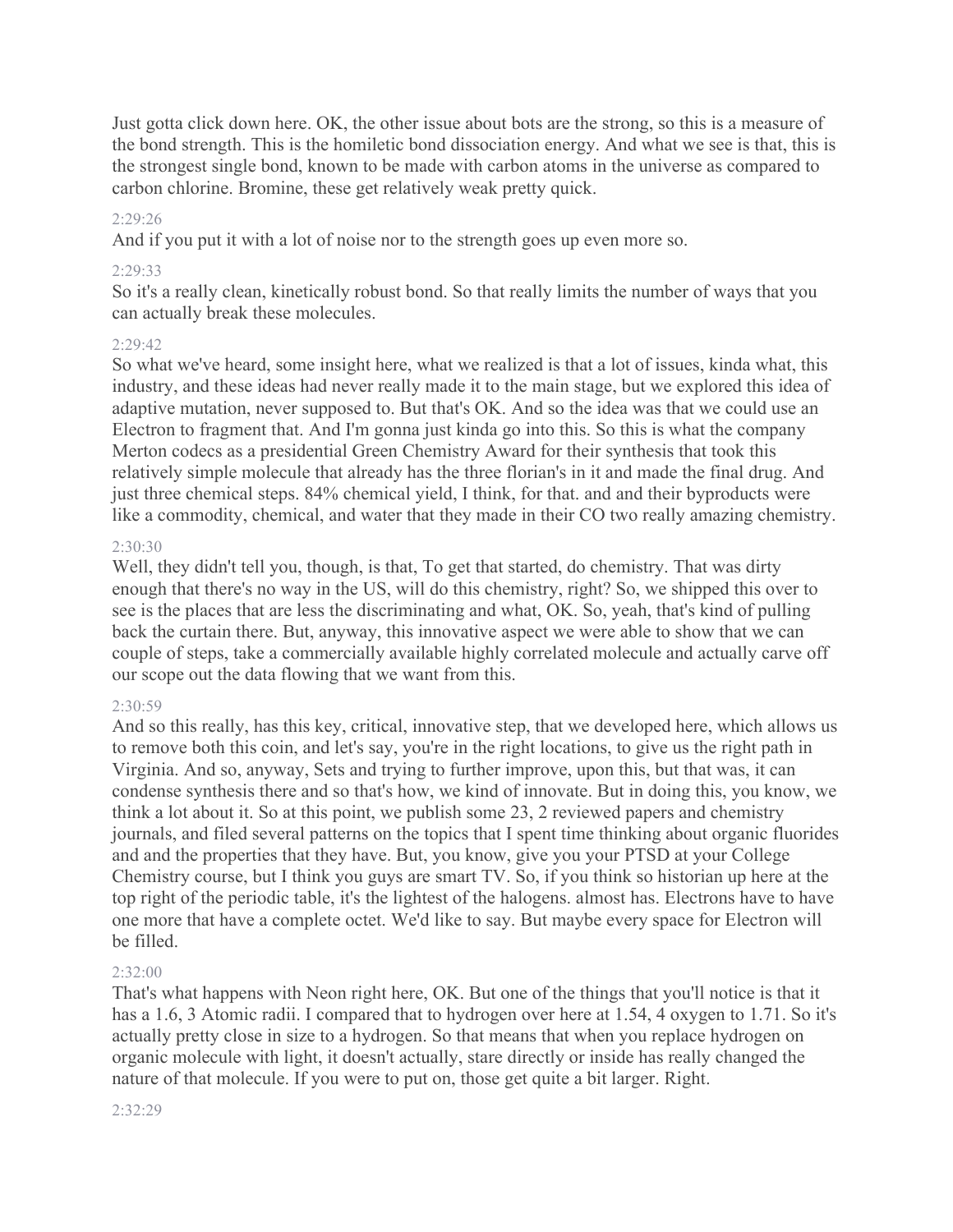And so that means that, you know, they take on different structures, though. It would be if you put a hike or, you know, if you replace a CH with a carbon chlorine, you'd get a different structure than if you replaced it with a point.

#### 2:32:41

So for things like no binding proteins, things like that. So oftentimes, we're able to incorporate them into, let's say, like a natural product that has some bio efficacy, and it doesn't. Instead, it's the same target. Oftentimes, we're able to use this to really enhance the properties of that. OK, so another physical change here at home.

2:33:02 It's upright.

2:33:09

OK, yes, sometimes acting out.  $2.33.14$ 

Yes released.

2:33:18 Move the pointer.

2:33:21

Yeah.

#### 2:33:24

There's an attack or the other big difference is the electro negativity. Right? And so here's a periodic table that as you move up to the right these become negative so if we consider what happens when you replace a CH bond with a look at the difference in the Electron negativity. There is a relative electro negativity so you just need to know which one's more electro negative. So hydrogen as 2.2, carbon 2.5. That means that, you know, this will be the positive end on that CH bond will be positive. But when we replace it with fully, that's more electro negative. That means, what we call it the dipole, effectively which end of that bond will be polarized. There's a flip their, that occurs because of that. And so that's another way in which for a winds up, having really remarkable of \*\*\* is because of its electro negativity of the molecule.

#### $2.34.19$

OK, and so what are the, the final things, which has a group?

#### 2:34:23

Really significant implications, so thanks for bearing with me and thinking about this is the polarizability because our Florida, so electro negative, when you put them all over a molecule, you cause that molecule to become a basically really static in terms of where the electrons want to go. Those flooring, so very tightly to the electrons, they don't share. the fluorine, does not share electrons. Well, OK.

#### $7.34.46$

So greedy electron quarter and so what that means is the overall molecules. When you consider something like ..., that molecule is not very polarized because what we like to say, meaning that when you put it in the electric field, it doesn't change its shape because of that.

#### 2:35:06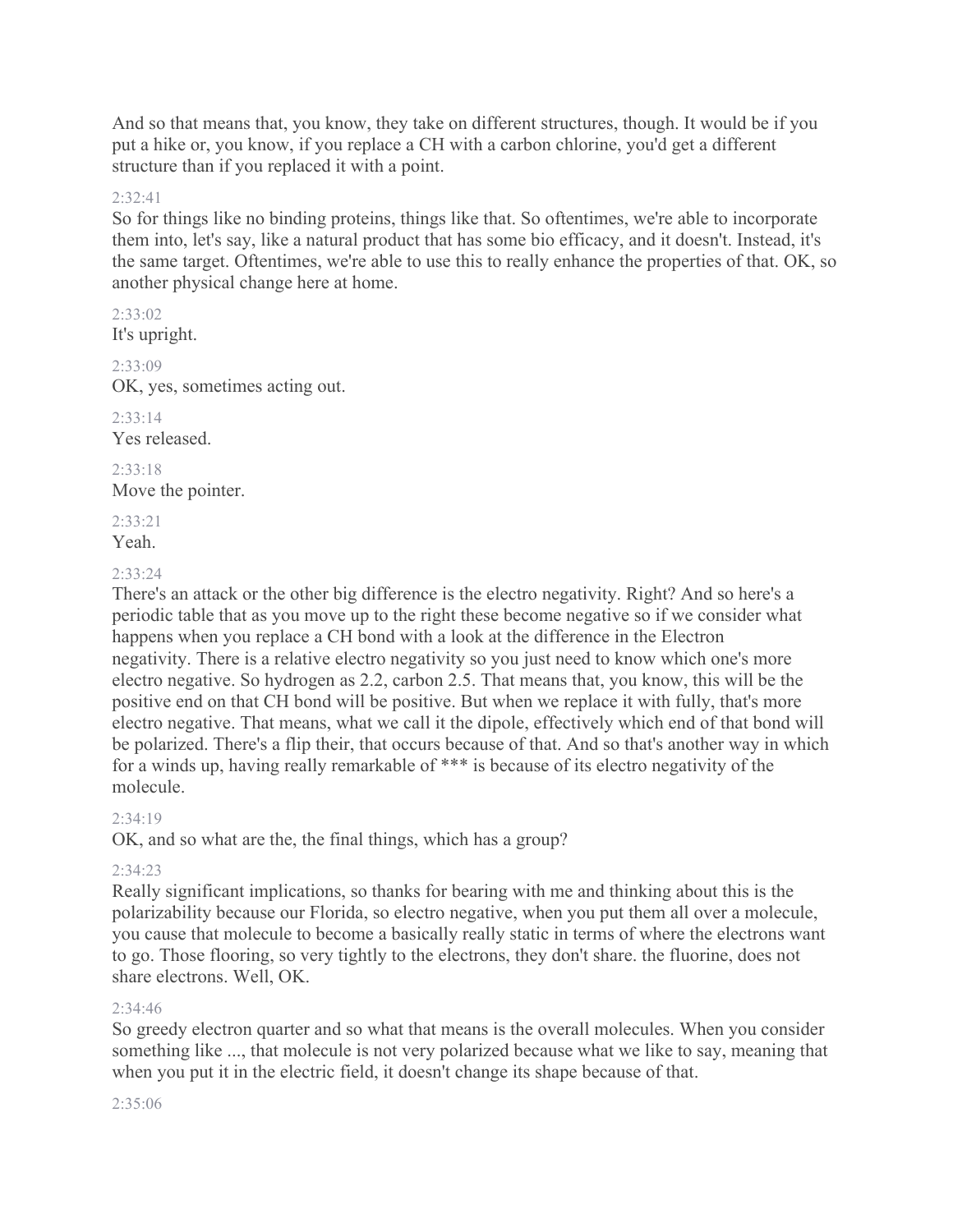And that has a lot of implications because that's generally true for most organic most organic molecules.

#### 2:35:15

So, let's look at how some of these the fluoridation affects the physical properties of these. So here I have at the top like acid and the ... acid, ... acid, ... acid, which is also up there, and then, one of the tools of Sonic acid.

#### 2:35:35

OK, so, first thing you should notice is that it dramatically acidify the molecules, such as ... acid, is P J, so PJ is a measure of the equilibrium. Basically, the transfer of the protons of water molecule, so we're talking about this proton O H OK, as I should start point 7 8 for the ... acid ... zero point five Just to be clear, this first unit. This is a logarithmic scale, and these are orders of magnitude. So it's, it's, you know, 10000 times more acidic by having these florian's on here that when they are there.

#### 2:36:12

And so, at this picture this PKI shape and water, people will be completely ionized more than 99% of it will be in the oh minus and H three L plus category. Like it will separate ionize, OK. This is the C P. So, this is a calculated P or partition coefficient basically, this is looking at how much that molecule wants to go into the organic layer often all versus water. And so, again this is a logarithmic scale, so these are orders of magnitude out here in this first digit.

#### 2:36:50

The lower, the smaller this number is, the more it wants to go into the water layer, and she said, you can dissolve basically a 1 to 1 mixture of optimistic and water.

#### 2:37:00

Whereas what P So, you can dissolve 13 grams per liter, OK? Digressing.

#### 2:37:08

Yes.

### 2:37:08

So, every time we add CF two units there basically we make this molecule to PEAT talks or less and less water soluble, and so, let us go in between these three right. So here we have already talked about these two, but now if we just add two more CF two units to this molecule, you drop down to zero point six seven grams per liter there. So, a pretty significant decrease in the water soluble. Hence, my question earlier to you. Why would you say, Well, the last soluble are the easier it is to basically remove it? Another key thing to what numbers acids with the same, Latin root may have one more CO two unit than the corresponding carboxylic acid and corresponding less soluble so.

#### 2:37:55

To know what the acid to the ...

#### 2:37:58

acid, you see that there's about a two order of magnitude are two fold Decrease not quarters two fold: Decrease in the solubility factor two.

#### 2:38:11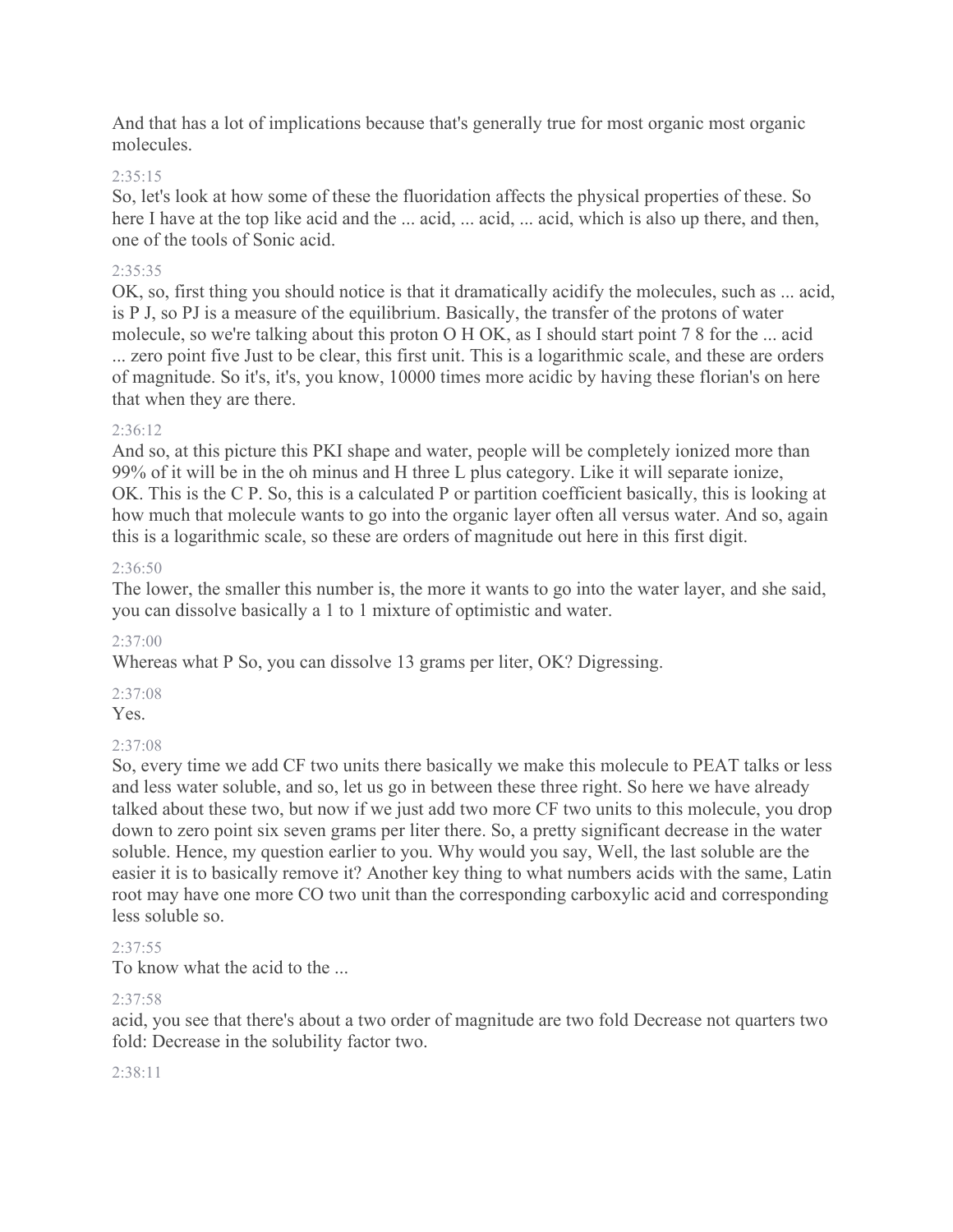Then, just primary takeaway is basically the same amount of attractive interaction to water. That's all because, it always comes to the head group here, the carboxylic acid or the ... acid, that's the part of the molecule that really wants to interact with water and that's the same for all of these. Same as how much of the rest of the molecule does not interact with water so you can get this as opposing forces a balance between the arts.

#### 2:38:39

Otherwise, it's not really shown here but you see a dramatic loss in the polarizability and then really importantly, this is probably not a name that's known by many people but you see a loss of what's called the van der Waals interactions.

#### 2:38:51

And so, this is basically a function of this loss polarizability, and that really matters. For reasons I'll get into in the next couple slides, so they're typically environmentally stable or, you know, as a result, given the moniker Forever Chemicals, OK, so this is an example of episodic thing, kind of like this. This is the part that will interact the way this is the basically doesn't like the war, OK. So, here's an example of activated carbon at the molecular level. The activated carbon units for these non covalent bonds with contaminants, OK? And they work because this is a really soft, very, polarized electric field because of all these benzene rings effectively. And as a result, it will basically works to polarizability. So, if you're a highly polarized molecule like most organic molecules, it works great.

#### 2:39:42

This is why you can put it in there, and it'll take the order food, because those volatile organic molecules basically get caught up in this surface. Along the edges, you will see. Today spawns a carbon out there. And these can undergo hydrogen bonding with this part of the molecule. But really, because this doesn't like Vander Walls, and it doesn't have much in terms of vendor van der walls. It doesn't actually have very strong interactions with activated carbons.

#### $2:40:11$

The other big technology that we can consider using to remediate ... ion Exchange Resin. So it looks something like this. So, it's a polymerized monomer that contains basically an ammonium ion on it.

#### $2.40.24$

And as a result, this, this positively charged ion, is stuck in the solid enchant, really move. Because it's covalent bond it. But, it's, it's not right. And so, if you replace that, or if you wash over the carboxylic or the Sultan and it will exchange with this anion right here. And what that does that allows you to basically trap out the negatively charged one. This interaction is basically electrostatic a major positive, and negative charge, attract each other. So, as long as you keep the positive charge locked in place, the negative charge will go away. And so this works pretty well, but we'll get into that kind of. Next slide.

#### $2.41.02$

Alright. So the good, the bad, the ugly activated, carbons, they're cheap. They're familiar, we've used them quite a bit in the technology, in treating water. An industry, you know, the, the, the bad, as they realize I'm pretty, extremely weak, Attractive interactions, and this becomes decreasingly effective as your P fast becomes more water loving, or more water filling. So, the smaller they are, more they're gonna, you know, the less this is going to work.

#### 2:41:33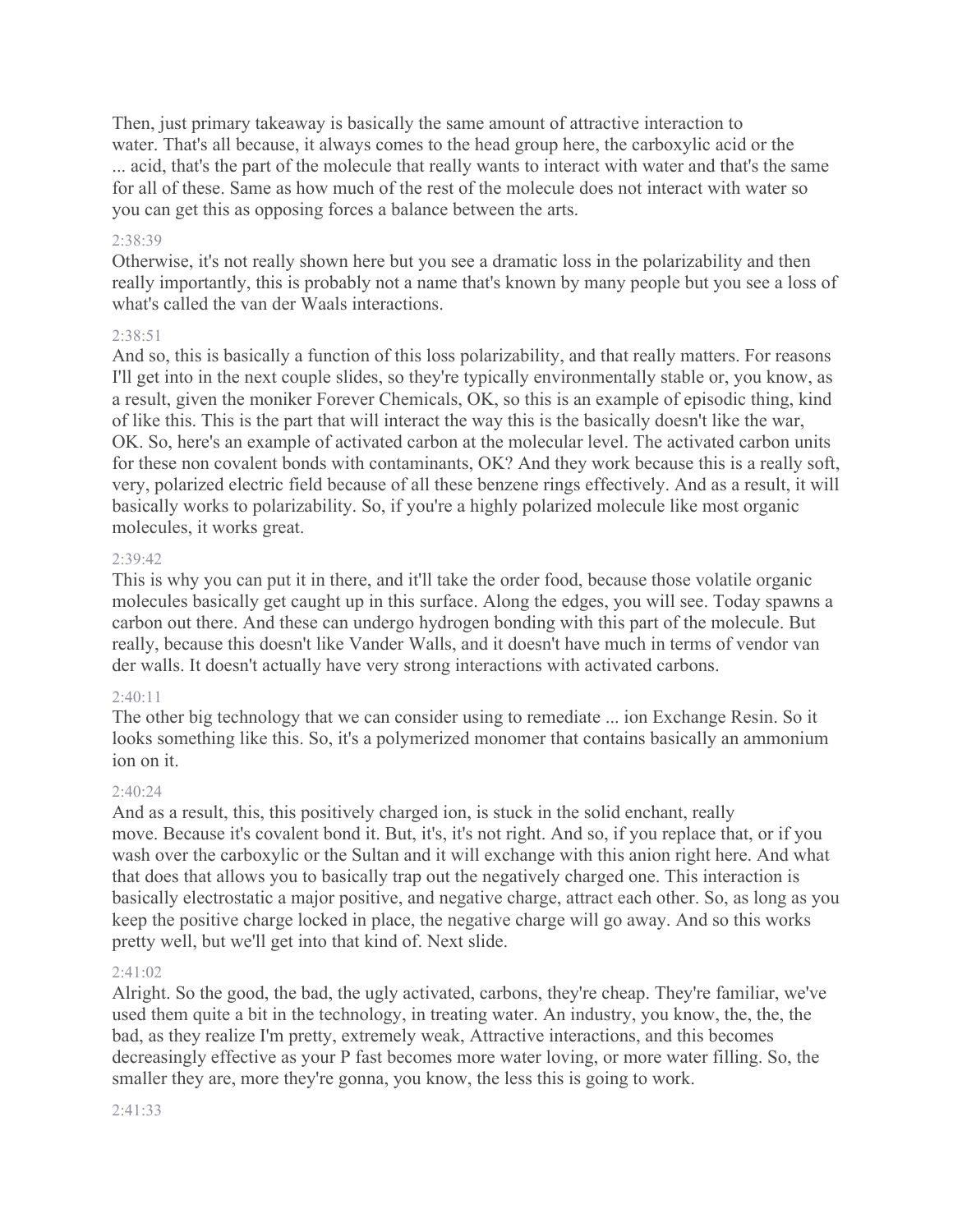Um, then the, the Ugly to Southern dislodging by, PFOS, the pathos.

### 2:41:40

That may be bounded by competitive, binding, Almost every other kind of contaminant near water will bind to activated carbon stronger than ....

### $2.41.51$

OK, so that means if I don't know, there's a sudden warmup of the outside water that you're treating. And, and there's an algae bloom. Guess, what's getting dislodged the ..., that broader activated carbon? And, so, suddenly, what you thought was, well, controlled is not, and, so, that can be a real problem.

#### $2:42:08$

Then, you can regenerate these. But, I mean, there's two problems about when you start heating this. You have the heat of the one thousand degrees at the bees are really certain that you're not sending them up into the sky on accident. And there's been evidenced that does happen more often than not just talking about ion exchangers. So typically these are actually pretty broadly accepted. That Coulomb interaction is pretty good but they can be extensive and regeneration as possible with these. But you have to usually send those off to get that done and use hazardous solvents to do that. And that requires generally speaking a special facility to do that as well they they are subject to competition from other ions.

#### $2.42.52$

So if you're using a hard water source with openness, lots of chloride ended up, know, these can be problematic and they can also, they lose their effectiveness when you get to a short enough change once.

### 2:43:06

So, here's the thing, and I'm going to speak to this, but imagine a chemistry. We have this ad. It's like this also like.

### 2:43:13

So the spring all this up.

### 2:43:18

For some time in a number of different applications, organic chemists have used basically binding the storage source phasing As an attractive interaction, like, we used it for a number of different ways to exploit isolation, things like this. But really, this has not been done. And water remediation. As far as we can tell. There's, there's, there's been a few people exploring it. But we wanted to ask the question, could we exploit this force towards daisy to effectively and efficiently remediate pizza sauce?

### $2.43.48$

And that's what the team has been working on for awhile, so I'm not gonna go into the synthesis of it. And for you guys, but that batch, effectively, we built the library of sorbent materials that have are well defined on the surface, where we can actually glean information about how the surface chemistry that impacts people are mobile. And so, you know, they're all based on a silica thing we teamed up with Alice Air Force Base, who graciously allowed us to go onto their various samples, water from the contaminated sites. So, here's a breakdown that was determined by pace analytical lab of what was then the water. And, so, we have, here is just graphically it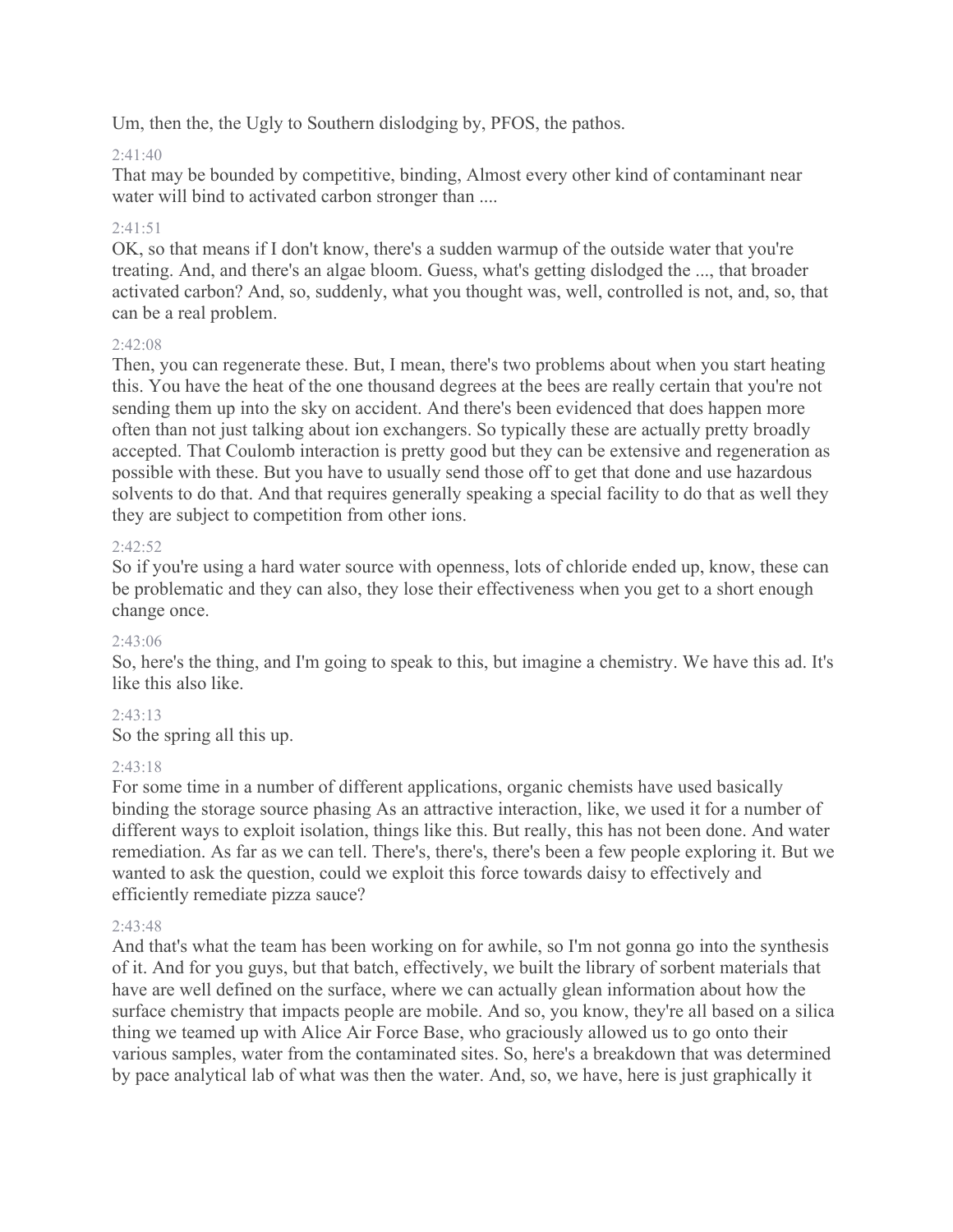what the structure is here, this social stomach acid, the ..., but, the biggest was an SRE hetzel carboxylic acid and then ... was the fourth most abundant one and then, P, P a B S.

#### $2:44:43$

So, the potential folic acid and then have to know it lala, carboxylic acid and ...

### $2.44.50$

acid, OK. But those are the ones that we were able to detect, and so we started trying this with the materials.

#### $2:45:01$

We also compared it against group granular activated Carbon ion Exchange.

#### 2:45:07

Aye.

### 2:45:08

PAC, the side are powdered Activated Carbon.

### $2:45:14$

So the orange ones so just keep that solid versus hashes from two different well sites that we sampled them and they do have different amounts of the different PFOS and then it's over here. I've got to hurry, though, but largely to say I'm gonna skip over a little bit of this. We did see very no differences in how they performed. Our differences between the long chain versus the short chain was that we were able to see We're pretty excited. You know, we see that SMB stands for floor above anyway. We were able to pull the ... acid. So this is one that really struggles even against, ion exchange is not great when it gets overloaded.

### $2:46:01$

That goes first, GAC was pretty much an effective against some of the shortage, and the ones, and so was the PAC against the PSB, OK?

### $2.46.12$

So, let's get to some of the other exciting things. Broadened. Our questioner said, Well, how's that working against? some of the other? ones that we didn't have the method set up the test for Senate Treated samples where we took 50 mils of our samples. And I didn't actually explain this terribly, well here.

### 2:46:29

What we're looking at is the difference between control sample that was not treated. And our samples, So, just to be clear, we're not pre treating this in any other way than putting our sorbet material in there.

### 2:46:40

But we take 50 miles, or the Sorbent plus, 30 milligrams, return probing them, and then we allow those to incubator two hours. Yeah, there we go.

#### $2.46.53$

And and then we basically took off the material centrifuge it move it over. And then, this is, what's left as a result of that, you know, what slept in the water? And so again, you know, some of these do not work well, I guess the short channel and so this purple or blue is the ... acid.

#### 2:47:14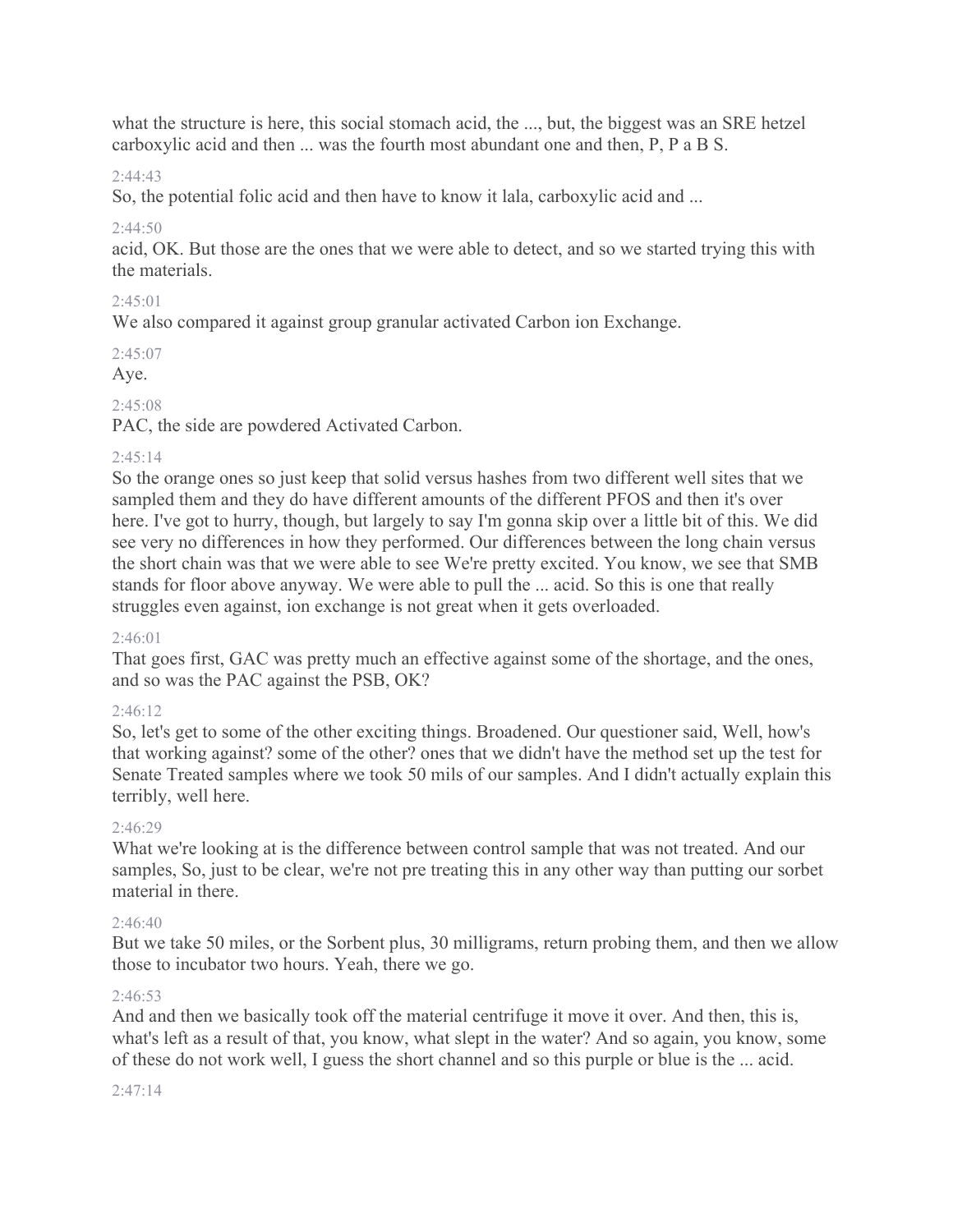And so we don't see it didn't work well. But others did, actually worked pretty well. And so we can glean out of this. I can actually stare at this for quite awhile and try to take away all kinds of messages. one of the things I do want to highlight, because I believe material I'm really excited about it, is this F M V eight, it was across the board, generally effective against long chain and short chain ones. Some of the other ones, and I'll point to the defense and the structures in just a second Like 12, you know, it really fills with somebody, or it doesn't do nearly as well with.

#### $2.47.45$

Go for the butane carboxylic acid and get no guessing.

#### 2:47:51

GAC, really, with, when it comes to some of them, perform terribly, well, I haven't changed, though, you know, it was fairly effective. It didn't work so well with the ..., but it did for the rest of these.

#### 2:48:05

And so, you, know, if you have enough ion exchange, it will probably handle that reasonably well for us, OK, So just a few structures in the lessons here. So these two, you didn't actually even see it easy. There's some that we made. They're pretty similar to a couple of chlorinated. So it does that are actually commercially available already. But they actually didn't work well for us because what we found was that it was really important to be able to Basically, there's so much chlorinated component on that we couldn't webisodes. And so, you know, some of these will also kind of surprising. You didn't see this 1 this 1. We actually saw stability issues with an amide bonds should be a pretty chemically robust, but it looked like it was breaking down under these conditions and so, you know, we kind of just continued our effort. There are 6 and 10. So here's the structures.

#### 2:48:55

And the big difference, right, is that six as a score and any component, whereas 10 does not.

#### $2:49:00$

So that's what I'm talking about. We can come back and we can glean what. We can now look at performance and then relate it back to the structural differences. So it's a six versus what we see is that 10 basically was completely unaffected. So P FBA, reasonably to the launch events that, you know, completely with both cases on the PSB was was it wasn't start with what appears to be a little bit.

#### $7.49.32$

Yeah.

 $2.49.35$  $No.$ 

2:49:39

It was not terrible, actually.

### $2.49.43$

Confused, and what I thought I was going to say there.

#### 2:49:48

What, we show you the next one, that once. Again, 12 is the structure of these results here. It shows the structure for 12 and for a storage tank.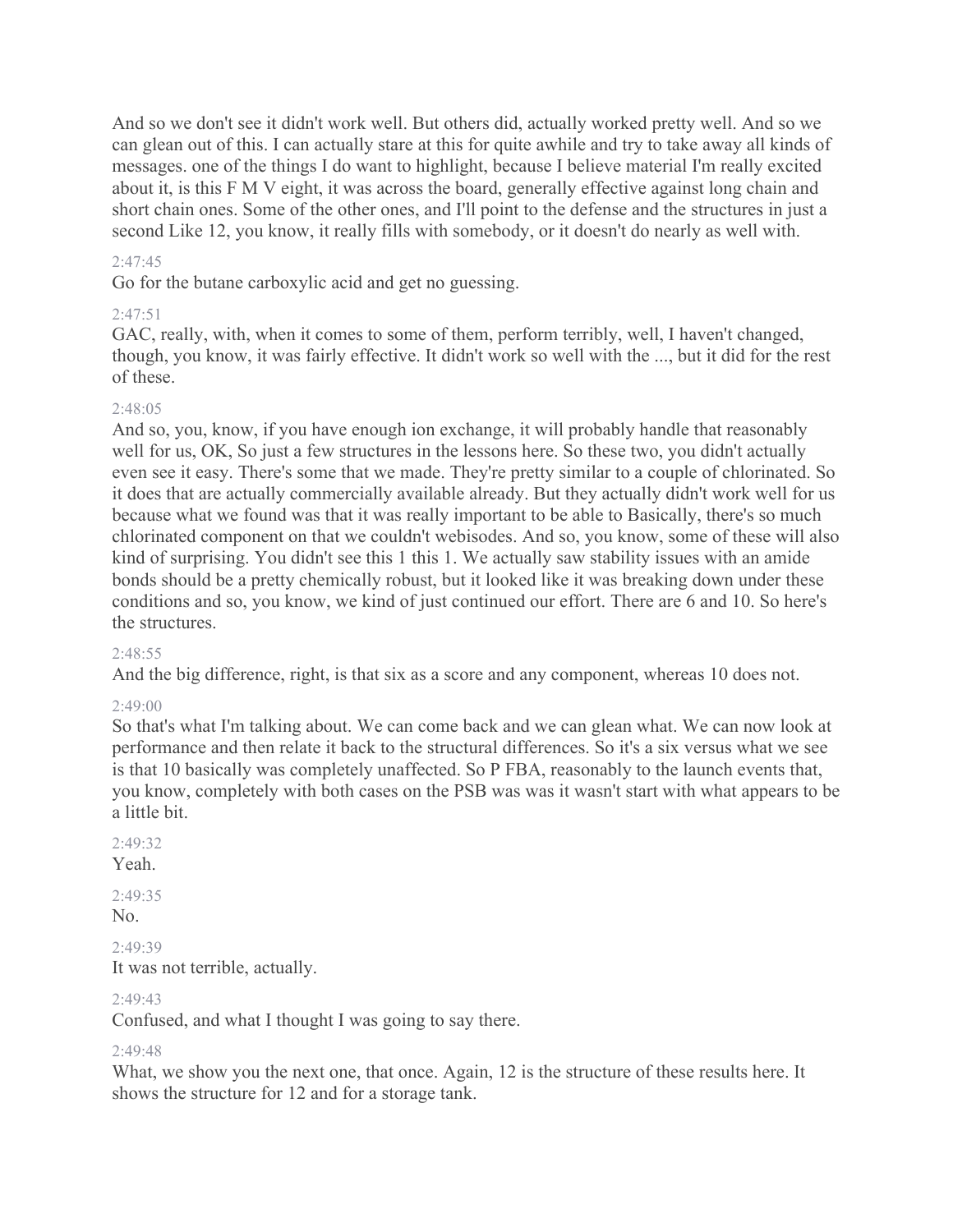#### 2:50:02

And so the slope or what the score is actually really good. In this case, there's less.

#### 2:50:10

Yeah, we got almost all of it.

#### 2:50:12

In a case where the PFP is also to agree, and that's why I was confused.

#### 2:50:22

We will see that it's got. This one doesn't actually perform very well. Removing a short chain, What separates Louis region, really improved the selectivity of that, OK, so just a couple of things. So anytime you make a functional lies material, you're going to drive up the cost of that material. This is definitely going to be more expensive than activated carbon. At least I'm asked a mass basis: it's more effective and if you could potentially recycling regenerated and we use it in a safe manner, the effective manner. That could be potentially, really useful.

#### $2:51:00$

And so, what we saw, that was that when we had the latest version, this is rather an anticipated, it actually allowed us to basically load the material, use it to remote P fast. Then, we, we disorder of the P fast. By watching it with some buffers, that process is still needs to be optimized to some extent. But we were able to basically strip all the ... off of it. And then we use that same material, and we did that through five cycles. But what you see is, again, we're looking at what we were able, what percentage we were able to remove, compared to the control. And what we saw was that we had basically very little loss and activity over time with them. The difference of statistical variation. Now, 12 is there. And we didn't have the foreign component there. We saw a dramatic loss and activity, after just a few cycles, And so, this was something I was really stoked about when we sell these results.

#### 2:51:56

But that's where anybody can put it actually seems to help increase some activity towards people, ethos, and probably takes other stuff from this. water, will remember, this is not treated this scam straight up out of the ground, notion that stuff, maybe contaminating our raw material. Or some of it. And so in the case of the parts of the native one, that's probably not sticking to it nearly as well, OK? Here are thermal stability. So this is only a Marine right here. This terracycle actually serves as a really great for helping to electro statically attach. So ion Exchange Resin is typically use these ammonium like this over here on the left.

#### 2:52:36

And does not only stable, most of them are only rated to be heated up at 40 degrees Celsius, right? And so you can actually follow this. This is a TGA experiments, so this is basically the initial weight looking at it as a function of temperature. And so as you look at this, you see basically this one slide that really have time for basically decreases all the way down. So this material is definitely decomposing with temperature on the contrast both MBA, FMB 12 if we follow this red line what you see is that there's actually is quite thermally stable. This is about 250 degrees there. Before we start to see a pretty dramatic blocks where we see some thanks cleaving, it's changing its mass and the same was true that this is only in based one as well. And so, yeah, so the ..., these are typically robust. You're not we're not expecting these to undergo deacon.

2:53:26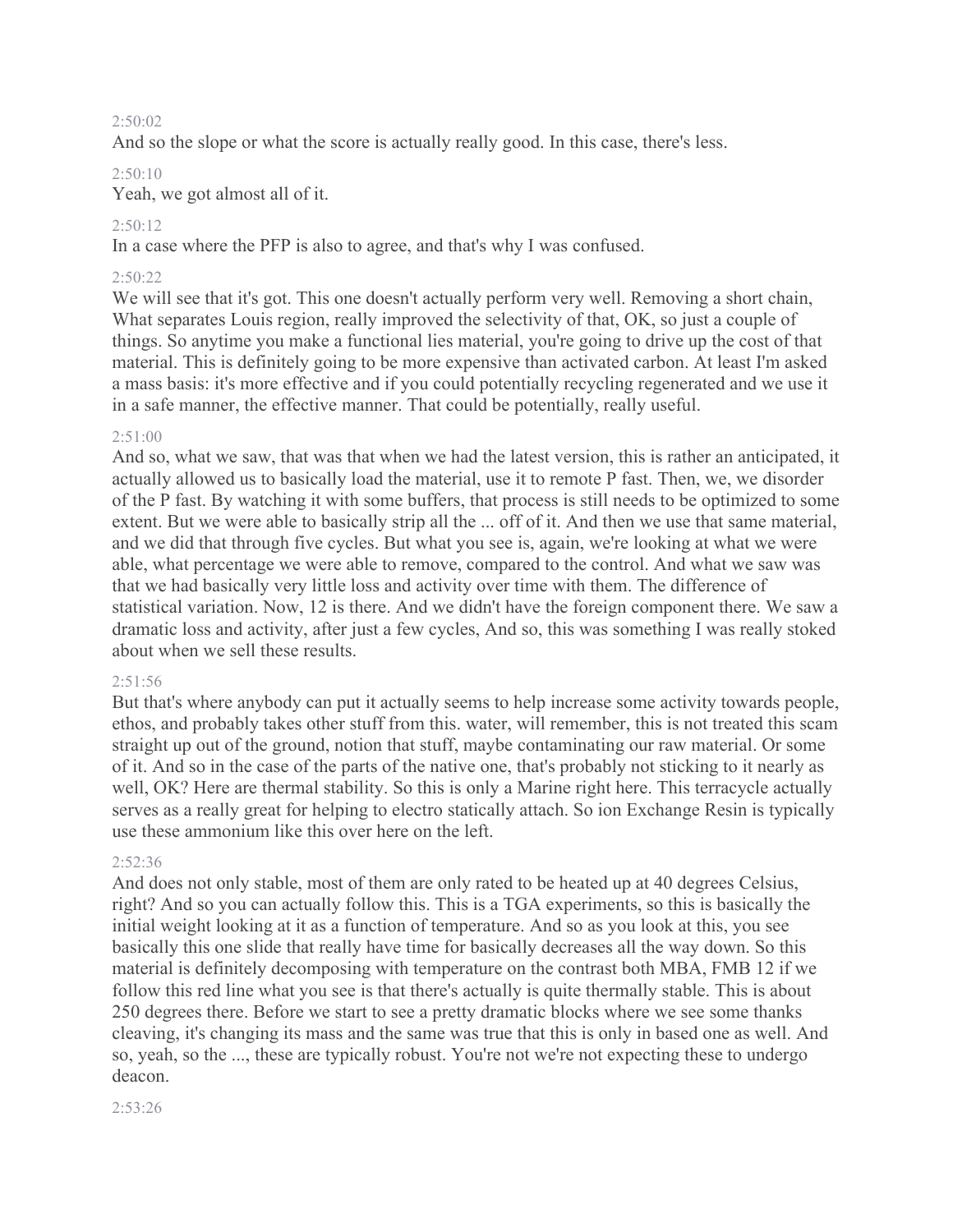The composition under normal conditions are probably not going to be treating any water 250 degrees Celsius.

#### 2:53:32

But if you think about, you know, potentially wanted to incorporate it into their applications, that can be actually pretty important. But let's move all the way to do. This kind of concludes what I need to say, that no takeaways are that the current technologies, marginally remediate Longchamp ethos and we'll certainly fail. But in the instance, a shorthand ... combination of electrostatic hydrophobic regions on the sorbent all, can lead to a sort of a material that's capable of actually capturing, even the short chain once. And can do that very effectively and selectively the use of them. That is only enhances that binding. And the thermal stability and the incorporation of a florist tell improves the binding selectivity and the regeneration of the materials.

#### $2.54.21$

So next phase, you might want to do next. Well, we're looking at kinetic studies, deep material characterization within some stability studies to make sure that we know what I'm going to cause unintended problems, then optimize optimization of regeneration process. And then working with other partner companies to try to perform cation specific test to see if we can work with them to get our stuff into their materials. SAED, two State funding, and that is that we were funded this project source, as well, as the NIH and Federal projects. And, so, I also need to disclose I definitely have a conflict of interest or owner of the company. So, if there's somebody actually presented Cutthroat, not my academic work that I'm doing here. Right over there. If you have any questions, we're happy to answer, and we're happy to it.

#### 2:55:20

Any questions? We're looking for people that might be interested in responding to this good place to be subject to. Any questions you have.

2:55:28 Yeah.

# $2:55:30$

Hey.

### $2:55:44$

So during the regeneration of the materials, or did you do a solvent? How did you dispose of that?

### $2:55:53$

Yeah, It's a question of what we do and what we've done. A guessing we wasted along with some of our other waste. I'm guessing I don't actually know what they did with it. It's certainly a sub optimal process, at this point. We still have a lot of parameters that we want to exploit or investigate how to make that happen. A bigger question, I'll before that, I didn't know how much we actually concentrated force because it binds a strong way to a material that removing it from our materials not trivial.

#### $2.56.27$

It was a good thing if you're trying to pull it out of water. But, you know, but I'm confident that there's other parameters that we can play, especially given that we can warm it up to.

#### 2:56:36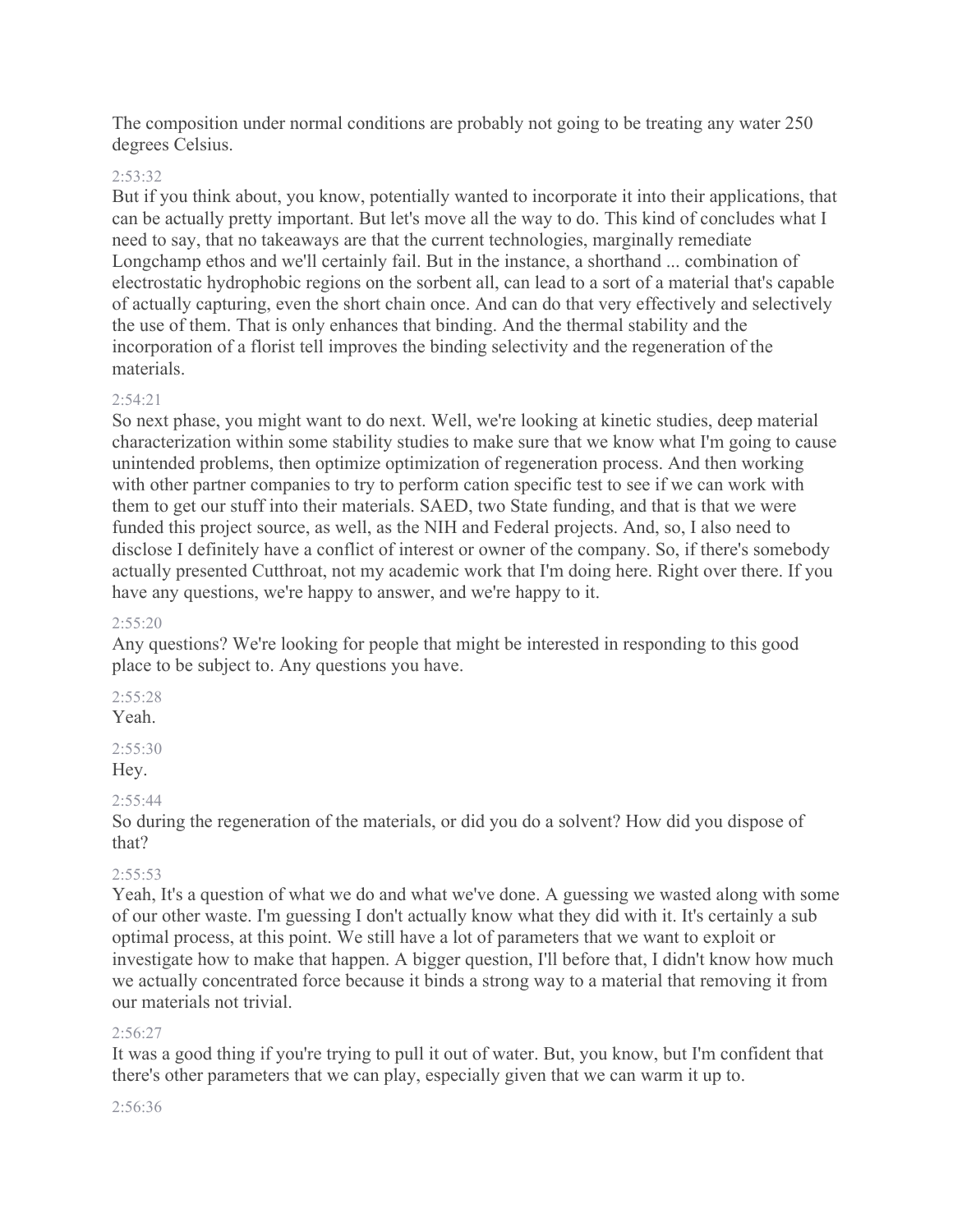But ultimately, we want to be able to concentrate it then, and then, if you can stick into that bucket, know, we can wait until chemists come up with a better plan for destruct destroying the material. But that's that's I think we should be able to do that. get into the details later if you're interested.

#### $2.56:57$

Then contribute time back.

#### $2:57:00$

This firecracker the question indicated, Tab.

2:57:06

Silence, I like, they tend to work together nicely.

#### $2:57:11$

and application here is analogies. Essentially, you're finding fire with fire.

#### $2:57:17$

So, from the regulatory perspective, how would you know that unintended consequences, a theme today, that your residence cartoons are now being picked up by some type of analytical, but the knowledge, the context of regulations, meeting, trying to treat so.

#### $2:57:43$

So while they are different than mess, that can detect things down to, you know, high resolution, so sub mass unit resolution. So just because it's the weather that CH 2 CH 2 nitrogen there versus the way to check on there.

# $2:58:04$

Yeah.

#### 2:58:04

Let's say 10, carbons, egg contains, some photos that we could definitely does take. That that was coming off of material. But it's certainly a question that we want them ensure any potential users that, you know, we're not stepping on fire, so to speak. But the amount that we have is actually going to be pretty small compared to the amount that you're removing from water eventually. So that's kind of catalytic effect so to speak.

2:58:33

Thank. You guys.

2:58:40 OK.

2:58:47

Cannot tell Eva you brought back a little bit of my chemistry memory.

2:58:56

OK, so that leads us to our next speaker before we go to lunch, Aye, Done our case, Shani, Donna is the Director, Director of, that's all in the Oklahoma City Office, lacroix and don't V ....

2:59:21

We got bradley's has been focused on environmentally and NIJ areas.

#### 2:59:28

Don has worked on projects in 41 states and five foreign countries.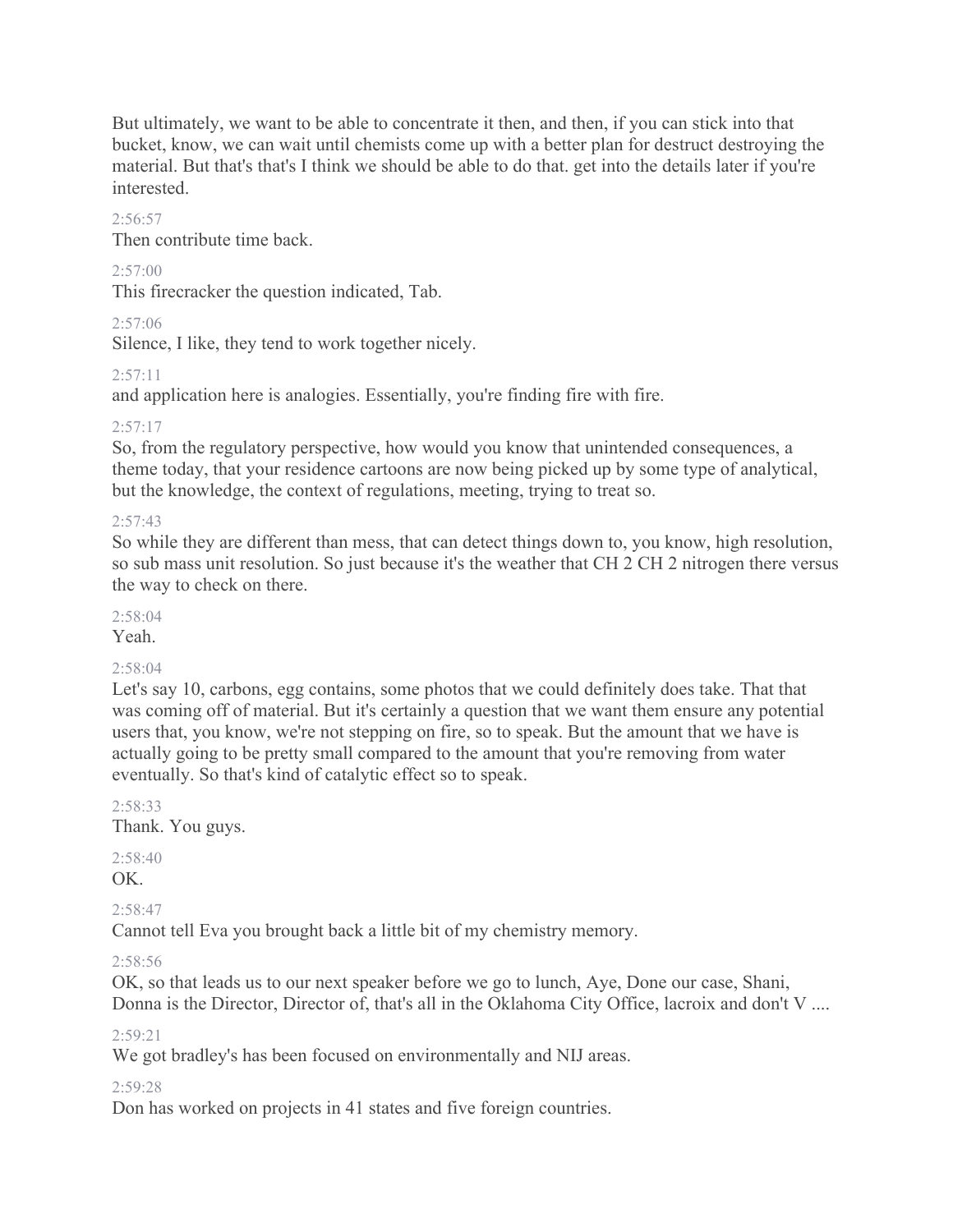#### 2:59:35

He has interacted closely with numerous state and federal agencies, including the Environmental Protection Agency and the means of justice in 2001 Don was nominated by the Western Governors Association to become assistant administrator the radiation at the EPE, but ultimately decided to remain in private projects.

#### 3:00:04

Yes.

#### 3:00:05

Interface, with various White House administrations and agencies regarding global climate change.

#### 3:00:14

As both, in house, an outside counsel, done, responsibility for a wide range of legal matters at International Manufacturing facilities.

#### 3:00:27

Way he engage regulators and other foreign officers, officials to resolve issues, he has experience with European Union Regulatory Matters, and has negotiated trade barriers issues between various countries. Has worked with supply chain logistics, operations, and compressing.

#### 3:00:53

More than 60 countries has experience with laws, regulations, and international law.

#### 3:01:01

Convention impacting most means of Global Commons.

#### 3:01:06

Has represented a number of industry sectors, including exploring, exploration, and production, may stream transmission, refining, Pulp, and Paper, Space and Cement manufacturing, and his Bachelor of Engineering doctor from the University of Oklahoma.

#### 3:01:30

He's lice and I think Oklahoma and Fats takes us by association and it's an American college of Environmental Lawyers Fellow.

#### 3:01:43

He frequently rights and lectures throughout the United States on variety of energy and environmental issues.

 $3.01.52$ Welcome.

3:01:53 I guess or peace online, OK.

### $3.01.59$

OK, can everyone hear, are we good on that end?

#### 3:02:07

Yes, we can hear you.

#### 3:02:09

All right, if you want to advance to the first slide, thank you for that kind introduction.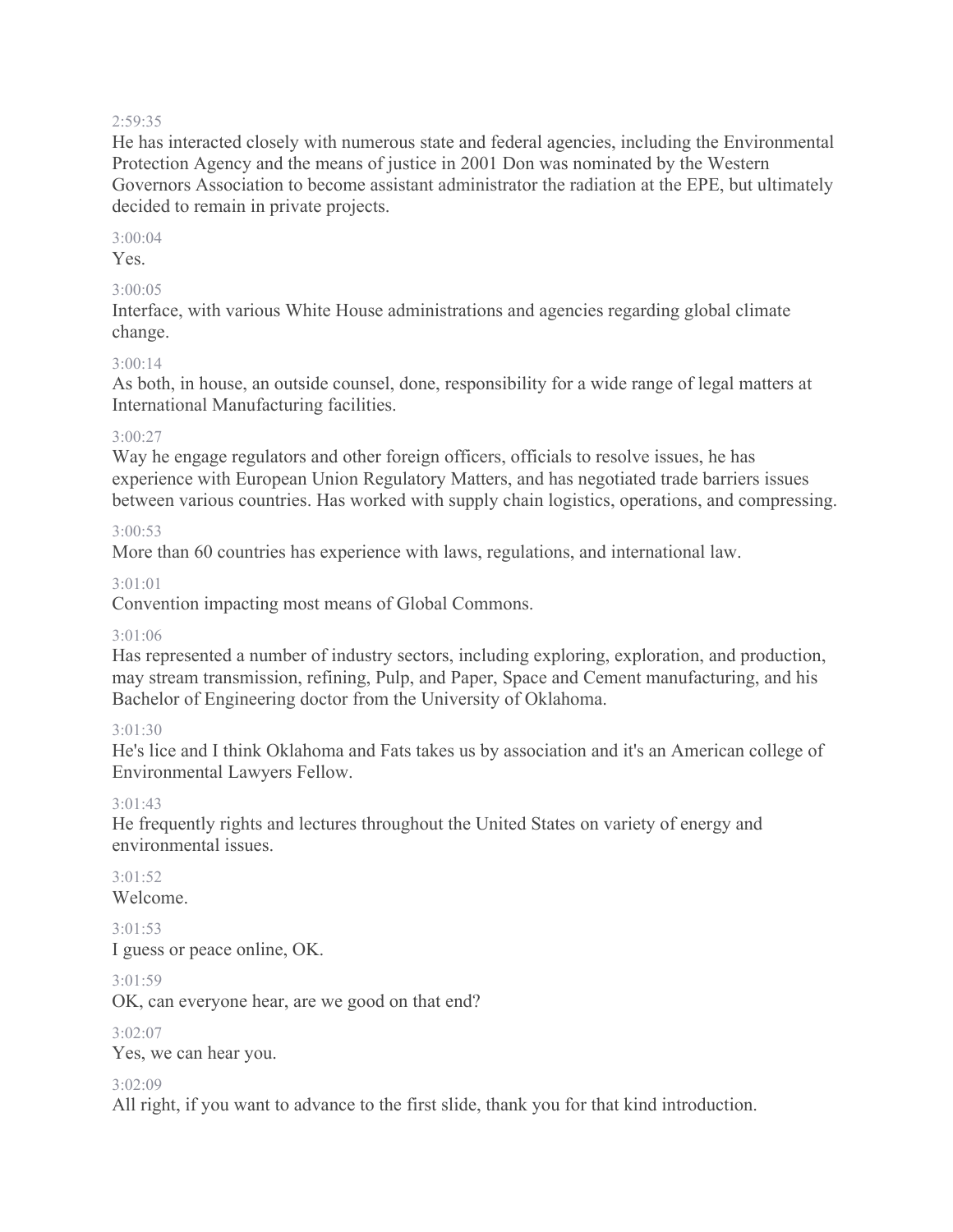#### 3:02:14

And my understanding is, I'm going to direct to advance each slide on this end, and if you'll help me there.

#### $3.02.23$

First of all, I want to want to say thanks for the opportunity to try hydro. I apologize for not being in Tulsa.

#### 3:02:30

I'm actually here in my office, in Oklahoma City, late yesterday afternoon, I had an issue arise that demanded I'd be here, right after lunch today, so I couldn't be two places at once, but regret not being able to attend in person. I've been involved in a number of ... matters for about 2.5 years.

#### 3:02:53

And I will tell you just listening from the start of the presentations this morning and also having sat in a number of presentations, including with US. EPA.

#### $3.03.04$

This is the best presentation from a group of folks that I've seen on the issue of P Basu and I know we still have a number of other things.

#### $3.03.14$

I know accurate lab is going to present Danny Gang, Danny chanced, excuse me, later. And so I'm looking forward to that. They do a nice job in terms of the analytical work.

#### 3:03:26

So, one of the things I will mention and I spent a two year sabbatical term D corporation, and, uh, and it was a company that spun off the Chemical Division.

#### 3:03:40

We inherited a lot of different liability. The punchline to this story is ultimately, the US government recouped about five billion.

### 3:03:50

That's with a B billion dollars for a whole litany of issues, including nuclear liability and and Korea, so type things and other manufacturing plant responsibilities.

### 3:04:04

But a \$5 billion settlement at the time is the largest environmental settlement in US. History, prior to the BP blowout in the Gulf.

### 3:04:14

Why do I mentioned this?

### $3.04.16$

Well, I mention it because I think the the issues around P foss will dwarf any environmental liability case that we have seen, and the history of the US. Judicial System.

#### 3:04:32

And I'll explain why as we go on, hear a bit throughout the presentation. I'll try to get through this, especially Canada, everybody's ready to get on to lunch.

#### 3:04:42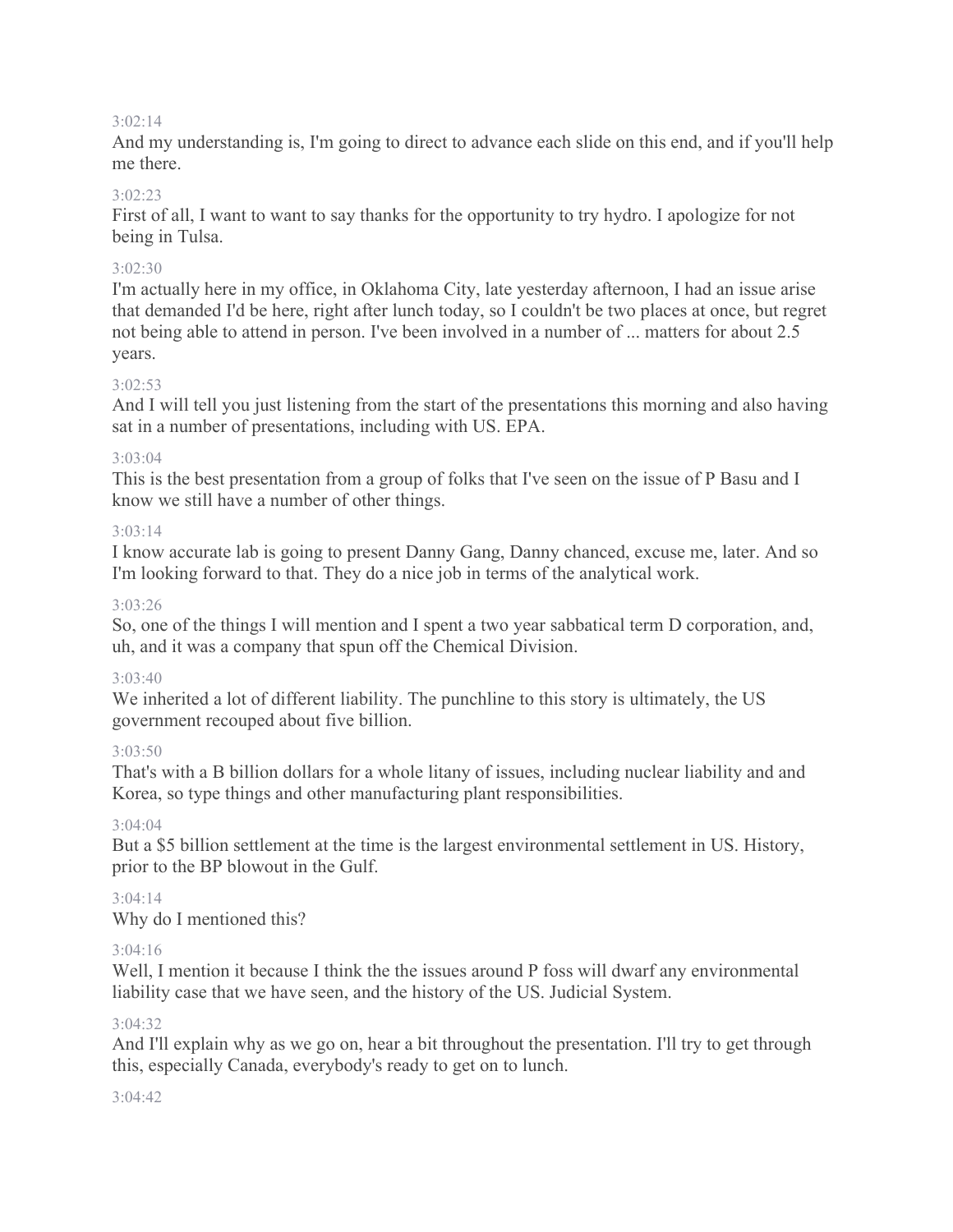But as you've heard from some of the speakers, we have a, A health advisory at drinking water health advisory. it's 70 parts per trillion.

#### 3:04:52

Now this advisory is not enforceable.

#### $3.04.55$

but as I'll describe here in a second, you will see that that has not stopped various states from taking action. And certainly, from a litigation perspective, there have been a number of settlements. And we'll talk about that. Doctor ...

#### 3:05:08

mentioned some of that a little bit earlier. If you could change the slide, please.

#### 3:05:20

So let's go back quickly and just recap some things. ... is a priority for the current administrator. Michael Reagan. Mister Reagan came from the State of North Carolina. He had a couple, really two primary issues that he was focused on in a big way.

#### 3:05:39

While he was the administrator there in North Carolina, one of those was P false.

### 3:05:44

And he and his agency, under his leadership, had a significant settlement, excuse me, with Moore's Law, which was the spinoff of dupont on the Cape Fear River.

#### 3:05:58

And so he has taken that concern onto the federal level to Washington.

#### 3:06:04

There were three actions announced, and you've heard some of this already.

### 3:06:08

This morning, three actions announced by EPA last month, The Clean Water Act aquatic life criteria.

### 3:06:17

You also had EPA issuing a memo to use the Clean Water Act Permitting Authority that it has, particularly NPD S, type authority.

### 3:06:29

two, to comprehensively require monitoring on potential sources of P foss.

### 3:06:35

And of course, that's particularly for folks in the audience or online, I notice there's a number of municipalities present, one of the places, two of the places that they're going to be looking at very, very aggressively, and I think Shelley hit on some of this, is wastewater plants are a big concern, and also water treatment plants for potable water in communities are concern.

#### 3:07:02

So the EPA has also published a new draft method to measure, add suitable organic fluorine in water samples, and you've got a lot of technical people there that have spoke on these issues, that are a lot more knowledgeable than I am.

#### 3:07:19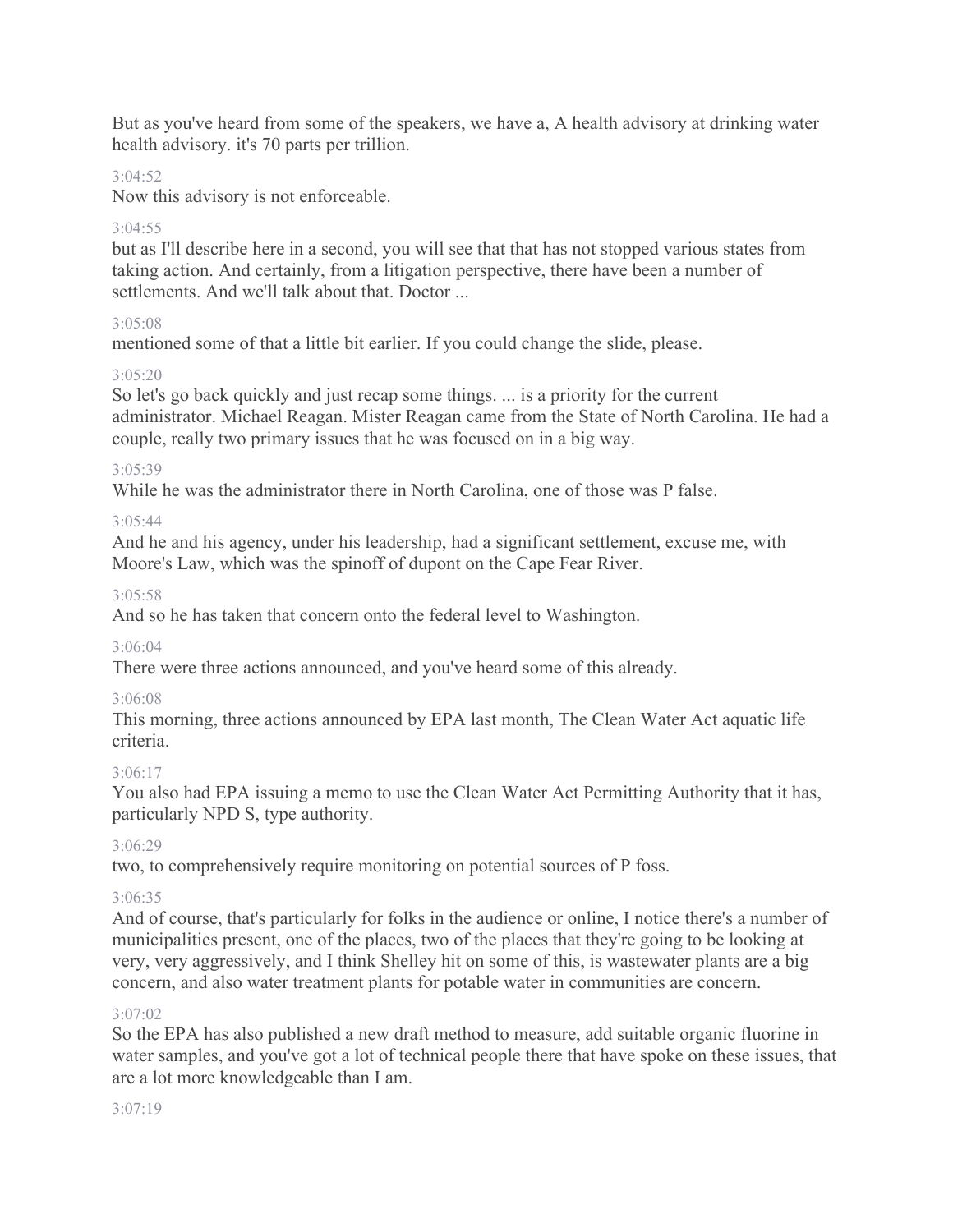Next slide, please.

# $3.07.22$

So what is going on in Oklahoma?

# 3:07:26

There, you gotta remember from the standpoint of what happens, the ...

# 3:07:33

issue generally was being generated on a national level, which is consistent with all other regulatory activities EPA typically takes on an issue. Eventually it gets pushed to the states who are actually the authority that it implements and adopts additional regulations at times.

# 3:07:52

But the states typically get really involved on the, where the rubber hits the road in terms of regulatory, adoption and enforcement. Oklahoma is no different.

### 3:08:03

The Solid Waste Management Advisory Council met in July of 2001.

### 3:08:09

A discuss the draft of ... rules.

# 3:08:12

The initial focus in Oklahoma was on landfills and then one of the major reasons that people are focused on this is because there is a concern That's that, for example, Oklahoma not just take care of its own issue internally, but Oklahoma doesn't want to become a dumping ground for ... materia.

### 3:08:36

And so, all the states are sort of jockeying with each other and making sure that they don't become that state or a group small group of states.

# 3:08:45

That actually becomes a little too liberal in terms of taking on this waste material because it will become there's a reason P fast and all of its constituents. But which, by the way, you've heard from other people. At this point, we believe it's it encompasses more than 10000 compounds.

### 3:09:04

The initial focus is just on a view by the federal government.

### 3:09:08

But, from the standpoint of disposal, they called the fear forever chemical for a reason.

### 3:09:14

They're extraordinarily difficult to thermo destruct, Incinerators probably don't have the capability to do that and, in fact, what we probably have already seen is the likelihood that inadvertently through no fault of anyone incinerators probably had this material in their waste stream, particularly in municipal waste.

### 3:09:38

And it's gone right out the stack and has been distributed as a result of the air emissions. So, any way back to the landfills.

### 3:09:48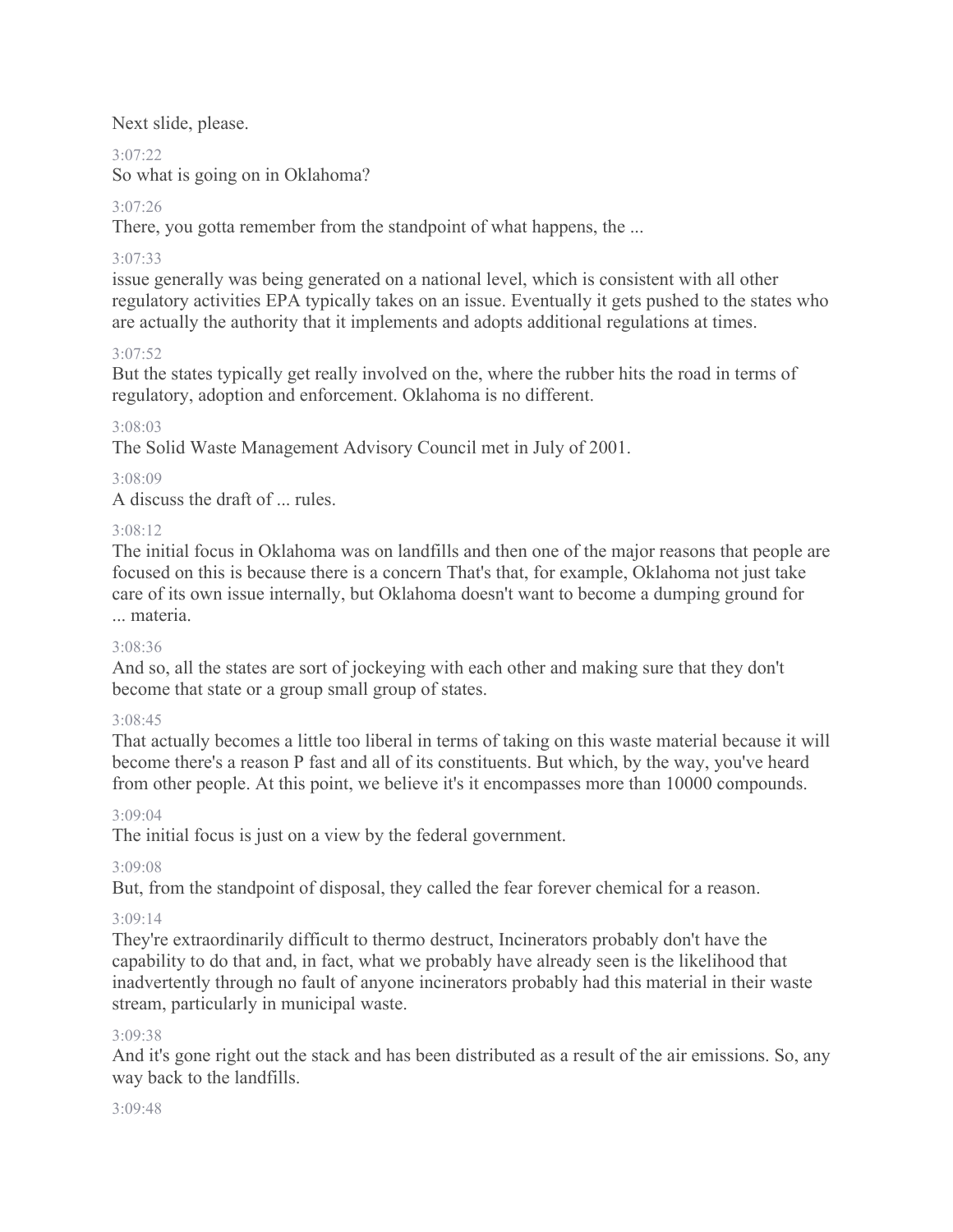What Oklahoma is wanting to do is is focused on landfills initially, the language is broad enough enough to encompass industrial facilities, which I work with, primarily in my practice.

# 3:10:02

And so, you know, the, the one thing, and I'll give you an example.

# $3.10:08$

As I said, I've been working extensively on this issue and on several locations.

# 3:10:15

Throughout the US, I had a client call me from a state, uh, I'll just say, well North of Oklahoma last week, and they looked at their fire suppression system.

### 3:10:27

They really don't have concerns about P faucet in their manufacturing process, but through an investigation, they found it in the fire suppression system.

#### 3:10:37

So they are now in the process of trying to make, well thought out decisions about eliminating ... from the suppression system, but they have to do it in a way that's protective of their facilities, of course.

#### 3:10:52

And then the question is: where does it go? Where do you dispose of it?

#### 3:10:55

So, these, these questions are coming up routinely now, whereas before, they seem to be sort of slow and in, in developing.

### 3:11:06

Also in Oklahoma, there's a definition of P Fos Waste.

#### 3:11:11

And there's a, and I'll talk just briefly in a second about the Pitfalls Waste Act.

### 3:11:17

But, but it removes the requirement, goes regulation, that the ...

### 3:11:21

contain high concentrations of PFOS for all categories. And except the final, any other Way section, what all that means is there's some jockeying going on about how this is going to be defined. That's the bottom line.

3:11:37 Next slide, please.

### 3:11:41

So let's talk about, briefly, the National Defense Authorization Act. And that's been mentioned in some of the other presentations. I won't belabor this.

#### 3:11:50

In fiscal year 20 20.

#### 3:11:54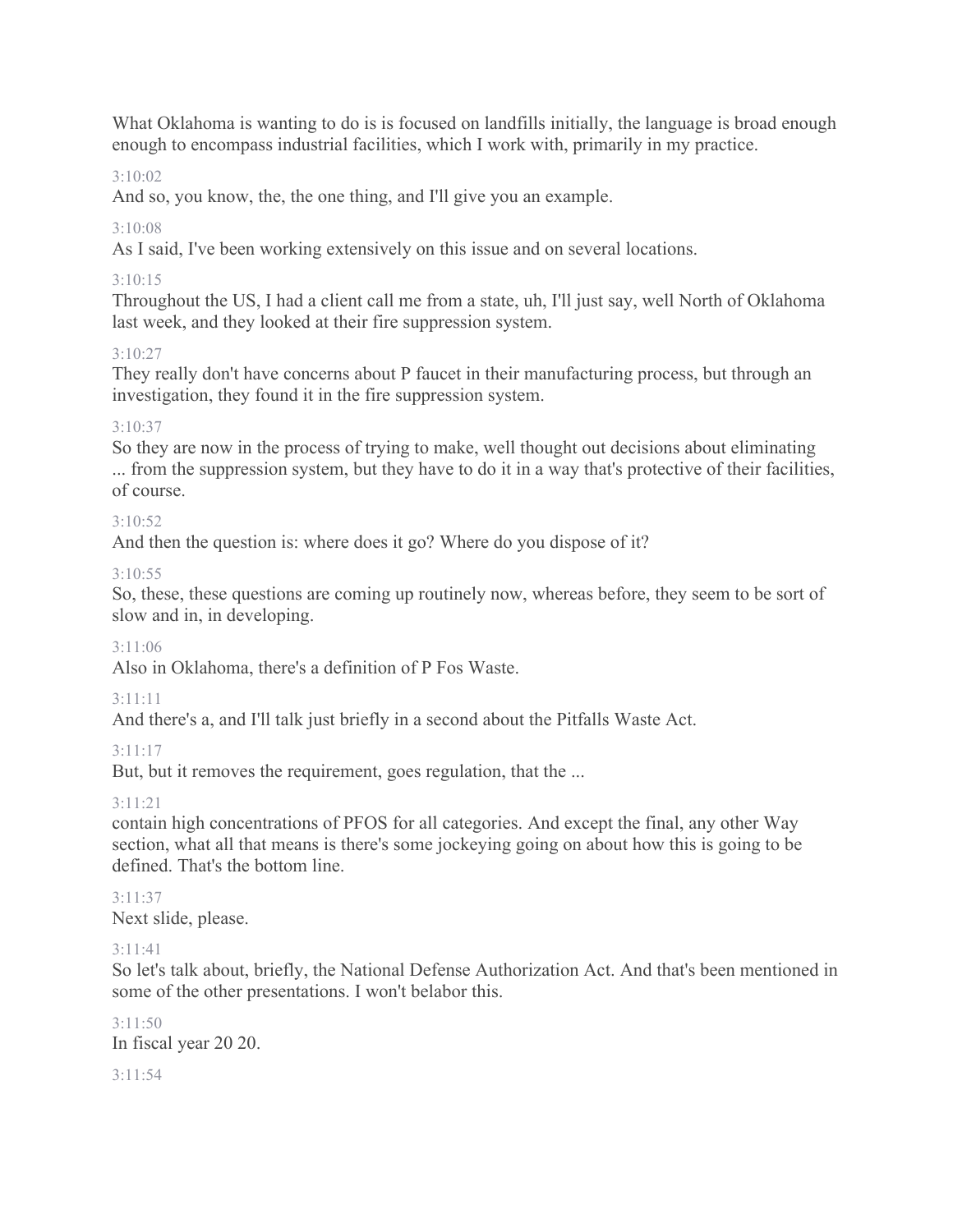Certain pitfalls, substances were added to the toxic release inventory requirements. I would suggest to any folks in industry out there, or even cities if, but particularly industry, you need to look and make sure that you don't have some reporting requirement in the TORI.

### 3:12:14

DOD has been mentioned several times there in this phase out why is DOD so prevalent? Well, it's really pretty simple.

3:12:21 The DOD is the easy target.

#### 3:12:24

First of all, it is known through.

#### 3:12:27

Things like fire pits where they practice control of aircraft fire, for example, whatever they may have done, on site, at a location, at a, at an airbase military base, for example, the DOD's under the jurisdiction, the Federal government, obviously.

#### $3.12:46$

And so they, the feds, have more of an opportunity to impact those kinds of facilities quickly, So I think that's why you're seeing action there.

#### $3:12:56$

There's also going to be increased, ... obligations under the Safe Drinking Water Act that's already been mentioned.

#### 3:13:04

A fiscal year 20 21, the National Defense Authorization Act did define P four, similar to what Oklahoma is looking at currently, But these are works, many of these things that I'm talking about, our work are a work in progress, and there are going to be additional things that will have to happen before a lot of this stuff becomes final. Next slide please.

#### 3:13:34

Just a quick recap and again, you're looking at fiscal year 20 21.

#### 3:13:39

Somebody previously mentioned there's a lot of money out there. Certainly.

#### 3:13:44

we're probably now starting to feel the inflationary impacts of so much spending, but but there is one point four billion dollars for remediation at DOD facilities, \$90 million for research, \$15 million for the Centers for Disease Control to just to study the health implications. And of course, you saw what levels of PFAS were present and for instance, the chick fil a bag and those sorts of things.

#### 3:14:11

Nobody really knows definitively what the health impacts are. So there's going to continue to be a lot of the studies that are going on.

#### $3.14.21$

Ultimately, the federal statute or prohibits DOD from procuring items containing P fos.

#### $3.14.29$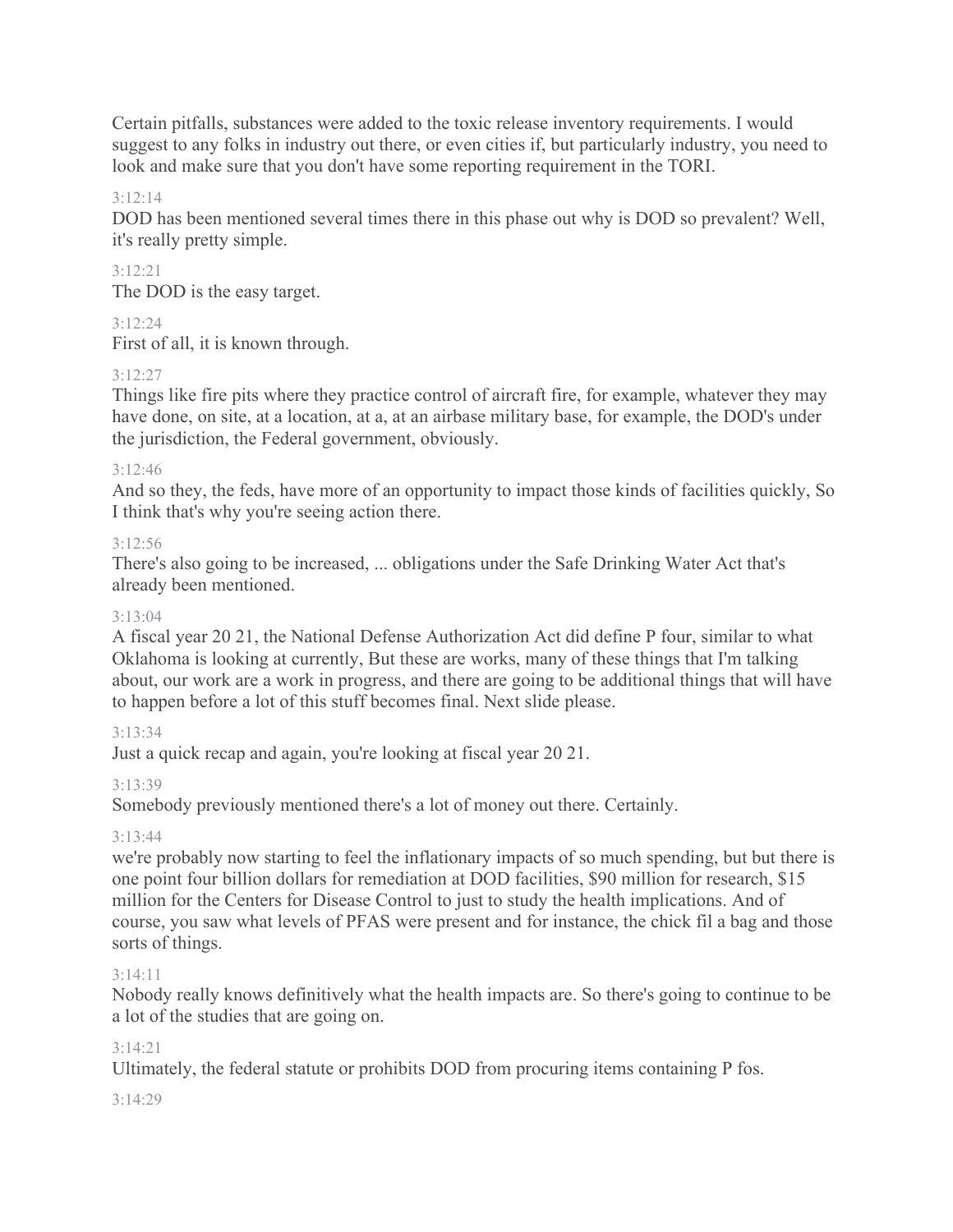And you've heard about cookware, carpet and those sorts of things. So DOD is taking the brunt of the statutory impact. And again, at this point, next slide, please.

# 3:14:42

Um, so in fiscal year 20 22, DOD has to establish establish a taskforce this year to address P foss.

# 3:14:52

Um, I think this is a interesting thing, the third bullet there is a temporary moratorium on DOD incineration of course, particularly with President Biden.

# 3:15:03

And, you know, he had a son that that died of cancer. And I know the president has made several statements about.

# 3:15:11

He believes that that his illness could have been caused by exposure to burn pits in the Middle Eastern time, he served, and son served in the military.

# $3.15.22$

I think as part of that mentality that exist in Washington, they're put they've placed this moratorium on incineration for concern about disbursement of these chemicals throughout the environment.

# 3:15:35

There's also public disclosure, disclosure requirements, and other activities that the federal government will have to immediately engage in.

### 3:15:44

Next slide, please.

# 3:15:47

So, let's talk about the state, or set the stage. What are they doing now? We know we know all this action is going on the federal level, and I should back up and say one thing.

### 3:15:59

There there are efforts inside Congress to make P fos, a circular hazardous substance, or a superfund hazardous substance, what does that mean?

### 3:16:12

Well, in the world I've lived in as a lawyer for 37 years, particularly working for a time at a very large multinational corporation.

### 3:16:20

Oh, had a lot of Superfund sites throughout the United States, if a substance gets listed under surplus as the hazardous substance.

### 3:16:28

First of all, it becomes joint and several liability.

### 3:16:31

So, if the site cost \$100 million to clean up, even if you know, company ABC, Contributed, you know, \$200,000 worth of substances.

### 3:16:43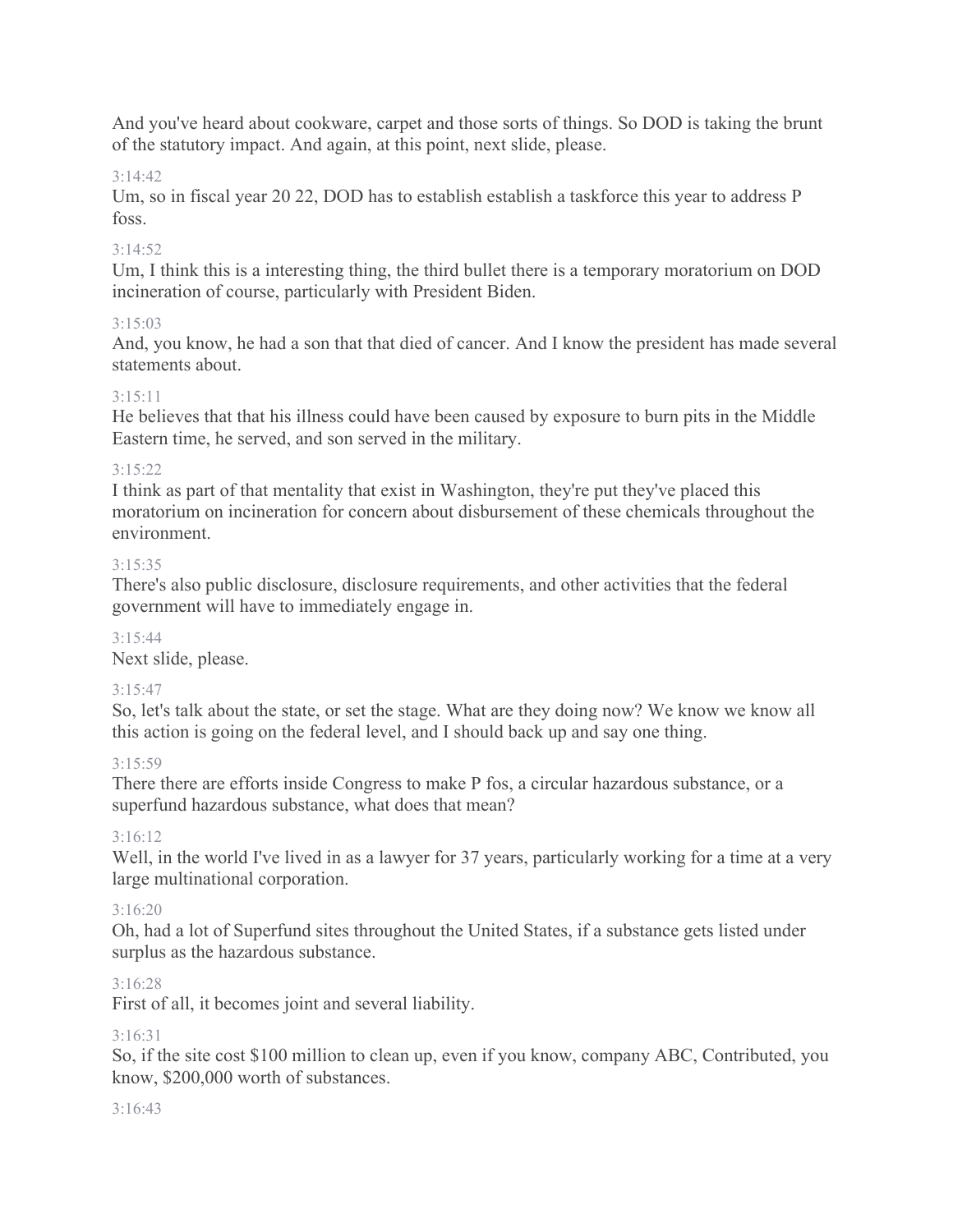If everybody else is bank drug bankrupt, literally, in theory, at least in theory, you can be responsible for the whole the entire \$100 million cleanup. So these are the kind of issues that are being grappled with.

#### 3:16:57

I can tell you, again, before I jump to the stage, there's enormous lobbying effort that's going on in Washington because a lot of folks are very concerned about what this could do to literally the financial future of some huge companies in this country.

#### 3:17:14

Should this, these substances be the subject of super fun on the state level.

#### 3:17:22

This is completely separate than what the federal government is doing.

### 3:17:26

Um, this, there are 20 states, at least 20 states, with regulation, or guidance pertaining to drinking water.

#### 3:17:35

There are 11 of these states that have a concentration lower than 70 parts per trillion.

#### 3:17:42

There are six, at 70 parts per trillion, and three, with a higher concentration than 70 parts per trillion.

#### 3:17:49

Now, when I got out of law school, a number of years back, we were testing in the parts per million, with an M, And we thought that was a big deal.

### 3:18:00

Shortly after I get out, it was, it became parts per billion with a B, and that was phenomenal. Now, we are at parts per trillion.

### 3:18:11

And there are in some instances where we're now testing sub part per trillion levels.

### 3:18:19

And I'll leave that, too.

### 3:18:22

To Danny to talk about accurate. I'm sure he has some thoughts about that. But the challenges of looking at some of these levels that are present in the environment, it's pretty staggering.

#### 3:18:34

The last date I'll mention is made. In 20 21, they, they adopted a law banning P False products.

#### 3:18:41

They have a phased approach with the sale of new products, containing intentionally added people. Now, what does that mean? Well, there's some some operations out there. They don't even know. they have a boss in the process at this point.

#### 3:18:57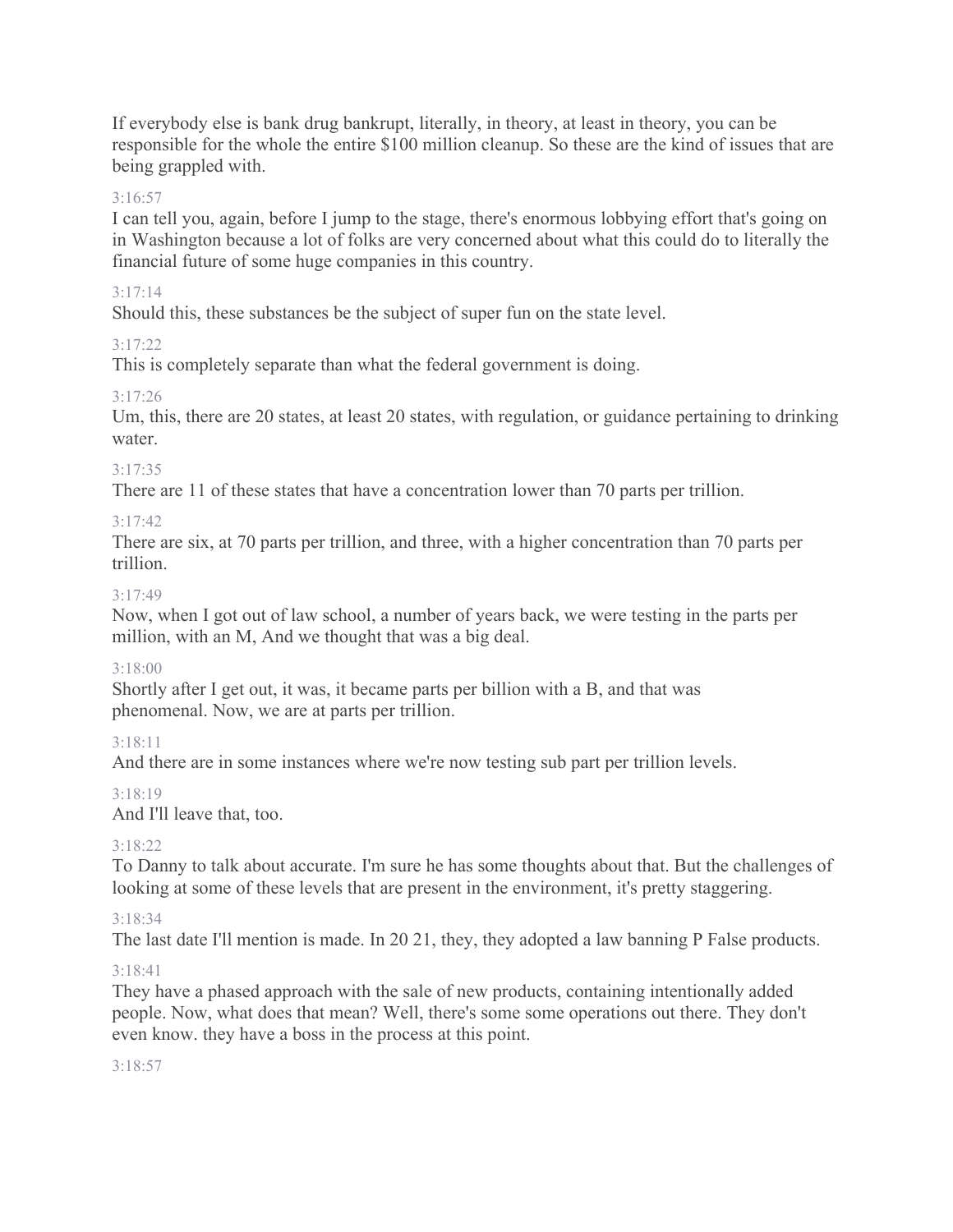So, you know, Maine is, that's a very aggressive law, but there may be some flexibility there and, you know, as a practitioner with clients that operate in multiple states, it used to be that you just had to be mostly concerned about, you know, the proposition.

### 3:19:15

In California, being the, the biggest concern enter in terms of chemical analysis.

# 3:19:23

But, that's not the case anymore.

# 3:19:25

You gotta be careful and understand what's going on in a lot of different states. Now that the, the other thing vein is doing by 2022, either banning biosolids containing P boss in, laying the application. So, think about this. Where is this stuff going on?

# 3:19:42

We're really good.

# 3:19:44

These are the policy issues that we're, we're grappling with and if main bans those substances, I can guarantee you the place that they would first go is across the state line.

# 3:19:56

So if you about Maine or you're up in the north-east, you might have some concern about that, just like Oklahoma has had concerns about the implication of these materials.

# 3:20:07

Next slide, please.

# 3:20:11

Well, this, let's talk just a little bit more about the Oklahoma proposed statute.

# 3:20:19

There was a, and we're talking about a bill that was introduced in 20 21 session and moved out of committee, but no further action was taken as of May sixth, 2022 and the highlights in the pending bill in Oklahoma.

# 3:20:35

Oh, DEQ has to promulgate rules for storing, treating and disposing of ....

# 3:20:40

There's a financial liability, or generators of ...

# 3:20:45

waste, and again, various parties, you have generation, transportation, and it would be similar to either under the Red Grow the Resource Conservation and Recovery Act, which is waste disposal, or depending on if any of these substances ever get caught up and super fun.

# 3:21:03

There could be a bit of different treatment, but bottom line is Oklahoma is looking at liability for generators of the waste and then they look at that from a definitional standpoint, a triple F, which is doctor Edye and others have talked about that, the firefighting foam.

# 3:21:22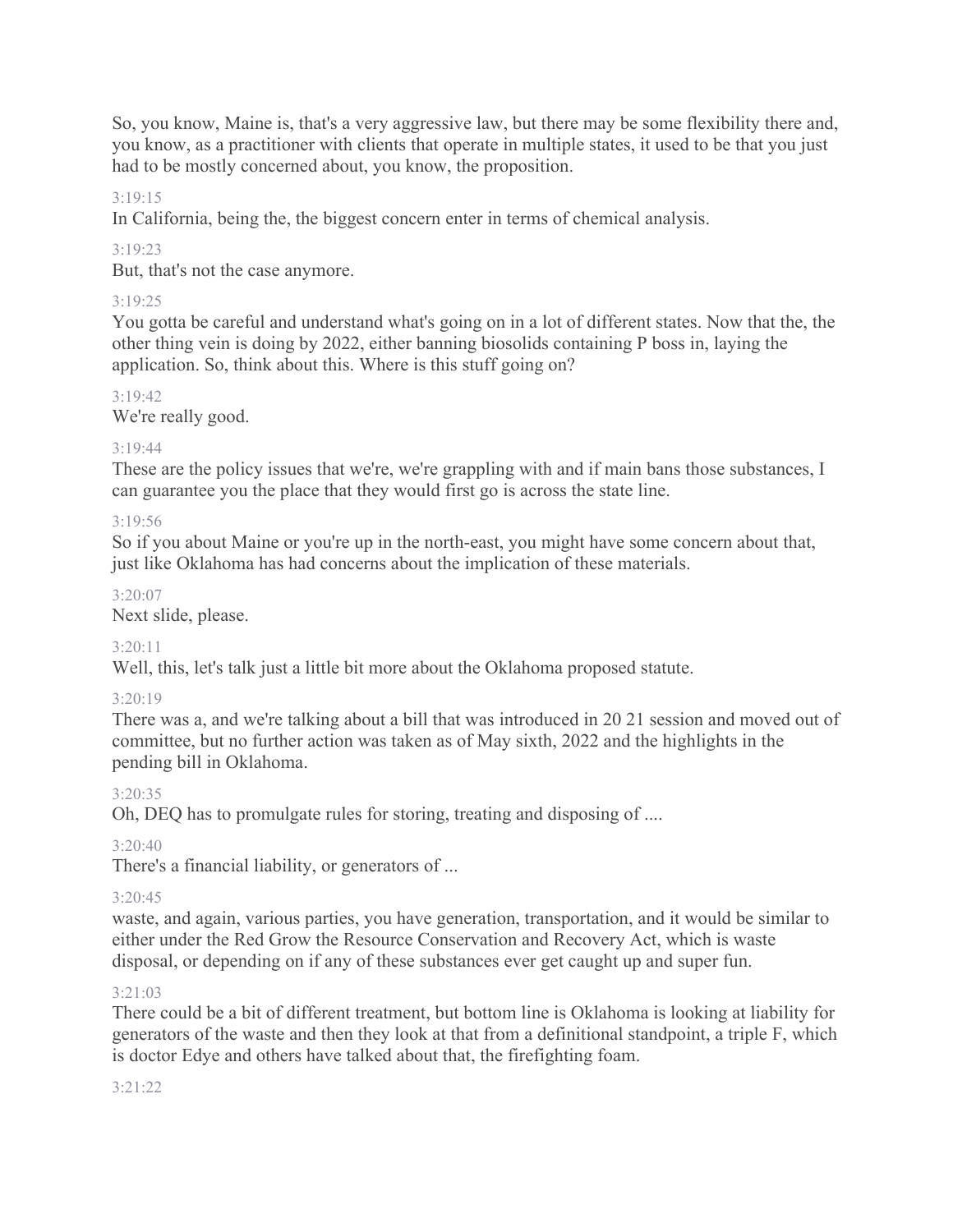And then though, the statute will look at waste containing high concentrations, a P forest, and then there's there's a number of things, sub bullets under that that, that, that the statute attempts to address.

#### 3:21:36

Next slide, please.

### 3:21:44

OK, so we hit a little bit on the regulatory front.

# 3:21:49

We've talked a bit about the efforts that are going on statutorily in Congress.

# 3:21:55

The States are addressing these issues, everybodys, grappling with it.

# 3:22:01

And on top of that, and think about this for a SEC.

# 3:22:05

There's a, there's a 70 part per trillion, at least federal, 70 part per trillion.

# 3:22:12

Health advisory standard.

# 3:22:14

Yeah, what we're going to talk about very briefly here is a number of cases that have already settled.

### 3:22:24

And you kind of go in your mind, might think.

# 3:22:26

How can this happen under these circumstances?

# 3:22:29

Know, this is only a health advisory, yet. We are parties that are filing lawsuits and collecting very large settlements.

3:22:36

For example, Vermont.

# 3:22:38

Several residents settled with saint Gobain for 34 million, Minnesota. The Attorney General settled with three M, 850 million.

### $3.22.48$

Delaware, 3550 lawsuits were settled with Dupont for \$670 million in Michigan.

### 3:22:58

A number of residents settle for with three M and GP, Georgia Pacific, for nearly 12 million.

### $3.23.05$

And in Ohio, there's multi district litigation. It's been settled with Dupont and related companies for 83 million. Well, what's going on here?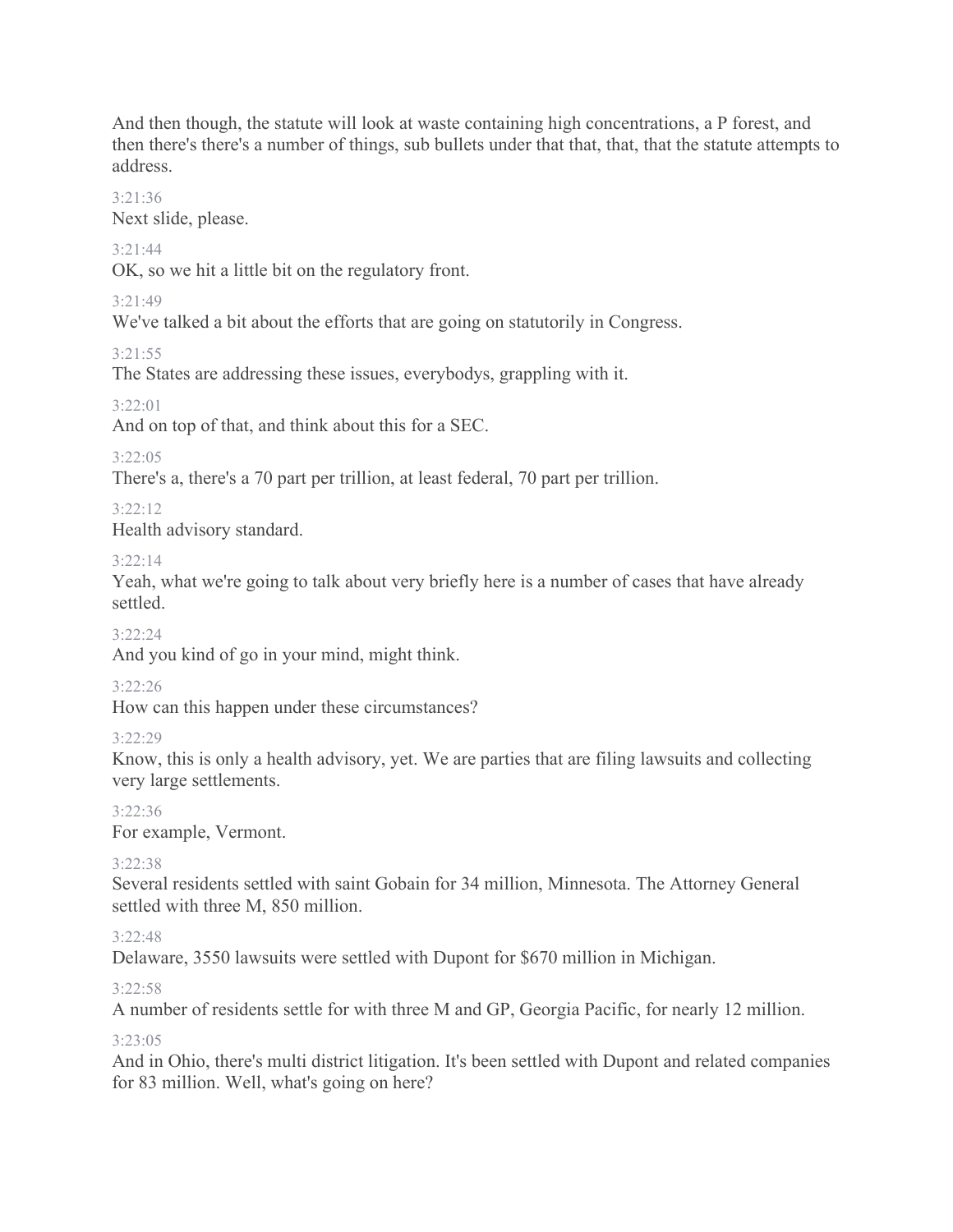#### 3:23:15

What's going on is that just because something hasn't had a regulatory limit established for, it doesn't mean you can't be sued for it.

#### 3:23:26

Particularly if it's an issue related to groundwater, drinking water, surface water, excuse me, those sorts of things, because, and even in Oklahoma, I would, I would suggest that you cannot cause a condition of pollution in Oklahoma and whether that be to the, to the groundwater or to the surface water.

#### 3:23:49

If that sort of scenario develops, then you could probably you likely will get some regulatory attention.

#### 3:23:57

Even if they don't have specific requirements, particularly if there's a health concern, but from a litigation standpoint, the place you get exposure is under what are called, the common law theories of nuisance trespass. You don't have the right to create a nuisance either. If I have a company in the spreads ...

#### 3:24:21

to the environment, and crosses the property line onto your, your property, there are all kinds of legal theories that allow these civil lawsuits to proceed.

#### 3:24:31

So, the thing you have to be careful of is, you think, well, you know, the government hasn't really settled down on a lot of this.

#### 3:24:38

I should, you know, I shouldn't be subject to a lot of liability at this point, and that is clearly an incorrect interpretation, and if you've thought that. Next slide, please.

#### 3:24:52

There's also a couple of, there's more than this, but a couple of pending litigation cases that I think are pretty fascinating.

#### 3:25:01

The first one is that Thomas Veera case, that's in New Jersey.

### $3.25.07$

It's a class action lawsuit. And, of course, the theory is, you know, you have a class of people all that, or have similar exploded exposures.

#### 3:25:16

And in this case, the plaintiffs are showing a water utility company for PFAS contamination of the county's drinking water supply.

#### 3:25:26

Yeah, if you're a city, you need to be concerned about this one.

3:25:30 Are you a water utility? 3:25:32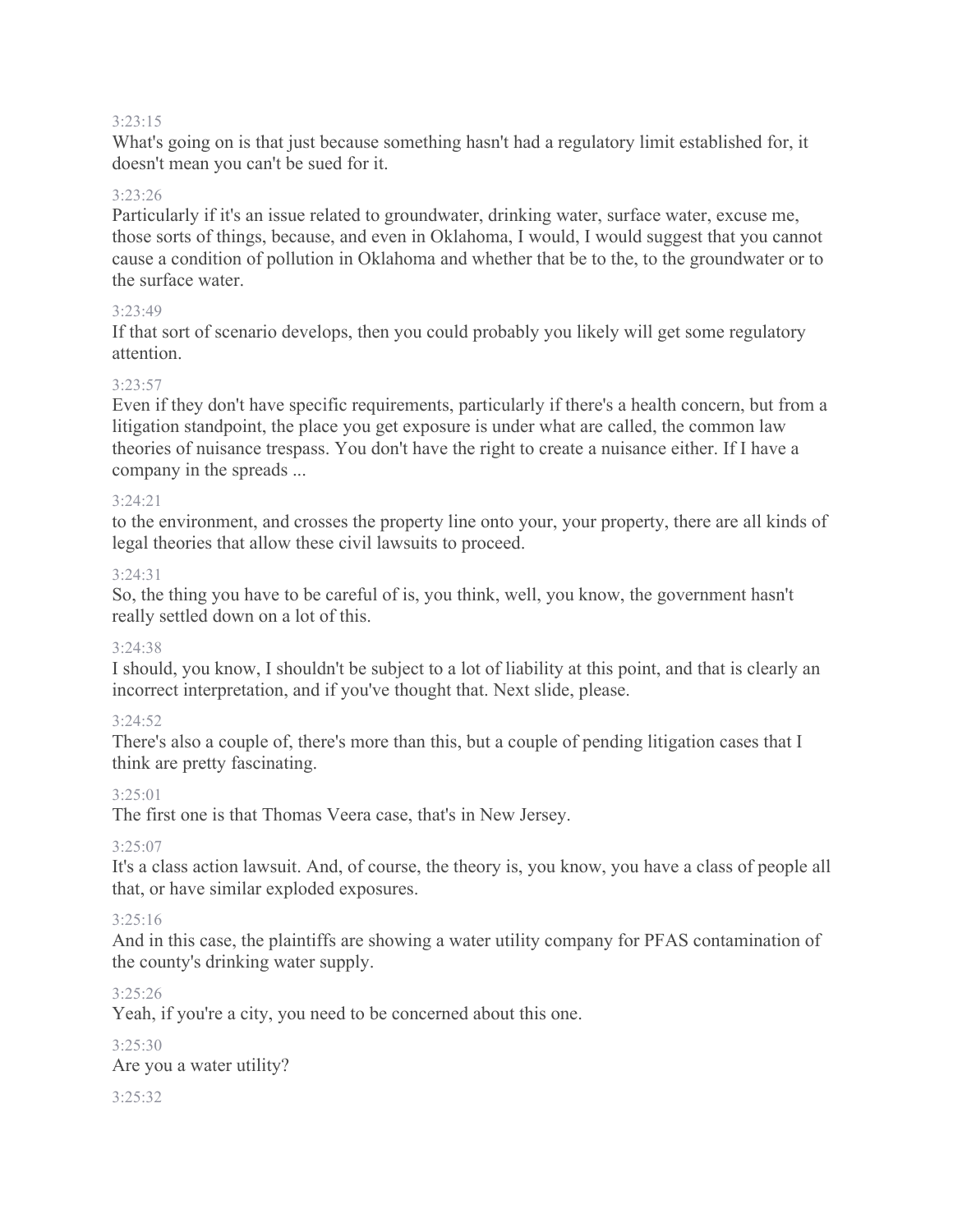Which typically, in my representation of cities, you have the city entity, and then underneath it usually have the utility authority, which is a subset of the city, but a separate entity.

#### 3:25:45

And then, of course, in this case, the water utility brought a separate lawsuit against three M, brought them into the lawsuit as a defendant, into the, know, this particular class action suit. The reason they did that, they said, hey, it wasn't our problem. three M created this problem, so they brought them in.

#### 3:26:04

The other case, which is interesting, which kinda plays into the explanation or earlier some of the Apache packaging materials that consumers are exposed to is the macdowell versus McDonald's court case that was filed in the Northern District of Illinois.

#### 3:26:19

That case was recently filed in March, and that, too, is a class action against McDonald's.

#### 3:26:25

Are the packaging that they use, which contains P fos and allegedly exposed consumers?

3:26:32 Next slide.

 $3.26.54$ 

No, I don't know why I'm muted, Can you hear me again, hopefully.

3:26:58

So where do we, Where do we go from here?

 $3.27 \cdot 01$ The last slide.

3:27:04

As I mentioned, states are in the lead to start adopting legislation and regulations.

3:27:12

EPA is on the heels of the States, both from a Congressional standpoint, as well as a regulatory standpoint.

3:27:22

Let me make a comment about this.

3:27:25

It's not a political statement in any form or fashion, but yet it is, This issue will not go away.

### 3:27:33

I've been around a long time, I've worked with a lot of different EPA, offices, different White House, Democrat, Republican, interface with lots of different people, you get a lot of different political appointees coming in and out of these organizations.

#### 3:27:50

The career people are there for a long time.

3:27:53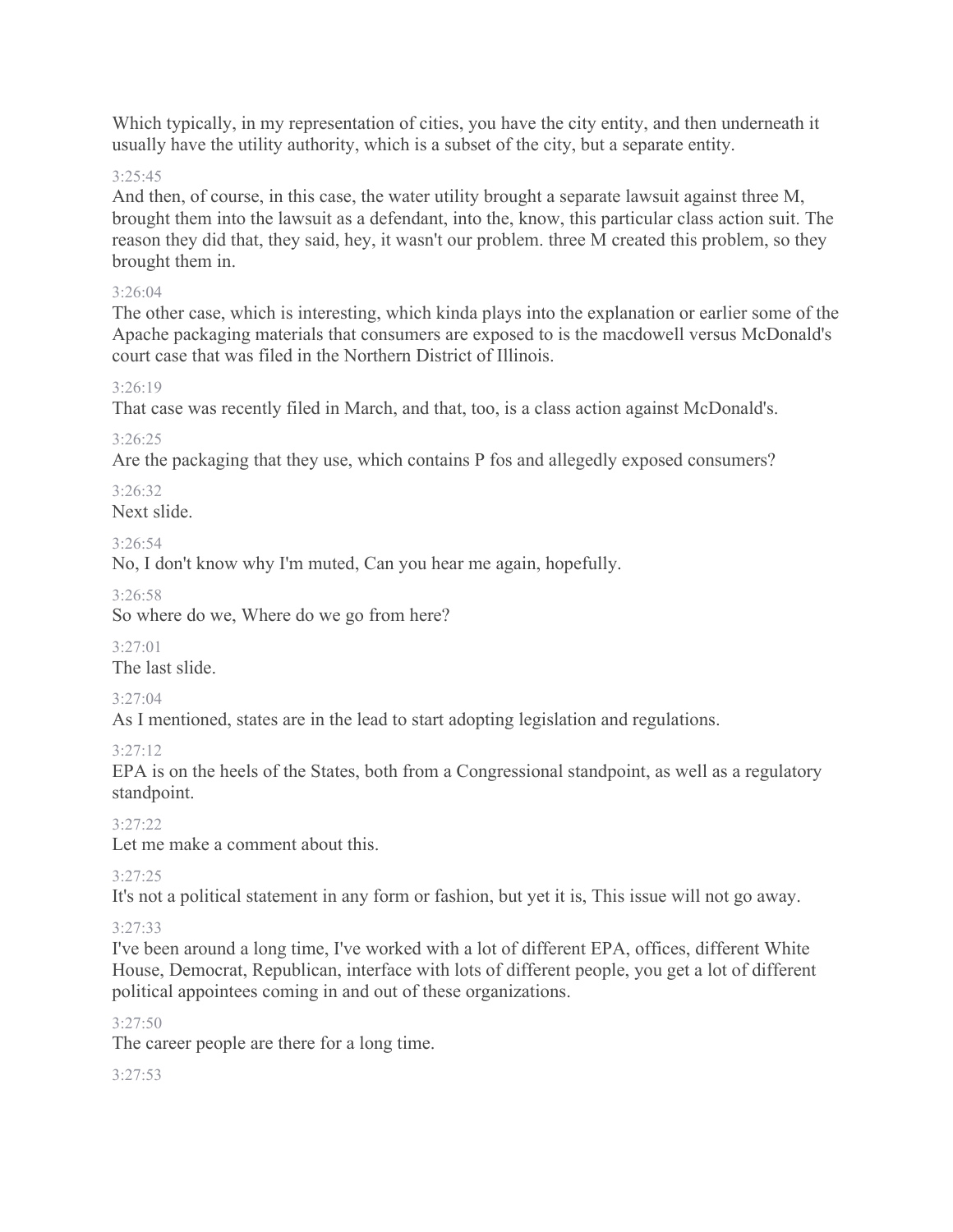And they're long-term thinkers and in this case and this blue, with respect to this blue, they are exactly right to be concerned and to be focused. What am I saying?

#### 3:28:06

Well, what I'm saying is, President Trump was in office, P Fos was moving this whole ... concept, continue to move ahead.

#### 3:28:17

Yeah, there are a lot of other things that, that maybe got slowed down, or policy issues people didn't like.

#### 3:28:23

The Trump BVA understood that there's a problem, and they even continue to move this ahead.

#### 3:28:29

Obviously, with the bindi administration, this whole issue is accelerating rapidly.

#### 3:28:35

In other words, politically policy wise, this issue will never go away and that's a very, very important thing.

#### 3:28:44

Second thing is a liability track already exists, even with the murkiness, the regulatory statutory scheme.

#### 3:28:55

As you sit there and look at this picture in front of you, it's sort of like being at the optometrist, where they start moving those little lenses in front of your eyes. Which one's better. And at first, it's very, very blurry.

#### 3:29:08

It's starting to clear up a little bit for us.

### 3:29:12

But even so, there's still a liability track, and a lot of people, again, are losing sight of this fact.

### 3:29:20

This is P fost's, the environmental issue of our time is going to be here probably for the next 10 or more years in a major, major way.

### 3:29:33

We're all going to be struggling with it.

### 3:29:36

So what should I do?

### 3:29:39

My advice to clients routinely is identify where P fos material is present, whether you're a wastewater plant or water facility.

#### 3:29:49

Um, think about this, If you're a municipality, you've allowed, historically there have been no materials that have been land apply, it's likely that those materials could have contained pitfalls.

#### 3:30:05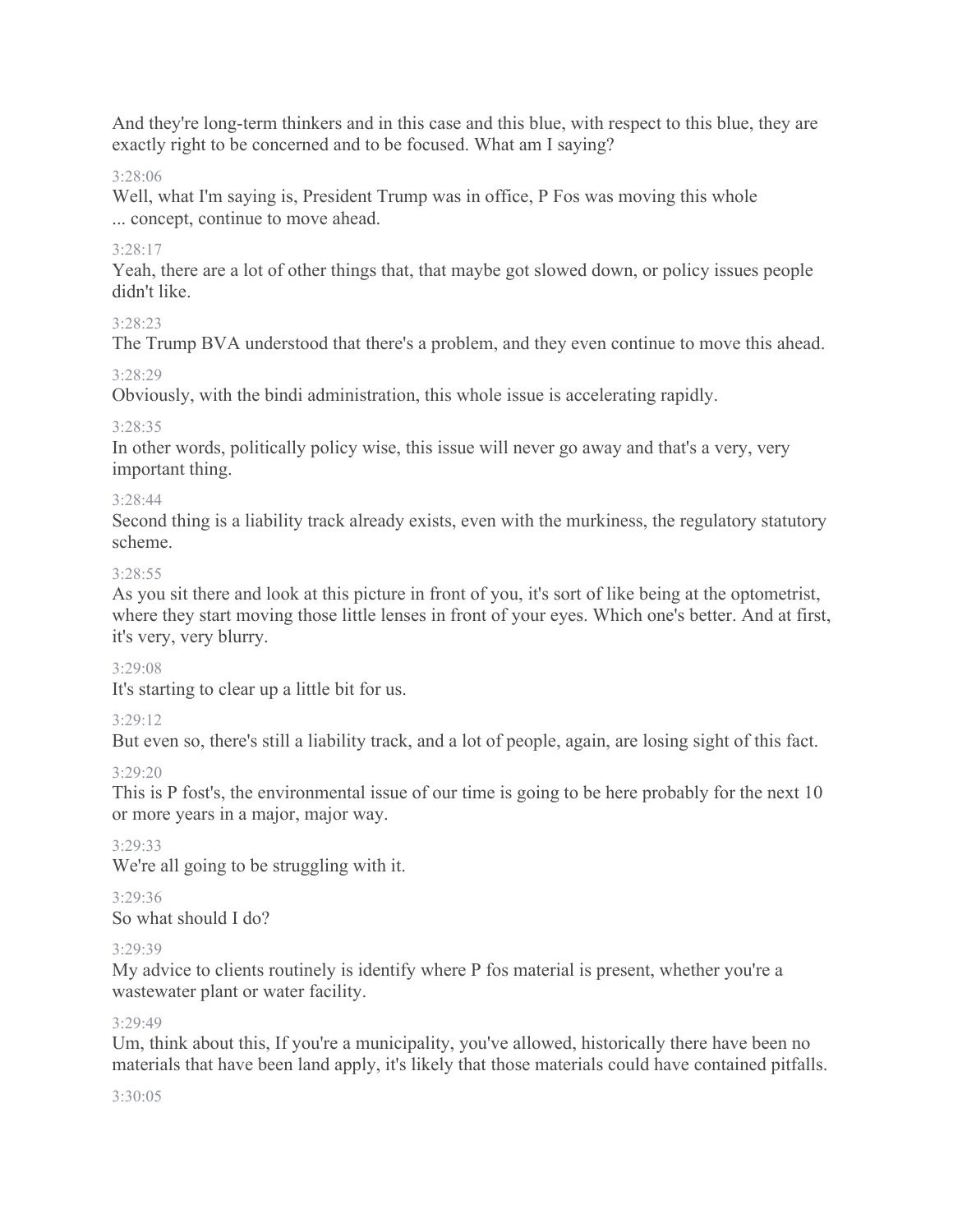So the question then is are, well, I'm liable for that as a municipality. Or if I land applied that, and I used to pick up this material and land, apply them, I liable.

#### 3:30:16

The question is, Maybe you are.

# $3.30.18$

But you don't know.

# 3:30:19

You can't even get to that step, unless you, and you identify where the P fos exists in your system.

# 3:30:27

Then, secondly, analyze your options, and be very thoughtful about this.

# 3:30:32

As you can see, this is a very technical area, and involves a lot of thought, and needed thought, and consideration.

### 3:30:41

Then, the third thing I would say, There was a wise PHD chemist told me one time.

# 3:30:50

And advise the client the best time to fix your roof, is when the sun is shining.

# 3:30:56

Well, the sun is shining today, and that we're not overly or heavily regulated, at least yet, but it is coming and it's coming fairly rapidly.

### 3:31:08

So, you might be able to take certain actions today or two years from now, you may not be able to take. And that may cost you a lot more money in terms of remedial costs and those sorts of things. So, those are just a few thoughts I know we're past our, our lunchtime. I'll be happy to try to take any, any questions.

# 3:31:41

I do have a question mmm hmm.

#### 3:31:49 OK?

3:31:57 I'm having difficulty hearing on this.

3:32:06 Can you?

3:32:09 Barely.

# 3:32:18

OK, yes I can hear OK, I have two questions I'll put them both out there and then you can answer with means prohibition of the land application of biosolids.

### 3:32:32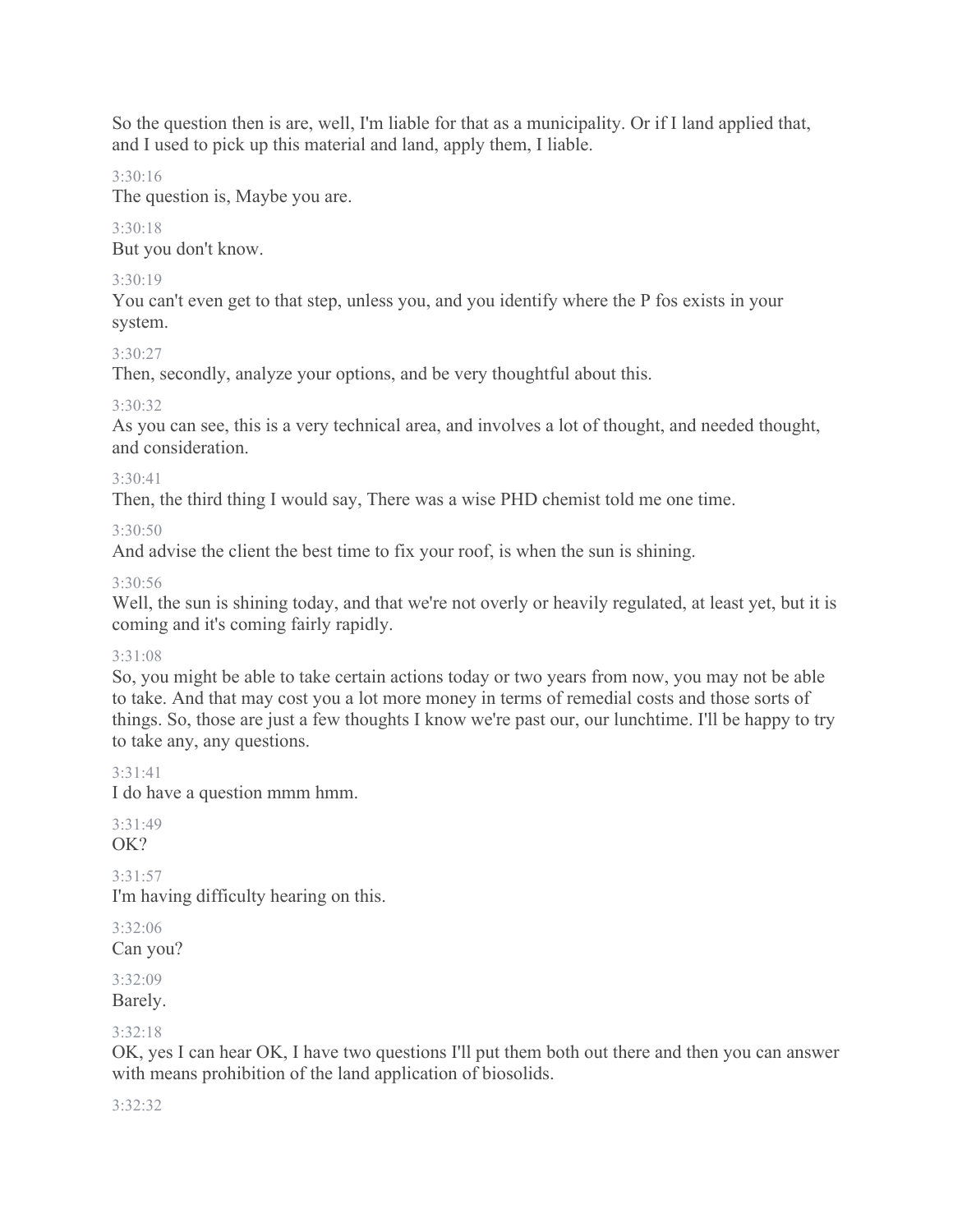What's your thought on the possibility of that setting the Federal precedence?

# 3:32:37

And a second question.

# 3:32:40

Is there any discussion of what the decimation of high concentration will be in the permitting?

# 3:32:48

Yeah, I'll take your first one. Your second part first.

# 3:32:57

You, doctor Edar, others are Shelley may have some late breaking information, but I don't have a good feel for what high concentrations mean.

# 3:33:09

The last conversation I had with that with the DEQ, because it's, it's sort of like when I was in law school, and one of the justices, they were trying to, they were grappling with a case that dealt with \*\*\*\* \*\*\*\*\*\*\*\*\*\*, and the justice said, Well, I can't define it. But I know it when I see it.

# 3:33:31

Um, so, that's your classic, non answer.

# 3:33:36

I'm not sure there's been a definition of, of, of what high concentration mean, there may be other, or others that are sitting there, and ever better feel for that, then, as to your first question.

### 3:33:49

I do think that there's a possibility that the biosolids, an issue in Maine could spill over.

### 3:33:56

Now, look, I've worked in nearly every state in the country with the regulators, in those states, and, and there are some states that are just much more difficult regulatory than others.

# 3:34:11

Maine generally, maybe, is one of those states, I could name others, that I think are more aggressive, and, and quite honestly, likely more influential with the EPA.

### 3:34:24

But, I don't know. I think a lot of this is up for debate. But, I do think biosolids. Keep your eye on that ball.

# 3:34:32

Because I think he does have the possibility of having legs and and running outside of Maine in terms of its influence in other places.

```
3:34:45
No.
```
3:34:49 Yeah.

 $3.34.52$ Show me come.

3:34:56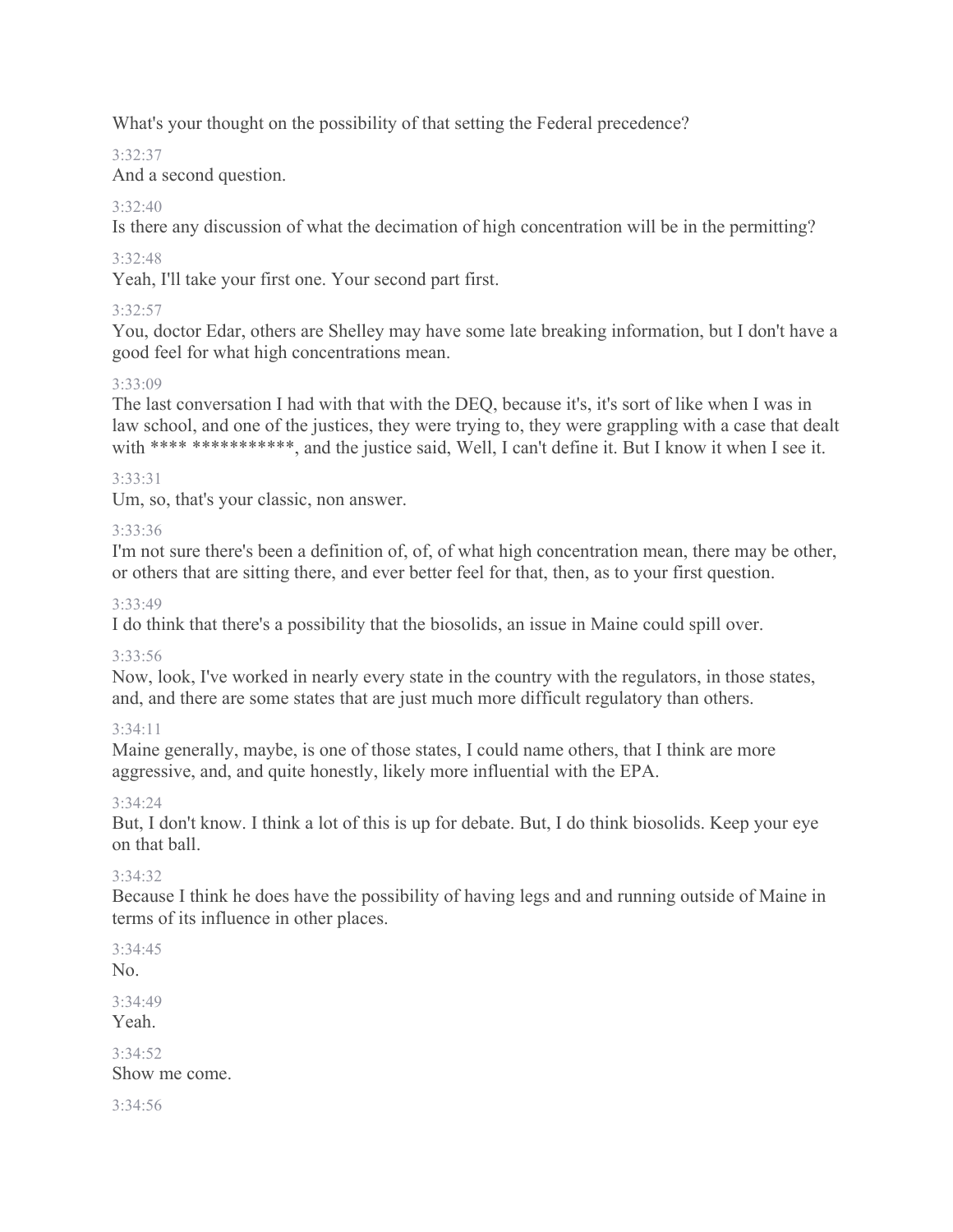Shelley. So, yes, absolutely Is getting bombarded constantly with requests to prohibit the land application, or by science? We have been touring in Oklahoma, a lot of inquiries about what are we going to do about this toxic sludge that's been land applied over. We asked questions, they're talking about biosolids. We're also getting questions along the lines of why are you allowing this probe and human manure that's contaminated with industrial race too?

# 3:35:35

Kill our farmland.

### 3:35:38

So there are lots of commentary at all levels.

3:35:43

EPA is trying to grapple with it.

# 3:35:47

They don't want to prohibit land application.

# 3:35:52

At least the people at EPA that I would say, are kind of at my level, the office directors, or even the assistant administrators, But they may not be the ones making the decision. Ultimately. It may be a Congressional decision. And, you know, people in New England, it's super easy to go to Washington, DC. and voice your opinion.

# 3:36:15

Very large states that are known for aggressive regulation have senators and congressmen and women in leadership positions.

# 3:36:26

So they do have that influence when it comes to where you are legislative decision making and that's not always based on the science.

# 3:36:40

I think EPO right now, they are hiring 3 to 5 new scientist into the Office of Science and Technology, to do nothing but biosolids work.

# 3:36:55

For the first time In about 15 years I'm hearing things like revamping the 503 regs. We haven't heard that in a really long time and the focus is on PFS.

### 3:37:11

I think we're going to see something, I don't don't know what something is.

### 3:37:16

Oklahoma will be waiting to see what EPA does absent an absolute horrendous crisis type situation. We will not be out in front on additional regulation biosolids.

### 3:37:34

But every city, every utility rate payers for wastewater services need to be paying attention because I do think we're going to see some movement from EPA in the next couple of years or so.

#### 3:37:53 Great comment.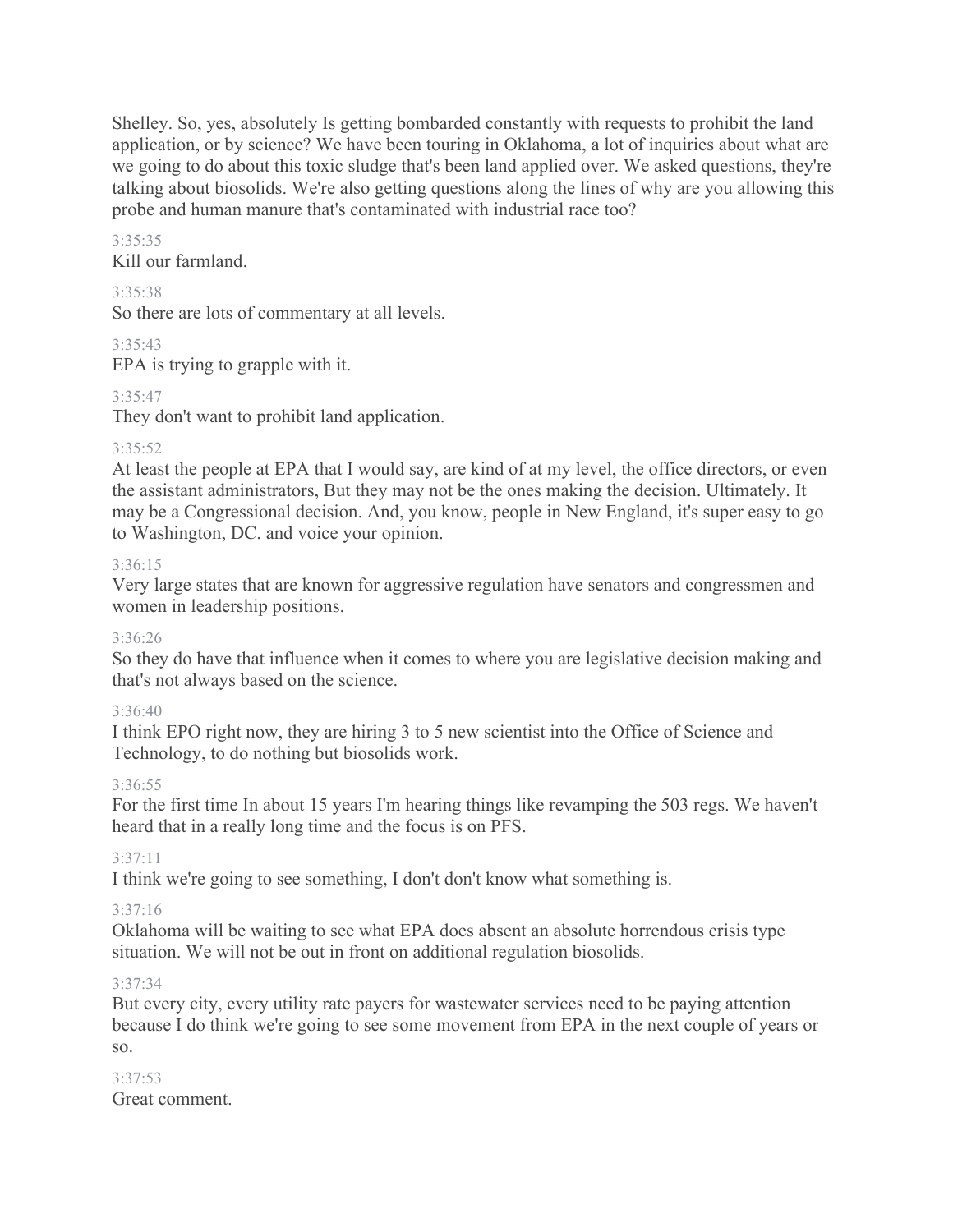3:37:57

And, Shelley, can I ask you a question?

### 3:38:00

And we briefly talked about this before, No, I made the comment.

# 3:38:06

Technically Oklahoma doesn't have a regulation directly addressing P falls.

# 3:38:13

Do you agree with me that the D DQ, particularly your division, they are at the agency.

# 3:38:23

If you saw a situation where you had high concentrations, a P for us in a in a water treatment plant or, you know, a surface water body or something or a source of P fawcett was going into a surface water body?

# 3:38:41

Does DEQ have authority to address that in your mind?

### 3:38:46

So, we will be using something like our Public health staff showed, our Emergency Operations statute or a general nuisance statute. So, we, we do have avenues that if it was an emergency situation, we have mechanisms.

### 3:39:05

When at that point we could issue rotors, we can do voluntary borders as opposed to unilateral orders. But we definitely have the ability, if we were faced with what we considered a crisis situation or an extreme situation that we needed to address, we don't have to have regulations in place. It's just a much cleaner, easier, more straightforward from we're dealing with a camera or an actual limit that is established either by EPA or DEQ.

### 3:39:45

Exactly. And I agree, I agree.

3:39:48

Yeah.

3:39:50

And to follow up on that question.

3:39:56

I'm look I'm picking on Oklahoma, because you're here, but Yeah.

3:40:01

Do you do you have new authority and do you have the intestinal fortitude?

### 3:40:08

To actually NGO's simply say, we shall test.

### $3:40:14$

The bio solid outlets in the state just do a one-time test, let us see where we are. I mean, because you could test the ... tradeoff centrifuge and simply require a one-time test.

3:40:30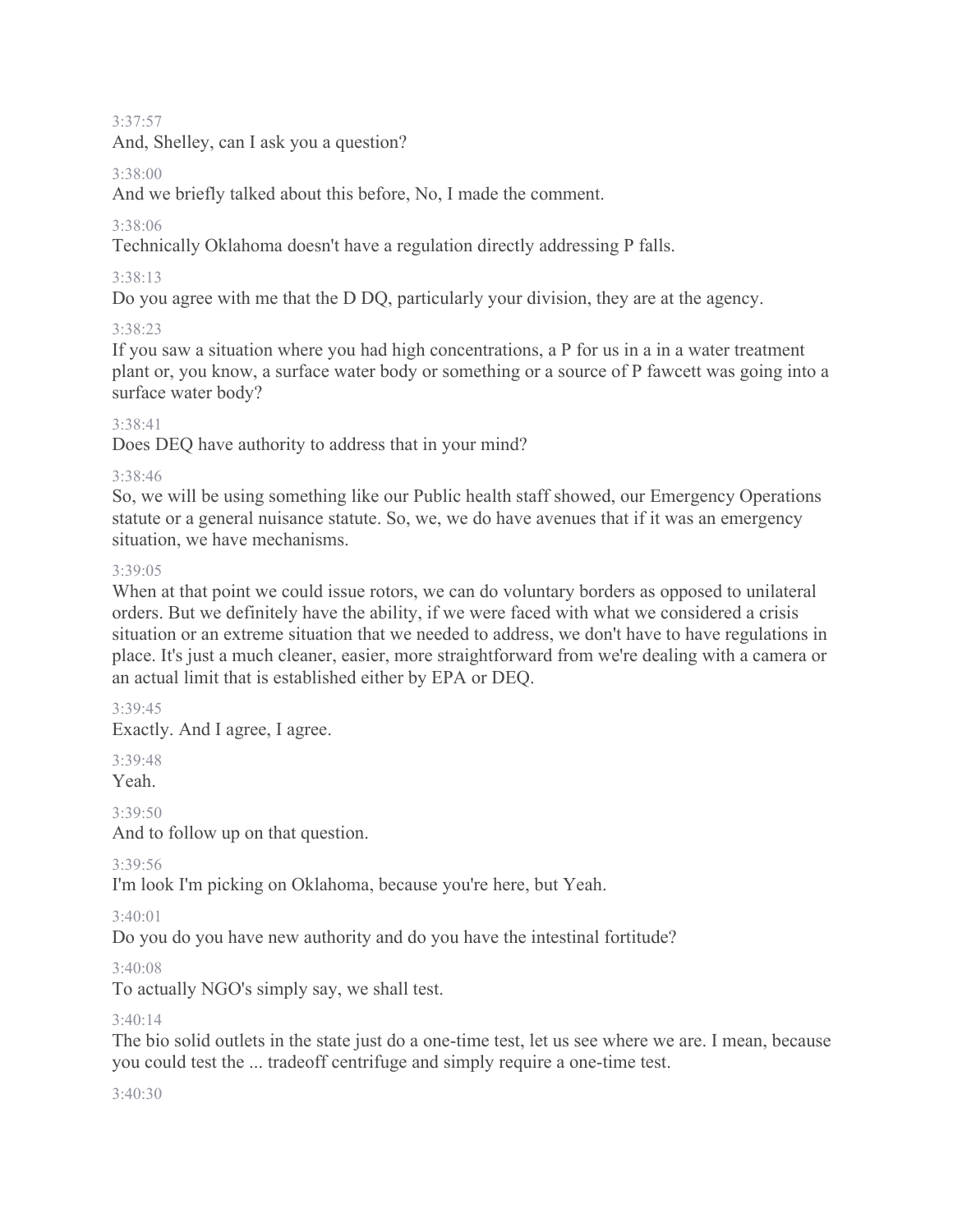Couple hundred bucks. Somebody would know what's there. And you just have a benchmark of where you live and act.

### 3:40:38

So, if there was the political will to do that, it's pretty straightforward, um, I'm not a person who gets to make that decision. And so, a regulation by EPA that we're implementing, we have to have specific legal authority from the legislature to mandate that everyone does something that's not an emergency, that's not an instance. We don't know that there's a problem.

### 3:41:15

Now, scientists can, they can, legitimate argument, we don't know if we have a problem, unless we check in. There are all kinds of other things.

### $3.41.26$

So, I'm now going to answer you directly, but what I'm gonna say is, it's highly unlikely in the current administration that we would be doing. Something like that, that we are, as the state agency, an arm of the executive branch of the catheter.

# 3:41:48

And so I don't expect that we will be doing that.

### 3:41:53

However, things change, stranger things have happened.

### 3:41:59

I think a lot of our larger cities are doing that monitoring. It's just not required. So, they're not reporting it to us.

### 3:42:07

But, we know it's happening, and I'm assuming, and I'm hoping that, those that are doing that monetary, if they see something that is concerning, that, they would let us know. So, we could work collaboratively.

### 3:42:24

And, if we started seeing that on voluntary monitoring, that's a good way to push to that next level.

### 3:42:33

Of, at least, all that disposed of biosolids on a regular basis.

### 3:42:38

We have a lot of assistance and, dispose of biosolids every 20 to 30 years because the total retention ligand system that's large enough to maintain that on-site so, we managed to answer with probably the best I can do.

### 3:42:53

In Chile.

### 3:42:54

If I could take the flip side on, behalf of, if, if I were advising a city or a community or someone who owned a, you know, a PO TW um, I would actually, given where we're at, and the policy political cycle, and where we're at, and the regulatory cycle, and where, with what you're seeing in litigation, It's ongoing out there.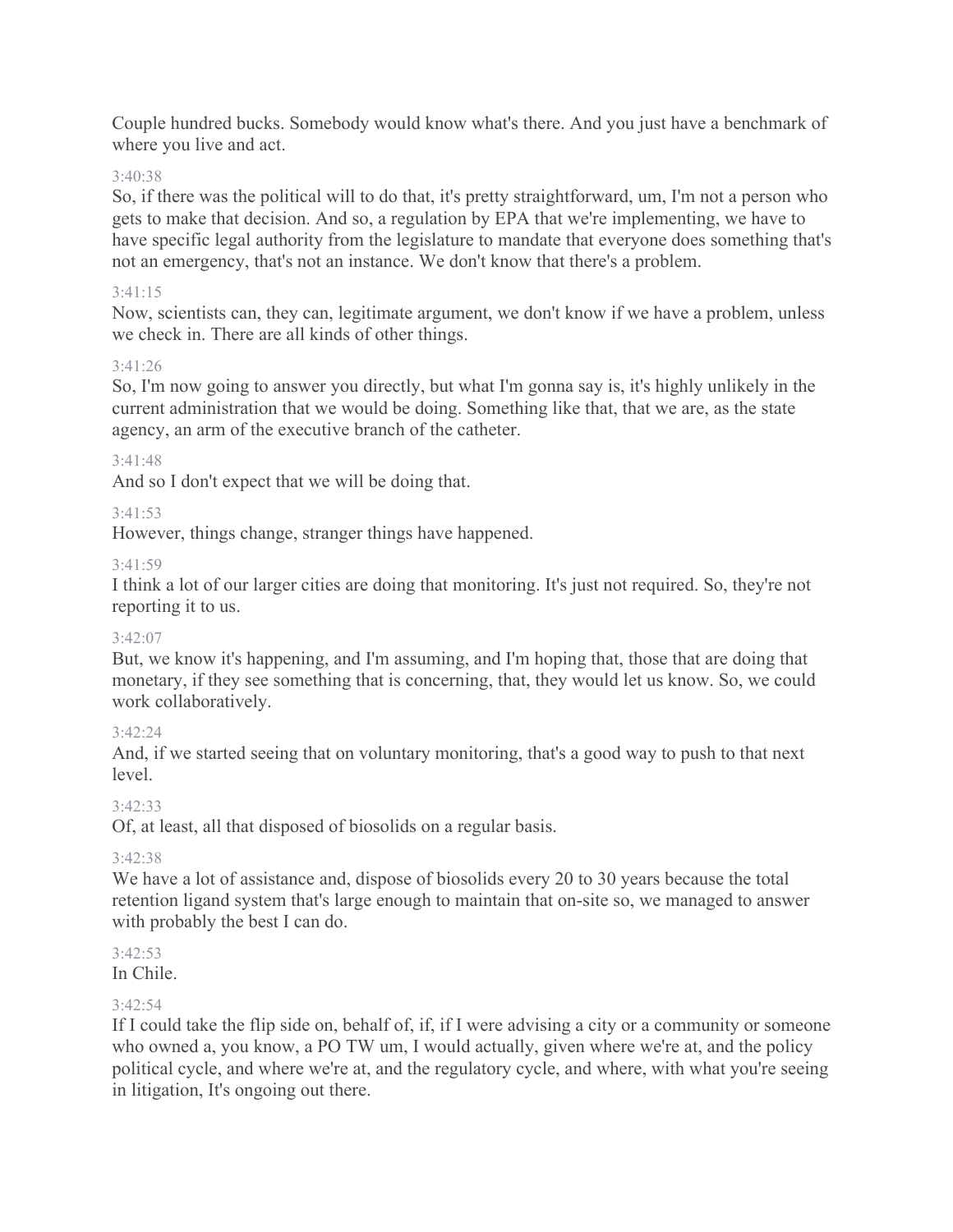#### 3:43:20

I would advise clients, just like I said, at the very end of my presentation, You need to know, if, if you have P false in your system, you need to know that, because if you, if you stick your head in the sand, I think the consequences could be much more aggressive in the future.

### 3:43:44

OK, quite an interesting conversation, and so if you have more questions about this topic, I guess we have a roundtable discussion later today. So keep all your questions and we can talk more about that. And, Don, thank you for a great presentation.

### 3:44:08

We have a lunch break, so. Enjoy your lunch. So, you guys.

 $3:44:15$ Yes. Yes.

3:46:46

Yeah, OK.

3:46:55 OK, Welcome back, everybody.

### 3:47:01

I hope me and I launch break so it's Alex wasting much time, I will go ahead to introduce spica.

### 3:47:16

Um, our next speaker is Andrea Perez.

### 3:47:23

Is the senior toxicologists try hijra as bas satisfy toxicologists with about 20 years of experience in industry, consulting, and governance.

### 3:47:38

Andrea is uniquely qualified to support projects involving damage to the environment by Jamaica agents, including contaminants of imagine consents, tweaks based this radiation insights, consumer product safety SS means, omega exposure, regulatory compliance, products, the washing, tell tricks to walk us, ..., upkeep, and well-being, livestock, and wildlife success.

#### 3:48:12

Community and regulation concerns.

### 3:48:15

He is published, professional, was key area of expertise include: applied toxicology, human health, and ecological weeks assessments, mitigation or regulation.

### 3:48:30

History, subplot, Fate, and Transport by Accumulation Assessment, weeks based, Mediation, Design, and the reach, communication.

#### 3:48:41

He is an active member of engineers, National, and international organization, dedicated to environmental issues, and he is a frequent contributor to conversations occurring in his field.

#### 3:48:57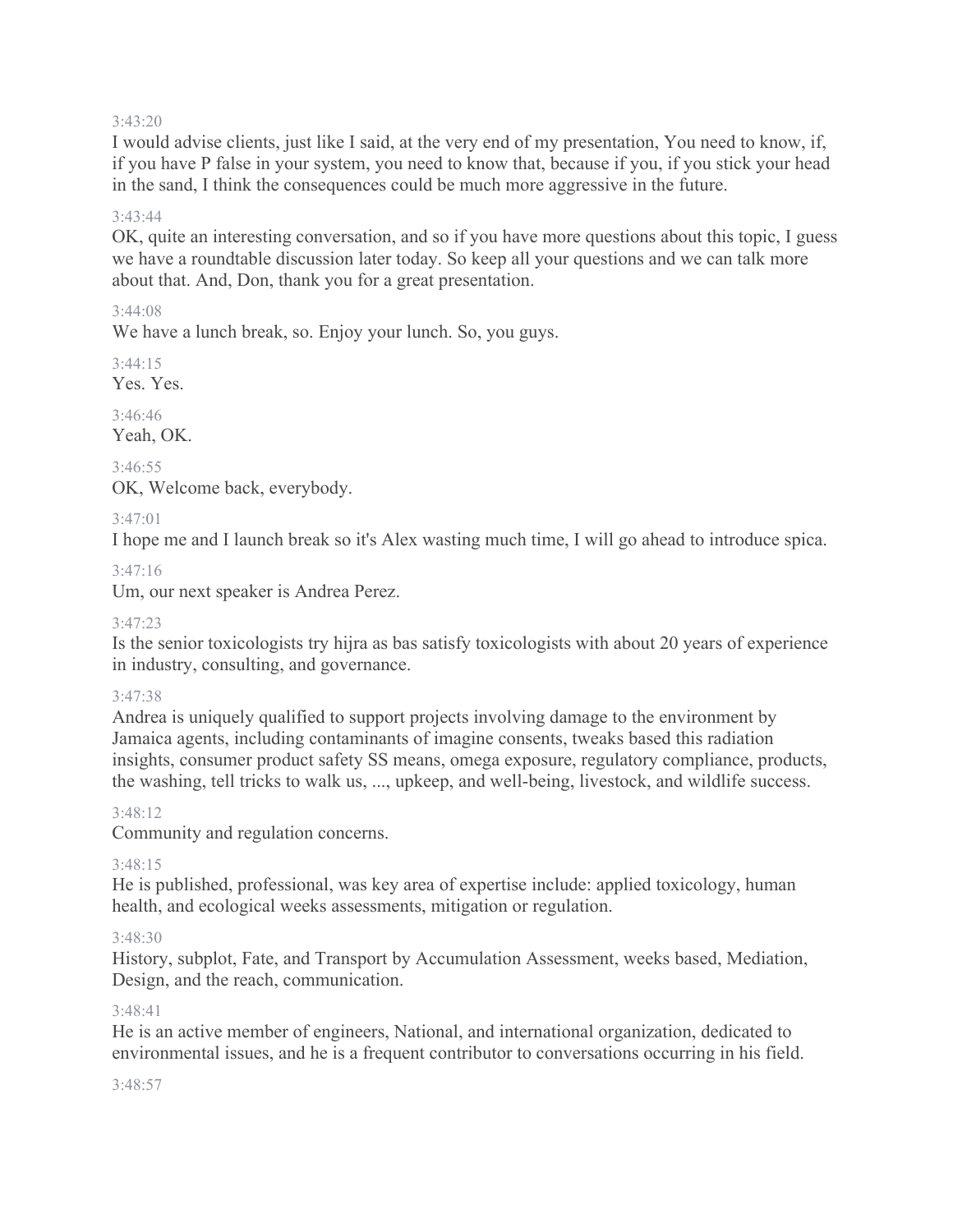Also, in addition to that, Andrew, has been amazing to run this tax on the USDA grants. It's been a great help to us and our recruits results will be fast.

3:49:14

Reached his house, we were able to kick start training some P phi. So, let's welcome, Andrew.

3:49:21

Aye.

3:49:25

Thank you for this tradition. Can y'all hear me now?

# $3.49.30$

Thank you.

# 3:49:31

A couple of microphones. Hopefully that comes in. Well, so, thank you for having us here.

# 3:49:38

Thank you, doctor Lee, Go to gym or allowing us to use the facilities and have the in person our show this year as well as the online option, Hema referred to the last of them we had last year, which goes pretty much online only, with a few folks in the room.

# 3:50:03

So, it's so nice for us to be able to meet in person.

# 3:50:07

So, with this, let's take a little bit of a detour from two PFS world in terms of remediation, assessment's, sampling, and even some of their heavy duty regulations.

3:50:24

And let me spend some time specifically on the health effects of PFS.

# 3:50:34

I will try to tie in, um, various aspects that the speakers already presented, and maybe even those speakers who will be presenting on the topics of us, because I did preview all the slides.

 $3:50:55$ 

So, I think that if you think, ..., you should remember this.

# 3:51:04

Oh, bullets.

# $3.51:05$

And one is that I think there's no doubt that increasingly be fast, are being looked at as chemicals to be regulated.

# $3.51.18$

There's consequences to that.

# 3:51:21

And the reason why they're being looked at it's because they are omnipresent.

# $3.51.27$

They are persistent. Some of them can be bag cumulative.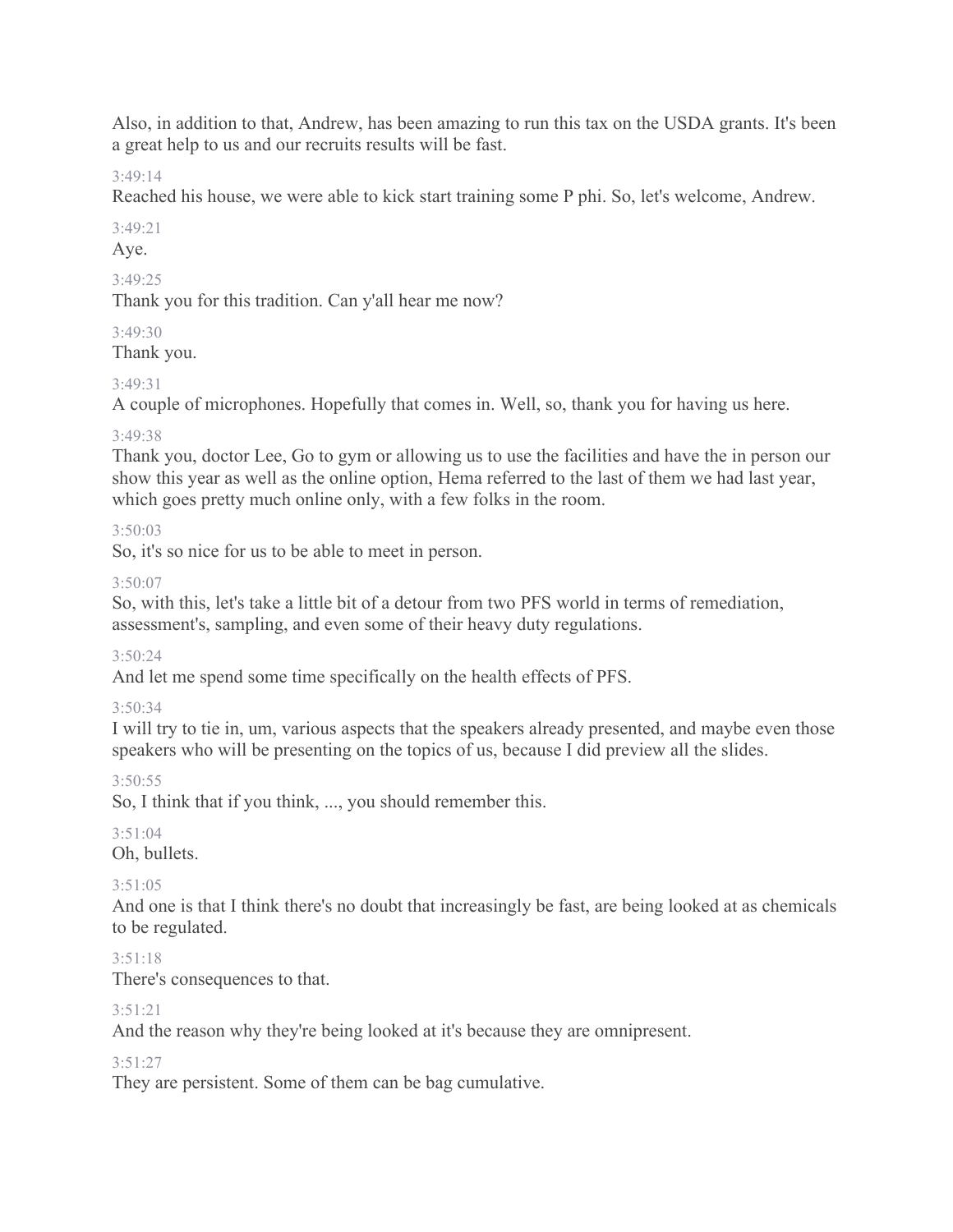#### 3:51:32

And because of that exposure, there's always potential for adverse effects of human health and environment.

#### $3.51.42$

I also remember that we're still learning about the toxicology of PFAS compounds, this group, although we have quite a few studies of the two species of that tree and a root system.

#### 3:51:58

Doctor Paul Dry and Render Tree, um, presented ..., all the other leaves and the roots still are on their way in terms of truly understanding their impacts on you.

#### 3:52:19

So these are some of the points I talked about but I do want to underscore what Shirley also present because that's the message worth repeating over and over again.

### 3:52:34

Do realize that. We should be concerned primarily with human health impacts of human. Yes. There's laboratory animals.

### 3:52:44

There is in-vitro in vivo studies.

### $3.52.48$

Even bio genetic models can predict potentially ...

#### 3:52:56

effects, but there is no better way to put your fingers on cause and effect.

### 3:53:02

Then the response from the human population.

### 3:53:06

And these are the five associations that numerical science and regulators were able to correlate between the people's exposure, some over there was quite high in occupational setting, and the actual effects at the clinical level.

### 3:53:30

These are them so, regulation of cholesterol, then responses of a learner, in terms of their enzymatic signature.

#### 3:53:45

There's also some type of immune response to PFS impacting how we respond to vaccinations, including covered Borrower.

### 3:53:56

There's also thyroid hormone effects.

#### 3:54:00

And there's also an indication of some type of birth fertility impacts, so this is pretty well it.

#### 3:54:06

And this is consistent with what the EPA would list as a skier indications of the impacts of peanuts.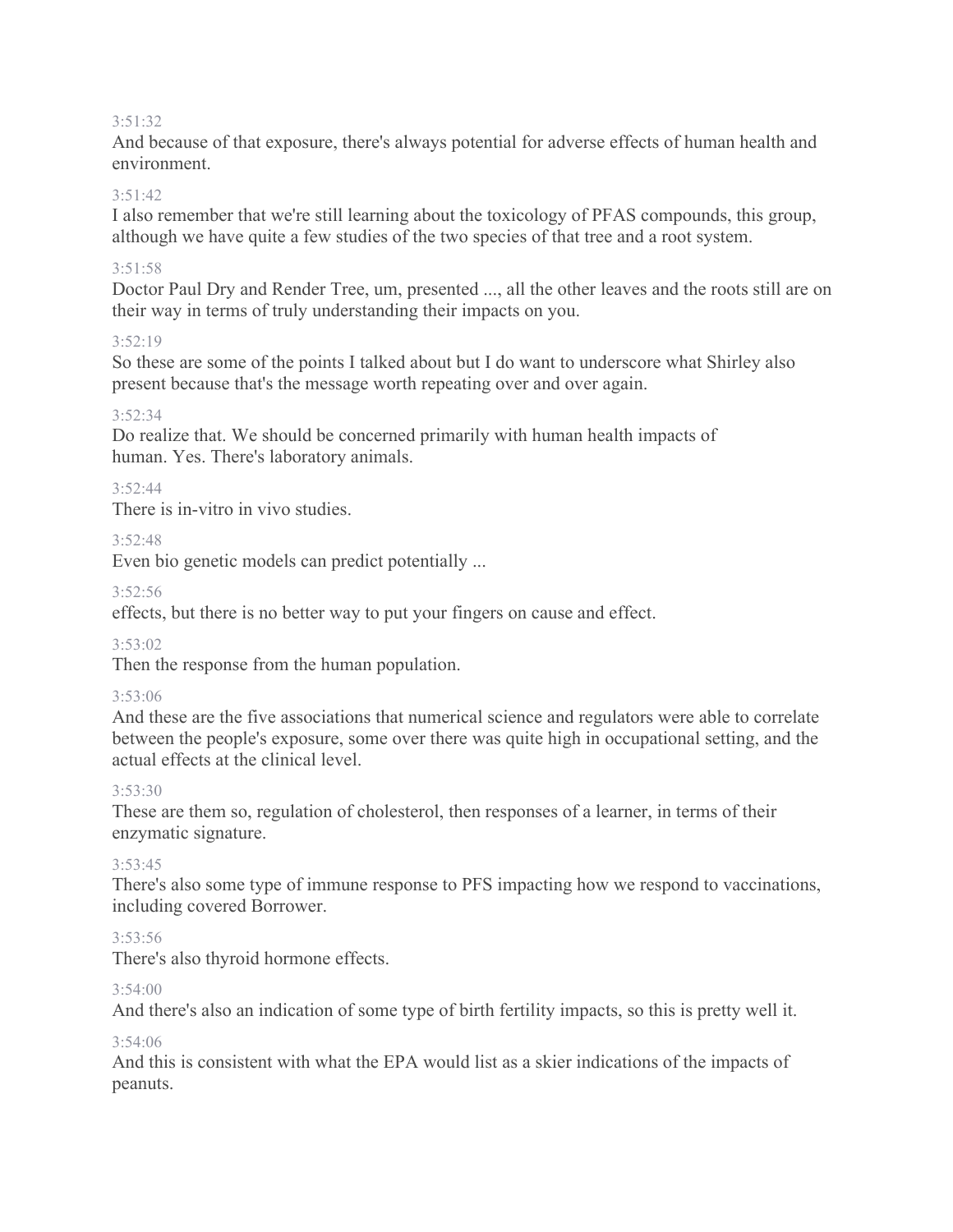#### 3:54:15

Everything else does not have a clear base, is linking specifically to human responses, keep that in mind.

### $3.54.25$

And there's also impacts on the wildlife, as Shelly and Don indicated, the aquatic life criteria developed by EPA, speaks to those points, though, we know that wildlife systems do not seem to be very responsive or sensitive to people.

### 3:54:48

So, we are still learning about P, So, this is the insert actually from the ...

### 3:54:55

Science Advisory Board Meeting documentation, that speaks to what we know all we have been learning.

# 3:55:06

A longer timeline about it, too must study ..., species, STP, flow, MP false.

### 3:55:15

Surely indicated while we've been talking about P fast since two thousands, we have also been learning about PFS, and we're not there yet: I think we may be comfortable enough with Booties tube to start regulating those compounds.

### 3:55:35

What about the other 10000 compounds?

### 3:55:38

Doctor Edye dimension, we're just not there yet.

# $3.55.41$

Even now, there's just attempts to study.

# 3:55:45

Right.

# 3:55:48

Another, not spec pessah toxicologists, I would like you to pay attention to, is the progression of the steps that need to occur.

# $3.56:00$

So it's like a Swiss cheese alignment process between that PFS exposure and then the actual clinical disease effects.

# 3:56:13

And this concept is well recognized in the world, Wants to cut your risk assessment, This is the adverse outcome pathway.

# 3:56:26

So a series of initiating and sequential events have to take place so that cancer is a great example.

### 3:56:37

You do get a cancer day after you're exposed to carcinogens.

### 3:56:41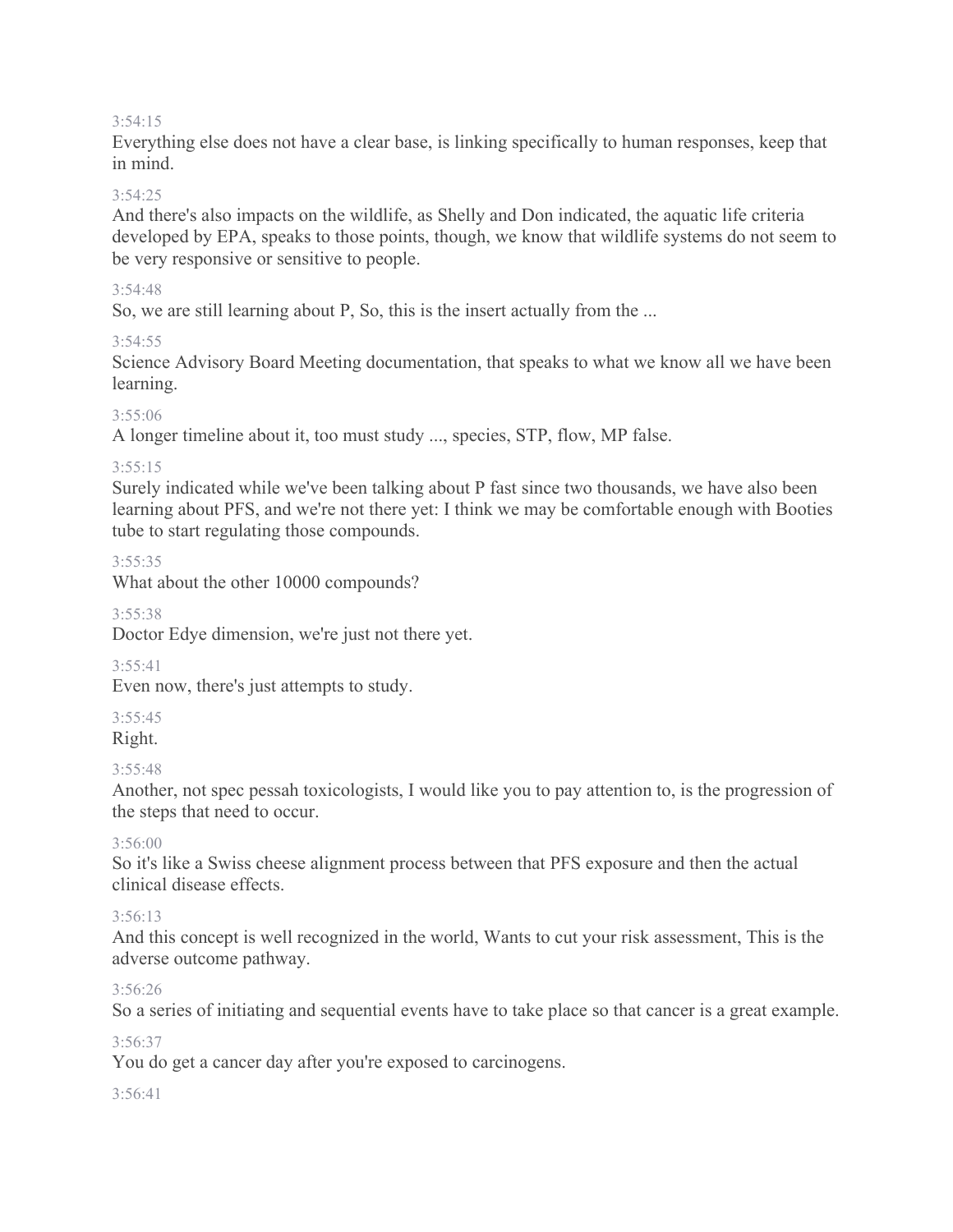It takes a long time and very convoluted process in your body has to take place for you to actually demonstrate accounts.

3:56:51

So the point of this pathway is that there are lot of physical, normal, physical process between exposure or ...

# 3:57:05

effects that your body can deal with.

# $3:57:10$

So we have defense mechanisms.

# 3:57:12

We have detoxification pathways, or simply folks, I'm not sensitive.

# 3:57:19

I'm sure, you know, people who smoke all their life, you never get cancer, They never will, because they don't have specific alignment with ..., just never well.

# 3:57:31

Yet secondhand smoke or it will never smoked actually mitigate cancer and say I never smoked pork somehow lung cancer.

# $3:57:40$

Well, because of your body's responses to the same thing with PFAS, OK.

# $3.57.46$

So keep that in mind, And this is important because, in my opinion, the current regulations are not taking place at the end point of this path. Right?

# 3:57:59

They're actually taking place very clearly here.

# 3:58:02

Well, your body still has a chance to remediate the problem.

# 3:58:08

And in a way, I view the regulatory bodies as jumping the gun, a little alecia body deal with it because professes, to me only chemical contaminant. We ingest ... every day.

# 3:58:24

There's thousands of them, OK? And we are still alive and I think our life expectancy has been increasing over decades.

# 3:58:33

So, that's something to keep in mind context.

# 3:58:38

So here it is.

# 3:58:39

This is a summary of APIs, um, examination of the toxicity in effects in support of the M C L G to the maximum contaminant level guideline development. So this is essentially the sausage making the science that goes into it.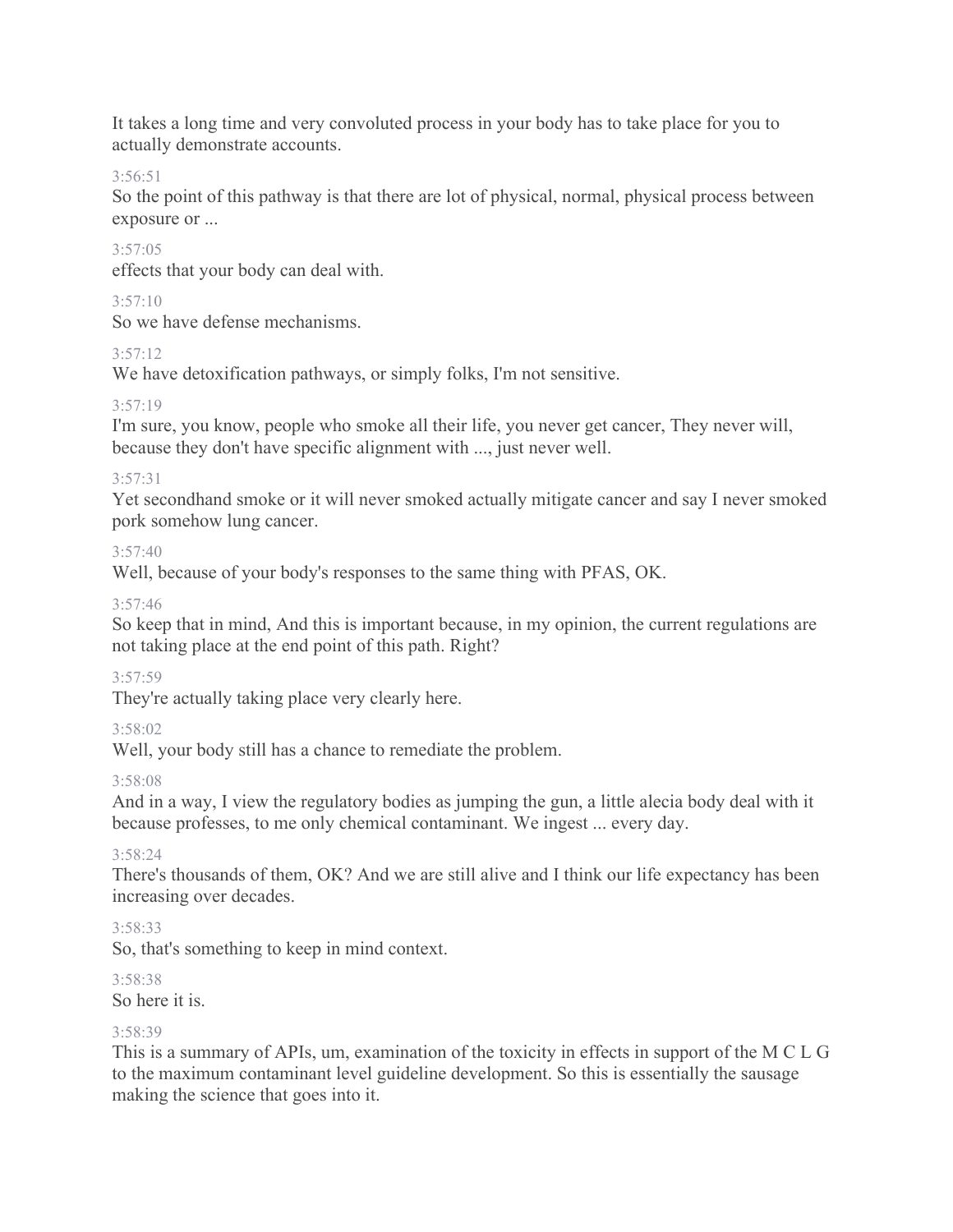3:59:01 So they have identified 350 ...

### 3:59:06

studies on human subjects and 338 for ....

# 3:59:11

The other compound, mostly study there are some animal studies models, but the outcome is good, because they are focusing on the receptor interest us.

### 3:59:23

But also, look at the types of responses each study brought to bear.

### 3:59:30

In terms of the response, we have to ...

### 3:59:36

in developmental culture, bhaskar productive, That's a, that's a pretty good mix, but actually, there could be some sponsors, they may not be taught to adverse effect.

### 3:59:50

This is really quick, I'm going to spend too much time on it, but this is the context of how the MCL MCL Jason developed specifics for us here, and the timeline.

### 4:00:03

So, I'm going to skip through this one now. So, let's talk about how an MCO GED guideline is developed.

### 4:00:13

Because this is important, just so we can look and see what all that data will go into.

### 4:00:24

So the most important driver in all this, hastie toxicity, reference dose.

# 4:00:32

And this is used mathematically in concert with the drinking water intake, which are standard for EPA, adults, and children, so there's not much room there.

# $4.00 \cdot 44$

And also, there's some debate about relative source contribution. And I'll talk about I've explained it.

# 4:00:52

But essentially, what it means is that how much of sources, out the water, would EPA allow you to have?

# $4.01.03$

So, just to kill it that way.

# 4:01:06

All right. So here's the outline of this scientific approach.

# $4.01 \cdot 11$

The point of this slide is very comprehensive, very systematic.

### 4:01:16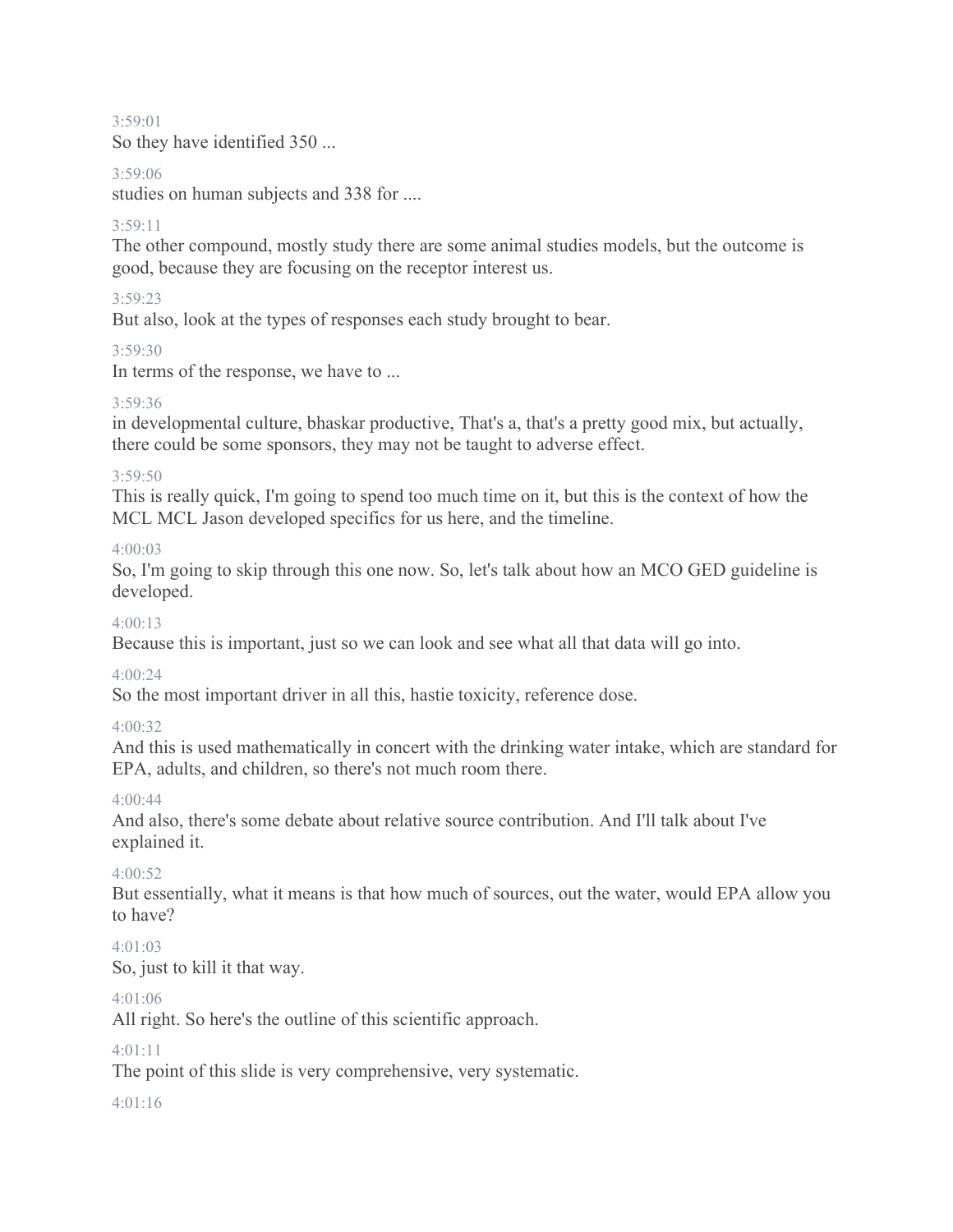# As such, it's good science.

# 4:01:18

I don't think there's anything about the process.

# 4:01:22

Does anyone toxicologists, risk assessors scientists, would really have issues with and then speaking specifically to the M C G development, which is for drinking water?

# 4:01:36

We're just ingestion through drinking water pathway these studies to look at specifically at the exposure.

# 4:01:44

So there's no extrapolation between a scan or voice to be exposed to PFS.

# 4:01:54

This is another also exemplary style slide, taken from EPA's assessment, toxicity.

# 4:02:05

And again, this speaks to very systematic, very comprehensive, very thoughtful or evaluation of all the lines of evidence affects the strengths, the weaknesses, and then the subsequent ranking up.

# 4:02:20

So from the process perspective, the churning analysis, the filtering of the data, the process is very, very sound quite comprehensive. And the last sort of side, this is two most important part presentation if you can try to absorb information here.

# $4.02 \cdot 41$

So, what do you see in front of you?

# 4:02:44

These are the toxicity reference values, which is the most critical component of the MCL G equation, as proposed recently by EPA for P.f.r. and P zones.

# 4:02:56

And here are the key points for you to take to take a look at.

# 4:03:03

In terms of the magnitude of those reference concentrations, this is in Norway on precedent, because if you look at this scientific exponential, almost talking double digits here, so it's negative now, OK? So, that's a lot, OK? That's mine.

# 4:03:26

And then in context of the EPA's 2016 health advisory, we have been hearing about today of 70 parts per trillion.

4:03:39 That's 10000 times lower.

 $4.03.43$ So, what we did in 20 16.

# $4.03.47$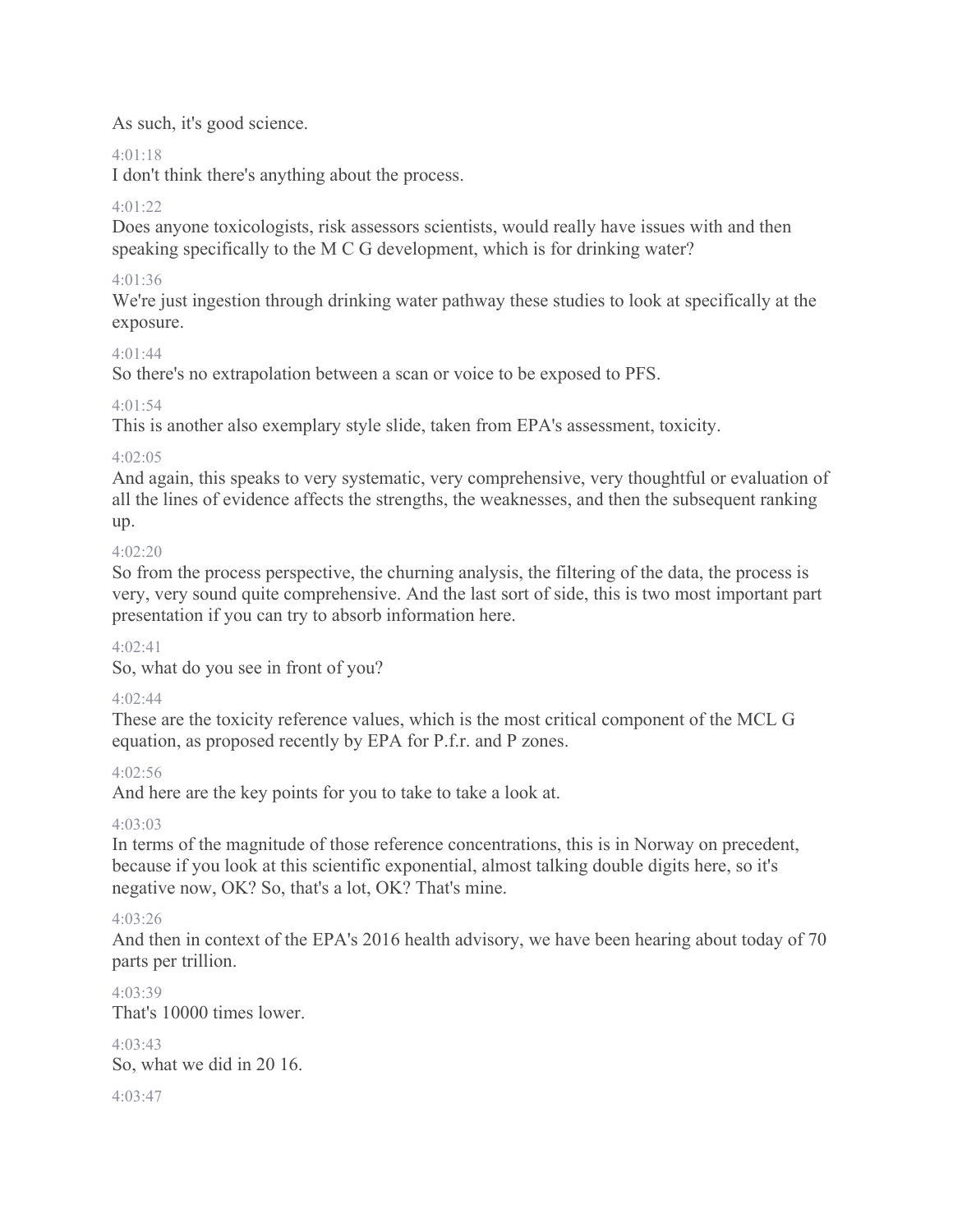Fast forward to 20 22, We've dropped bye four orders of magnitude, OK, So that's, that's significant.

# 4:03:56

The question is why, What happened, OK, why are we so low everywhere, it's allowed before? 4:04:04

and to demonstrate, good point, I was making previously use that, rather than looking at the manifestation of the disease after our bodies were not able to deliver.

# 4:04:21

We're looking, we're looking now at the immune effects.

# 4:04:26

So the end stop EPA is chosen is how our bodies are.

# 4:04:33

Specifically our bodies respond if someone wrote to be immunize with tetanus and give Terry vaccines, so in a way, what is the importance of that.

# 4:04:53

What if my body's still vaccinated against these two diseases, irrespective of pathos or not?

# 4:05:02

And they're now looking at, they don't look at the ...

# 4:05:06

or day corresponding steps to actually cause health impact.

# 4:05:14

So, this, this is why we are looking at potentially.

# 4:05:21

Health advisories are orders of magnitude lower.

# 4:05:24

And then surely is probably having a heart attack because she talked about unintended consequences, and all of you who will have to deal with a standard, so low.

# $4.05.38$

That's technically infeasible, Unobtainable, Daniela, what is the sympathetic ear in the regulatory space to deal with that?

# $4.05.49$

I know the MCL G Buyer rule should be as close to MCOs.

# 4:05:57

They don't have to be because the MCS kimi negotiated taking cost, feasibility, technologically, and otherwise into consideration, but it's unlikely that these tools diverged by four orders of magnitude.

# 4:06:13

So that's something, another context here is we understand that PCBs, a bad things, dioxins are really bad.

# 4:06:24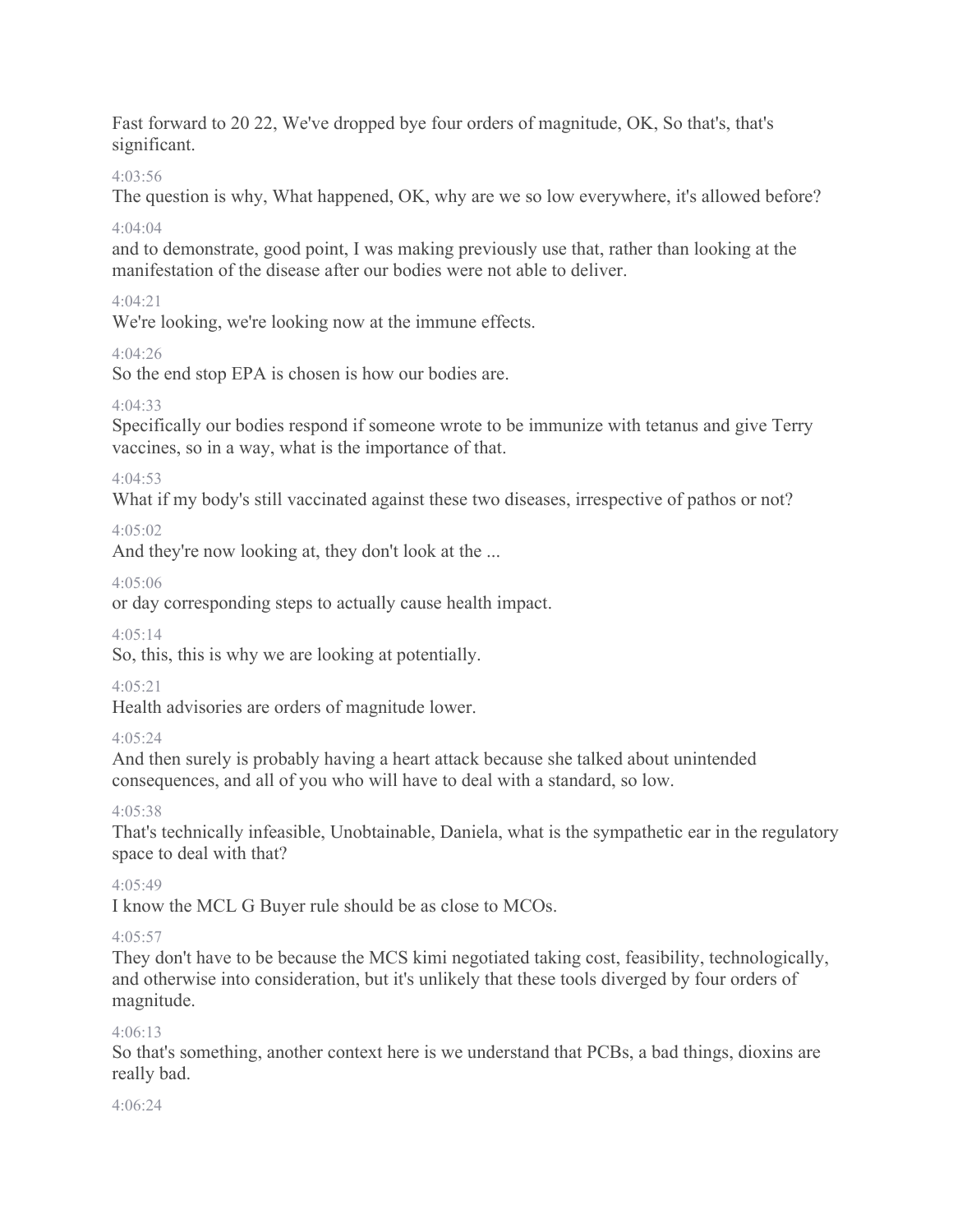And we know that these are really magic contaminants and environment, yet, looking at the magnitude of these toxicity reference values, what EPA scientists are telling us, dot P fast effectively, and it's toxic as PCBs, and dioxins.

### 4:06:46

That's the reality, check, someone.

### 4:06:49

The EPA has to tech because it's not working at right now for those who do these contaminants day in and that we are in the business of teaming up PCBs and dioxins.

### $4.07(01)$

We are and we don't see the same issues.

### 4:07:06

PFS asked with these guys, so just a disconnect there. So, this is another example of how EPA's prosecutes information, but this is for the cancer effects.

### 4:07:19

There's information out there, bad.

### 4:07:23

These tasks are concerned, no chance, yet at least four P, false EPA's evaluation of Toxicity does not seem to be strong evidence, so it's all my fault.

### 4:07:39

And the problem with that study is that the associative relationship between PFS exposure and cancer wasn't based on adults. Muslim males.

#### 4:07:54 Age 55 to 78.

# 4:07:57

And there's sufficient medical literature indicating that renal cell carcinoma, a part of getting old, that's normal.

### 4:08:09

So, that's another disconnect that scientists have issues with is that it's not represented.

# 4:08:18

All right.

# 4:08:18

You should be looking at entire population form.

# 4:08:23

Children to, adults, not just focusing on adults, adult males was going to get top cancer, anyway, regardless of peatlands.

### 4:08:32

So, that's another disconnect I wanted to share with you. And the ... contribution. real quick.

### 4:08:39

The point you make is that even though we are really going after regulation of tap water, tap water is very small proportion of the overall intake.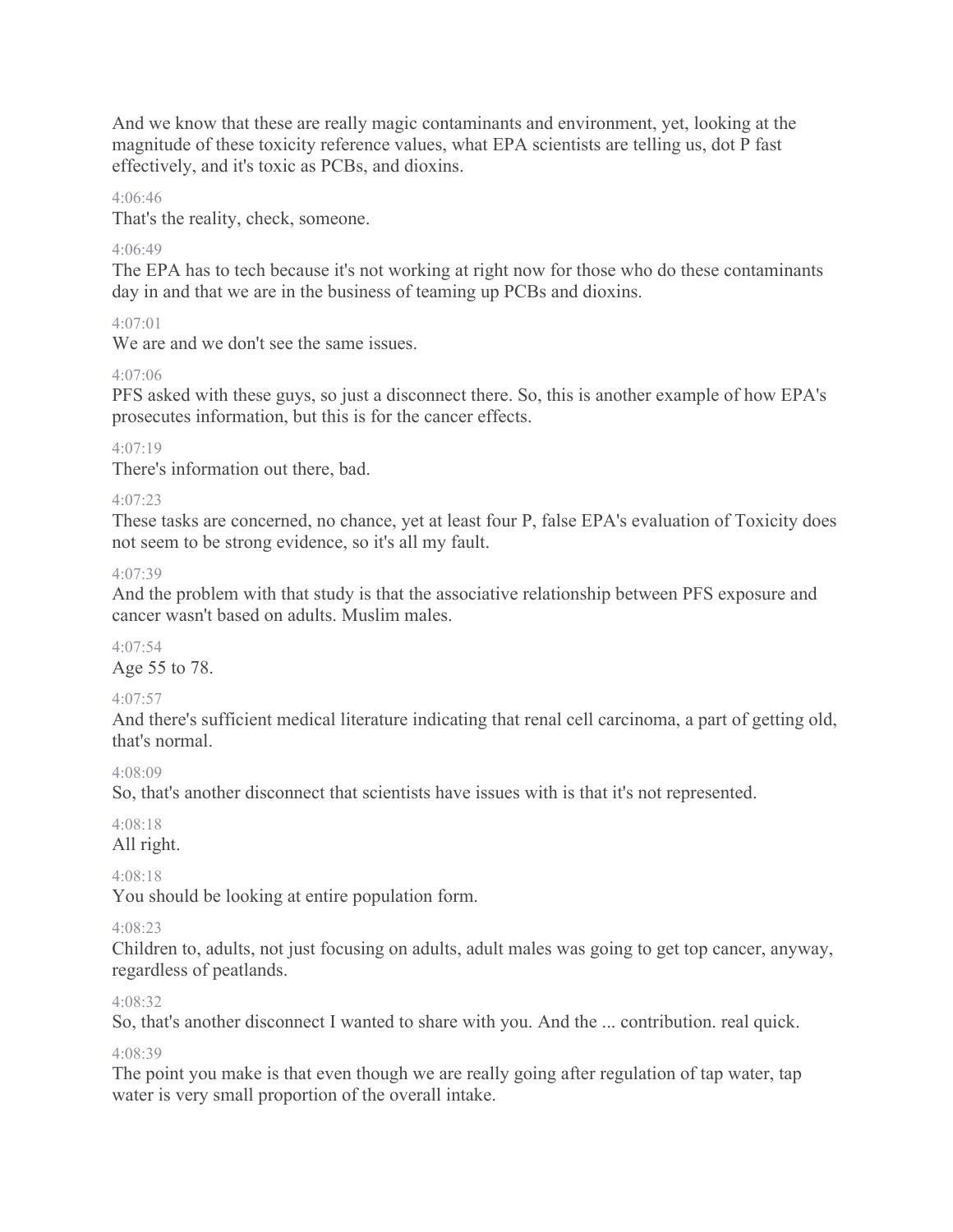#### 4:08:52

We talked about the object talk about the wrappers. Look through the other sources.

4:08:57

So, diet, indeed, is recognized as the has the highest contributors saw.

### 4:09:04

Looking at top lawyer is disability.

### 4:09:07

Partial Popper approach that EPA's take.

# 4:09:11

So, moving forward, make sure we have enough time for my, for the next speaker, Mary, Rutter, recharger. But I call this little fun with arithmetic.

### 4:09:25

EPA hasn't done this publicly, but I have using their equations their methodology I can calculate very simplistically, what do you predicted?

### 4:09:38

MCF G will be and I come up with 51 parts per quadrillions Earlier, I don't think we can measure that day. Can you measure that?

4:09:53 Tomorrow May?

4:09:58 We're working on it, right?

4:09:59 All right.

### 4:10:00

So, yeah, So, this is, this is less than number, that the regular community, water suppliers and anybody else can actually practically implement.

# 4:10:11

So, that's a no-go, then, also, from the perspective, they can do the same thing.

4:10:17

There is a great value calculator by APA, It's the original student level, same thing as Plug and Play, we can plug in those, reference, those values, keep everything as default, and actually you can derive all those.

# 4:10:33

Scrutiny levels for top law will be water soluble, sediment ground strips, everything.

# 4:10:40

So you can, you can run those through, and you can see that the scientific exponentials can also be quite low, and again, because of the address those value. So with this, I'm coming to the end of my presentation, and this is some take home messages.

### 4:11:00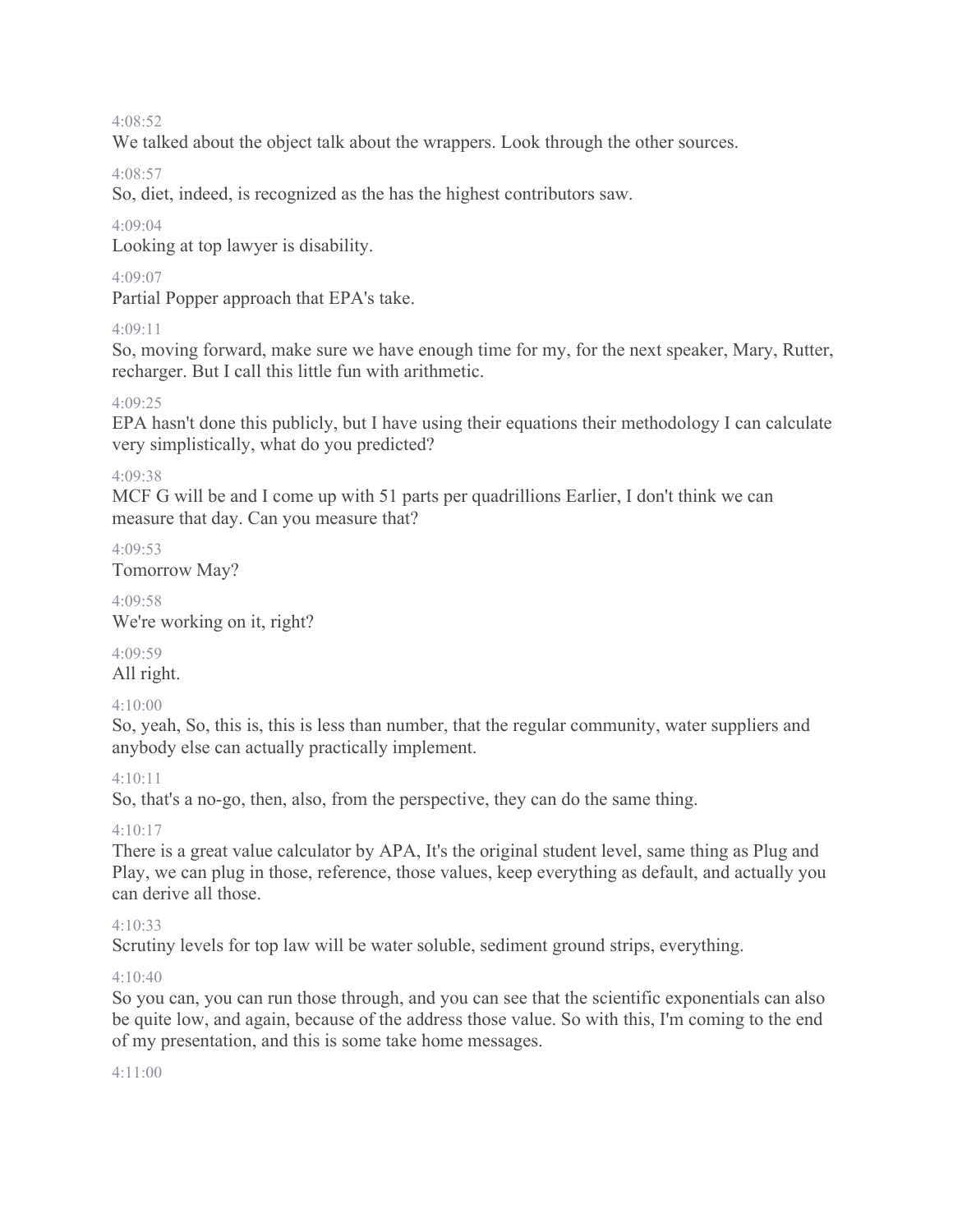I think there's no doubt that you'll be sharing, not less about PFS. There'll be more, no rush regulations.

### 4:11:08

The only thing, I hope, is that the scientists at EPA will take heat up the public comments, pulp, public comments were made in line with what are presented to you.

### 4:11:21

And then they will revisit their approach and come up with regulatory limits, a little more workable, and recognize the fact that this has to be applied, have to be practical.

### 4:11:34

And, then, with this, thank you for attention, TechSoup, for coming out, to Thank you for being Online, and that's it, that there's any questions.

### 4:11:43

There's a ton of questions, or later.

### 4:11:46

Alright, so, last time, you know, and she's pointing to the next speaker. So, with this, thank you, and there will be an open forum at the end, so, we can maybe discuss that, Thank you.

### 4:11:58

Yeah.

### $4.12.03$

Thank, you, Andrew. I was listening to G Suite, and then, after his presentation, questions.

### 4:12:10

OK, our next speaker is also from tri Hydro, made me aware that has over 30 years of experience in water, wastewater, reclaimed, stormwater, and biosolids projects throughout the nation.

### 4:12:26

He possesses a wealth of technical knowledge and expertise, demonstrating innovative and cost effective solutions and maintain strong client relationships.

### 4:12:38

He is hands-on engineer, balances, administrative and technical projects, aspect Tweets and fusses Communications, maintaining Schedule and Budgets and Accomplishing project objectives.

### 4:12:56

Reid has experience with planning and design of complex water and wastewater treatment, storage pumping and conveyance facilities.

### 4:13:07

Reid has received many grants.

### $4.13 \cdot 10$

Acclaim for Innovative Solutions, value added mindsets and the Jetties decision making to achieve clan schools, budget adherence, and regulatory compliance.

### $4.13.25$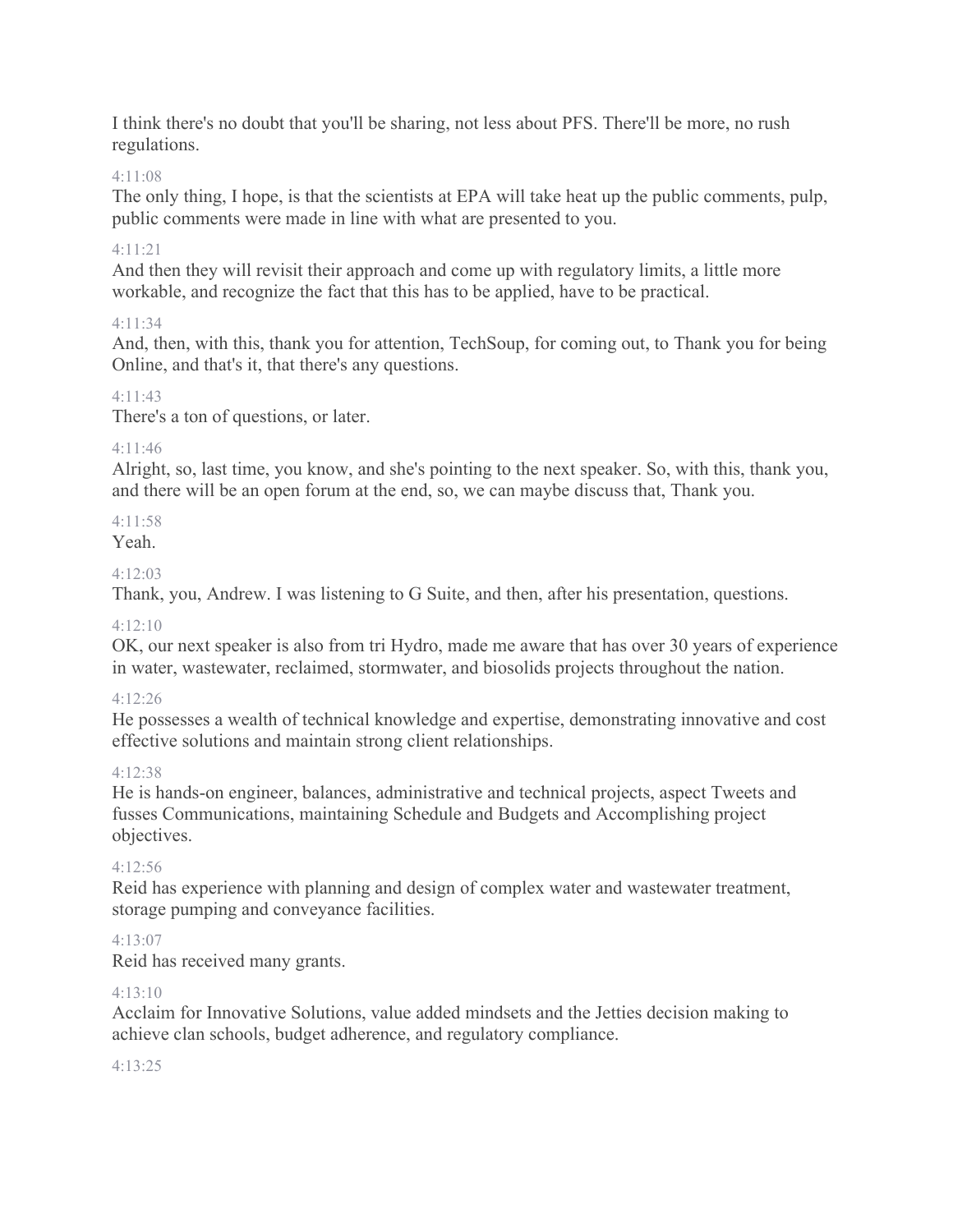Complementary to his experience with water and wastewater treatment, we takes a holistic approach focused on new technologies to address, imagine contaminants, such as polyfill or substance PFS.

### 4:13:43

And 1, four dioxane and mitigation mitigating future impacts is planned, designs supervised and conducted field investigation for surface water, groundwater, and soil impacts from ... Mentos petroleum Hydrocarbons before us?

### 4:14:08

Oh, my, OK, but show them how to count, Has provided visible evaluation and application of innovative media technologies, such as bio, augmentation, bio remediation, in C two chemical oxidation.

### 4:14:28

It's a remediation, remediation, pump, and treat with advanced oxidation.

4:14:33 We act as a system.

### 4:14:35

Multi phase extraction slides APL extraction, and the money tod machover I'm to nation.

 $4.14.43$ 

OK, We can see you!

# 4:14:57

MR.

# $4.14.58$

Again, that turkey sandwich is falling asleep right now, I assumed about the wakeup wakeup.

# 4:15:06

So thanks for being here. Very happy, they don't let me out much. So we'll see how it goes.

# $4.15.13$

So this is a site, one of the most beautiful places that this is Jackson Hole, Wyoming, and, uh, they have an airport.

# 4:15:21

And they play with firefighting foam out there, those firefighters' they'd love to practice.

# 4:15:28

And they practiced a little much because they've got a ... problem.

# 4:15:31

And also, they've got soil, which relatively thin on top of alluvial Olivia layer of a lot of the ground, all the things and a very high water level. So you have things like P fast and other chemicals, quickly getting into the local streams and rivers. So, what we're doing out there is, is monitoring, in this case, the plume, trying to measure what the limits are the blue bar. And then you'll be recommendations somewhere down the line of how we contain it, how we treat it.

# 4:16:04

Today, we're going to talk about treatment. So we've had been really pretty fast, oh my God. It's everywhere. We're all gonna grow an extra help. Make sure.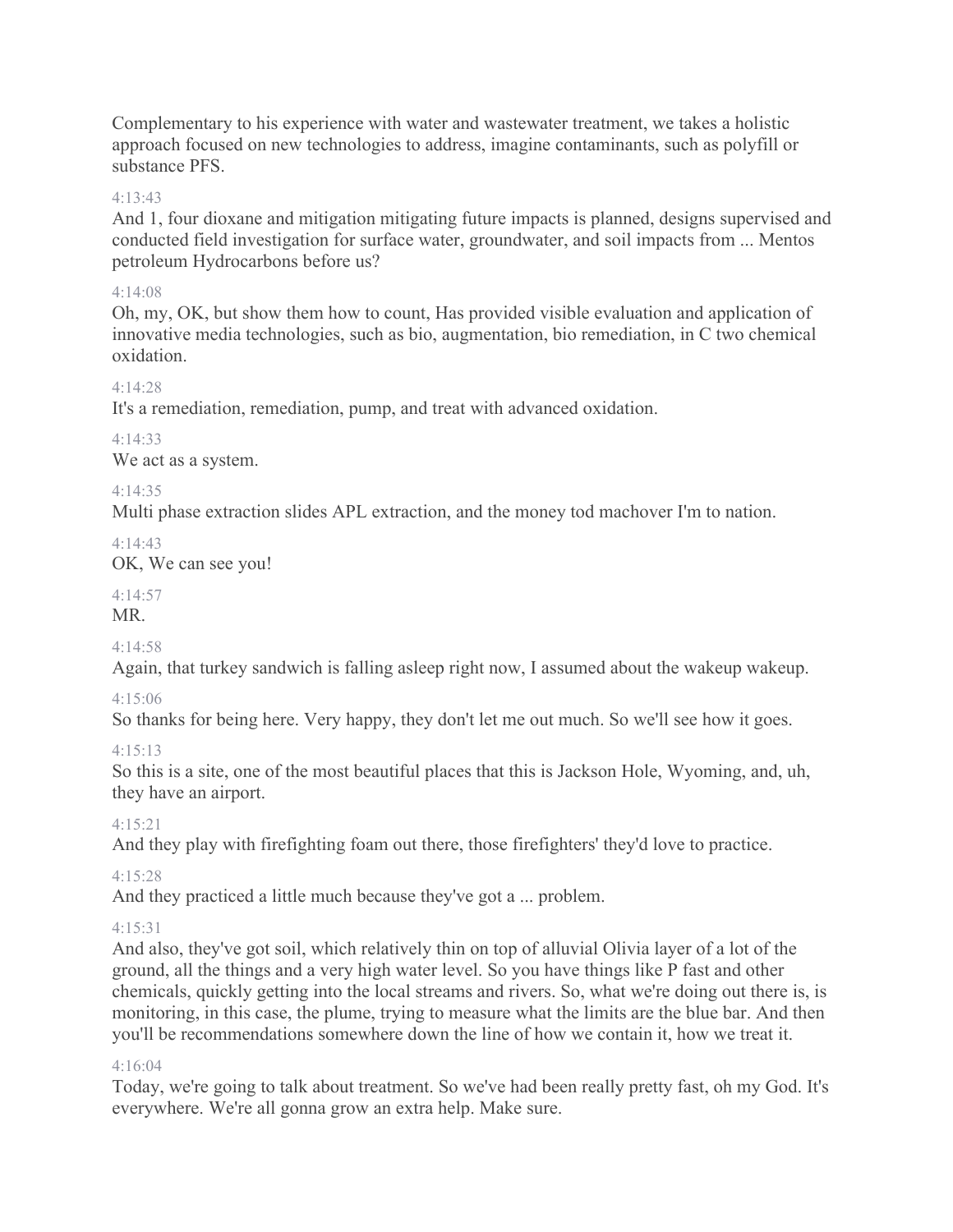#### 4:16:17

And so you talked about it That changed forever typical. It's a very complicated chemistry. There's a lot of variants. There's a lot of the precursors out there, but really it's that persistent, it's a bio cumulative chemical. So everyone in the roads in the environment, depending on your level of exposure, it's very individualized. You know, if you eat fish from someplace, those downstream of where they live three and post your notes, you're probably going to have more chance of getting ..., then somebody else. So a lot of factors are going to be very individualized.

#### 4:16:57

Where you are and what you do and how much breaking water you take out of those plastic water bottles that are supposed to be so good for you.

#### 4:17:06

So you know, we look at here and we say well, let's see, oh, to do it, I know it's there, mmm hmm.

#### 4:17:23

Sometimes it just click OK. See if it doesn't then, those suckers. They're coming in from everywhere. They're just gonna give us, what are we gonna do about it?

#### 4:17:38

The it really gets me, hasn't taken the really bodily overwritten marker when you cook in the microwave. And you get that crossed. The border on the side of the package and he actually scrape a kernel, decided to get that really closely that you're doomed your pizza. Boxes to.

### 4:17:57

No.

### 4:17:58

We do need help. And I'm happy to be part of the engineering community, because what we do is provide solutions. We're here to solve problems.

### 4:18:07

We know, Houston, we have a problem. They got a thousand engineers to go figure it out, you know, and get them back. So that's what we want to do.

### 4:18:15

What do we do now?

### 4:18:19

Don't do anything hastie, OK, just like Andrew said, we don't know the endgame is going to be.

### 4:18:27

We don't know where the regulations are going to end up.

### 4:18:31

We just don't know.

### 4:18:33

So, when you find a solution, it needs to be the right solution, because you're going to spend several million dollars if you are a facility, trying to treat .... If you have a significant, I'm talking millions of dollars per facility.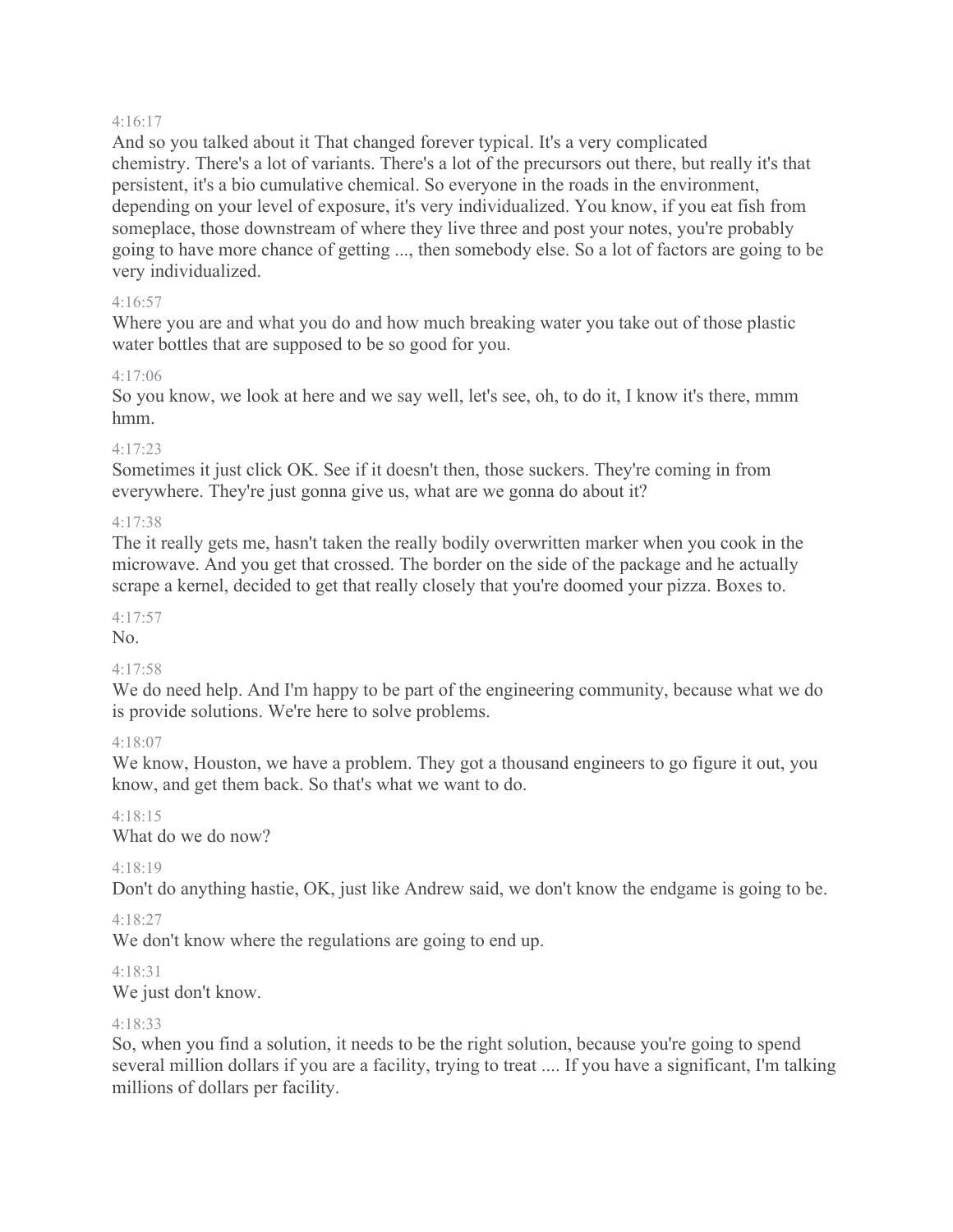#### 4:18:50

Are you going to spend a million dollars in the right way of doing the right thing? Work. if you view it.

#### 4:18:55

Sorry, the ... family, but you don't get the other.

### 4:18:59

Oh, 4885. No.

#### 4:19:05

You're never gonna get sued, so make sure you get the right ones. But really, it's about assessment.

#### $4.19.11$

Get out there, you've got, if you've got ..., raw water, you gotta go out and test the limits. How much growth.

#### 4:19:19

What is the nature of my facility? Emma, I have to say that I have enough acreage that the contamination that might be in the groundwater isn't contained within the limits of my property.

### 4:19:30

What, what is the likelihood that? It's migrated outside of my property?

#### 4:19:34

If it migrates outside my property, wasn't just going into a nursery school or something like that, there are factors that have to be considered about where you are, what has to be done? You have to look at the big picture. So you have to assess the problem. You have to define. What kind of ... parameters, what precursors do, I have?

### 4:19:58

No.

### $4.19.59$

Typically, we're looking at somewhere around 12 of them were like, the worst ones that were, that's in my samples, the lab, you know, there could be around forever.

#### 4:20:11

10000, it's just to leave account.

### 4:20:14

So, we have to be practically what we were doing, and probably will be flowing testing will be important, because it's going to be very generalized test, is going to say, You test the top 12.

### 4:20:28

Didn't test this, to see kind of how the mouth mass balance is, to see alright, rehab, percent of our pathos in these top row. And there's 2%, and the other to come up with remediation then. Which one does it take? Does it take how does it take?

### 4:20:46

So, again, assess, review, Playdon, Budget then take action.

#### 4:20:56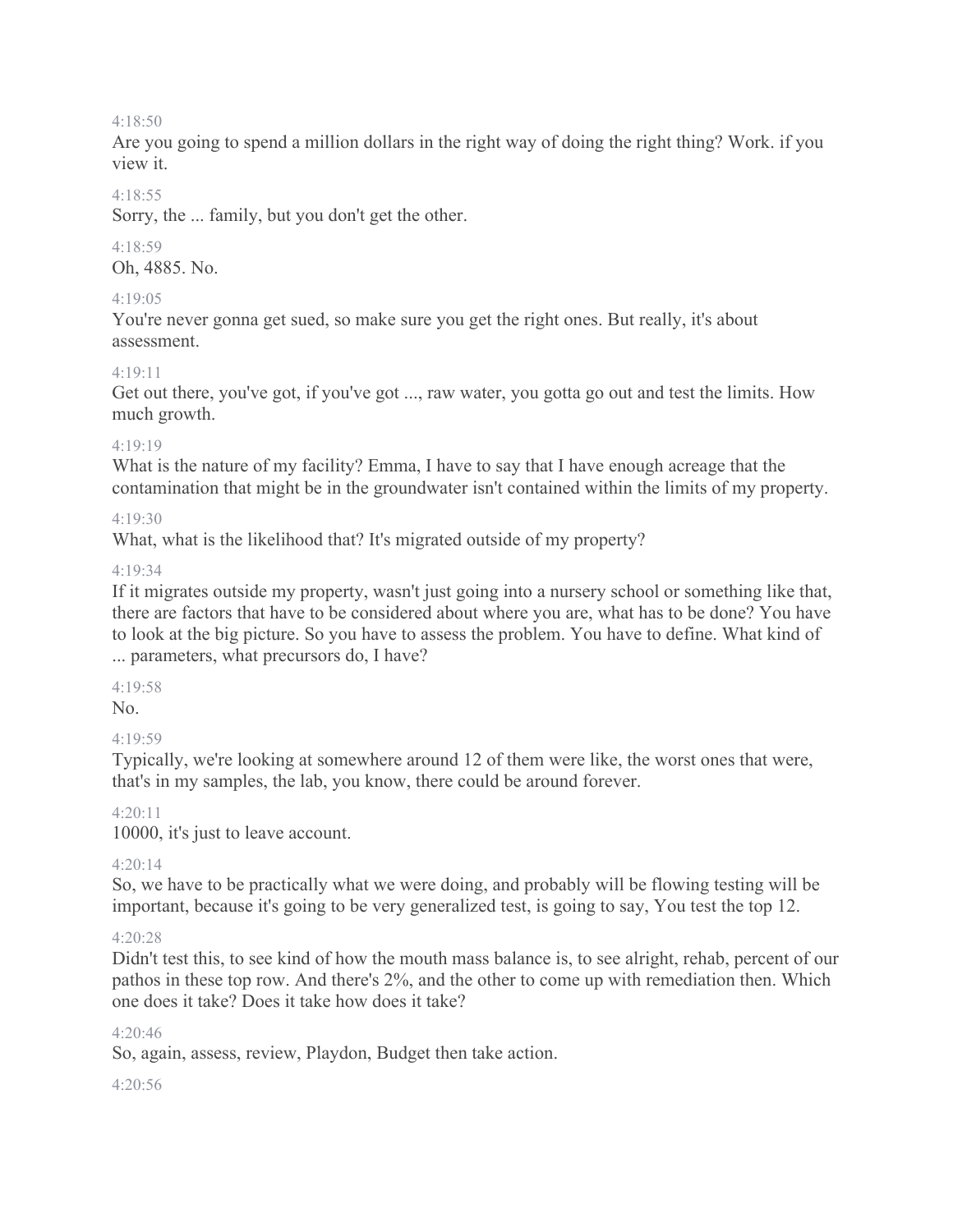So I'm going to talk about some treatment options. Some things that, that we're using today. Some things we're seeing out there.

### 4:21:04

So, the good thing is, there's, there's some money out there available from the government. The EPA is what we talked about, has been taking this very seriously.

### 4:21:12

Department of Defense, You know, the guys, that spend a million dollars on a hammer. They are spending money on P five because they realize that they have february reservations all over the country. All over the globe.

### 4:21:25

And they have been a huge contributor to contamination of facilities.

### 4:21:32

We knew that all that actually what that, a triple F was a bad thing. They were just trying to put out fires in practice when they had a disaster.

### $4.21 \cdot 40$

But now we have another disaster. So, so, they're a big contributor to do some of these funding mechanisms, that we're looking at.

### $4.21.49$

So, we'll talk specifically about that.

### 4:21:53

Absorbed gives granular activated carbon, Shinto, critical oxidation. We're going to talk about ...

# $4.22.03$

and maybe anything else written for: so the pre foss treatment granular activated carbon.

# 4:22:13

It does a good job, It works on, rather than Most any phase.

### $4.22.18$

Whether it's grown, longer duration, water, it's proven, technology has been around, has its limits. It has its pros and cons. It has to be displays that it's expensive. Is it a hazardous waste when it comes up? Is it not, isn't really? What happens to all of that gas will regenerate it. Is it regenerated hot enough to make sure that it's not just reading the P five hours? that shows that the card is it destroy it during that process? So, as to be considered?

### 4:22:57

What type of brain are activated carbon use?

### 4:23:02

Most of my applications, we always looked at a coconut shows the best if you're going to use green activated carbon, use coconut shells though the most observer, but now with PFAS chemicals.

# 4:23:13

Very like the bitumen is co pay. That can be good for our coal miners. You know, because that now really shut down coal mines to power power plants, but now, we have to go fight the ... problem. So it could be a good thing.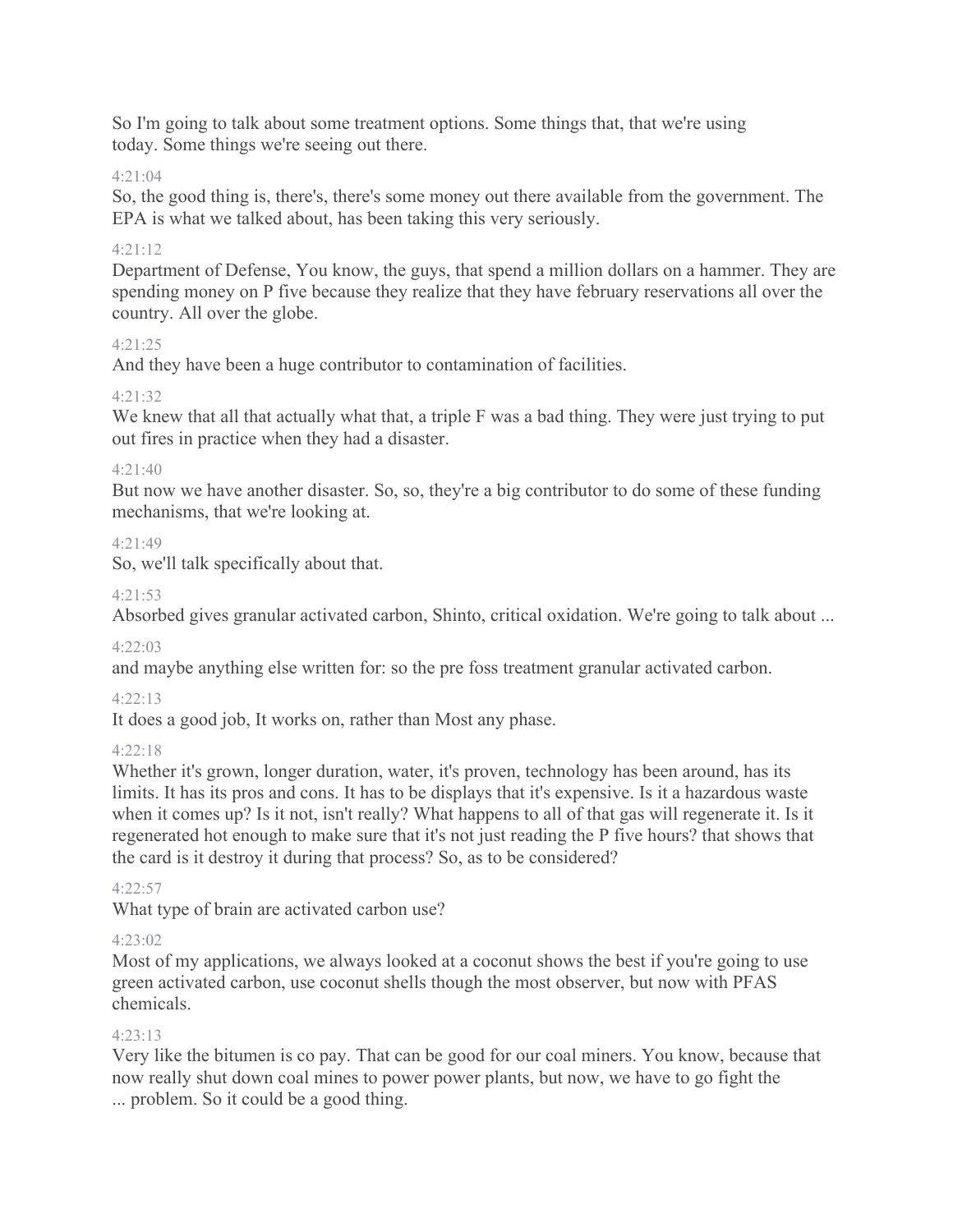#### 4:23:26

We'll have to look at kind of P fonts you have.

### 4:23:31

When you look at the use of green activated carbon in these vessels, you have to look at the time, the intuitive call, the empty bed contact time.

#### $4.23.42$

And that is true exposure of the water to the granular activated carbon as it flows through, because the longer it has to set in there, the more likely it is absorbed.

#### 4:23:56

A lot of times we're looking at 10 to 15 minutes, honestly, Will resize genius like this, resize, a bigger than that. We, we convince our clients that you need a factor of safety more than that, that's not enough time.

#### $4.24.09$

Generally, we're going at least 20 minutes, if not longer, because, again, it's cheaper to build a little bit bigger vessel, to have a little bit more time. But what I have to dump it out suck it out with a vacuum truck and cynical landfill.

#### 4:24:24

So, uh, sure that that laborious task maybe is more annualized. Hopefully you do it once a year, once every two years. So, we try to size, Things are longer term. But, again, it's site specific species specific show change don't accumulate as well in the gray black carbon, then the longer change. So, all of that has to be considered when you, when you look at that.

#### 4:24:53

There wasn't technology, um, very promising.

#### 4:24:57

So, as we talked about this, this really is one of the top ways to remove. I mean, you cannot remove a lot of down to 9 to 10. I mean, it's, it's amazing what you can do with the right residence and there's, there's a lot of them coming out at least these residues or beach look like little plastic beads and their peers and so we developed is charged.

### $4.25.23$

So, the ethos is is an addict, recharge and in the resin is positively charged and so it's drawn into it and it's attached to that bond and Although there are single use Resin. So if you have a small batch of spirit or something, sometimes you will use a single use though. So they come out there and they'll do like groundwater extraction or or wherever the cleanup is. Run it through there, and then hopefully you're done.

#### 4:25:56

But for the most part, people are not done with one application. It's a forever chemical.

#### $4.26:03$

It's a forward problem. You're not gonna get it cleaned up out of your groundwater. You're not gonna get it cleaned up out of the leachate out of your landfill. If you have it, you're gonna have it probably forever.

#### 4:26:15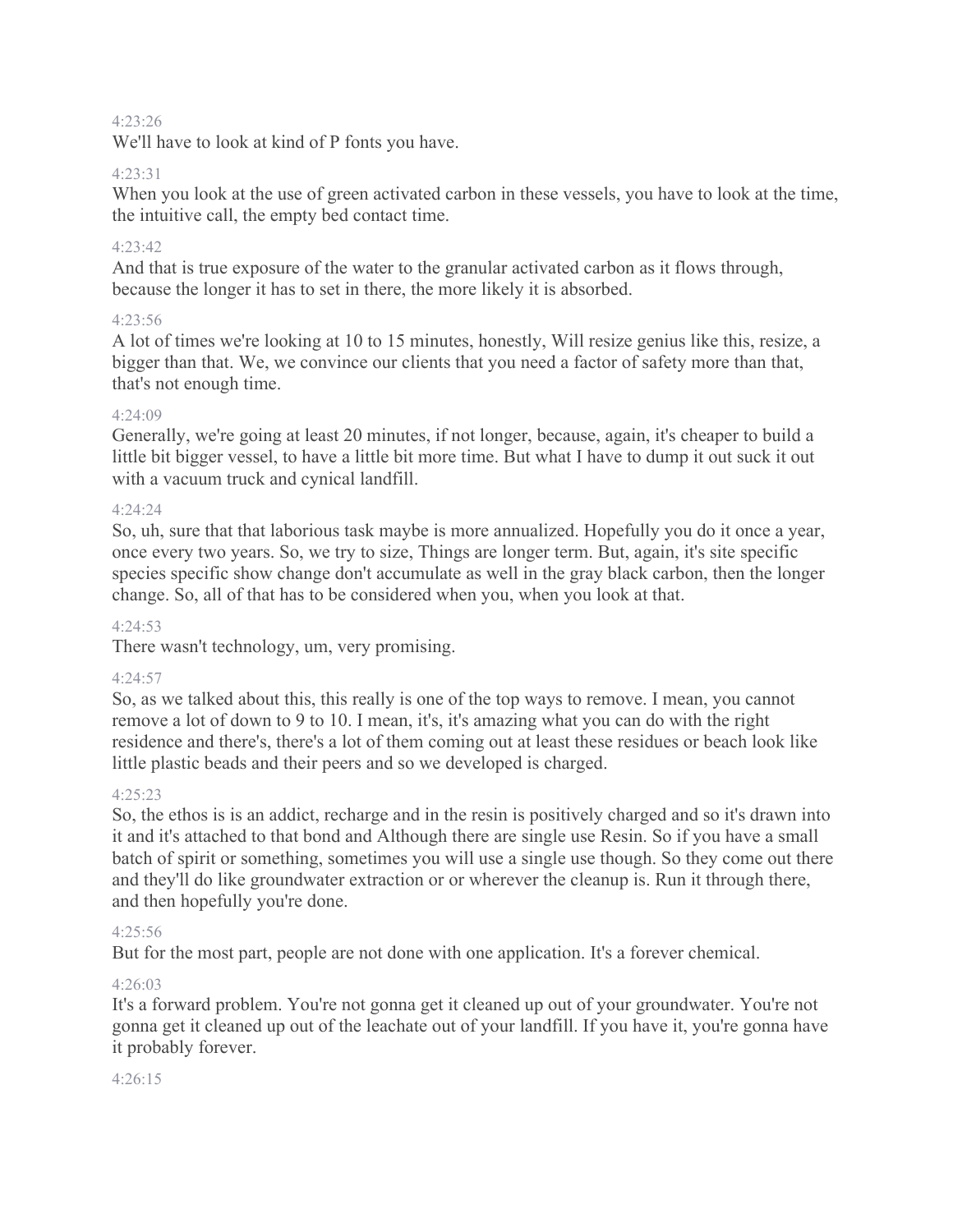What we're trying to do is, can we create containment to keep it on your property? So that, so that it's not traveling outside and contaminating areas outside of what you control.

### 4:26:27

So the residents are really good because they can be regenerated.

### $4.26.34$

And so, when you have to deal with, what do I do with that regenerated material? That the waste that comes off of it?

### 4:26:41

This is one company that has a, has a pretty good mousetrap.

# 4:26:48

Looking at it there for quite a while, have some potential applications for a couple others like this.

### 4:26:54

But in this case, this is, uh, E C T Square.

### 4:26:59

Your storage unit has the resin in the first vessel. And then what you have is what is regenerated very generated with a solvent?

 $4.27 \cdot 09$ 

So, the solvent actually goes in extracts the P fos out of the resident, goes into the distillation process, roads in separating incarcerated. So, now you've been to things.

4:27:20

You've captured the ..., you've now concentrated the pathos, hi.

4:27:27 Destroyed, you still have it?

# 4:27:30

All right.

# 4:27:33

From what I've seen, the resident said last almost indefinitely. I mean, they have been out there 10, 15 years in there.

4:27:41

It was live as developed by Dupont, and is it, it, just it, alas it keeps going.

### 4:27:48

What you have, though, is now you've got the backwash of it. Now, you have concentrated, and so, now you have to go through what they call their super low.

# 4:27:57

Well, in this case, are super, go under activated carbon.

# $4.28 \cdot 02$

So, when there's a life cycle that, however. Because, it's highly concentrated and, because then, they can use they can control what, they're sending back to, that, at a very controlled way.

### 4:28:14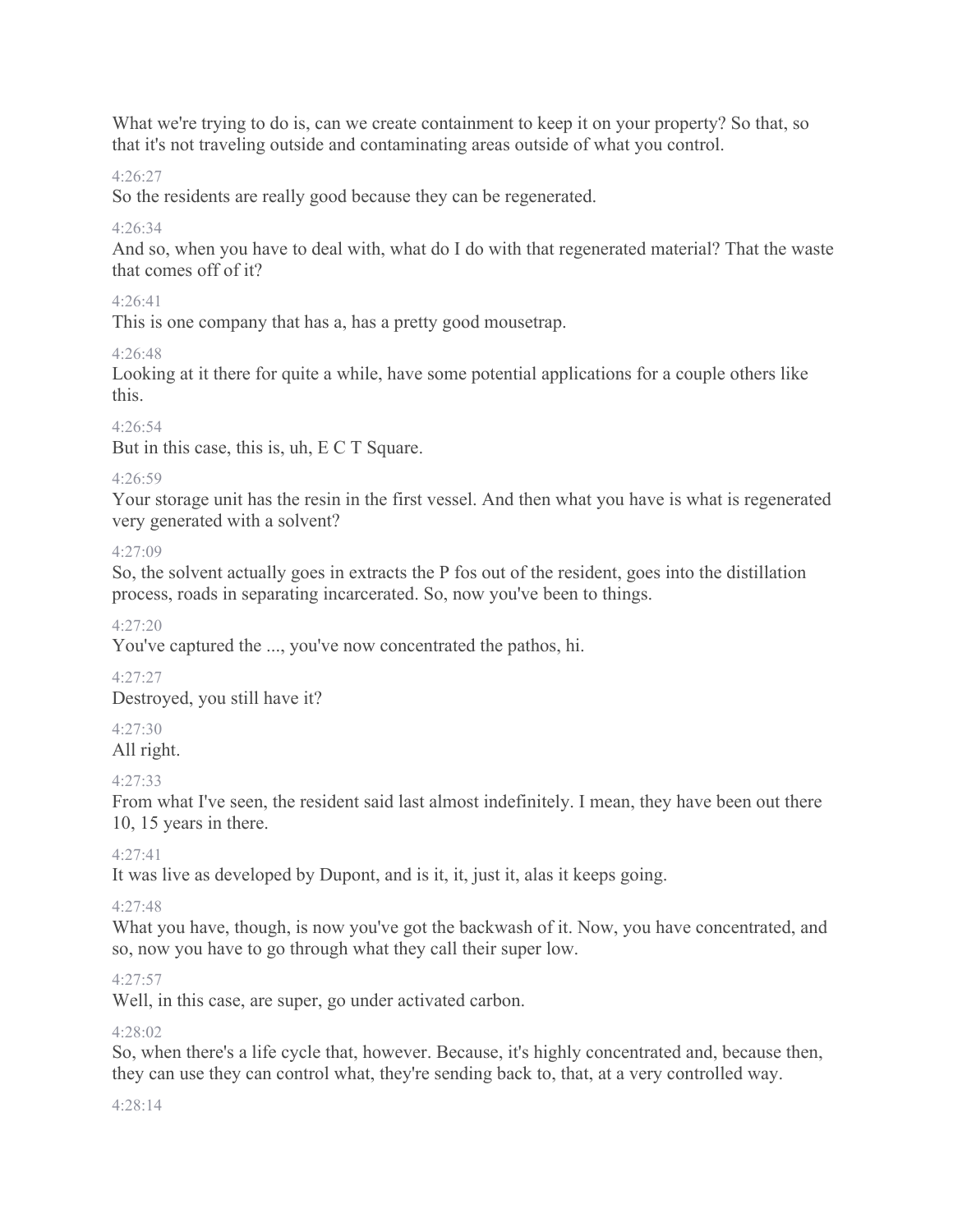They go sit at extreme A show about, so, the absorption rates in the activated carbon, or a much volume of carbon needed Julie can last anywhere from 1 to 2 years before they have to dispose of it. So, very different from the bachelors that are treating a dilute stream.

### 4:28:35

The concentrated stream is, it's up to you, better in the carbon so that it actually has a very long life, but again, you're not destroying it. You're kind of putting it down for somebody else's problem, some other landfill.

4:28:53

Um.

# 4:28:55

Here's an example of comparisons, and again, I'm gonna give you an example, but this is one, OK, should 1 place 1 application with very specific parameters? So, again, this is not necessarily going to be true in your location, or wherever you might be. But, in this case, they did a pretty much a parallel comparison between granular activated carbon and using the ion exchange tried to do a very similar setup.

### 4:29:24

So, one of the things we look at is, dead volume.

### 4:29:30

So if I had a thousand pound, granular activated, carbon vessel, it's got so many gallons in it. You know, let's say it's got 3000 gallons, a bed volume. You know, we look in cubic feet or how do you do it. But every time you go through and feel that, that's a bed volume. So when you compare, how many times until I get breakthrough, that's going on, detecting whatever my detection limit is coming out of that vessel and say it's saturated, OK?

### $4.30 \cdot 01$

So you're getting 13,000 volumes to 171 bed 500,000 dead by was with the Resin.

# 4:30:10

And when we look here, we can see that, whoa, over to the left, you've got the granular activated carbon, you can see it reaches break through fairly fast, whereas in the, when you look in the other on the, uh, ion exchange, he didn't need to reach breakthrough here. They just kept on going.

### 4:30:34

So, it is very effective in getting all those down to detect limits, with, with ....

### $4.30.42$

And it works on most of the species, long chain, a little less on, on there, but it gives you a really good average absorption, and they can get better by doing backlashes more often. They can get much even lower limits.

### 4:31:01

We're going to reach breakthrough, then just keep Washington and sending it and taking the solution out, concentrated, but it gives more open pullovers in their system to absorb it even more readily.

### 4:31:13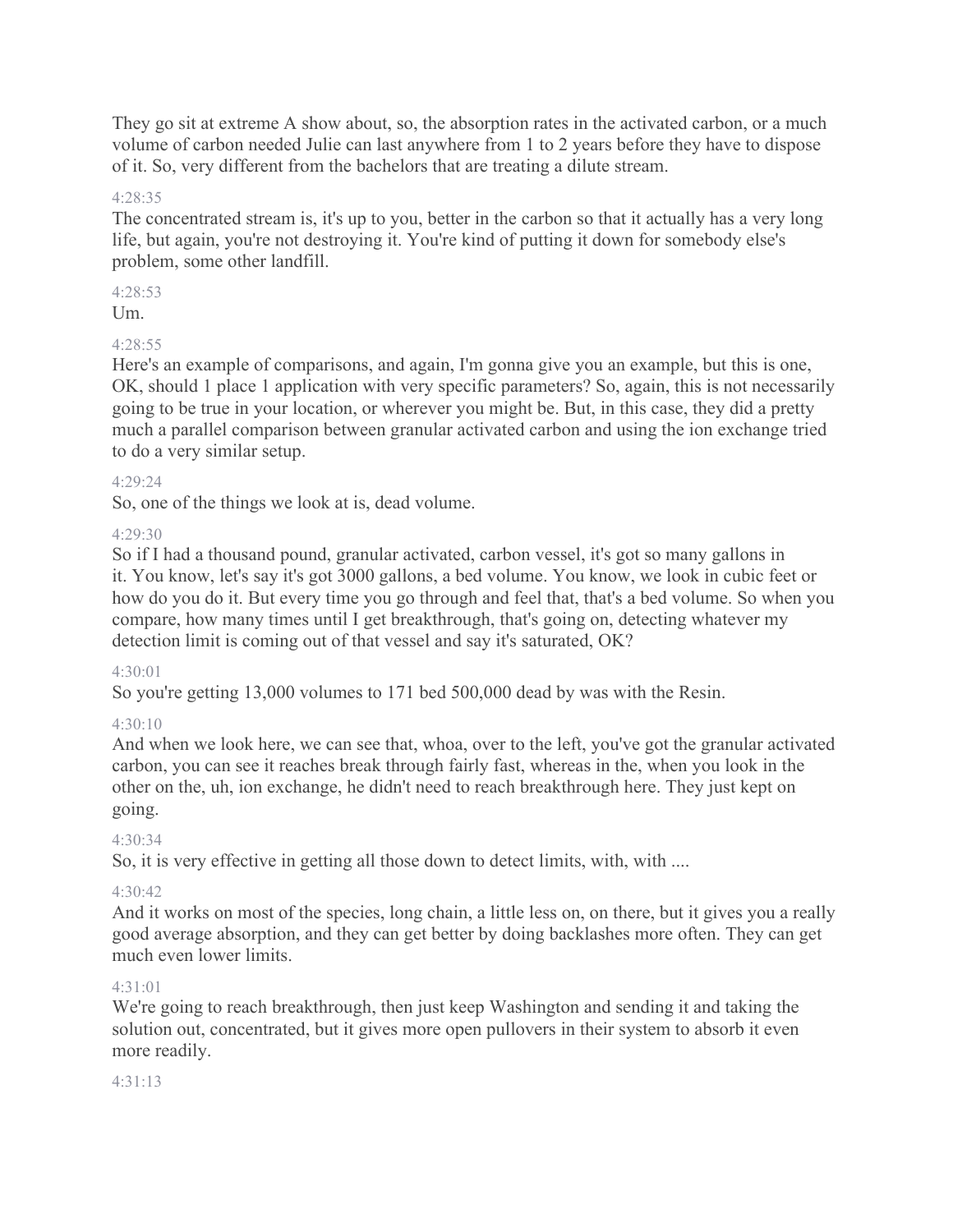Now, one of the things about the ion exchange and even more so, probably the greener activated carbon is both have a certain amount of porosity and every grain of granular activated carbon early grade resin, those are taken up by other things. First, they're going to be taken up by, seems bad, but other carbon compounds with back in the water. So so it's like they're going to use a stage before that. So pretreatment in both cases, is very important. At a minimum, you need to have really good filtration cartridge filter some. Some people even want to do it for the things, to maybe take out some of the more volatile organic carbons and other things that might be there to leave no room for the P fast. That's why that Action plan that I talked about at the front was so important.

### 4:32:06

Because failure to plan the entire system, is going to cost you more in the downstream treatment that you're really trying to do, because you're not going to get the results that you want.

#### 4:32:20

It talks about reverse osmosis.

#### 4:32:22

Reverse osmosis is really good.

#### 4:32:25

It's been shown to remove the long change. The short change does a really good job at both.

#### 4:32:32

Um, I worked in Florida with a lot of reverse osmosis door solidity.

#### 4:32:40

Almost every city on the West coast of Florida along the Gulf Coast, actually use a small plant.

### 4:32:46

So always always issues. Our captioner Oh, it's terrible. Your operators, you know, aren't always easy. It is.

### 4:32:56

It's easier than a standard water plant it. So, mechanized, since it's so scary to control, everything is I'm scared to know. Very small plant operator doesn't have to walk around 10 different clarify ocean basins. You know, on on 20 acres of land, it's always been a warehouse. Everything is very computerized. There's test to see, when you break the inner cylinder, that you need to go and plug that new. I mean, it's not the beach that people make it out to be something that is, the industry has gotten very good at it. The problem is that, it doesn't destroy it. You still have five to 50% rejects stream, which now more concentrated. It's also for that. Now you have to do that. So so now I have this waste stream that deal with there are places that they use deep, well injection for that.

#### 4:33:52

Whether just worried about from the salinity is they put a lot of times they send it out to the ocean, But we use it for P foss treatment. That's not going to work, so you do have this concentrate screen that you can deal with.

### 4:34:05

Another option with ... is nano filtration.

 $4.34(09)$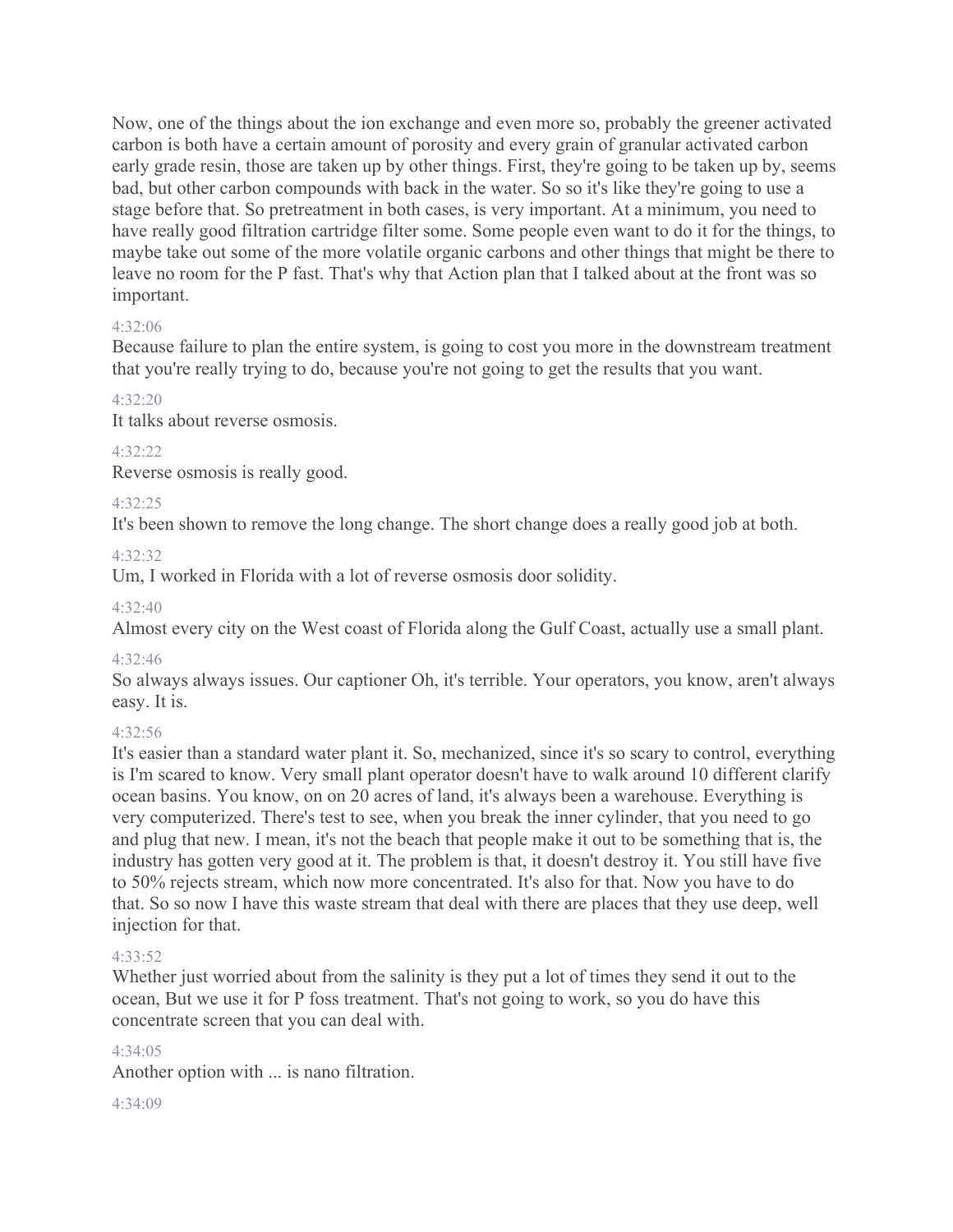So one of the things we look at is we look at the porosity, so. So it is a membrane synthetic membrane with micro holes in it. So, really push the molecules go through the molecules are larger stop.

### 4:34:27

So that's the idea that ... molecules are a little bit bigger than the water molecules, they stay on the other side of the membrane. Same thing with salt.

### 4:34:35

Nano filtration is similar to that.

### 4:34:37

Yeah. They had gotten to a nano filtration, starch. It goes down and goes up.

### 4:34:44

But there's actually nano filtration that's available soon in ceramic membranes.

### 4:34:51

Now, the membranes are very nice for industrial, are treated because what we do is we're just fouling issues. First bio fouling, there's all kinds of other material that's in the water. You have to do pretreatment.

### 4:35:04

But if you can use ceramic like nano filtration membranes, they can be more robustly clean. So normally, we've got what's called the pollen metric moves that literally looks like spaghetti noodles. That the water goes through soaks out. And then, they have to be backwash.

### 4:35:24

The issue with the ceramic is even hit them with Acid.

### 4:35:27

I mean, you can knock those things and really, really good and clean, and that's important for industrial applications And you also have a drastic difference in pressure. When I had to push water reverse osmosis membrane, I'm using like 80 bar pressure that's high, will not appreciate the nano filtration. I'm already dropping down to maybe 10 bar. So, difference of pressure is energy. That's pumps, that are entailed everything, every pipe, every job, that I'm having a super pressurized water, squeeze it through that tight membrane.

### 4:36:03

But if I can use nano filtration, just that difference, I can still pull out the the ..., but now I've got I've got much too much energy involved to do it.

# 4:36:17

This was really nice I like this one, I hope these guys get this going because this is the towel, and they've come up with supercritical water. Oxidation now.

# 4:36:30

They didn't invent this, this has been used to destroy Agent Orange. Destroyed all kinds of biological weapons, chemical weapons, other things for years.

### 4:36:40

It really does, is state of a slight under super heat and pressure.

### 4:36:47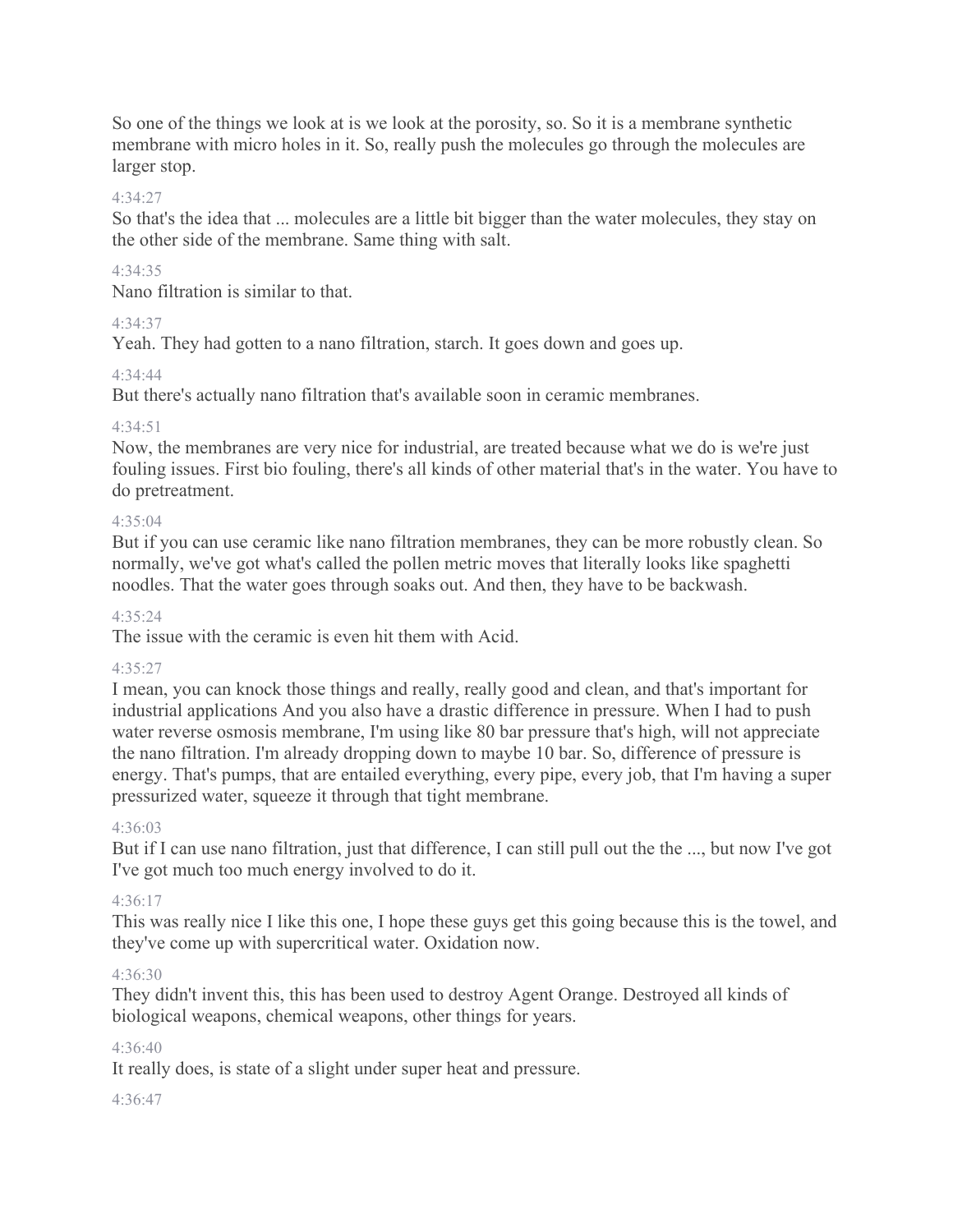So, what you're going for is this supercritical water point where you're, you're compressing the water, you're heating the water.

### 4:36:56

Then, all of a sudden, you release it like, you shake up, the sprite can release, that pressure comes out as these micro bubbles that are super energetic. And they really started to form hydraulic height.

### 4:37:12

The the radicals that breakdown and want to come in and provide that energy, these O, H radicals and in doing that these hydroxyl radicals was trying to say, they go after almost any carbon, and they break that carbon bond. They break those following bonds, they do they knock it out of the park.

### 4:37:34

And when they do that, you will ever have any ... molecules let.

### 4:37:40

It takes out the big change. The small change, the precursors, you replace with CO two carbon monoxide, You've got, you may have ... acid but that can be neutralized with simple sodium hydroxide. And you've got a note shot. So you've got a waste stream, but it's a manageable re stream. It's not a hazardous waste waste stream.

### 4:38:06

But right now, they're doing 50 gallons a day, 50 gallons a day.

### 4:38:12

So when I'm dealing with a stream to somebody's drinking water plant or something like that, it's pretty small.

### $4.38.20$

So so they haven't quite skilled up yet to get to millions of gallons a day, you know, 50 gallons a day is not a whole lot.

### 4:38:28

I've got one to land there 50 gallons a minute, so, and that's a, that's a tiny string. OK, so, they got to get somewhere to get at scale. And right now, they're kind of in a movie trailer which looks like something you, grad, students will put together. I mean, if they're doing the best they can, but they got a ways to go. But very promising. They are, commercially they have done commercial applications that are, I would say, beyond what I would call a pilot test. They have been effectively removing heat loss at some size, and they, they, they are definitely ready to send this out, and they're at the final stages of really getting this approved by the EPA.

4:39:12 Let's do another thing again, let's see.

4:39:15 Yeah. 4:39:20 The mouse, OK. 4:39:26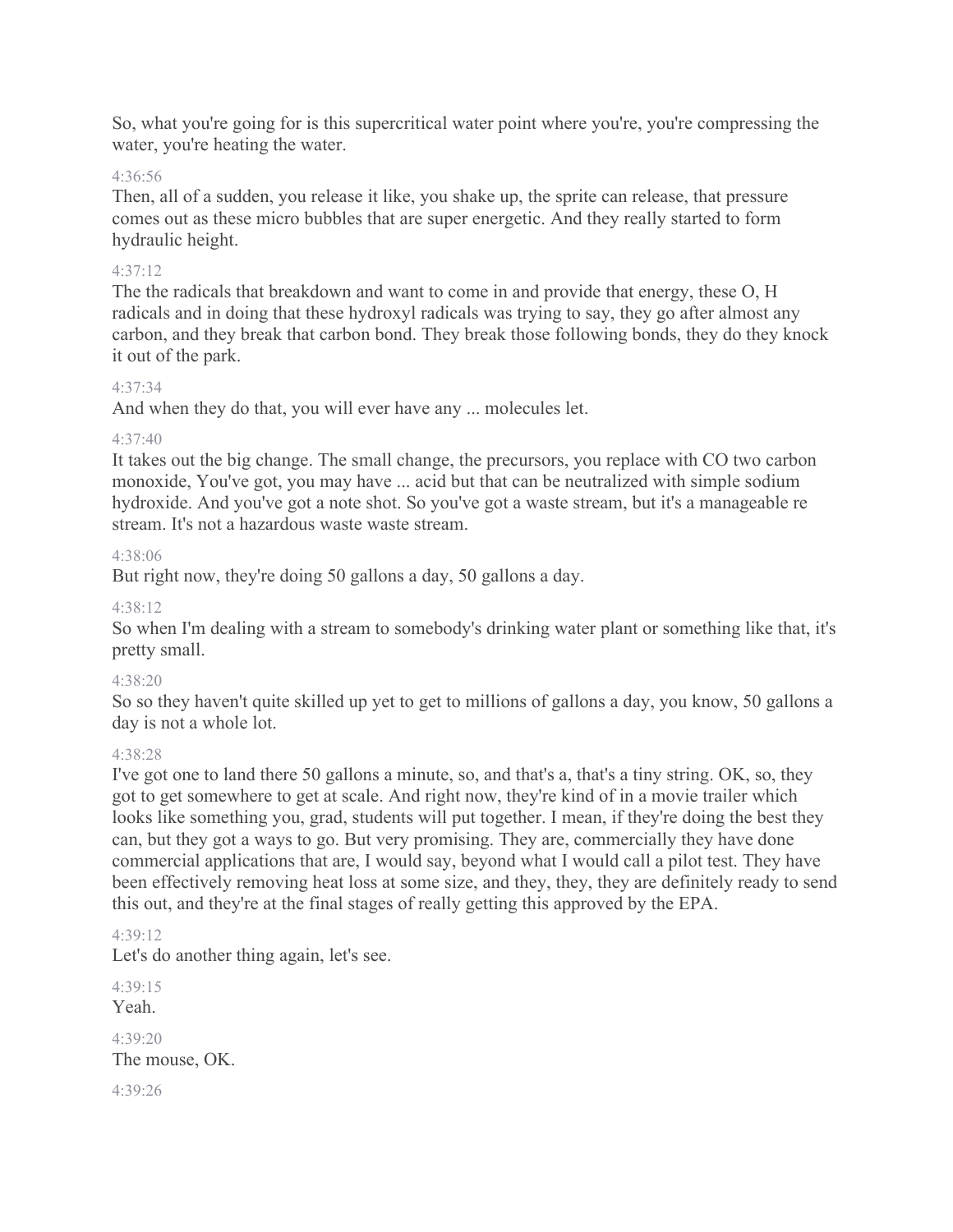Thank you.

### 4:39:28

Again on that vision part of the process.

# 4:39:30

Showing the different stages are a few bells and whistles and gizmos in this lot to maintain. But you've got high pressure heat exchangers, separation, separation in the water column, you generate some corrosive gas and other things that you have to deal with. So it makes you gotta have the right equipment. You gotta have the right, is a painting of that. But, again, very promising technology because it is one of the few that actually destroys all levels of ....

### 4:40:01

Now, there's been a lot of promise with this. This is fractional ization.

### 4:40:10

What this does is it takes advantage of what a lot of the ... is It's based on the surfactant that foaming action, That really inherent in Rupee Fast.

### $4.40.21$

This takes advantage of micro bubbles that actually slowed the pathos and separated out of the water column. And they do it very effectively. I mean, it's getting 99% reduction in ... throwing it out.

### 4:40:36

So what you're getting here is, again, separation and concentration, but you're not getting treatment.

# $4.40.43$

But you're doing a great job in separating this.

# 4:40:48

They have also shown on the slide again they've taken this one step further and you have a zone for actualization.

### 4:40:56

So instead of just using air you're doing ozone.

# 4:41:01

Now, ozone is normally a strong oxidant that we look at but in this case it's not strong enough to actually destroy the ....

### 4:41:11

Really strong enough to do is it provides a higher bonding so that the binding of the ozone molecule that binds it comes up and fill that out. There's more attractive, the fossils able to attract even more. So the official, so you can go even lower by using the ..., the air. So again, this technology is there now. It's being used in Australia, It's it's coming to Suddenly and feel to America and any time now, It's on its way. I know the guy that runs this and he said, we're building this right now. We're building 1, 10 times better than than what we do in an Australia Because it's got to be bigger. Because we're gonna use it Texas.

### $4.41.57$

So, that's bad for Oklahoma, right?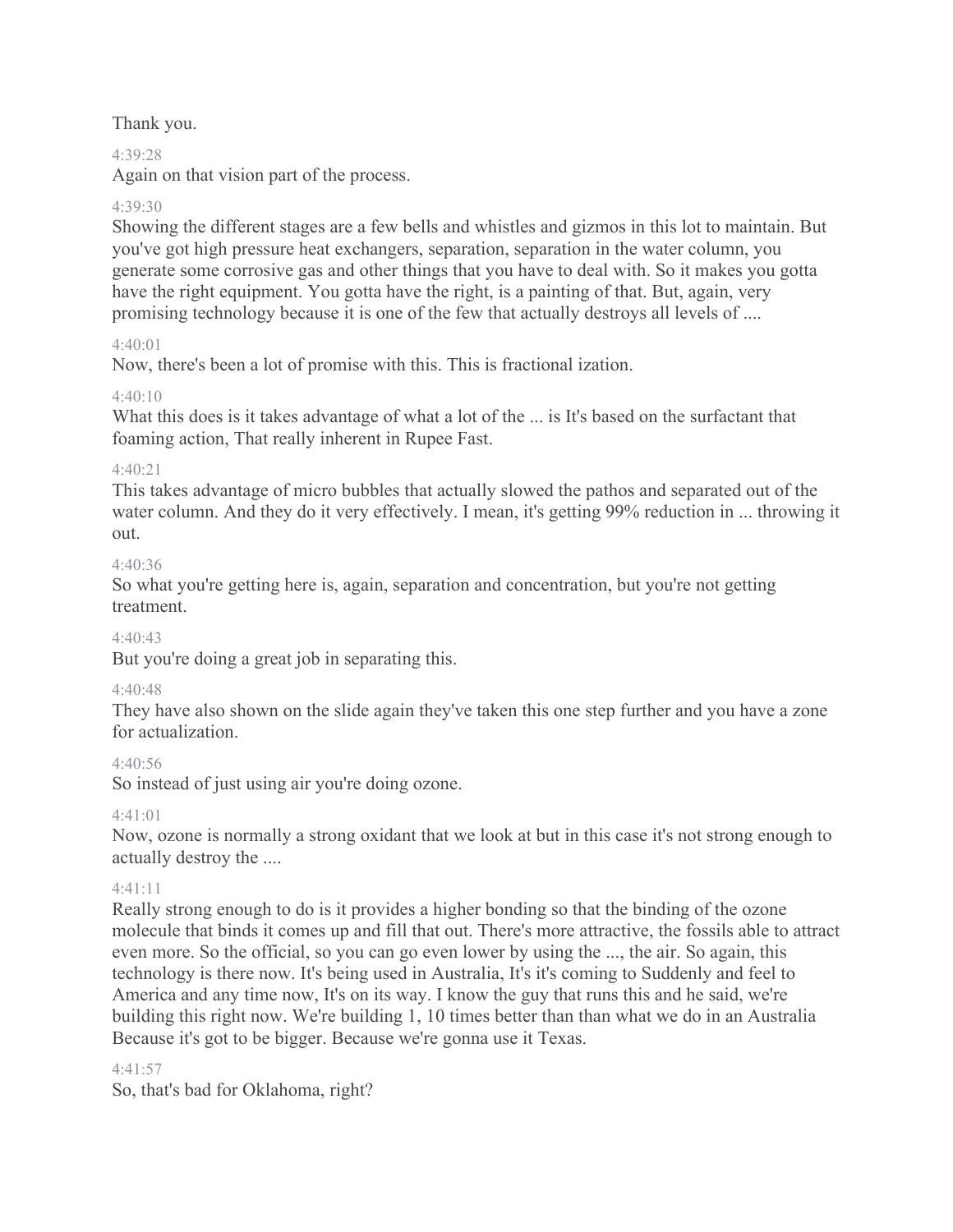#### 4:42:03

Now, you can see, it's it's not it's not simple. There's a lot of vessels in this, but it does fit in a containerized trailer. So, so, you can take a Standard 8 by 38 by 30 foot trailer, and this is something that can be brought to a site, can be setup either permanently, on a temporary basis. And so, you've got the different vessels that are generating the fractional ization. And you've got the collectors that the vessels that do the collection after that.

### 4:42:35

But, anyway, again, not treatment, collection and concentration.

### 4:42:44

So, those were just done treatment. They're out there.

# 4:42:49

We have some other treatment that's also available.

### $4.42.53$

And, I just want to mention some of these because, they all have merit.

### 4:42:59

They all have pros and cons, and they're all being developed and funded because, uh, you know, the Department of Defense, They have those deep pockets. EPA has some deep pockets. There's political will now, across the states and across the federal government to do something. And so, they're really developing a lot of these processes.

### 4:43:20

I've used some these advanced oxygenation.

### 4:43:23

Now, that will also uses either ozone or UV combines it with hydrogen peroxide.

### 4:43:30

So, what they do is, they take the hydrogen peroxide, like a 30% mix, Put it in with the water worthy of an eye.

### 4:43:39

Generally, I don't want to use much because there's a high energy costs generator UV.

### 4:43:45

A lot of times, we do the ozone generator, it uses less energy, but both of, what they do is, they excite the hydrogen peroxide molecules and actually split the hydrogen peroxide. So, you think, I'm adding hydrogen peroxide. A very good oxygen. I'm adding a really good oxygen together in the water.

### 4:44:05

They don't do anything.

### 4:44:06

But when you combine them together, then what you do is, you split the hydrogen peroxide into the hydroxyl radical.

### $4.44.15$

and for that second, that hydrogen peroxide radicals in there, it destroys anything.

#### 4:44:24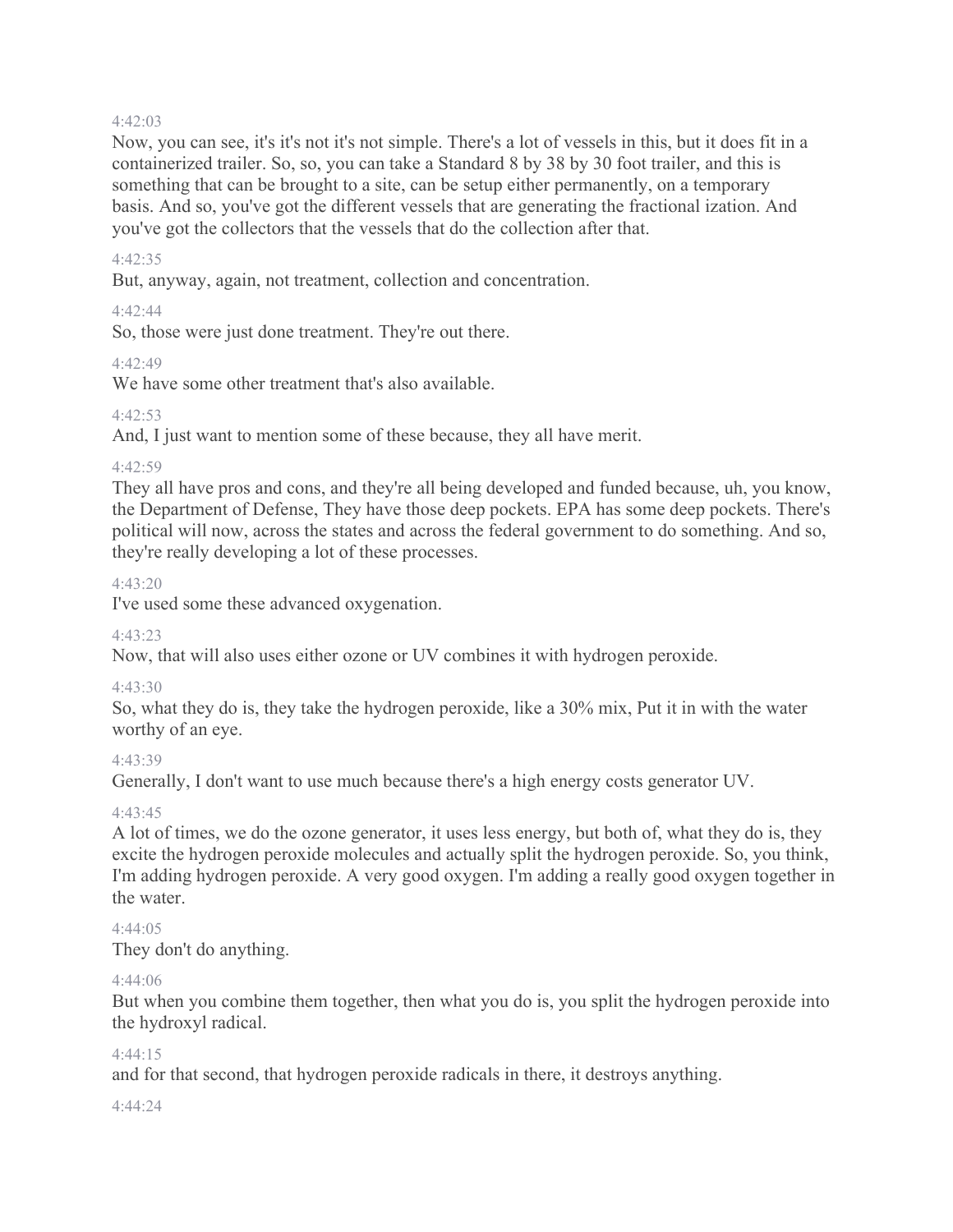# It's going to take out the BHCS.

### 4:44:26

It's going to take out everything else first, before it takes out the .... But if you put it in there, eventually get them to be fast and check that out too.

# 4:44:34

but it does an excellent job of destroying those, you know, those elements.

# 4:44:40

However, the equipment itself is somewhat finicky.

# 4:44:44

Lot of pretreatment is still read it included, so you have to consider the application, but they do have pilot unit available. So give as part of that assessment, You should really consider having somebody come out and pilot test certain technologies, or your actual facility, and do a performance specification, says, I need to go from here to here to be considered.

### 4:45:07

And make sure that they're giving you that kind of result.

### 4:45:11

Um, the ultrasound is solid chemical is actually somewhat similar to the supercritical water, except in this case I'm actually using sound waves to generate high energy cavitation bubbles within the fluid.

### 4:45:26

And those high energy cavitation bubbles, at that point, that tiny pinpoint jittery extreme pressure and extreme heat.

### 4:45:36

In doing that, they generate free radicals well, by breaking the molecules themselves and those radicals will oxidize and take out pathos. They've had some good success with that. The plasma technology is somewhat similar. You're actually creating a high energy.

### 4:45:59

Water, waste, water and breaks down the fast molecules, the electro chemical, oxidation several several may I guess economists is promoting that as is there a panacea.

### 4:46:16

They developed is electrodes that can withstand the environment and show up because there are usually in the water with a lot of a lot of current. And those electrodes are going in and actually causing a cathode and anode So they're they're pulling whoopee fast over two to the electrode and destroying it. So, again, here's a disruption. technology.

### 4:46:40

However, there are so short chains that may get through that don't write down, it breaks, breaks a long chain, but by tweaking the currents and voltages and what they're doing their work in minimizing, those are column like byproducts. So they've been working on this. And there are also one of these funded by EPA technologies. And they're getting they're pretty close now with applying it and they're not getting the byproducts. So they're actually doing a really good job of reducing it.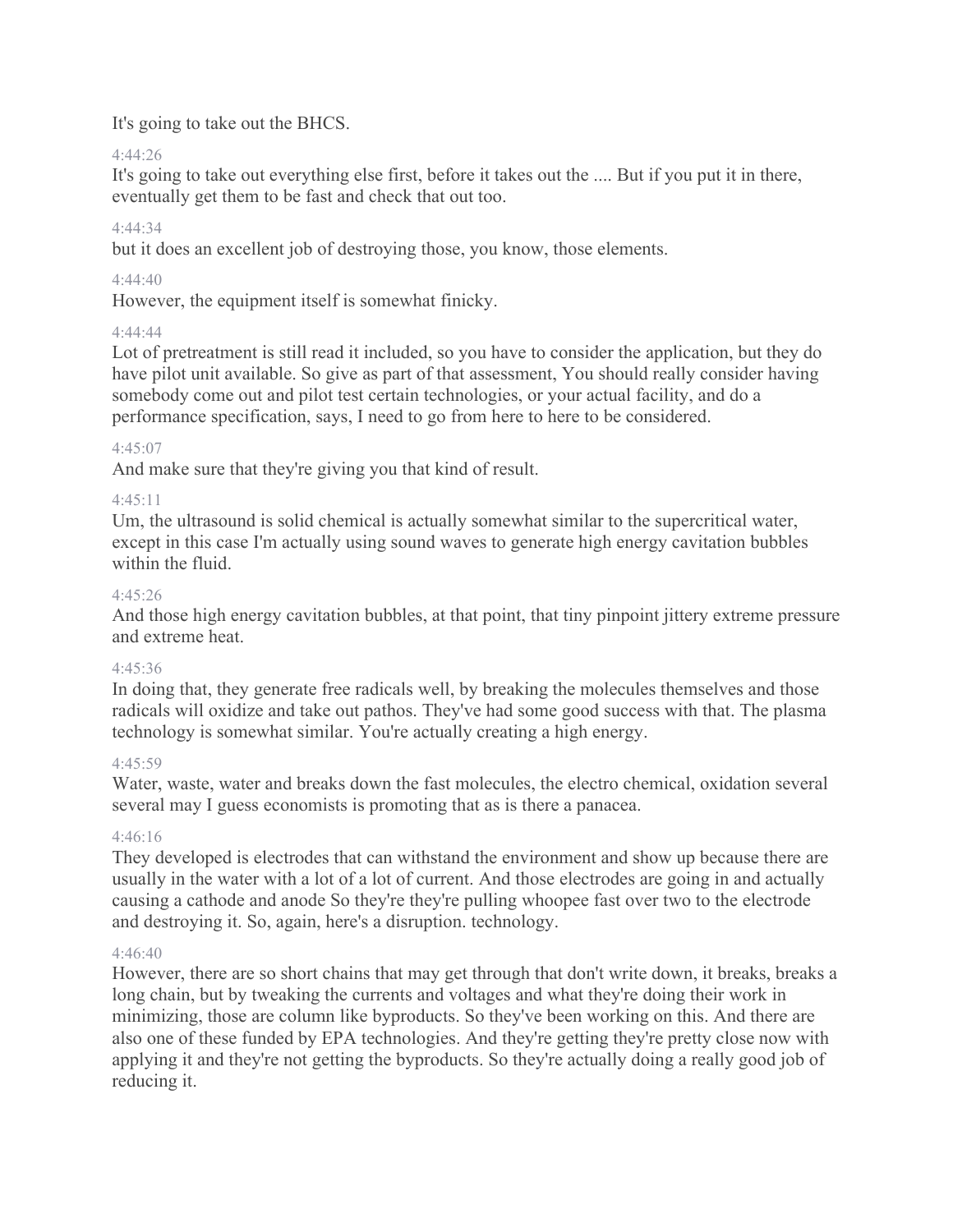#### 4:47:11

Um, go back to deep, well injection oil industry out here. Same thing. A lot of places where a lot of dry holes that go down to 10000 feet, are well below the water table.

### 4:47:25

And if any, if installed, right, and done right, Deep well injection is an option. But it's, it's regulated. It's very expensive.

### 4:47:34

If you're going to drill a deep well for just this purpose. A lot of times you're going to a site, you know, a waste management or somebody else that that has that kind of permitted site. But to the extent that it's available, it's a place to put the ...

#### 4:47:50

as long as it's maddison done safely.

#### 4:47:53

Incineration, really we've talked about that the EPA has put a moratorium on, sorry, the Department of Defense, just put a moratorium said, you can't go to are you at your military bases?

#### 4:48:06

You can't just assume this to it, it's because we weren't really sure, it's completely evolved to astronauts because we're looking at no way we get to a thousand degrees Celsius to break it down or they truly getting one thousand degree Celsius to do that because if they're not, they're just releasing it to the air.

#### 4:48:27

So, but it does work, right? So it's a matter of, you know, is the technology being managed? Right? We know people never make mistakes. Operators are really great, they never \*\*\*\*\*\* up out there, so there's, no, there's no problem. We know that works.

### 4:48:46

It is something that truly does a good job.

#### 4:48:49

But there are some, there's some hesitation with it or regulatory basis right now.

#### 4:48:55

So with that, I just wanted to go over some of the technology that's out there to actually treat it. Remember, treating people like anything, is subject to your site, your particular characteristics, what's going on.

#### 4:49:12

Not every one of these technologies can be used for drinking water because, you know, we're, we gotta have a product that still safe. And we don't want to create other byproducts that are there in the drinking water too. So, you know, you have to consider what kind of water much reading and listening and go and also.

#### 4:49:32

Keep up to date, attend courses like this, seminars, so that you get the latest information of what's available, and, and hire an engineer like Android, and he'll tell you what's what's out there and what's safe writing Android. But with that, thank you very much.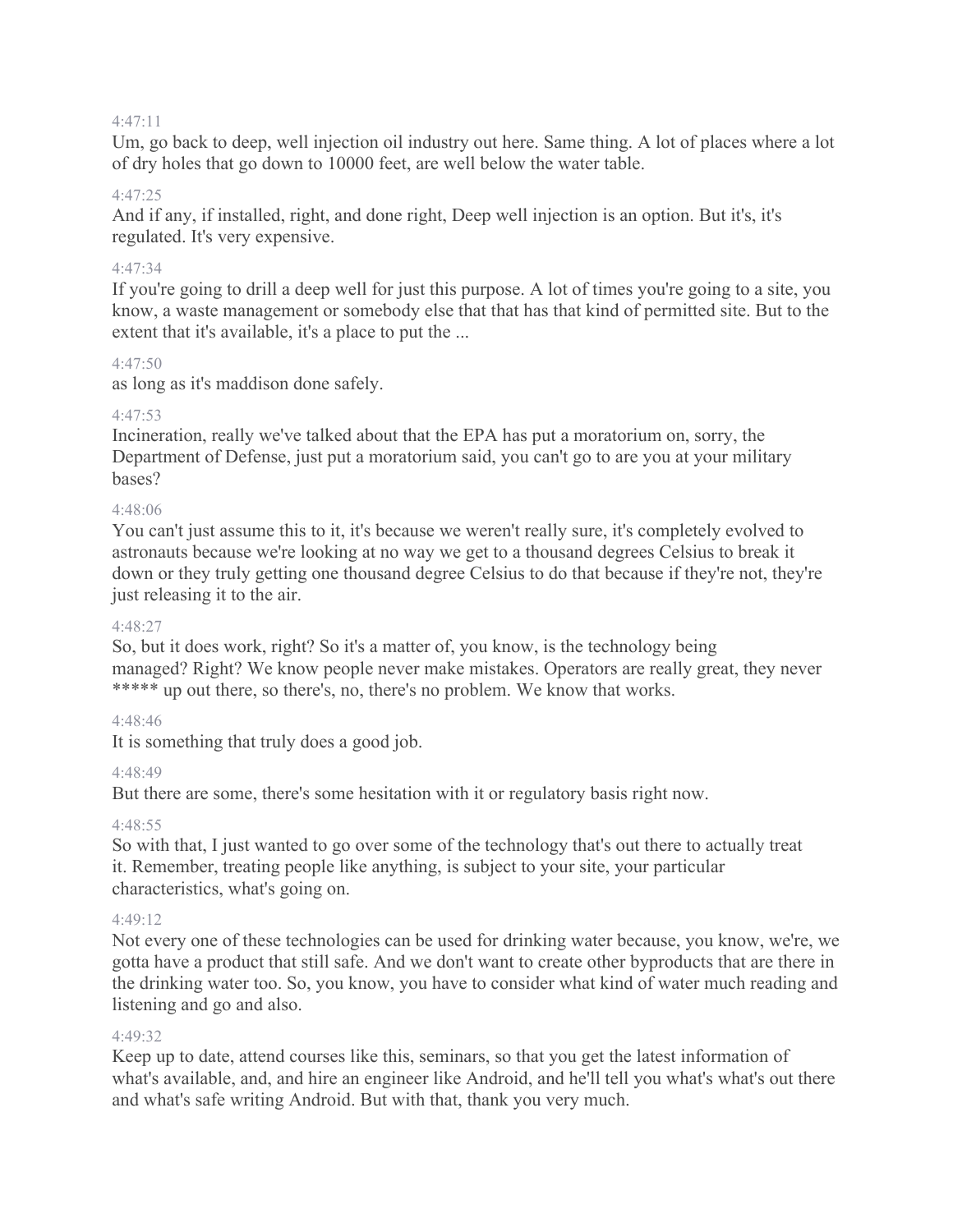4:49:51

OK, Thank you very much read. So we will save questions for me and took a roundtable, and it's a quick break.

4:50:07

I guess we're all sitting slip a little bit. Yeah, the NIJ OK.

4:50:18

And then, if you need upgrades, please fill out the forms. So it means to show you.

4:50:30

Those can suddenly be S two D cube.

4:50:36

All right.

4:50:44

Yeah?

 $4.50.45$ 

Yeah.

4:50:48

OK.

5:07:02

OK.

5:07:08

So I love speaker from accurate environments.

### 5:07:13

Chance, he's the technical director for actuates environments, the largest ... in the state of Oklahoma.

5:07:25

He has a BS degree in cellular biology from that's Eastern state university.

5:07:33

Danny has over 20 years of experience on the water and wastewater industry.

5:07:38

He.

# 5:07:39

he is also analyzing shut up Oklahoma Department of Environmental Quality drinking water and wastewater certification classes.

### 5:07:53

Danny has been with accurate since 2001 and has taught certification classes since 2006.

### 5:08:02

He was the program manager before being selected as technical director and general manager of Accurate environment, which includes three locations in Oklahoma.

#### 5:08:19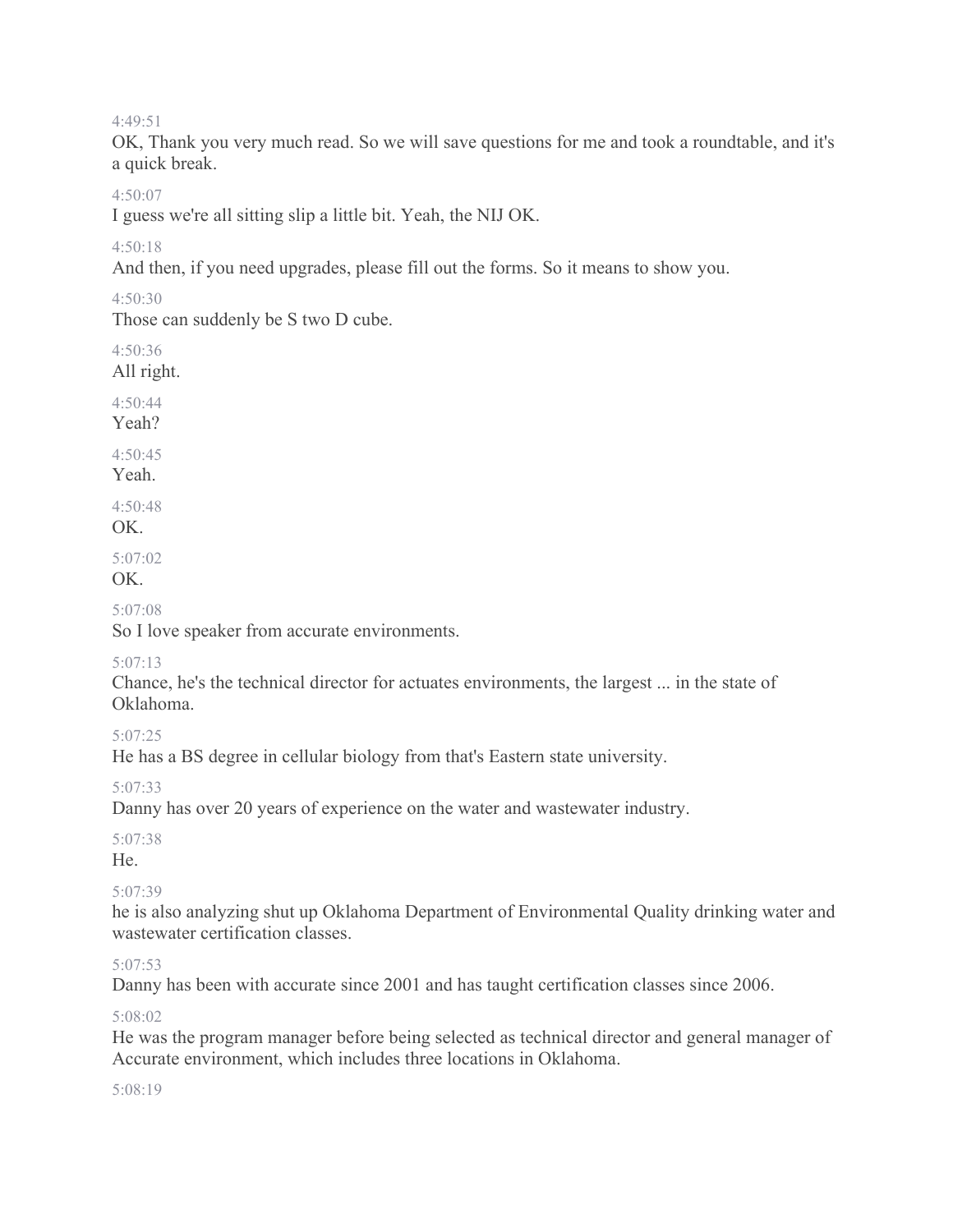Then, he is the primary instructor for on-site training, ..., QA, QC Development Program, that's Games, Training to Public Water Systems and Industries, ..., Compliance Suite, Department of Environmental Quality.

### 5:08:43

He also played a crucial role, inaccurate labs, best.

### 5:08:47

You'll see certification for PFAS in 2012, as well as the Principal Investigator for EPA is.

### 5:08:59

Yeah, this one in two thousand eighteen, O P, fast sampling, so let me go back to you, OK?

### 5:09:13

OK, thank you for the introduction, everybody can hear me OK?

### 5:09:17

OK, perfect, thank you to you, and doctor ..., and Andrea and Hydro.

### 5:09:25

Uh, Don ... for those comments are, I appreciate it, so, again, I'm, the technical director for accurate environments.

### 5:09:37

Today, I'm going to talk about sample collection methodologies.

### 5:09:44

I was talking with Andrew before, for me to talk about, and it was, you know, something practical, so fear what's what's the most practical thing for most of you are? Are you going to be dealing with this at your water wastewater plant? You'll need to know how to collect samples.

### 5:10:02

So, so, we'll talk about, just real brief introduction to the methodology, some of the testing methods, and then we'll talk about sampling.

# $5:10:17$

So, typically, fast methodology.

### 5:10:20

Generally, CMS MSMS, Tandem Mass spec Detection, sometimes we call triple quad, can go for a very low, almost down to parts per trillion.

# 5:10:36

Patrol, started doing the, the analysis closed for drilling was kind of the go of the analysis. And since then, as we've talked about earlier. We're looking quite a bit lower than that now.

# 5:10:51

So L CMS instrumentation, unfortunately, is very expensive. It's couple hundred, \$300,000 per instrument.

# 5:11:02

As an environmental lab, and processing samples, we need some redundancy, so unfortunately, that would require us to purchase Lewis, too. So, it's very expensive. It's definitely cost prohibitive.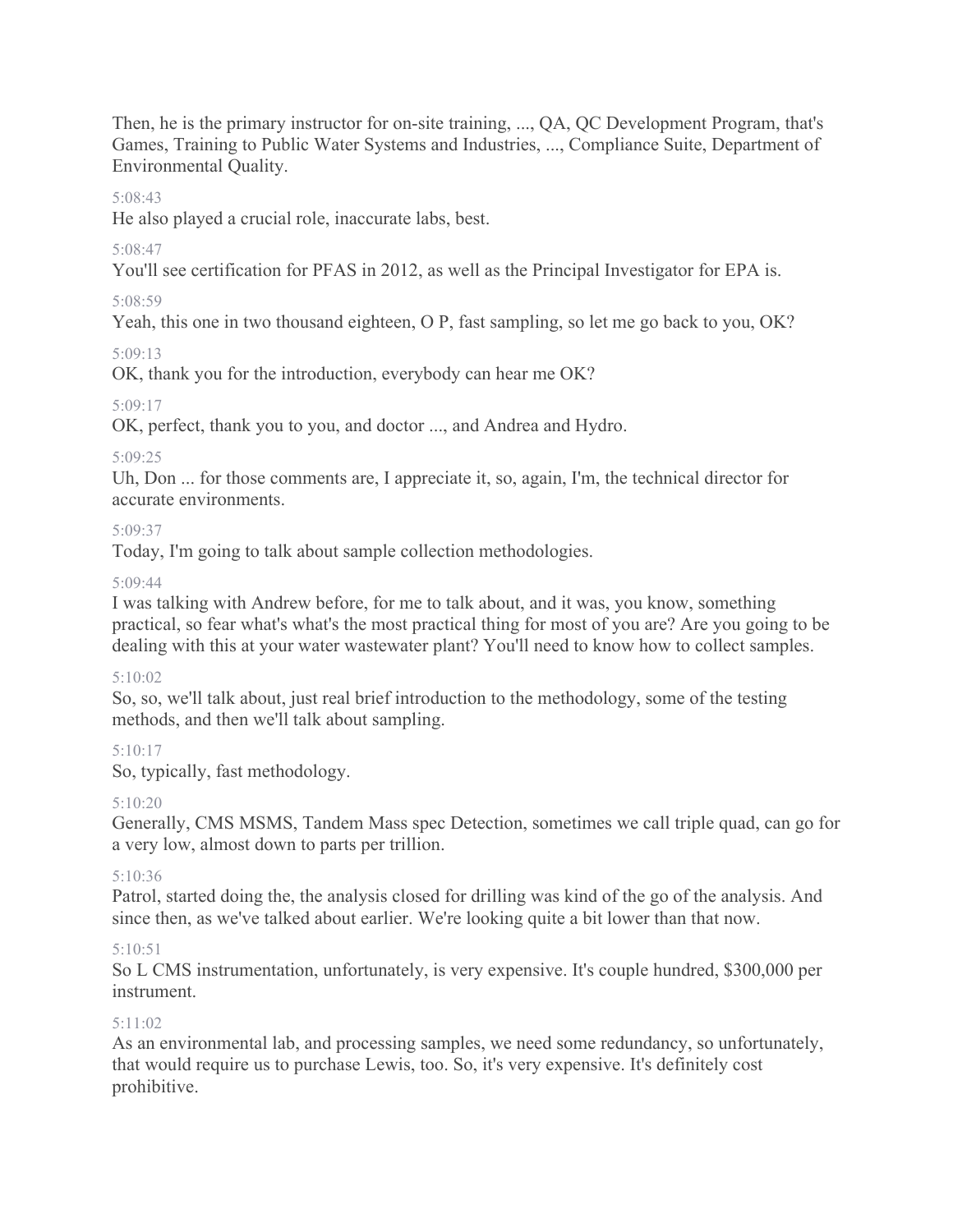#### 5:11:15

So, anywhere between 14,000, we've heard 10000 quite a few times today.

### 5:11:23

These different K five compounds are an existence.

### 5:11:26

The CMS really just looks at specific compounds so, I was with Caroline Yeah, I think probably the largest lab It's usually the largest list that I saw I live a life. support was about 40 compounds, were doing 29 right now. If you have to buy standards for each one of these standards are very expensive.

### 5:11:49

And each one, that you buy a standard for, your building a calibration curve and, and it's, it's just very time consuming. We're not able to look at all 10000 somebody else out there, you can only imagine, so I honestly these P fast especially running the isotope dilution, and so on with all your different internal standards extracted, non extracted, it's, it's quite a chore just to do the one that, so.

### 5:12:19

Um, EPA possible methods have had an emphasis on drinking water.

### 5:12:25

The examples, you see, amar, ..., that's been kind of the focus last, you know, so, the ..., for example, it was six compounds. So, not bought. At that time, there's not a false analysis going on.

### 5:12:50

So, six week, kinda thought A thought.

### 5:12:54

See what's out there.

### 5:12:56

So, we'll go ahead and do these six, and see what what kind of results we get. So, by using APM as at 5 37, so forth, between 10 to 90 parts per trillion.

### 5:13:11

So, we were talking about earlier, partial Australian back, then it was relatively easy to see, again, we were shooting for 10 and so, but not quite Trillium, .... So, now, actually 37 and kinda during the ...

### 5:13:30

method, the same R three laboratory started doing modifications. People want to know about wastewater sludge applications with my mother.

### 5:13:43

And so, the fact that it's our method is very specific to drinking water, doesn't just any other matrix, it's just tracing.

5:13:50 So. 5:13:52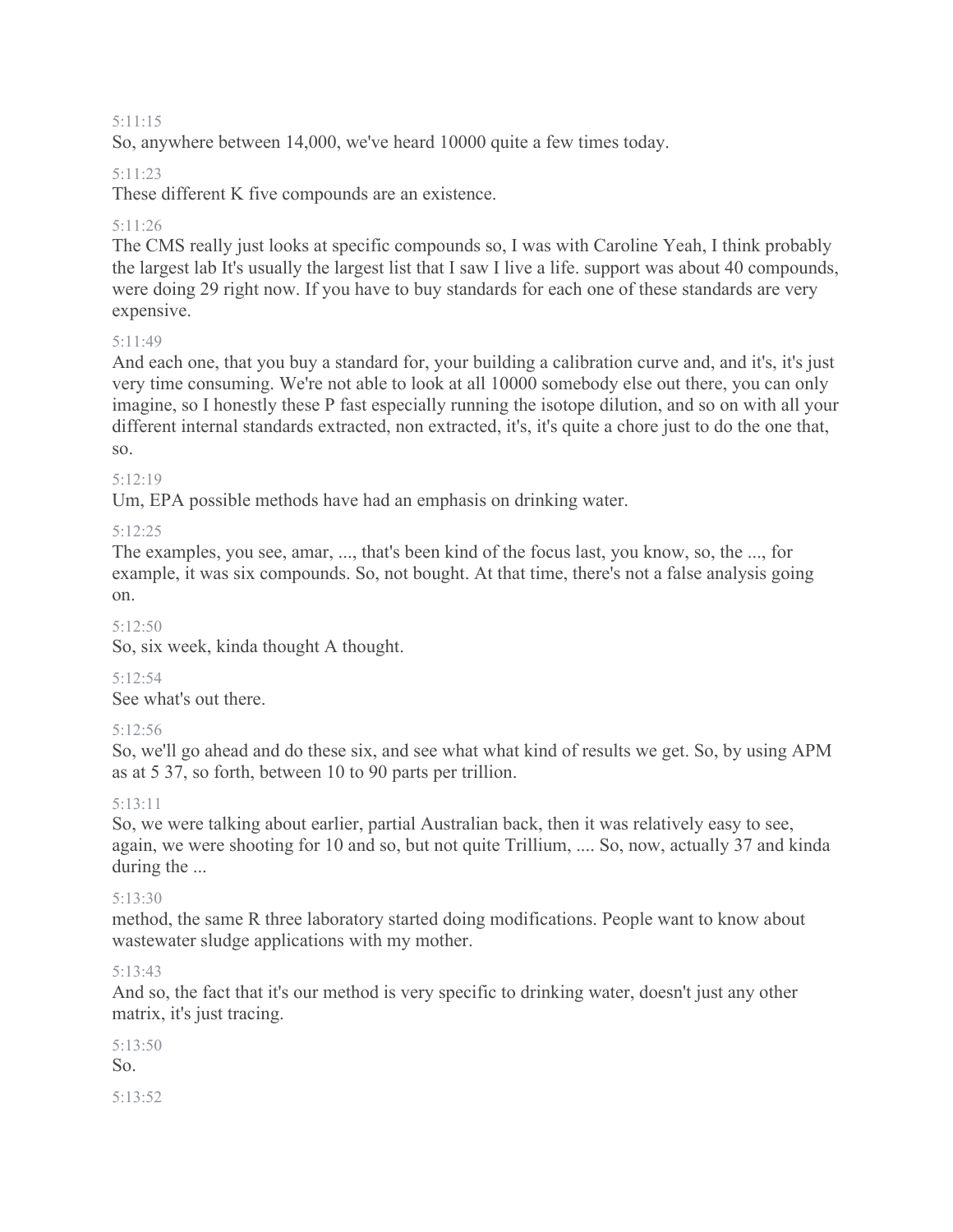If they didn't have any other method for 633 and a few minutes, but they didn't have any other methods, and so lab started modifications, for extraction, season, and so on.

### 5:14:07

I wanted to also, that is that they weren't specific, again, this standardized for one laboratory to another, you know, nobody really don't want to talk to somebody else. They'll get you information and this is somewhat proprietary.

### 5:14:22

So that's a modification style and move for solids and liquids either hazardous waste, always wear out, or something like that. So, again, a lot of times proprietary. It's hard to tell. What what method modifications were done.

### 5:14:41

So, then, you see a five K around. It's actually a sampling, won't start. The lab certification processes is pretty much finished by now.

# 5:14:54

But the sampling will start at 22, 23, and goes through 2025. So we are accurate, labs is certified for these EMR five.

# 5:15:05

It has 29 pathos, comp.

### 5:15:08

So much more extensive than the six we're looking at before. The only other thing besides P fast, in this seminar, this lithium, so the really, really focus on this P foss and trying to see exactly what we've got out there. So we've got two methods: whether it's an important 1 and 5 33 there's reporting I was between 2 and 8, so much, much lower than before.

### 5:15:35

Now, kind of the goal for everything is about is about to sample volume and what the matrix is. A lot of times, we can get down below, so.

# $5.15.45$

But the actual use AMR reporting levels are today.

### 5:15:51

We didn't have a 46 method, 83, 27. This is it's really more of a dilution method.

### 5:15:58

You get wastewater other types of matrices, just the water's, edge them down and run an LLC. So not not super useful, but as something other than drinking water that she could cite.

# 5:16:17

Method 633 will tell you about this here in a second. But it is true in solid samples including tissue.

# 5:16:26

This is, know, it's, it's, there's a controversy about mehsud, 16, 33.

### 5:16:32

I think, it's, it's very kind of saying it's trying to do a lot of things, and, honestly, at this point, I have anything else, and so it is a draft method, so hopefully, we'll get some other laboratories to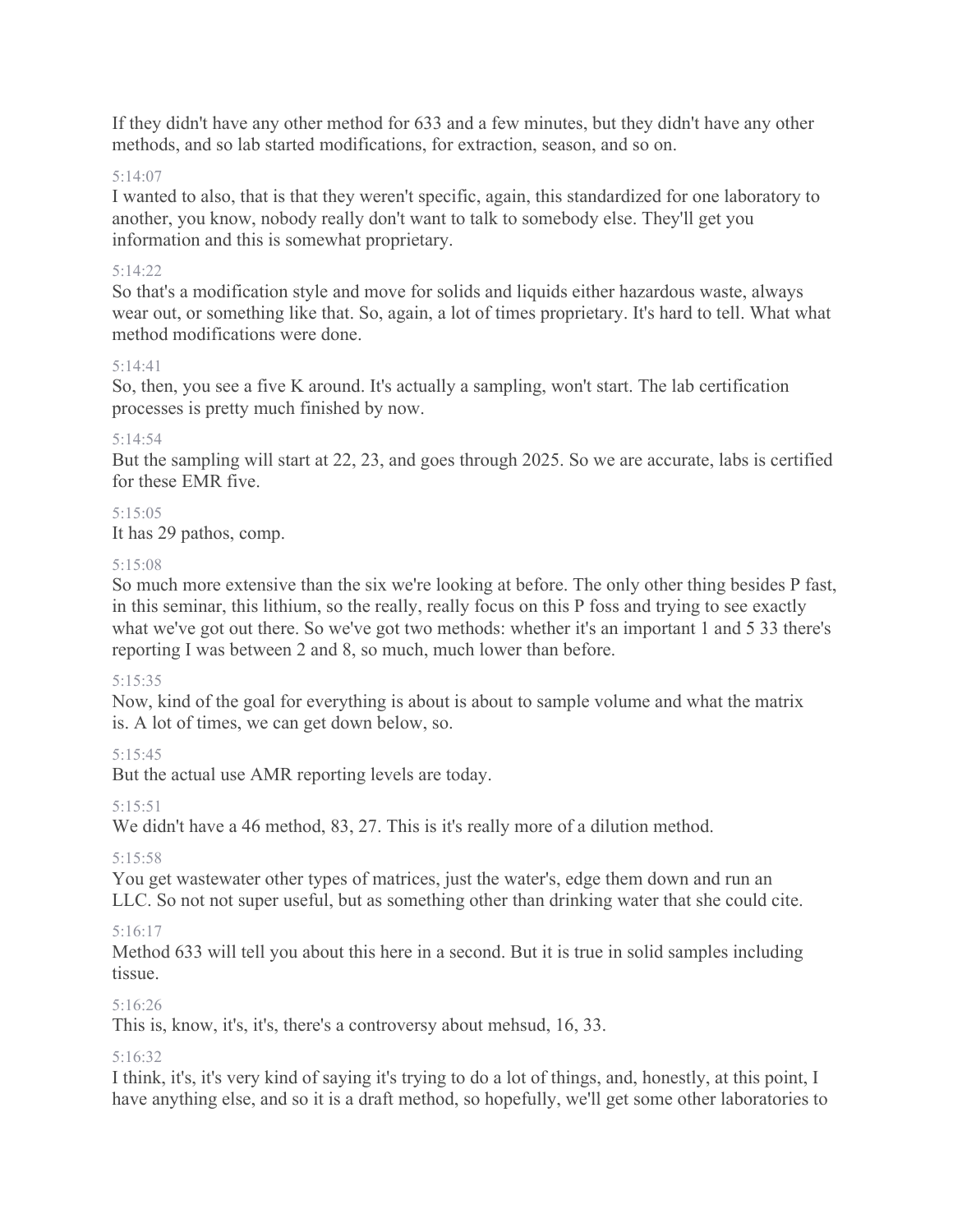do some validation. Currently only validated by a single laboratory. So we'll see, and I'll talk more about some of those.

# 5:16:59

Controversial complex seven minutes, so there's ASTM method.

# 5:17:03

So I'm not familiar with the methods. I know this. But they do have ones that are very similar to the EPA methods and are validated so on.

# 5:17:18

Then there's some people. Generally speaking, there aren't any carbon fluorine bond. As we mentioned earlier, that that are naturally occurring. I mean, there's a few, and there is fairly where you got your back yard. You're not going to find it. And so, if you do, that's a false. Now. So, we're using this organic soy and bond as a basis for measuring these PFAS compounds. So, I'll talk a little bit about that here in a second about measuring the compound. It just gives you a total total pathos.

# 5:17:57

Now, you're measuring the free fluoride, and this isn't just a general ..., but measuring.

# 5:18:03

By ion chromatography sample is combustor the thousands of legacy. We've heard that the temperature quite a few times today, you see, and then, you tell me that for it.

# 5:18:14

So, the difference in those two are making the assumption that those are the organically bound fluorine. And that's your P foster, pathos, concentration.

# 5:18:24

So, again, as we mentioned earlier, it's not it's not specific to a particular call about it. It's a total sell.

# 5:18:37

So, it should be used, and somebody mentioned just a minute ago, I tried to, this needs to be used in conjunction with LC MS. So, the idea of ...

# 5:18:47

and P.t.f.e., or whatever it is, but, then, also, you do a total, you say, you know, there's maybe 20% identified, but at least we have a total concentration. So, still, very good information, and doing those in conjunction is very helpful.

# 5:19:11

So, CMS laboratories offer analysis, again, with a targeted list online. So, check with us, get this call, You know, make sure that we use those specific and works well for your project.

# 5:19:26

Talking about this here in a second, about sampling program, if you have a program that you're doing, before you send samples off, make sure that you check what measures are running. I list the have, and the textual elements that it's going to be appropriate for what you're doing.

### 5:19:43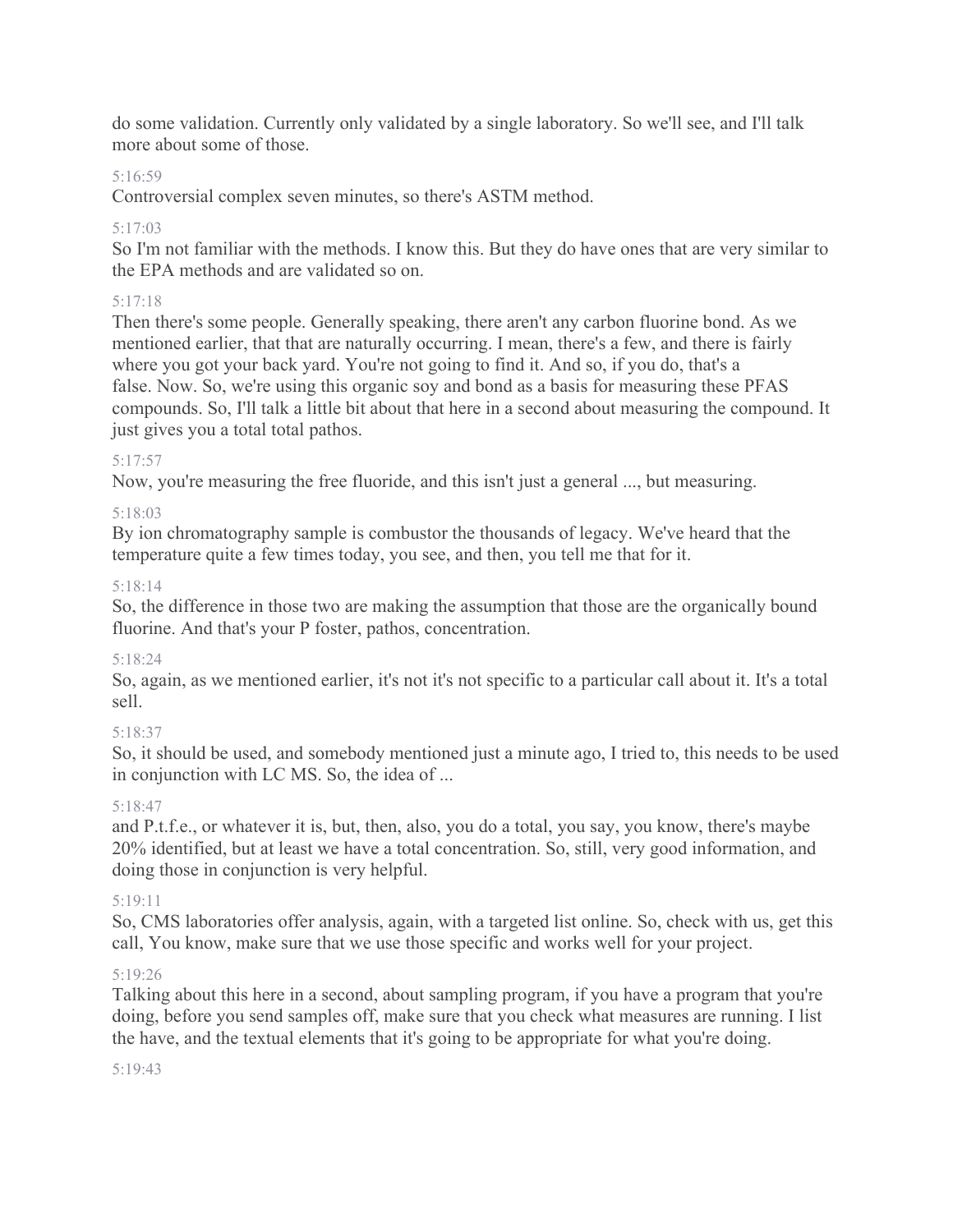At the moment, some of the hazardous waste samples, some of the really high concentration to deal with that. We're looking at, you know, the numbers. When you send something in that set up, the percentage concentration of that can be devastating to a laboratory. So, you know, getting up to the lab, but, you know, make sure that they understand your particular situation kind of what you're expecting.

### 5:20:16

Times, you have no idea what to expect and says, that's reasonable, but.

### 5:20:21

So, it's very difficult. Make sure you've got your program setup.

### 5:20:26

So we're getting very, very low numbers, unfortunately, as we've heard all day long as these compounds are found in common consumer products. So, sample, for me, you ought to be your sample, you have to be very careful.

### 5:20:41

Doctor, he has a sampling SLPs and and so our requirements for GQ very comprehensive list of things that actually some of the things that air Life sunscreens emotions and song. It's got a list of the ones that are OK to use. So, before going out and doing that, some of these things I mentioned, you can look on that list and actually see which ones are are acceptable.

### 5:21:11

So, contamination, again, cause my personal care products, solutions, cosmetics, sunscreens, it's always fun, LBP, glass, brutalize, patch.

### 5:21:25

Now, it's not glass, is not so much of an issue as these, some of these compounds can be adsorbed onto the glass.

# 5:21:34

Can also be caused by pre-packaged foods, Aluminum. Even though method 633 missions, wrapping tissue and aluminum foil, we've done some couple of test laboratory, and found pathos on the second. May not we all feel that at least the ones that we, we did the test. We did get a positive result.

# $5:22:01$

Be careful, you know, check. Maybe there's a risk that particular ones, particular brands are OK. But in general, I would probably stray away from the world.

### 5:22:11

Post it notes are, today, a new and watch clothing, and any of the stain or water resistant material is going to be loaded with P fast. So, what is it safe to use HTTPS a polypropylene? And we'll talk a little bit about sampling containers? And those are typically the two types of sampling data.

### 5:22:32

Recommended stainless steel, um, Natural Gas and Ziploc bags. So goodness for nitrile gloves and zip up X, I know.

### 5:22:46

There is at least those two are at least two.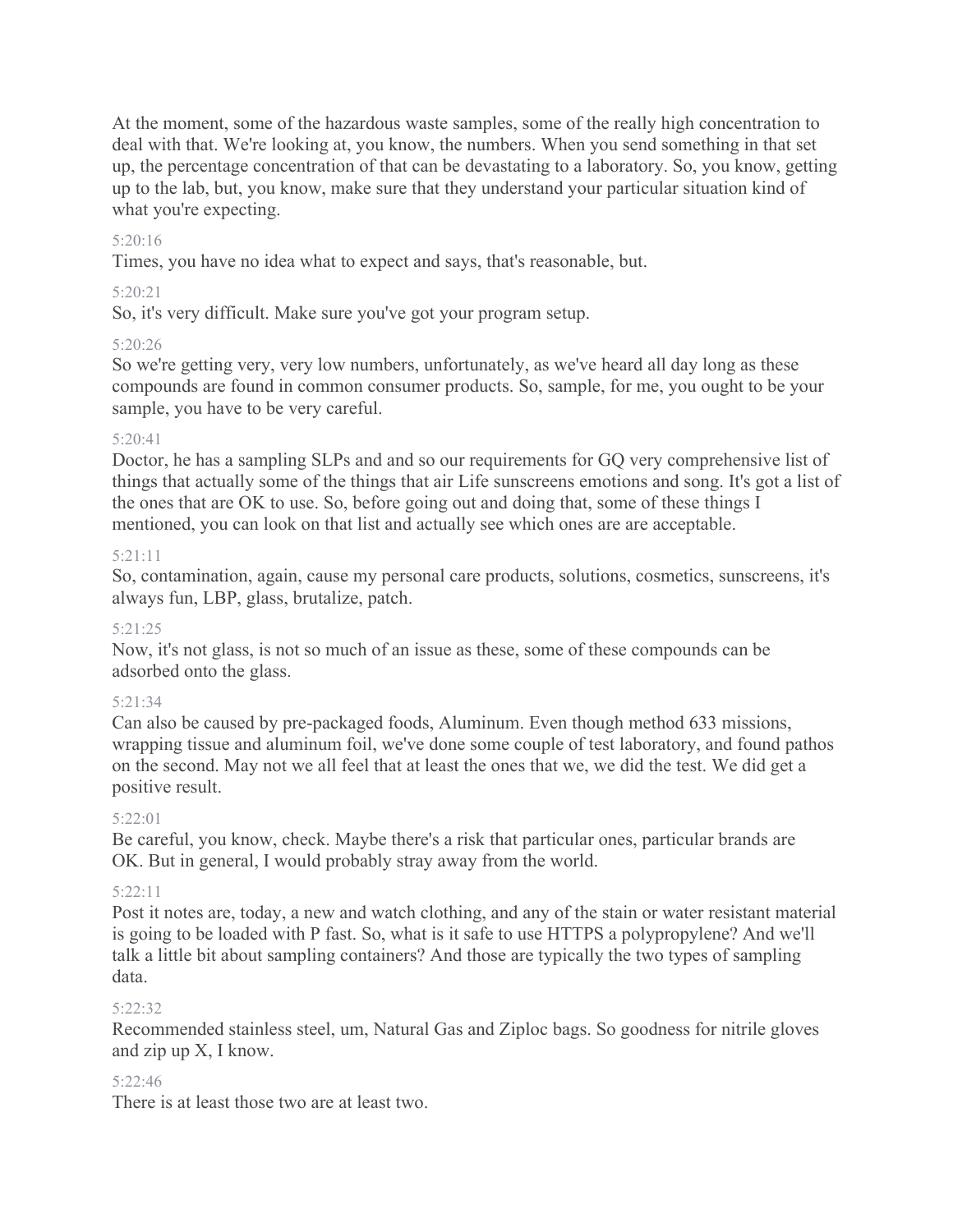#### 5:22:53

So So we thought, anything else, you don't want to go through all the containers and the P and so on, maybe Teflon leds and then go do your ethos samples. So let's first make sure you guys in new gloves on a short flashover lines, just make sure you get a good representative sample, whether it's from the distribution system, rather, we should get a good representative sample.

#### 5:23:24

Collect these directly into your sampling containers. So don't collect them into a glass container loop for me. Collect directly into these containers. Just trying to avoid contamination of some of these can be fast low. And then obviously, as we've heard, you know, some of these are definitely false.

#### 5:23:41

Hi, it's fairly new nitrile gloves between each sampling location keeps container lid off of the surfaces of the size is all over the place.

#### 5:23:55

And just make sure you, you protect those as much as possible.

#### 5:23:59

Now, once you collect those samples, I see a lot of people with their normal environmental samples, which, for most things, this is fine.

#### 5:24:09

Collect the sample, and then, in the cooler with ice, and it's just bobbing around inside of there. You don't know what that containers that coolers made of ice has come from. With everything that gets contaminate the things that that's that's not a safe flight sample. So, once you get the samples, put those back out of it. And then you can put it on ice.

#### 5:24:36

So, we're talking about the methods here in a second about, you know, temperature requirements, assign definitely temperature requirements for ..., so it can go on the sampling.

#### 5:24:51

So. This is for drinking water, again, as polypropylene container, a little bit of truism of offer in the air.

#### 5:25:02

You can see the temperature is less than 10 degrees C for the first 48 hours. So that gives you a little bit of time to do that. And then once it's at the laboratory, you are 14 days holding time. So it's stored less than 60 received.

#### 5:25:18

But that's, that's, that's your 14 day hold time. Now for 5 30, very, very similar sam polypropylene container HTTP container, little ammonium acetate.

#### 5:25:30

And it's, again, gives you a little bit of time first, 48 hours less than 10 times up to 28 days. So that's one of the complaints, about 16, 33 method, is consistency between methods, still, 14 days, I guess, fireside enough. It's not too much of an issue.

#### 5:25:51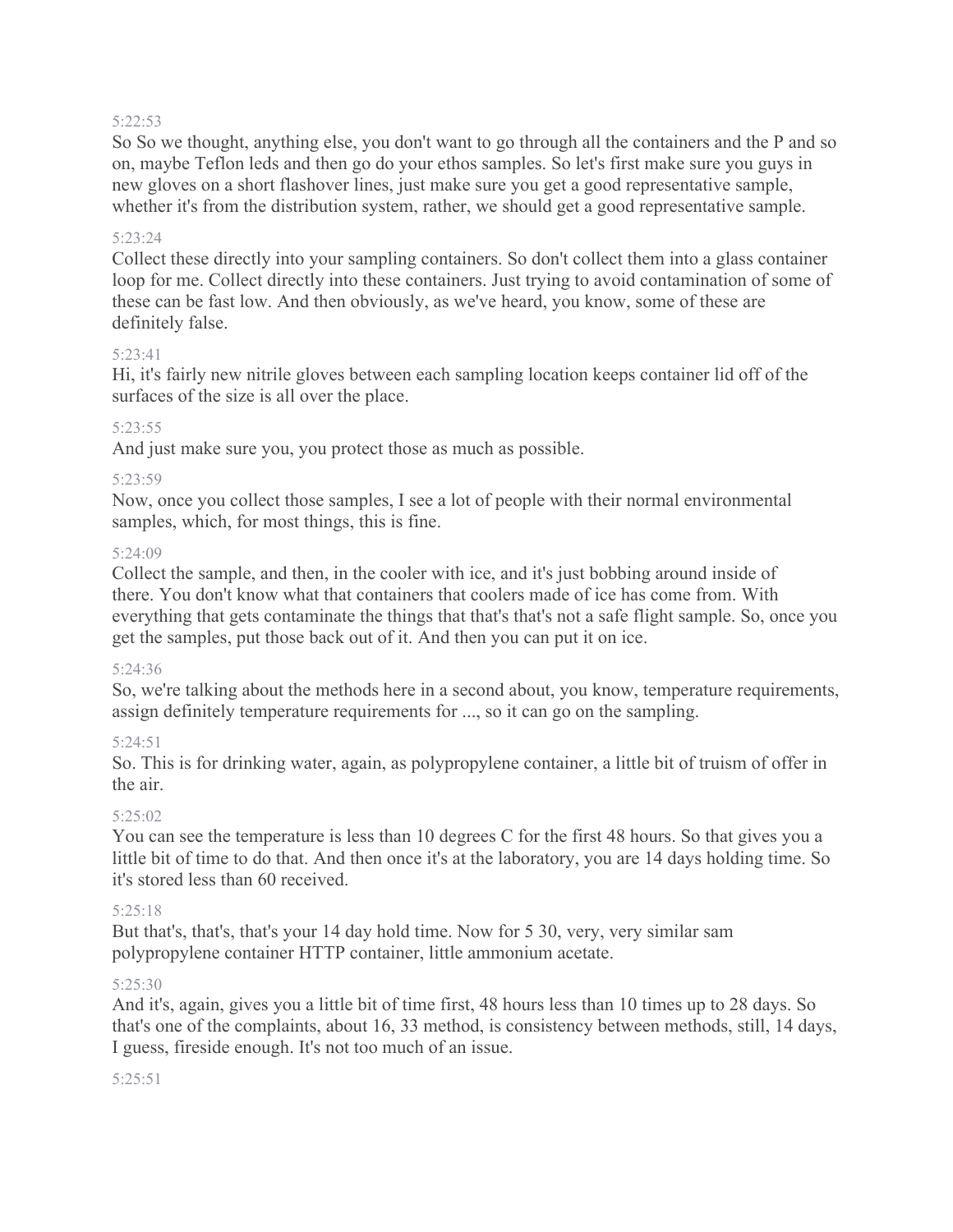So 28 is just just just extra SWA, 46, 827. Again, it's for Brown water. It's, It's again, just a dilution, but let's just say three C is storage, and it is 14 days.

# 5:26:10

Now, What some of you are waiting for 16 33?

# 5:26:14

All right, lots of different matrix.

# 5:26:19

It's It's A least. as far as the matrices is trying to try to analyze. So for samples The HTTP by paramilitary Watch, it freezes. So you need to leave space for expansion.

# 5:26:35

It's less than ... to get it to a lab, then freeze it at the laboratory.

# 5:26:40

So that's one of the compliance, as well, should do a large volume of large freezer, which is and could be a problem now, once they give you 90 days. So that's helpful.

# 5:26:56

Tissue. Essentially, this would be where your slides and other things would fall into ... lab, and then frozen once again. So, I about, is another complaint about this method. Is that I mentioned 48 hours for the for the aqueous 24 hours for the tissue. But it just says when you get at the lab, it needs to be less than six degrees. So again, continuity is.

# 5:27:28

days For the tissue of the reservoir can be much better and 24 hours to get it there. And again, I want to suppose so.

# 5:27:44

Now, as far as to say so we talked about contamination and all sorts of issues, ways, EOP, for somebody, or sample, or even intended.

# 5:27:51

And so, now, we'll talk about field, you see, how we can, we can check to make sure that the results and their Sample didn't come from you, a sampling equipment, or something in the, in the site itself. So, the Voice.

# 5:28:13

Which, all those are just used for, for verification. So Sanford first, fairly difficult is sampler must obtain P foster the water for laboratory or so We thought somebody mentioned earlier about some of the analytical equipment containing tough on and and other things, saying: what's your water purification systems that we've talked about this before. That there's all inside of these water purification systems. And so we've got certified laboratory by certified is that they need to analyze that. So you click that water, make it a particular lot of water, do the analysis and verify that it's less than whatever the requirement is, whether it's a third of the workforce or the reporting limit, depend on your project.

# 5:29:07

So, then, that should be documented stored for later on, because somebody's inevitably going to ask for that. So.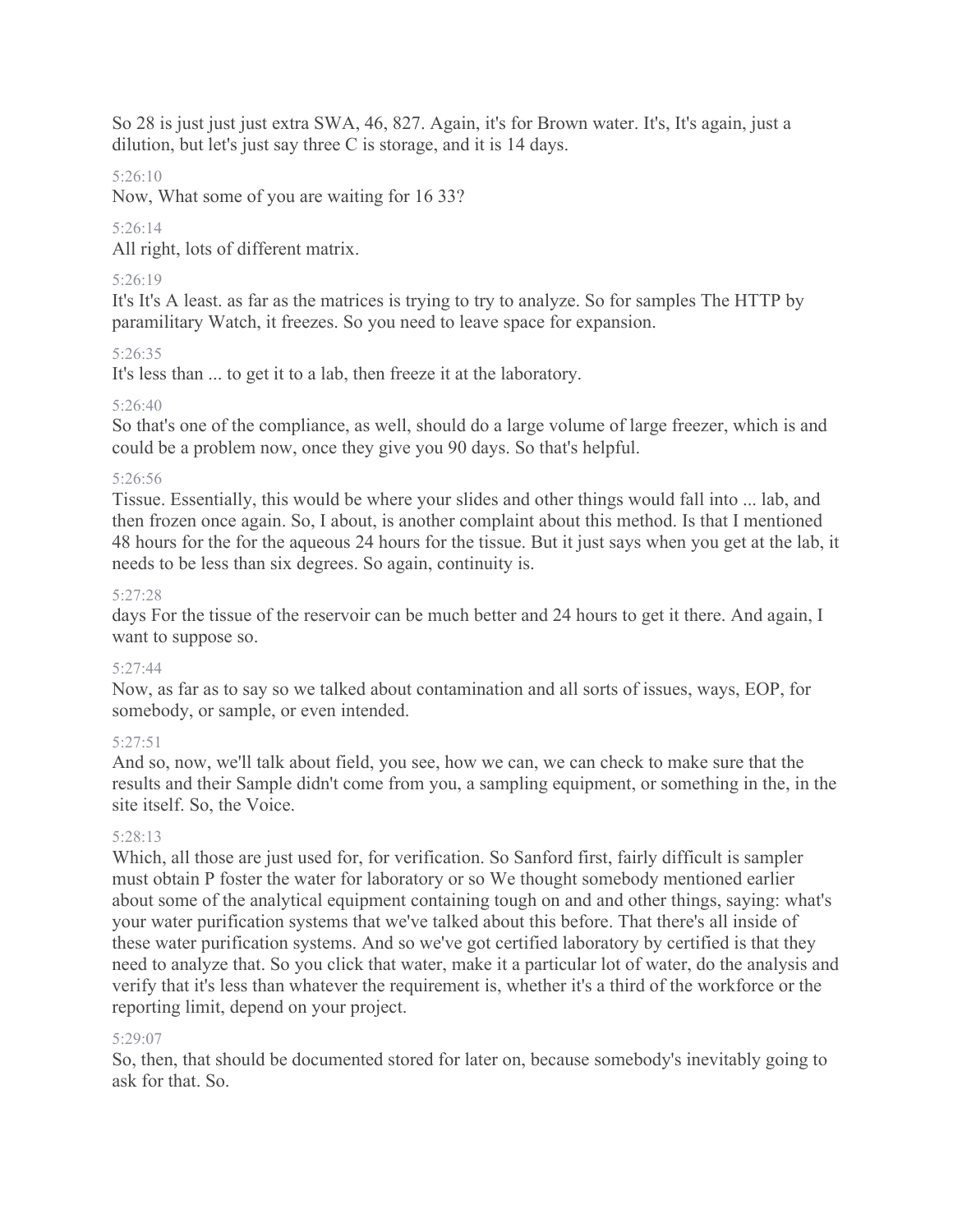#### 5:29:19

Water is taken in the field, and along with empty sample containers, Now, this water is transferred to those empty containers and the field. So, any dust or anything that might be, particularly at that site, we had talked about, maybe things that our laws and so on could get in that sample.

#### 5:29:39

So, once you put a sample of a seal it put in your zip lock bag and then bring it back to Laboratory. So, again, it's treated just like a sample from that point forward. So, clean water poured into a sampling of data out on on-site.

## 5:29:56

Then there's a X, So, for sampling equipment, maybe a school or a according to buy something like that that you can have on the field that doesn't have contamination as well. So if this P three water running across that point wise, or whatever it is either going to test, you're going to, collect, that will say.

### 5:30:19

So, Let's say that your equipment like, You send that to the laboratory it just to make sure that there's, there's no contamination.

## 5:30:30

Tripwires, maybe a little controversial as well. So it's the same thing, except near, you feel your ceiling, and it goes just along for the ride with containers. And then, you know, bought back on, sam. I said, everything else is just to look to see if the actual transportation storage conditions themselves would add to any of your ... concentration.

### 5:31:07

So, just simply write them as it's 5 37. That was the original use, AMR, 3. 5, 37.1 and 533, that's the current DCNR three, starts in January of 2023.

# 5:31:21

Hundred 27.

### 5:31:23

Stop, not add up to a huge amount of samples but it's more of a dilution method, 633. Again, it's a draft right now, so we're kind of hoping, maybe get some validations, maybe a few modifications to it before it's before Smith official.

### 5:31:40

And then the, to the total abandoned flooring, um, contamination, we talked about these all along, different, different personal care products and, and food packaging, and so on, things are safe, is again, our two same basis, nitrile gloves, and ziplock bags, then sample, sample what containers? What preservation? And again, this is not normally something that we're just going to be able to make up yourself.

### 5:32:13

So get in touch with us, get in touch with the lab, you know, they'll, they'll give you all that, that equipment and sampling containers, and so on.

### 5:32:23

You see, so the video field.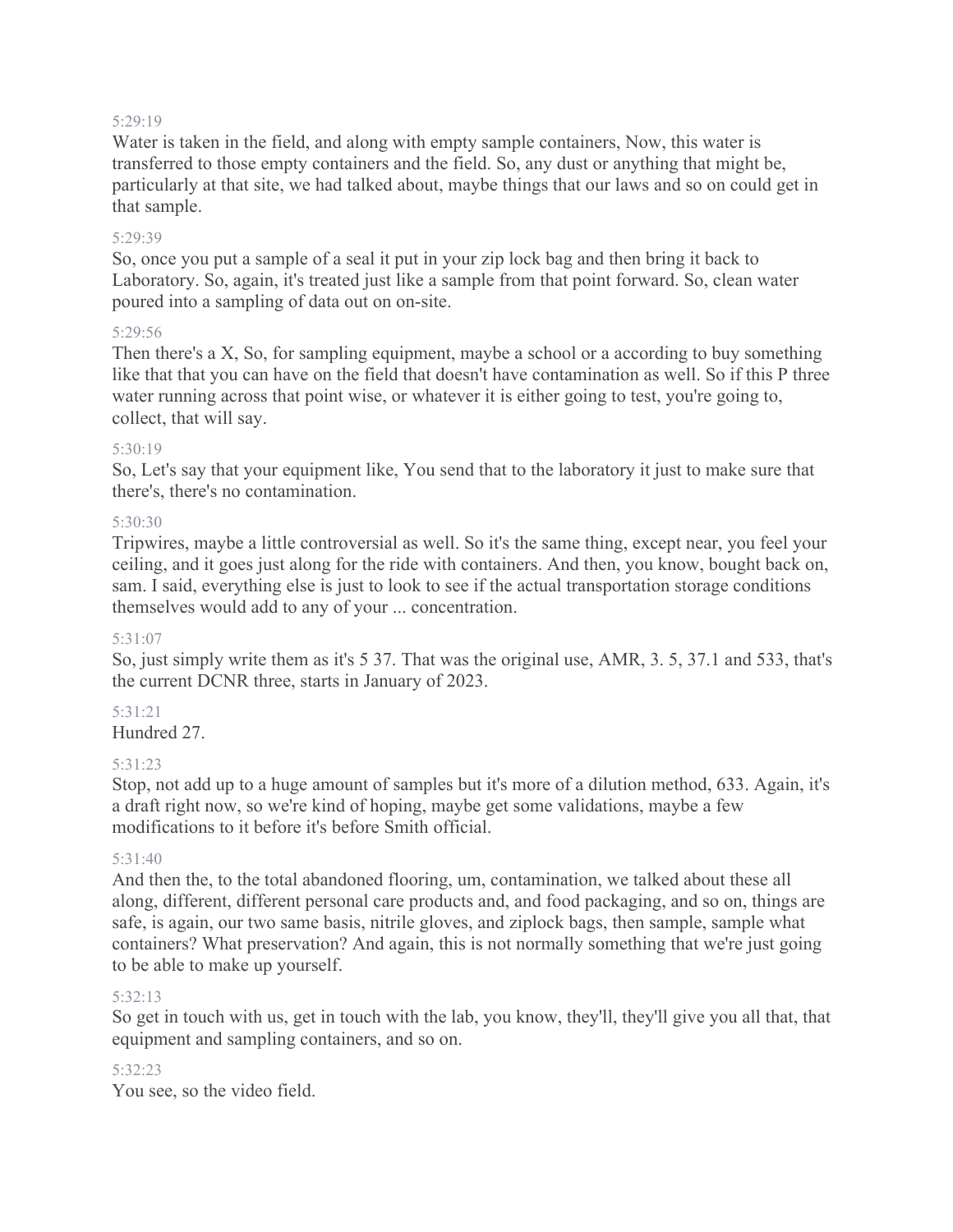#### 5:32:26

You see a museum art, the field QC for the ... you guys are going to be doing.

#### 5:32:32

Uh, only requires equipment blanks, so, or excuse me only required field reagent like, sorry, only feel like snow snow trip. I just feel like, so they've done this the fast with the 537 For these are my three any issues with that. The event actually good for the metals, for the SMR three And it became sort of problematic. So with the lithium this time, there's no requirement for that. But for these five thirty seven point one in five hundred thirty three, there is a requirement for field reagent bikes.

### 5:33:10

Um, any questions?

### 5:33:12

I figured there might be a few question. I have two comments. one is, yeah, I do not use a little leaves.

#### 5:33:24

I'm sorry, Yeah. two comments. one.

### 5:33:29

Room for, the second comment is, normally sampling the rural part of Oklahoma you don't have you forgot to get distilled water. Will go to Wal-Mart or k-mart or something and you store to get distilled water.

#### 5:33:48

You cannot do this with PFS you have to plan ahead of time because to ensure because they're going to be testing.

#### 5:33:58

With this thing LLC, mass spec, the ... concentration is below the detection limit.

### 5:34:07

But it's below the detection limit.

#### 5:34:09

It's amazing to me is all these water purification systems when I took a pop mind in my laboratory which fueled Teflon.

#### 5:34:18

The same thing we're analyzing for, if you look at the valves and gaskets, yeah, so those are two comments the question, what do you think you need to deal with?

### 5:34:28

Yeah. That's a good question. So, it's, it's very cost prohibitive, as well. So, I think that's, you know, we're looking at ... five right now. Looking at getting through with it, and regulation. I'm not sure. somebody mentioned today that there's EPA's working on at CRS.

#### 5:34:51

You know, they come out with something more, definitive way, too, to jump too far into it and then have made the wrong choice, kind of that VHS and beta situation. So I want to make sure we're jumping in the right the right pool. So until we go over more guidance and regulation, and some of the methods come out. So we were glad, again, the time on .... We're glad to see it.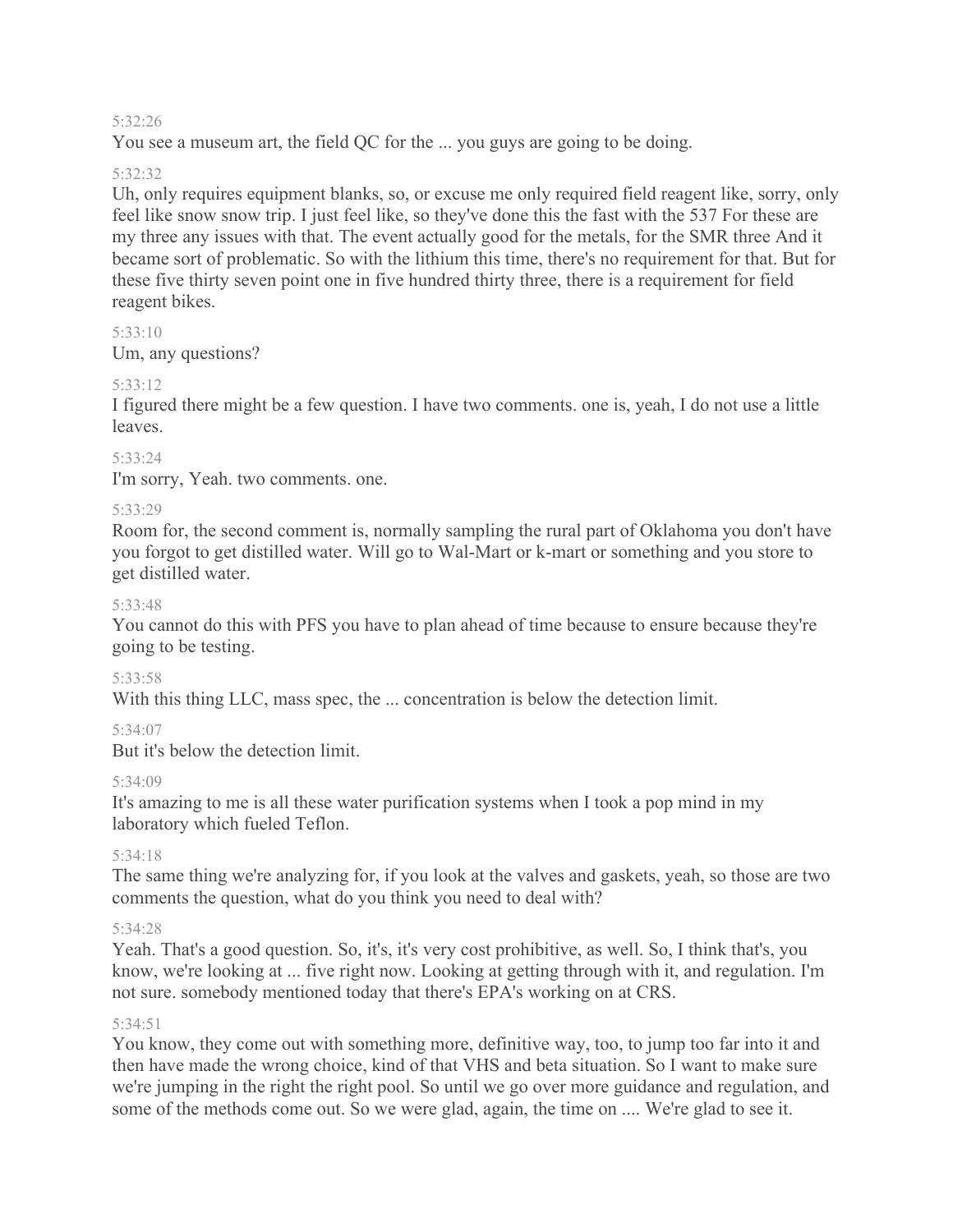#### 5:35:21

I know there's some controversy with it, but it is, thank goodness, there's something besides just the drinking water method.

#### 5:35:28

So, with everybody and their modifications, and it's, things are a little bit, a little bit crazy, with, with the analysis.

#### 5:35:35 Yeah, absolutely.

#### 5:35:38 Any questions?

# 5:35:40

Yeah.

# 5:35:47

OK, just random method, 600 to 3 mm, part of our coalition, to master pronunciation.

## 5:35:57

Draft method will come out, I'm so glad you're pointing out the amount, large amount of value that requires.

## 5:36:06

That's alright, but imagine Lauren, 500 bottles. And these sides have multi, multiple sites.

## 5:36:16

Sure, extra care to see, Of course, in the landmark, for you to send you away.

### 5:36:23

And then you have a map, of course, that you have to worry about that practicality is just not So uncommon in that really rigorously as a way to roll back.

# 5:36:37

And the second question, just like we know that the universe of P for a species so large so essentially sky's the limit.

# 5:36:47

And then knowing the regulator's role, regulate as many people as possible as a class. So it's a catch all like fast, right?

# 5:37:00

What do you see industry? I know.

# 5:37:03

It's a tough question how many of us know can practically do analyzable? Yeah, we're good question. So that's that's specifically based on the sale are. So UCI as a list It's 29 for that.

# 5:37:21

These standards again, it is cost prohibitive, standards are very expensive. And with the desktop version, you have to buy all the internal standards are extracted, not extracted and it's, it's insanely expensive. Not readily available, I mean, you can get others. Thank goodness, there's a, there's a couple of companies that we buy our strong consistent. But, for us, I think that's probably a 40 or so, maybe this is kinda the same word for trying to add all time. But right now,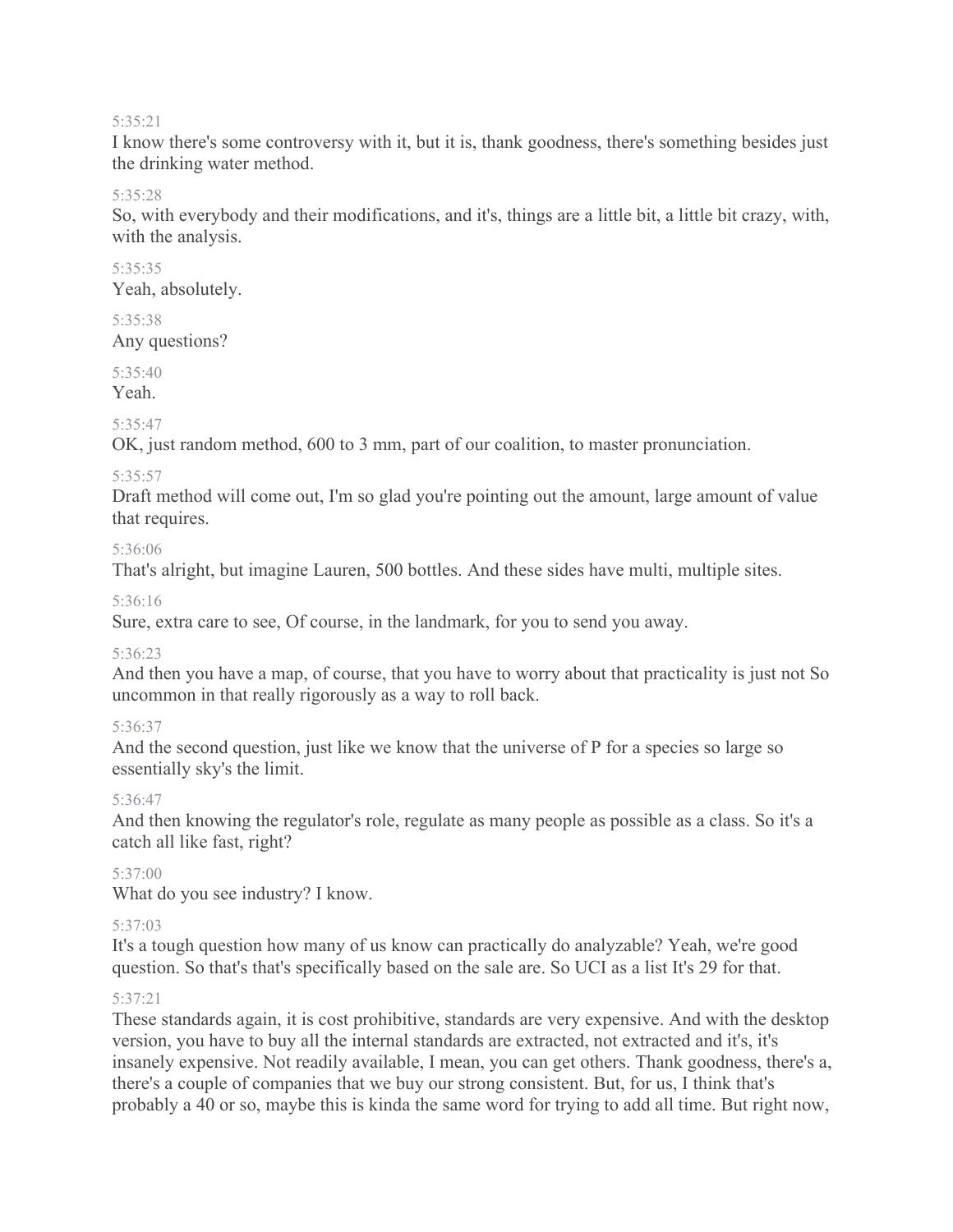that's, that's really where we got was from us, for the use EMR. So, again, you know, we could do for somebody else, but as, you know, things are the mass back and so on. We can do do more with the ISO delicious, just gets very difficult.

5:38:15

So, Yeah. Yeah.

# 5:38:27

Pretty clean Bottles, as I said previously, and Zan.

# 5:38:32

Yes. And verify that the client already. Yes, but not the purchase.

# 5:38:43

Yeah. I think most of the containers that you get these days are probably pretty claimed or had some sort of certificate of analysis now. But follow a certificate of analysis is that they probably don't have a false certificates your normal balls and semi volatiles and so, on.

# 5:39:00

So, as long as you, like, we were getting, I would actually say, potatoes for our QC.

# 5:39:07

So, without the reagent likes and all that, if we validated those, those methods are those containers so I Will go out and purchase your own containers without knowing that they've been validated It might be a unfortunate surprise, so.

# 5:39:36

OK, Perfect. Thank you.

5:39:44 OK, Good.

5:39:50 OK, .... Thank you, Danny.

5:39:56

So our next presenter is Maureen.

5:40:02 Change.

# $5.40.04$

he knows the past marketing and communication consultants from takes us money.

# 5:40:14

He has been a testimony for now for 16 years, Frank, and a BS degree in chemical engineering from the College of Engineering.

# 5:40:26

Frowns joined the Hazardous waste business in 19 87.

# 5:40:31

He's waste experience include what funds in the incineration, inorganic, wastewater treatment, biological, waste, water treatment, hazardous feel, meeting cement pain and underground injection segments.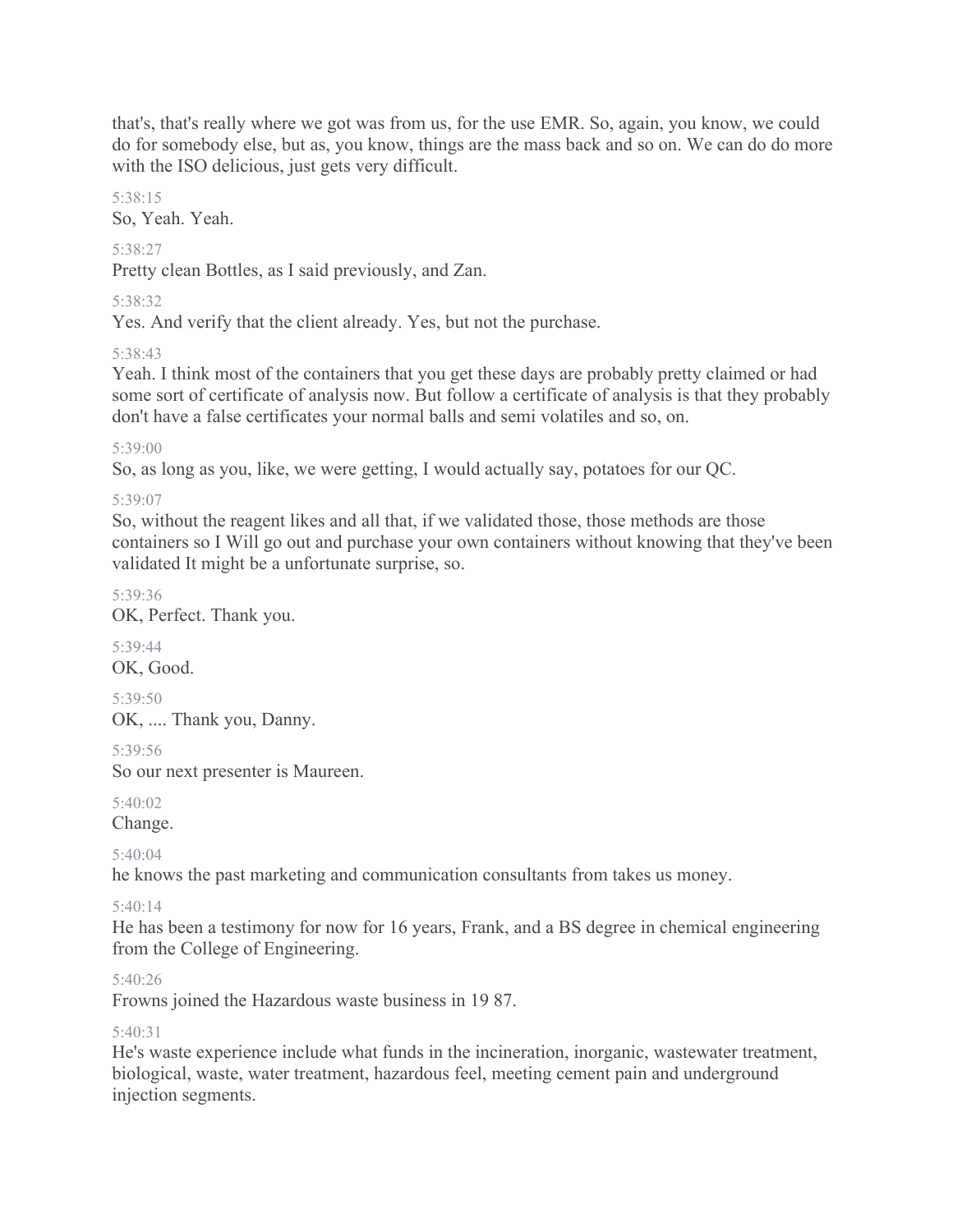#### 5:40:50

He coins name, represents excess money on the back community advisory councils, his company's outreach to low-cost local, state, and federal officials.

### 5:41:07

Frankly, the developed means of Texas money for the ...

## 5:41:11

business reach has safely managed over 18 million gallons of aqueous PFS Waste.

## 5:41:20

He has the right to present PFS, Sustainability, community participation, and the use of deep, well injection two chemicals for your team.

## 5:41:32

Galvanizing all the states and the national industry associations, franke, smiling.

## 5:41:41

So he's: Why schwann for 48 years 49.

## 5:41:47

Yeah, OK Yeah, he has one daughter and two wonderful grandson's jollies any activities that include includes his grandson. That's beautiful. Welcome Frank.

## 5:42:09

Thank you all very much. I really I guess that's my best achievement, isn't it?

## 5:42:17

My single best achievement in my life is to be married to my love for 49 years and Right now to figure out different number five. Oh, So, any ideas, let me know.

### 5:42:32

But, anyway, you know, it's what's interesting, is we've talked about pathos all day long.

# 5:42:37

And community partners, it's just some things which we haven't talked about that hope to share with you. A bit of background, really, about what you've heard my bio.

# 5:42:52

But my perspective is it's a little different in that it's much more practical. We're going to be talking about disposal and destruction of foss.

# 5:43:02

Basically, methods which are currently available, versus, you know, all the technologies under development would be mostly on that. Also, the perspective is, we are very highly regulated.

### 5:43:16

Business, and our clients are also extremely, highly regulated businesses.

# 5:43:22

So we have a unique perspective in that the regulations that apply to our customers apply to us and they normally apply to us a little bit my stringently because of the fact that we accept materials. So, we did 75, sugared, that, what we're talking about? wastewater. So you folks said, Upright wastewater plants.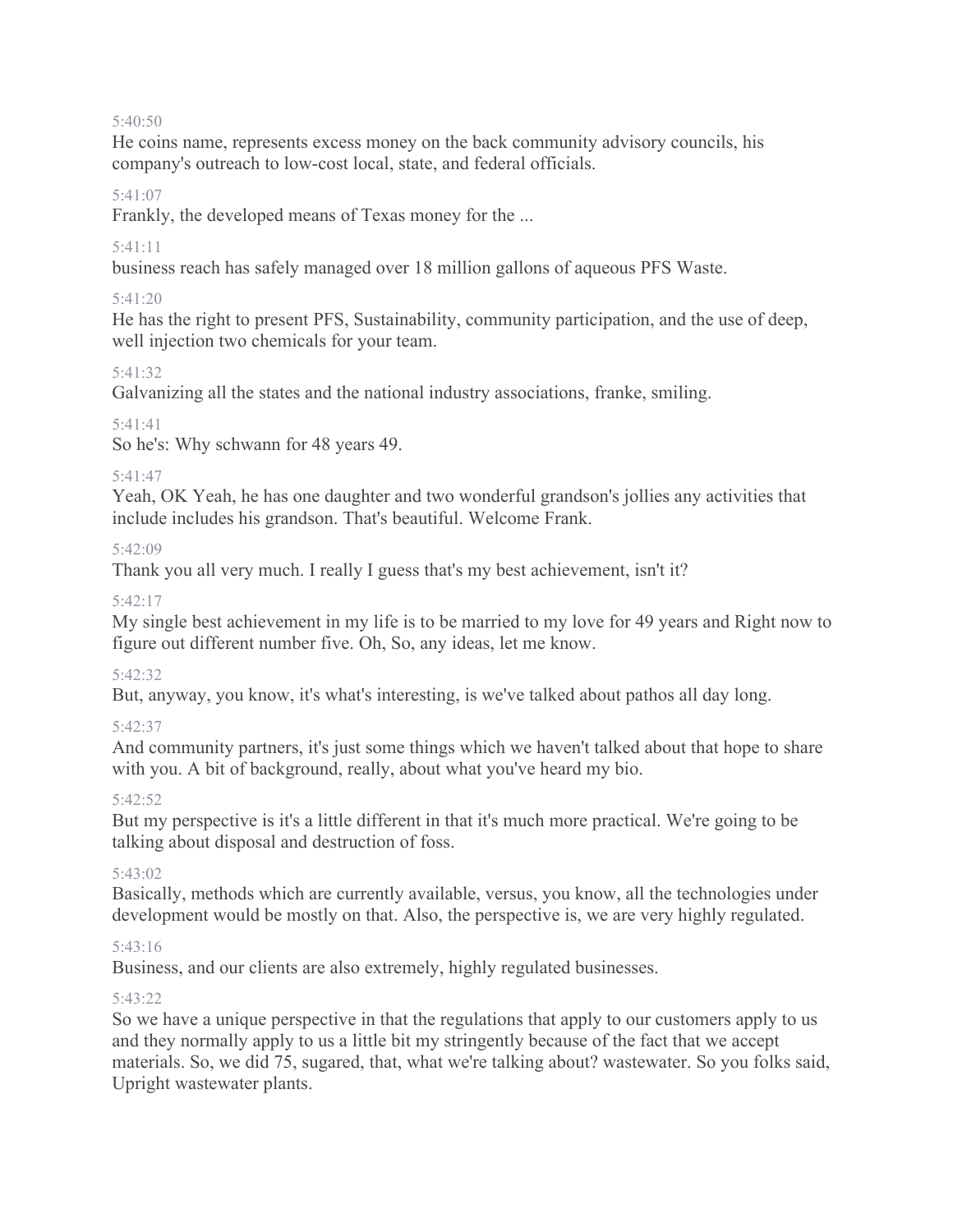#### 5:43:44

We're not talking directly to you, but it's regulations develop as they deal with other chemicals.

#### 5:43:49

Some of the people who who would be sending large amounts of ...

### 5:43:55

to your facilities, you might not want them to do that.

### 5:44:00

You might want them to manage it on site or manage it some other way. And so what we're talking about may apply to you as well, but not, not directly.

### $5.44.12$

My background and experience has all been in hazardous waste.

# 5:44:16

Uh.

## 5:44:18

And I just I like to say that NP fuss it's learning share activity.

## 5:44:24

I spend now, was president for 15 years for succession planning.

5:44:30

Asked me to be a consultant.

# 5:44:34

Occupied now than I was before.

### 5:44:37

I judge it by my Saturday afternoons.

### 5:44:40

I'm working. When I was president. I didn't.

### 5:44:44

So, but this is a very enjoyable thing, how many of you are ..., I know Overhears or summary?

5:44:54

But live it, and I do, it makes so much enjoyable for me. So to learn and share.

# 5:45:03

So obviously for me today to be here with you, and be here with the people who've spoken, I'm taking notes, I'm learning, and my desire is to share.

# 5:45:14

Learn a lot, and then share with people, and I'll say this before it, if I forget about it later.

# 5:45:19

But the fact that you've invested your time and effort to be here, I would like to be considered a resource for you in the areas where I could be a resource to you.

### 5:45:29

... says she knows all encompassing it, then maybe a little specific thing.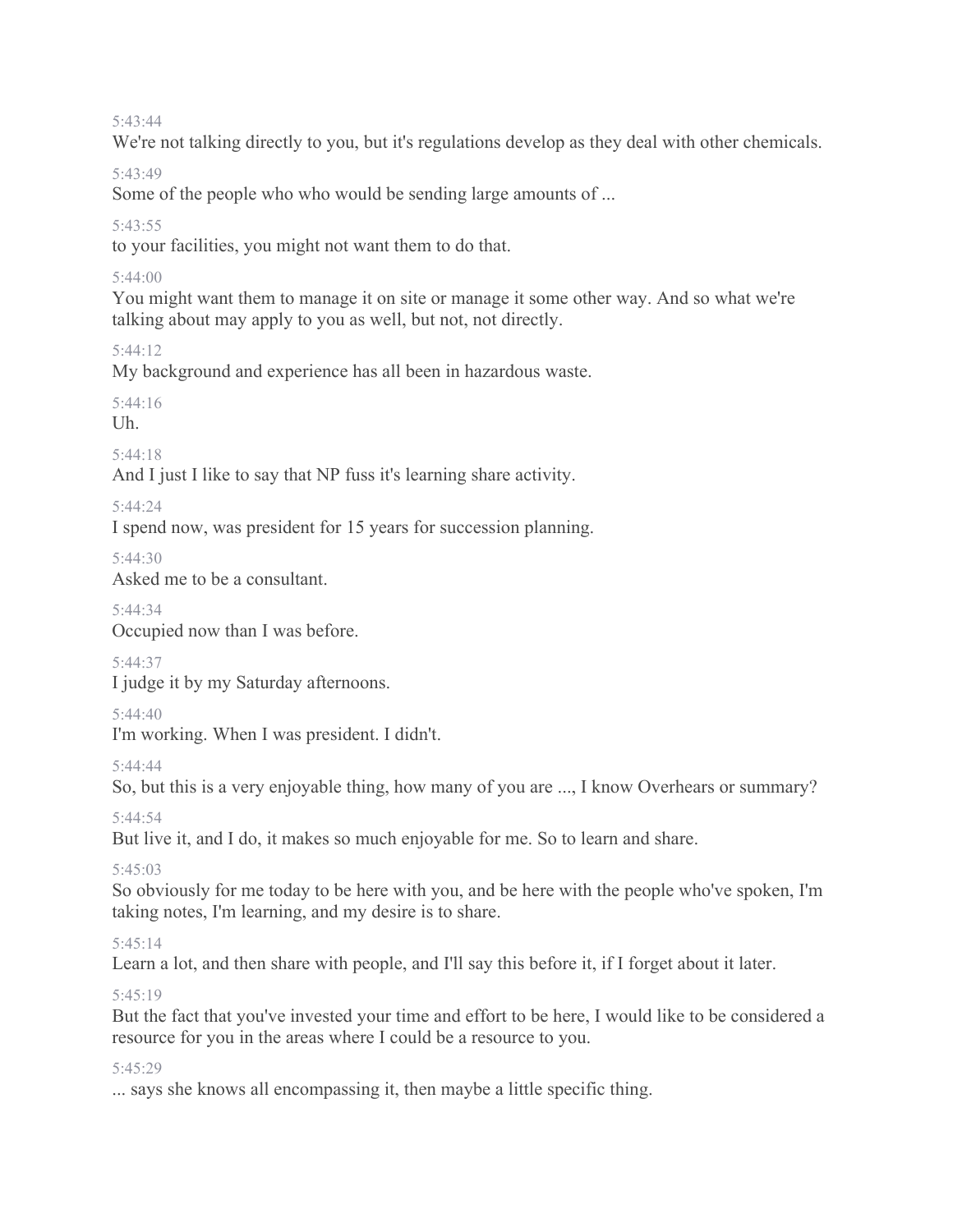#### 5:45:35

So, with that, just start here, OK?

5:45:44

OK.

5:45:51 Chalk guidance ...

## 5:45:54

spoke about disposal and destruction based on what's available and commercial.

# 5:46:02

In other words, they didn't go in, they talk about all the technologies in development, but didn't spend a lot of time in them because, they weren't available, and people were, like, What do we do with this stuff?

# 5:46:15

Anyhow, a couple years ago, I was just talking about it, but then, what do we do with it?

# 5:46:20

You know? So, and some of that they pointed out.

## 5:46:24

That the regulations that they said they'd have it by the spring of 220, 22, which now you get technically, that's on July, June 21st, they put out guidance for data habit by the NDA.

### 5:46:38

one, yeah, from the NDA and just when it was published, one here from the NDIA.

### 5:46:45

So anyway, I won't talk much disposable destruction options, It did give us that recently, we won't talk about what it is.

# 5:46:54

It says in what it doesn't say, but options from the highest to lowest uncertainty. So I'm gonna, I'm gonna flip.

# 5:47:01

I'll show you what the options are.

# 5:47:03

Then I'm going to flip them and we'll talk about hazardous, uneven injection.

# 5:47:08

I'd be closed in Central. Why do you use technology?

# 5:47:12

But almost the least understood, even by people who've been in the business for a very long time.

# 5:47:19

It's just not understood, Uh, and so, it doesn't matter where I got, doesn't matter, But I've talked to, and I'm hoping there'll be a lot of questions. So I'm really not the last presentation.

# 5:47:31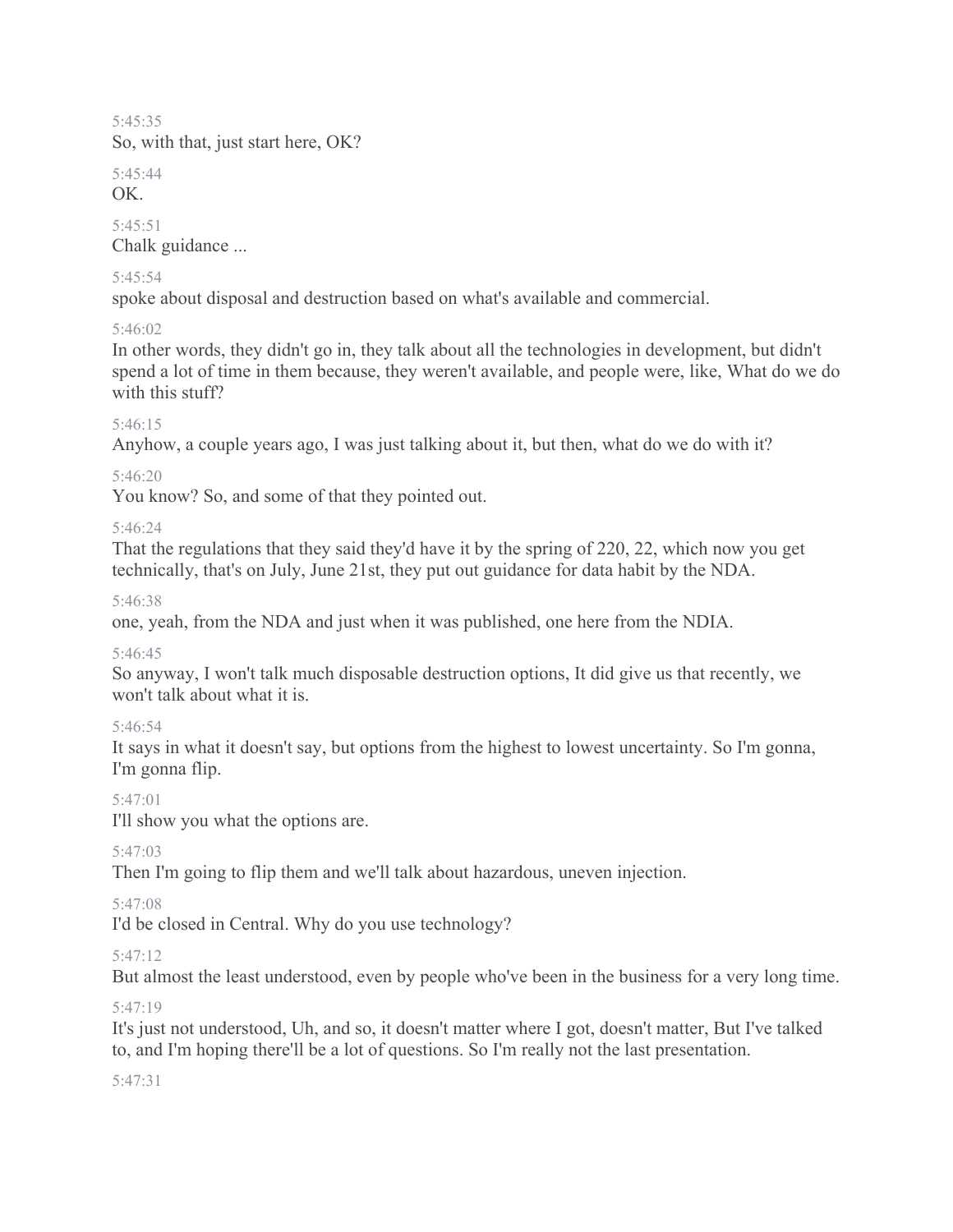Because we do have a discussion after this, and I'm hoping that it'll be, a lot of you will have a lot of questions, not only about what I say, but what's been said today.

# 5:47:40

So we'll talk a little bit about underground injection and why talk about something that's kinda been alluded to today in a couple of ways in a couple of presentations.

## 5:47:50

And that's the non regulatory drivers, know, we all know that we all know about circular. We mean, you may know about surplus. You may know whether or not it's going to be hazardous waste and it's listening on table. What's a Table eight?

### 5:48:06

Hazardous constituents.

### 5:48:08

Uh, I'm going to specifically hone in on one topic, which is environmental justice, which I haven't heard today.

### 5:48:16

So I want to I want, I want to dive into that.

### 5:48:19

So you'll have to put up with some of some of the other stuff we talk about to get to something that I think is important regardless of what you do or how you do it when it comes to us. It's not just all the regulatory stuff. Not just the toxicity which are all important.

### 5:48:35

But environmental justice. And I couldn't lever a presentation without giving. You probably got about three pages. There are four slides that, there are references that you can use.

### 5:48:49

If you want to follow regulations, you can go to these this specific sites or references to get information.

### 5:48:59

OK, the guidance document, I'm like, say, it was, it was put out in the December of 2020.

### 5:49:07

And it, actually, I think, down here, somewhere, it's going to be updated in that by the end of next year, 20 23. So, this is the guidance we have now. Again, updated at the end of next year.

### 5:49:21

and, like, say, the reason was for the 2020 India.

### 5:49:26

Uh, and commercial covers, now, what's interesting, is now we're starting to understand a little bit about the the triage here.

#### 5:49:36

They're starting to talk about the materials that it covers.

#### 5:49:41

And of course, by, by reference, there seems that it does not cover.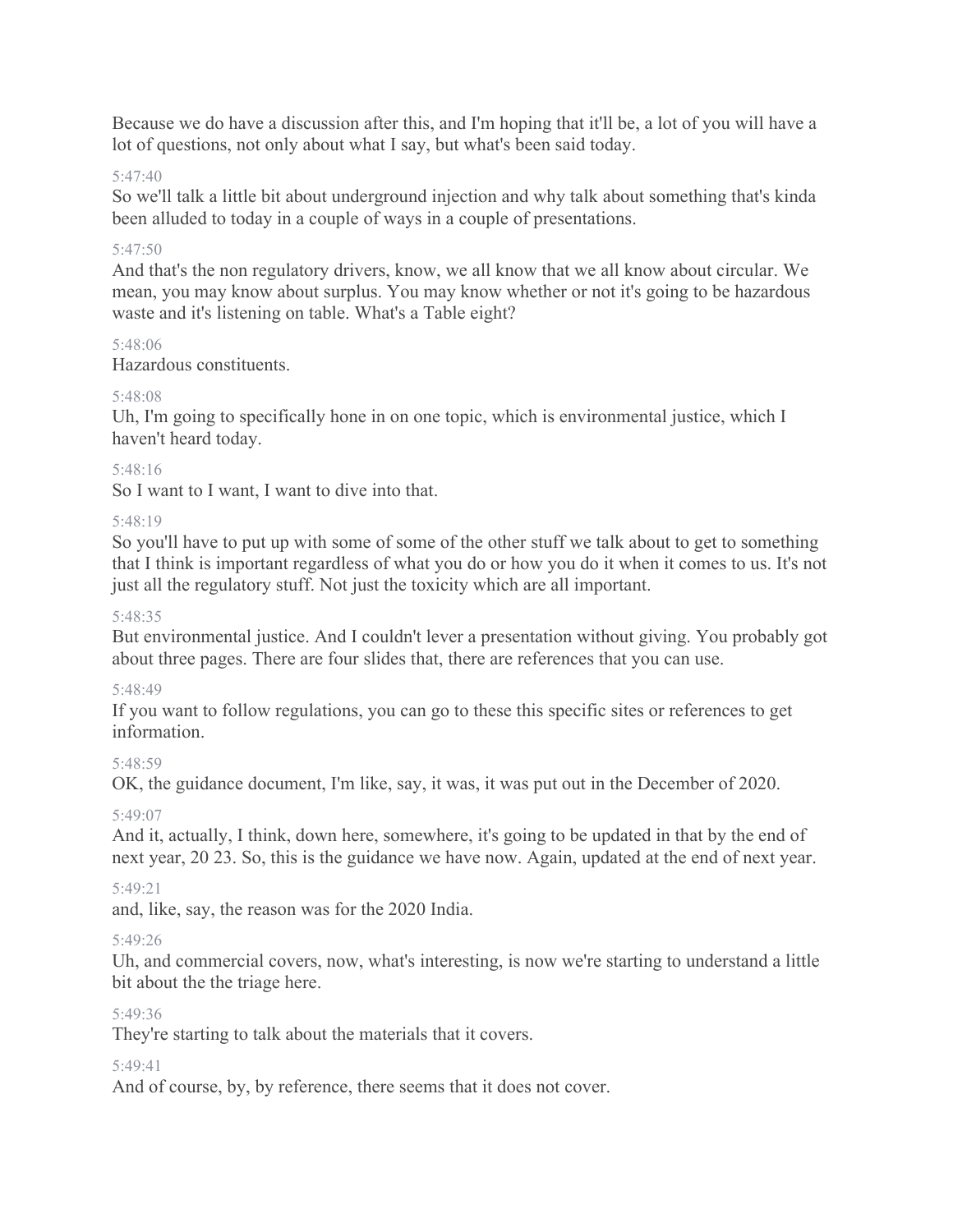5:49:44

So covers a triple F a lot about that.

### 5:49:48

Soil's textural, spent water treatment, Gerald's, etcetera.

# 5:49:53

And these spent, you know, spent treatment, materials, and Landfill Leachate, which I call the elephant in the room.

### 5:50:03

Very large situation, OK?

## 5:50:06

So what it doesn't do, so some people look at it negatively say, well, it doesn't tell me anything.

## 5:50:12

It gives you information about technologies but it doesn't specify anything.

## 5:50:17

It doesn't specify that you must use them.

### 5:50:19

It doesn't specify a treatment standard.

### 5:50:22

It doesn't tell you what technology to use, and I think, in their language, and I think it's appropriate, that the language was not written that way, it wasn't written to tell you what to do. It was really to help people start evaluating.

### 5:50:36

And I think so on pointed out earlier, were a couple of years ago, you really didn't know what direction of the direct go, but I think those of you who follow it, have a better understanding of where they're going and have a lot more likelihood that they're going to certain things are going to happen. So.

# 5:50:54

Um, talks about.

# 5:50:58

The population's now, sorry, Negative comment about Administration, Sharon. This came out in December 2020, Republican President.

# 5:51:10

This came out under a Republican president and had a very substantial section on vulnerable populations and the role that, and permitting other things that relate to environmental justice.

### 5:51:24

It's not just and I think that's the other thing that I didn't cover here don't have time for here, but a lot of that legislation has been bipartisan.

### 5:51:34

You know, because a lot of people are interested in this issue, and it's kind of good to see that it's not, might be one thing, that side 100%, one way or the other.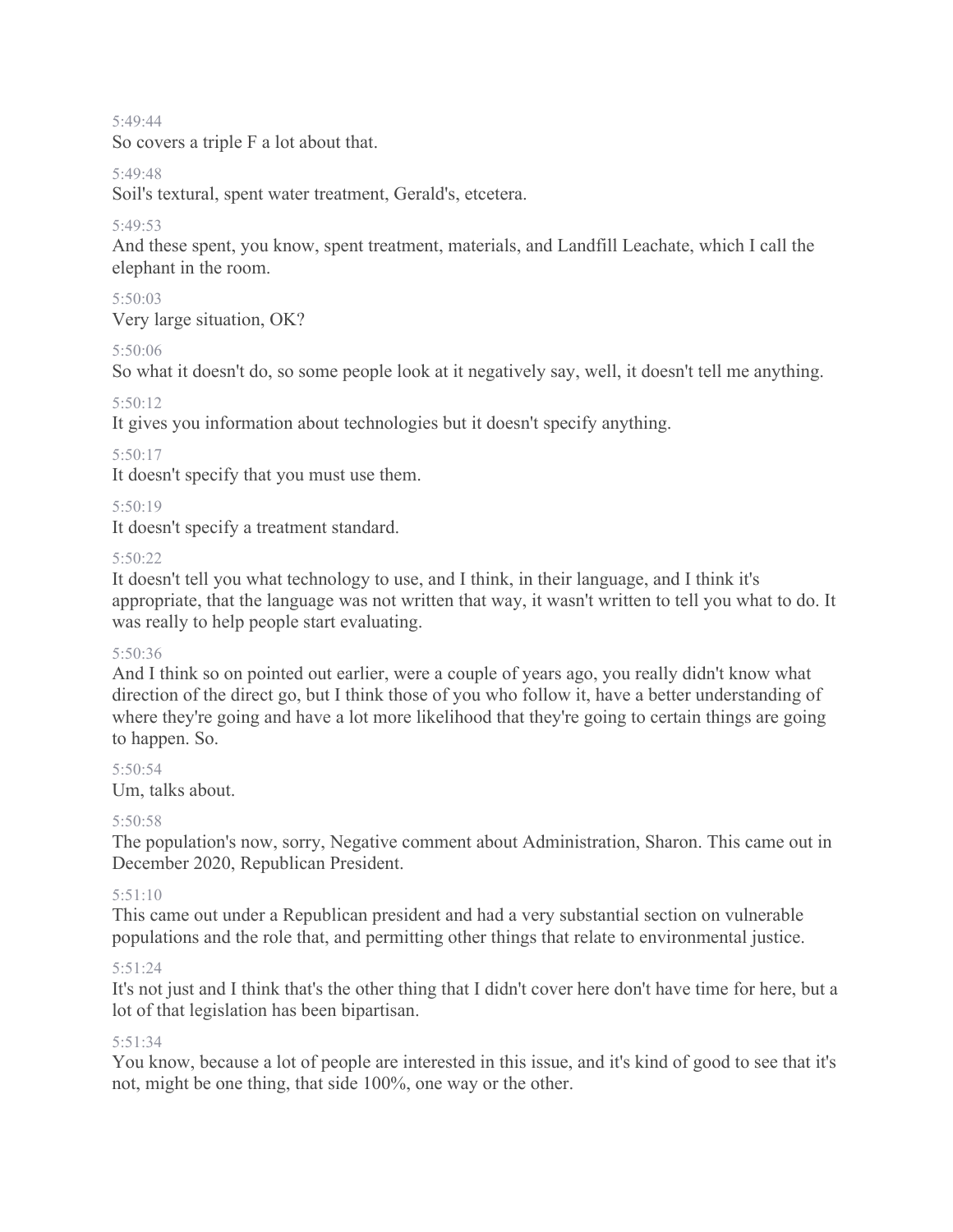#### 5:51:45

So, so it talks about health effects, and the development publishers will get into that.

# 5:51:52

And then community engagement, which even before this, you know, being and living in industrial worlders, industrial clients, and, I quote the social contract, you might have social comment, excuse me.

## 5:52:06

You may have a record permit. You may have all kinds of permanent. But if you don't have a social permit in your community, you're probably not going to be in business.

## 5:52:15

And precise, maybe the spear, the tip of the spear on this.

## 5:52:20

Um, OK, often, so that what they do said, What does, they said, What is, Instead of using risk or other terms, which might show some bias or something.

## 5:52:33

They used the lowest uncertainty.

## 5:52:36

So the first one listed is storage.

### 5:52:39

Hey, storage. You're not doing anything with it.

### 5:52:43

You're not responsible in the future for which you did, because you haven't done it yet.

### 5:52:50

Say something.

# 5:52:53

Depends on how much you have, and the likely we'll actually do that. Some are using it to make decisions, to decide what to do, actually storing it. But as a practical matter, if you really have a lot of it, you really may not be a good option and you've got the risks of containers and leaking. And all the other things that come with storage.

### $5.53 \cdot 10$

So, we're not going to talk about storage but they did good things into three classes of underground injection, landfill's, incineration, or thermal treatment or straight groupings.

### 5:53:22

And within those three groupings, they separated out tradition, non hazardous versions of all of them.

# 5:53:31

And, which was interesting to a lot of people in 20 20, we're in 20, I guess it was in 20 20 Research incineration, hey, I work for incineration Company for years, but it's kind of like an easy button get saturated where it was just burn it.

### 5:53:51

And then, something happened that changed all that.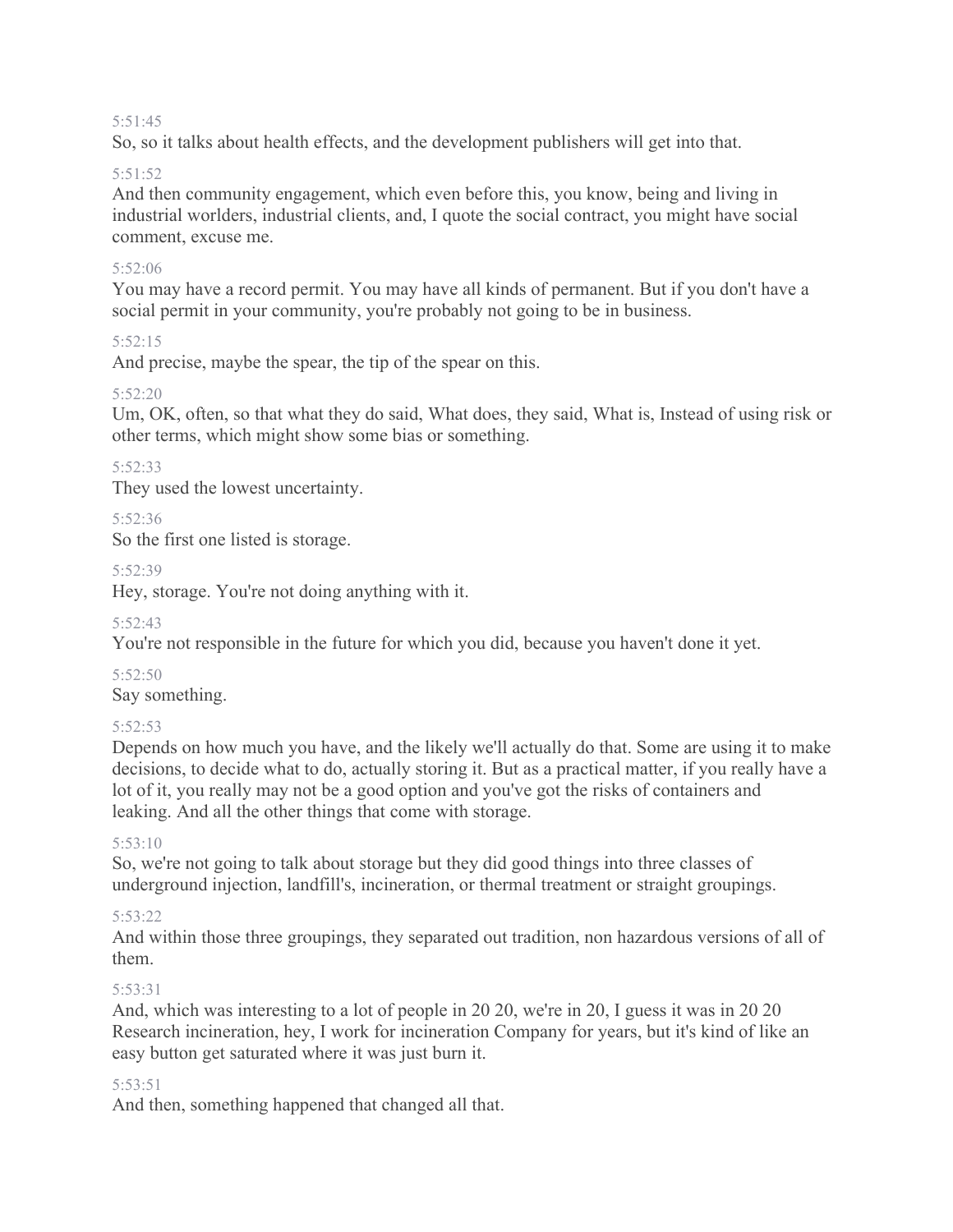#### 5:53:55

So, incineration one from the Easy button two now, the lowest option in terms of uncertainty or highest uncertainty if you will and which is kind of an incredible You know, we talked about the DOD certain states have actually banned the burning of uh, foster within their states and other state came close to doing it.

### 5:54:23

Some incinerators have voluntarily cease to mature the others that aren't, uh, so, anyway. So, we'll start from the bottom combustion units.

## 5:54:36

Um, positives, maybe, I don't know.

## 5:54:39

I mean, there might be an overall play plan, but if they can't get to the destruction removal efficiency, temperature, time, and concentration that's required, they may have no play within us, giving them the benefit of the doubt they listed them.

## 5:54:58

And, you know, in other words, if someone were to take a non record unit.

## 5:55:04

I know a lot of these are the thermal units would be non rep, could be non record.

## $5.55.07$

And if they go non record, I think some of the combustion things that better land, at reference centers could be employed by them.

### 5:55:16

Of course, uncertainties still have the admission discharge and rather it is and I think that's been talked about.

### $5.55.23$

You know, if you're not combusting what's happening with the unconverted or food products of incomplete combustion Incinerators causes it to destruction technology It has some rubber ashur does permit, and that's kind of a pervasive thing is that you have another layer of protection, another layer of regulation, another facility on new methods in which they use to manage materials.

### $5.55.51$

And as I mentioned, EPA is working to address these uncertainties not exactly sure where they're at with that.

### 5:55:57

You know, I went discussion with someone today that I'm not sure where that said, whether it's it cat Mouse.

### 5:56:04

I don't want to show too much or wherever, but that has to happen before it gets fully resolved.

### 5:56:11

And then I mentioned the uncertainties today or because they found products of incomplete combustion outside of a reference center.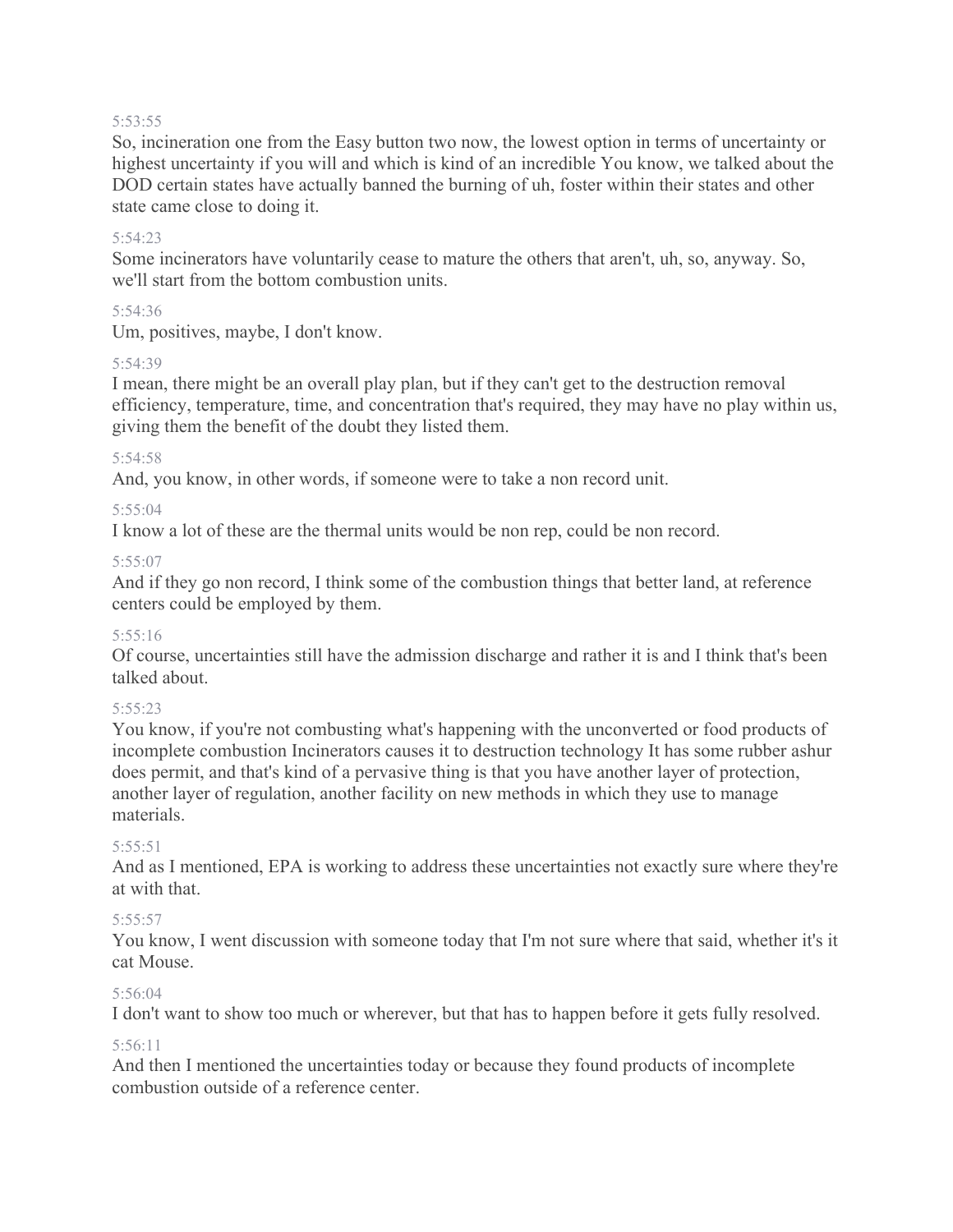### 5:56:22

Um, course, the questions on the admissions.

### 5:56:25

And here's another top we haven't talked a lot about, but we regulate water a lot on solid ground. But air and air transport is a big issue.

# 5:56:36

And of course, the cost and capacity and we will talk about incineration. Today you can call the reference interview. You want to ship something.

## 5:56:44

I mean, you might have to wait two months to get it in there. So it's a great solution, or could be, or hopefully, will be a great solution. But capacity is an issue, And, of course, you can build them on site, I suppose.

## 5:56:59

You know, pretty much in all these things Now Not Hazardous, subtitled, the landfill.

## 5:57:04

She now as containment, yeah, there's, they're permitted to have double on either build now double liners and lead shapes.

## $5.57.12$

Uncertainties are: Landfill gas emissions, now: they're trying to talk about the gas. You know the positive aspect of the landfill is what's happening regarding that gas and PEAT bogs.

## $5.57.23$

Uh, the capacity for liquids, the whole idea of Leachate Man management.

# 5:57:30

Then accumulation persistence papers and what happens, know, come circle, or come? Hazardous waste, or some other designation, which puts it under much higher, higher. Regulation is, Will it be Sustainable subtitled?

### 5:57:43

See, uh, again, it's better because it has hazardous waste permit. The idea is that it might have containment for long term storage.

### 5:57:56

However, it's still as issue of ...

### 5:58:01

management in the landfill because it's going to persist.

### 5:58:05

It's not gonna really go away very quickly, and again, typically the impact of what future hazardous regulations are going to do to that end, they all special. You know, it's all spelled out pretty much in the interim guidance document.

### 5:58:22

So, So, underground injection, you know, someone talked about Class two wells. I don't know.

### 5:58:30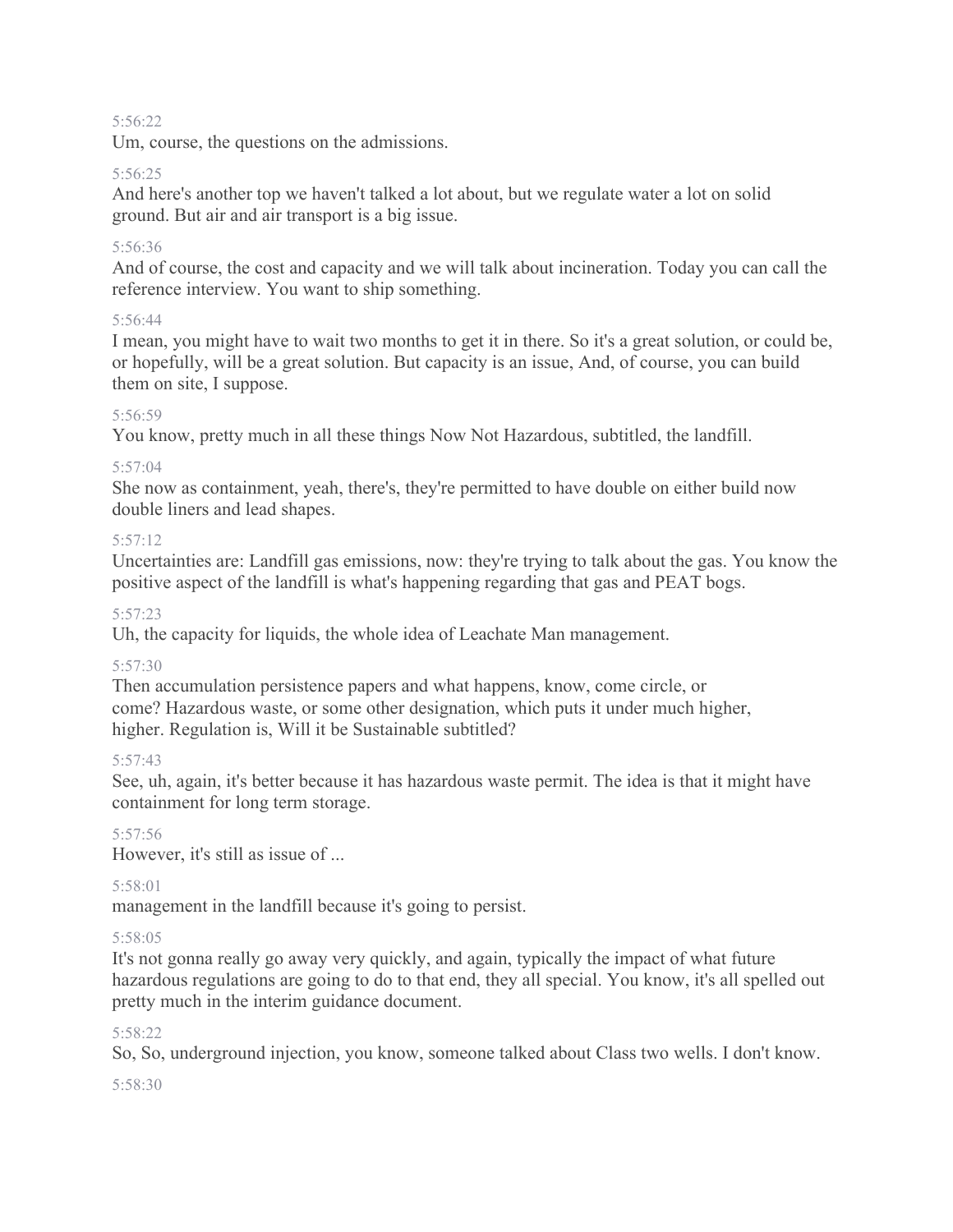I don't know. Well, maybe people are doing it. No, she couldn't do it in class too well for oil. But so class one, non hazardous, industrial, underground injection.

### 5:58:41

In the positive sense, it's really the technology for that doesn't have zero discharge, you know, no discharges to water.

### 5:58:50

And the like to very much easier, permanent process, and to some extent minimizes the migration of the fluid.

#### 5:58:59

The uncertainties, are the fate of it?

#### 5:59:02

Deciding criteria you are, now sitting in, Oklahoma citing criteria is a little different than it is on the Gulf Coast, where they're in a low seismic activity. There's.

#### 5:59:15

So those are big factors, uh, then capacity, and then, of course, what happens if a manager does?

#### 5:59:23

Uh, class one enters injection.

#### 5:59:26

So here we have been talking about something that's not even yesterday switched, and we're treating it like it as if it's the worst of all hazardous waste. In other words, the management, the risk of it.

#### $5.59:40$

You know, we heard from our attorney, the attorney that spoke and you will see that how important that is.

### 5:59:48

So, that people are literally don't waste incinerators Gallager waist deep wells for a material that's not even hazardous waste.

#### 5:59:59

And you'll learn a little bit why that is, but so no discharges it's managed, doesn't have similar. Manages hazardous waste.

#### 6:00:08

So it's under wrecker Underserved, TORI, the Geological setting criteria is much more strenuous than for a class one, Well, certainly for sure, a lot more strange and class to us if they were trying to be converted.

#### $6:00:27$

But the other part is you can be used to volume reduction technologies like ARO or soil evaporation or something where someone's concentrating something and refer it, what do you do with this stuff?

#### $6.00.40$

It's concentrated If it's in the right time, it in deep, well, maybe an option for what I kind of didn't mention.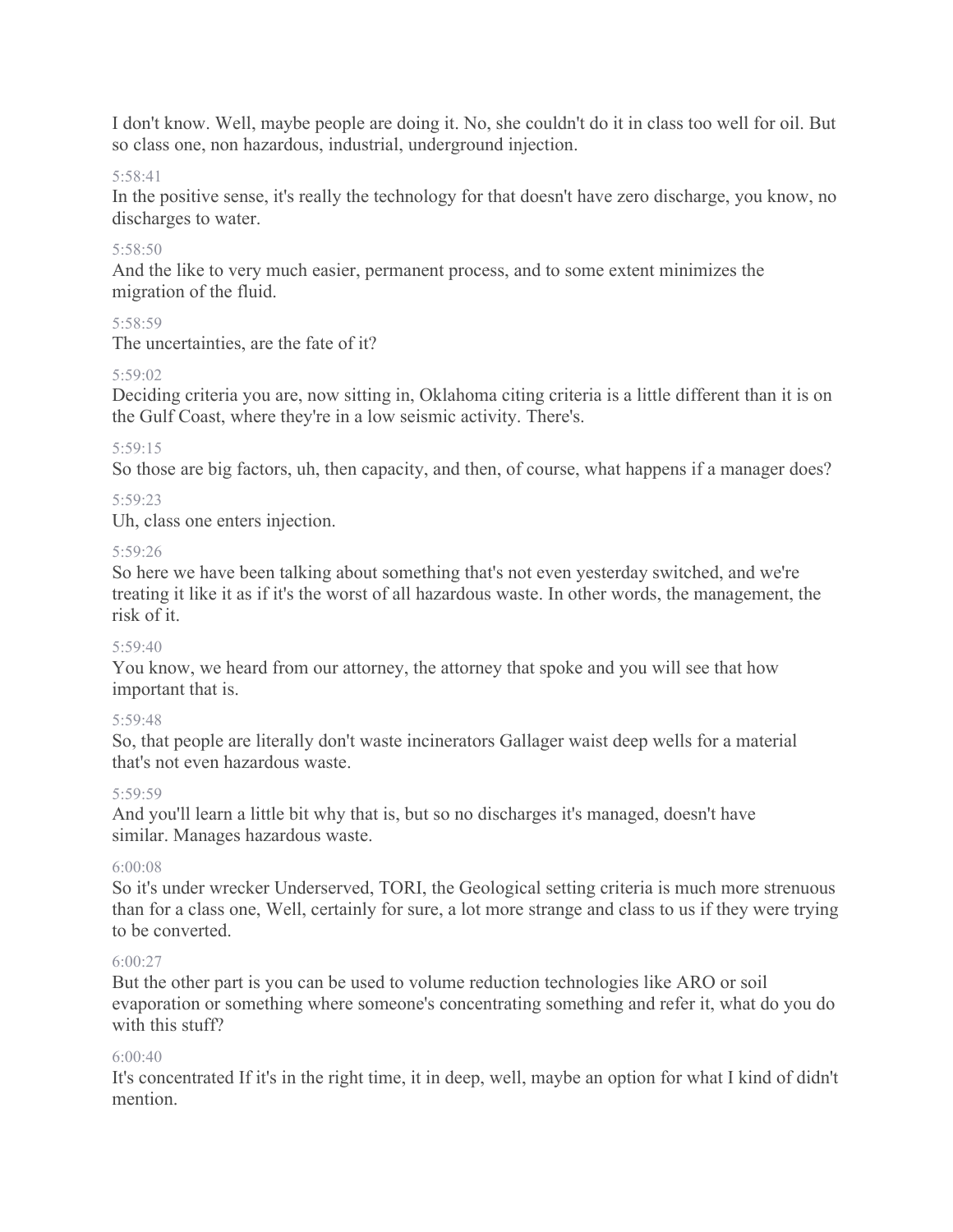6:00:49 Instead, the, the ...

#### 6:00:53

water could be hazardous, can be managed.

### 6:00:58

I think you saw that little five I think it was in doctor each slide. The little fire, the facility on the right lower right-hand corner.

### 6:01:06

There's our facility, the admin portion of our work, next to that fire.

### $6.01.14$

Turned out, bad for us.

## 6:01:16

But good for us, because all listed waste.

## $6.01.19$

You coach key codes, some characteristic codes, as well as .... And so they had to have a home for the sharing. Cheese are very stringent setting criteria.

## 6:01:30

We're looking at a map of the US and look anywhere, where there's a lot of mountainous or a lot of unusual geology without even pinchas shipping tell that they're not going to be available.

### 6:01:42

So tent typically is the mid-west, Upper mid-west, the Gulf Coast, and a few other areas where these things can even be cited, you know, reasonably.

### 6:01:53

So that's a negative for underground injection, especially hazardous wells, and it's for liquids primarily, someone mentioned flurries.

### 6:02:05

No, capacity and cost of transportation are all factors.

### $6.02.09$

So, parties, I think part of what people should be learning from this is that, and I learned this from, what's a gentleman saying, who's the Oklahoma, the Q director. They said Thompson wasn't.

### 6:02:25

Scott Charles said at a car, I think it was him at that conference and embarrassed to go. If we try to regulate all P fast, we're going to regulate none of it.

### 6:02:35

And so I mean there's takeaways beyond what I'm talking about that I think has to be.

### 6:02:41

We have to come to some sense as to what we're going to go after what's important to go after that because the word ubiquitous stands for two things: Hobbes and ....

#### 6:02:52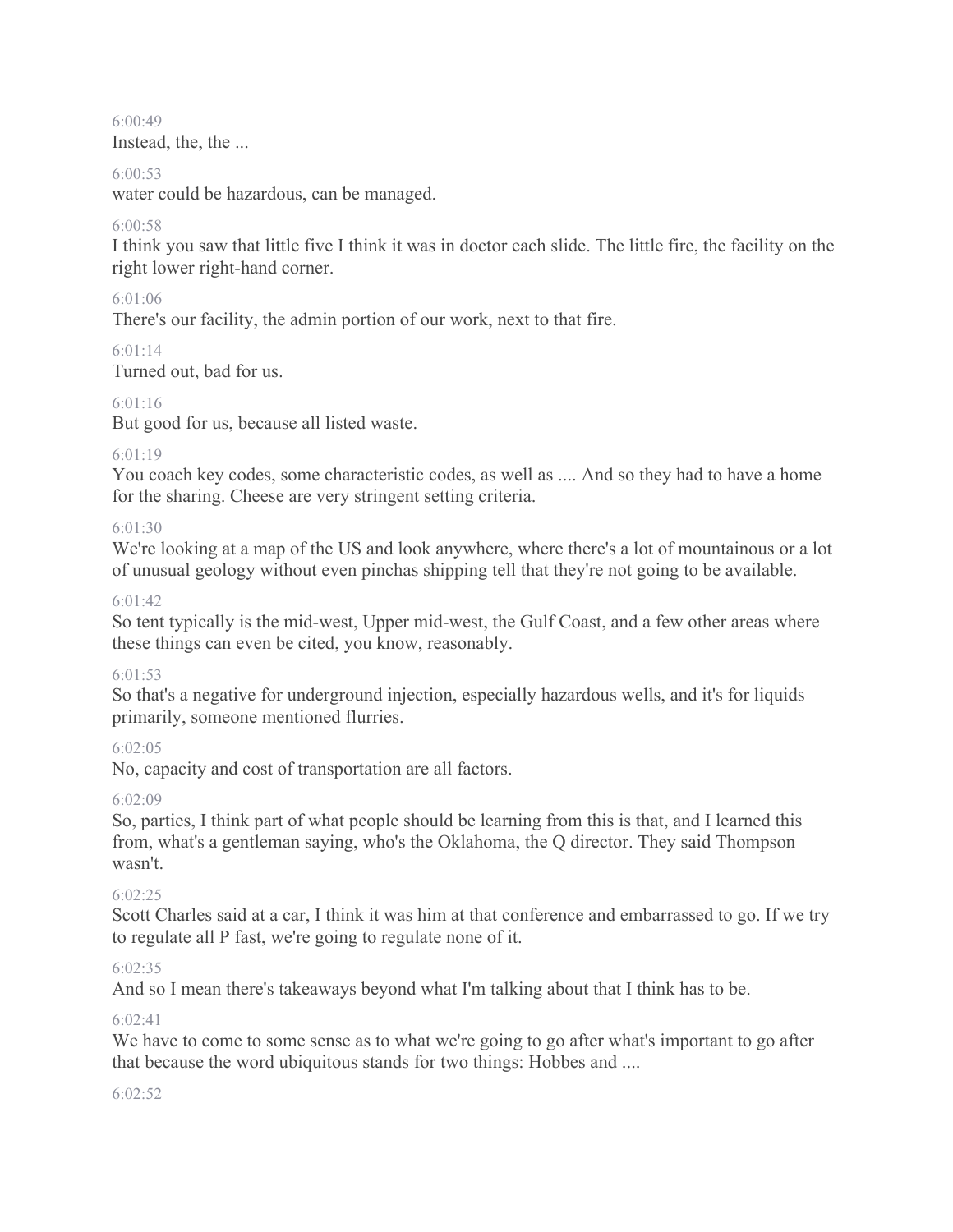Yeah, I used to use that word with my grandson to learn ubiquitous.

# $6.02.58$

That was before us, but so that's the second kind of use it was in P plus, so the traditional uses, the reason why people would use it is that it's already being used for hazardous waste being listed. Listed hazardous waste.

# 6:03:15

You know, all types of things flammable. Sulfides acids, pretty much everything.

# 6:03:22

And so, I've got a question that I'd like to ask folks about April. Was anyone want to guess at how much hazardous waste that is produced on site?

# 6:03:38

That goes that is injected into Class one hazardous steeples United States.

# 6:03:43

What percentage of all that hazardous waste know, we haven't people saying it to incinerators, to landfills, to fuel bundling facilities we have them send you get, ever. Which were.

# 6:03:55

I'm very much, right? That's a deep. Well, it's kind of. It's oh, it's bad. It's, uh.

6:04:03

It's kind of old-fashioned, right, to be using, deep breath for handling something like this.

# $6.04.09$

Your, you're absolutely.

# 6:04:14

I'm sorry, but it's very common. It's that it's very narrowly used.

6:04:21

# Uh.

 $6.04.23$ 

now when you learn a little bit about it, we talked about, you know, Safe Drinking Water Act.

# $6.04.30$

It comes, it's a child at the Safe Drinking Water Act.

# 6:04:34

This will assert a child the better child of protecting groundwater, a child, or protecting water sources. There's no carbon footprint.

# 6:04:44

There's no air emissions, so want to show you, it's currently used.

 $6.04.51$ 

I mentioned, for us, it's being used for wastewater no fast manufacturers users.

6:04:59

A triplet producer is a triple abusers.

 $6.05.04$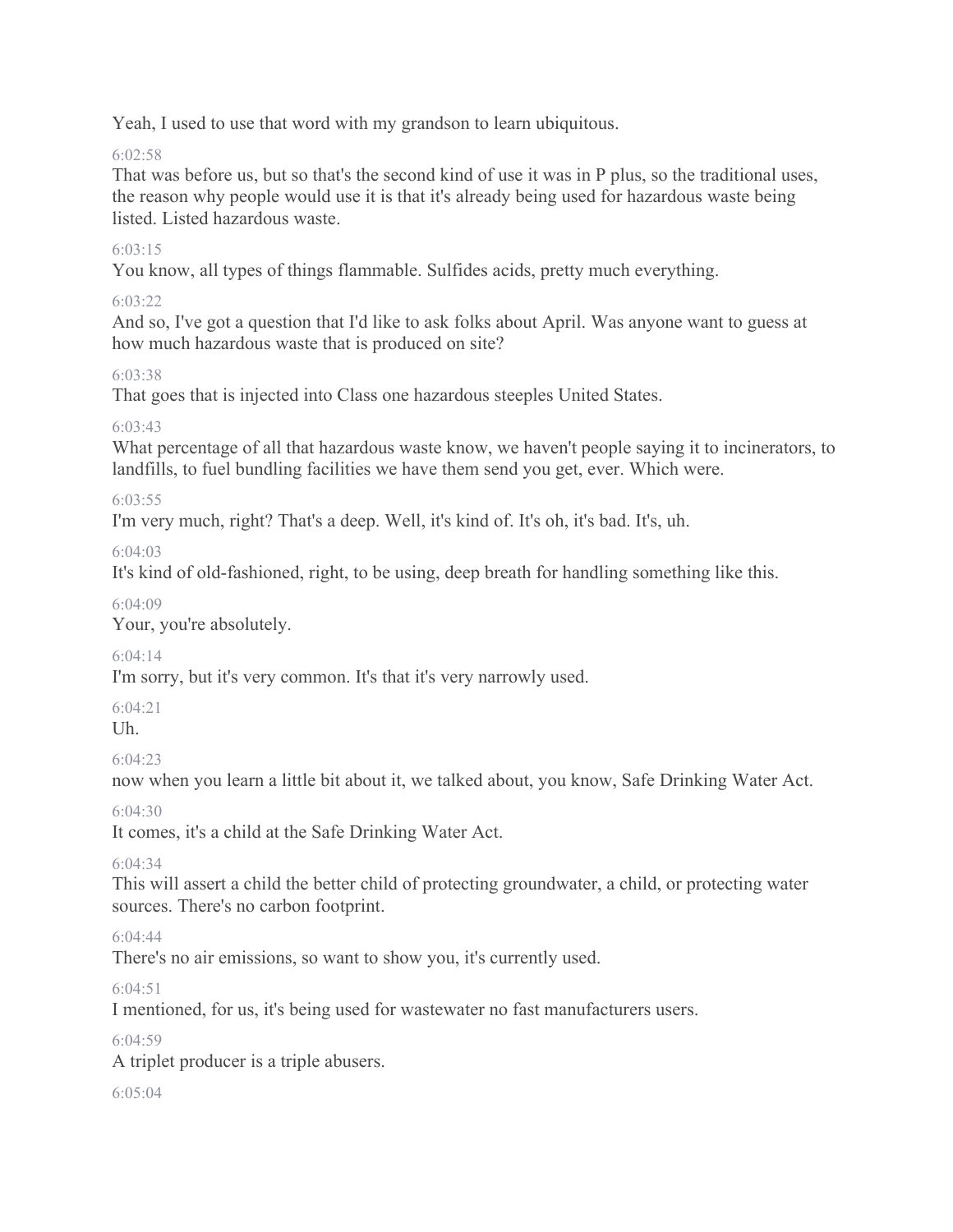Refineries, terminals or wherever.

 $6.05.07$ 

Rinse orders, leachate's, groundwater, compliments, onside, Wastewater technologies like mostly Yaro because it's a reduction technology.

 $6.05.19$ 

Then, uh, find that could be finite. Some of them are very large or long term projects where you don't have the time to install on-site solutions.

# 6:05:29

You can't really justify it for that.

6:05:31

So, uh, my trusted go away.

6:05:37

Yeah.

6:05:42 Oh, Oh, my charges here. OK.

# 6:05:46

Well, I'd tell you that the 78.8% of this waste generated in the United States at sites goes down class one, hazardous deep wells.

6:06:00

That number was 42%, 2007.

### 6:06:06

And so the use of deep wells as a percentage has been going, when what happened was not here, but ever, the curve showing a bar chart, showing that the generation of hazardous waste on site has been going down, as most that part is true. It's been going down.

### 6:06:24

But you said, we're also being because water discharge standards have been going up or obtain more stringent for industry?

6:06:34

Think within ..., you're gonna see more of that.

6:06:36

So, we'll be relying on the technologies, whether it would on-site or offsite work. So.

### 6:06:47

The characteristics of it, separately, you know, it can't be anything that has to filter, it has to be compatible.

# 6:06:54

It has to be mostly water going into formations where you might be filtering down to a micron before you injected a thousandth of an inch and has to be compatible with the formation and with the other materials.

### 6:07:11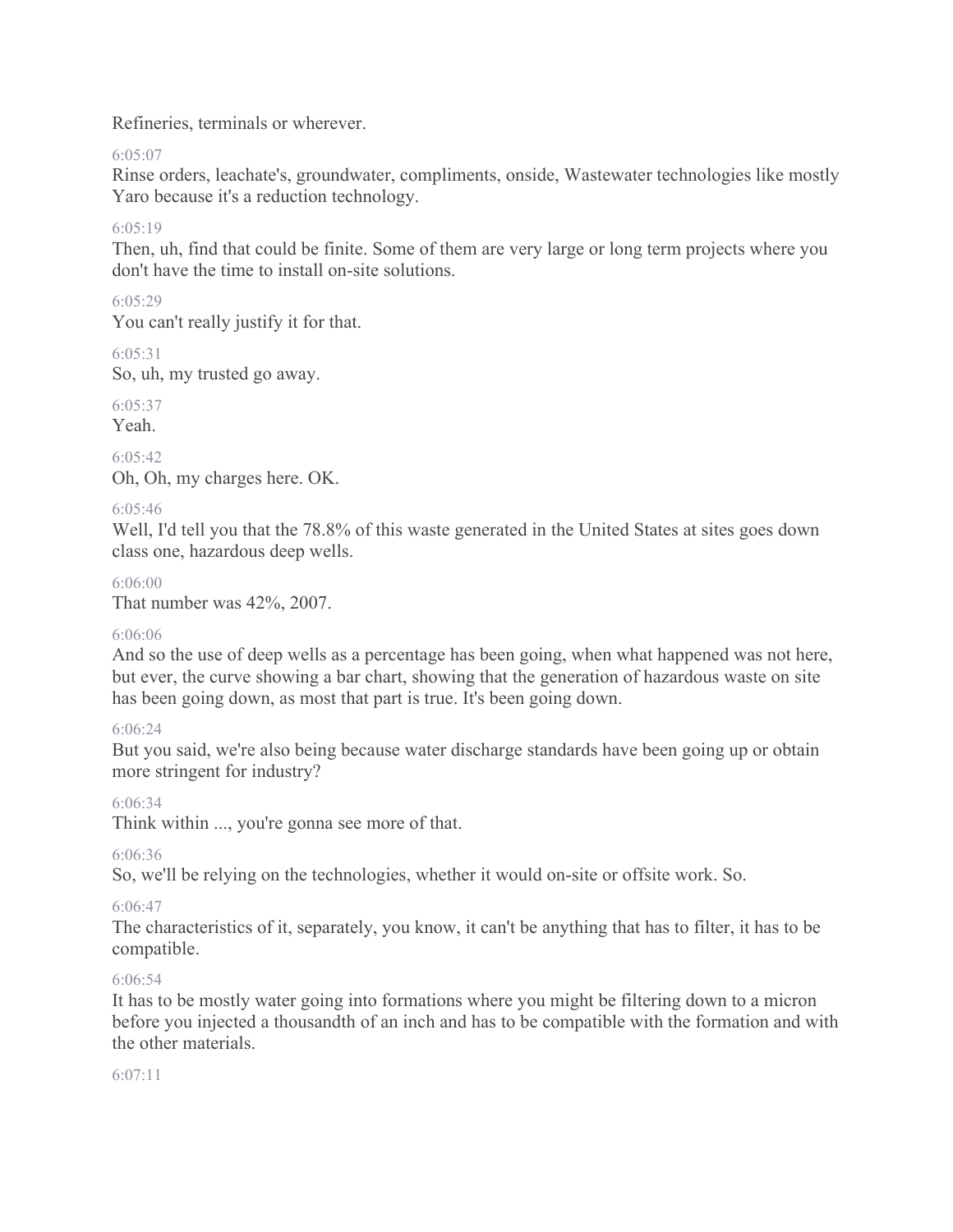Uh, No debris. So we're not out of place to send your carbon in .... Please send your carbon or the solids or soils or things like that.

# 6:07:25

Um, taming primates is is a tough thing for a new keep, well.

# 6:07:33

The geology dictates that you may have a need for it, but if you don't have the geology, you're not going to get one.

# 6:07:39

And the petition has made, may take you a year in some states, typically run by the state. The no migration petition for hazardous is run by the federal EPA. They never relinquish that, and that can take 4 or 5 years.

# 6:07:55

OK, the non regulatory drivers, which I wanted to get to, right?

## 6:07:59

I don't know where I am on time, but I'm getting, Oops, close ending chip.

## 6:08:05

But voluntary actions. So back to that whole idea that there really isn't any business that's comes from regulations, because there isn't.

## $6.08.12$

It, are generally are none, in, some states may have some, but it's a lot of voluntary action by a company to reduce their liability.

#### $6.08.24$ Uh.

### 6:08:25

So they dispose of it on site. on-site treatment.

### 6:08:28

They wish put restrictions at zero discharge concerns, trucking company, or trucking companies will not fall ... portal.

## 6:08:38 It's got to do that.

6:08:40 Concerns by truck washes.

# 6:08:42

People are searching for parts per trillion.

6:08:45

You've got a lot of places to go looking for it. Right.

6:08:48

Um, and then lawsuit sediments.

# 6:08:51

Vulnerable populations, environmental justice, general duty clause, that is the catch all.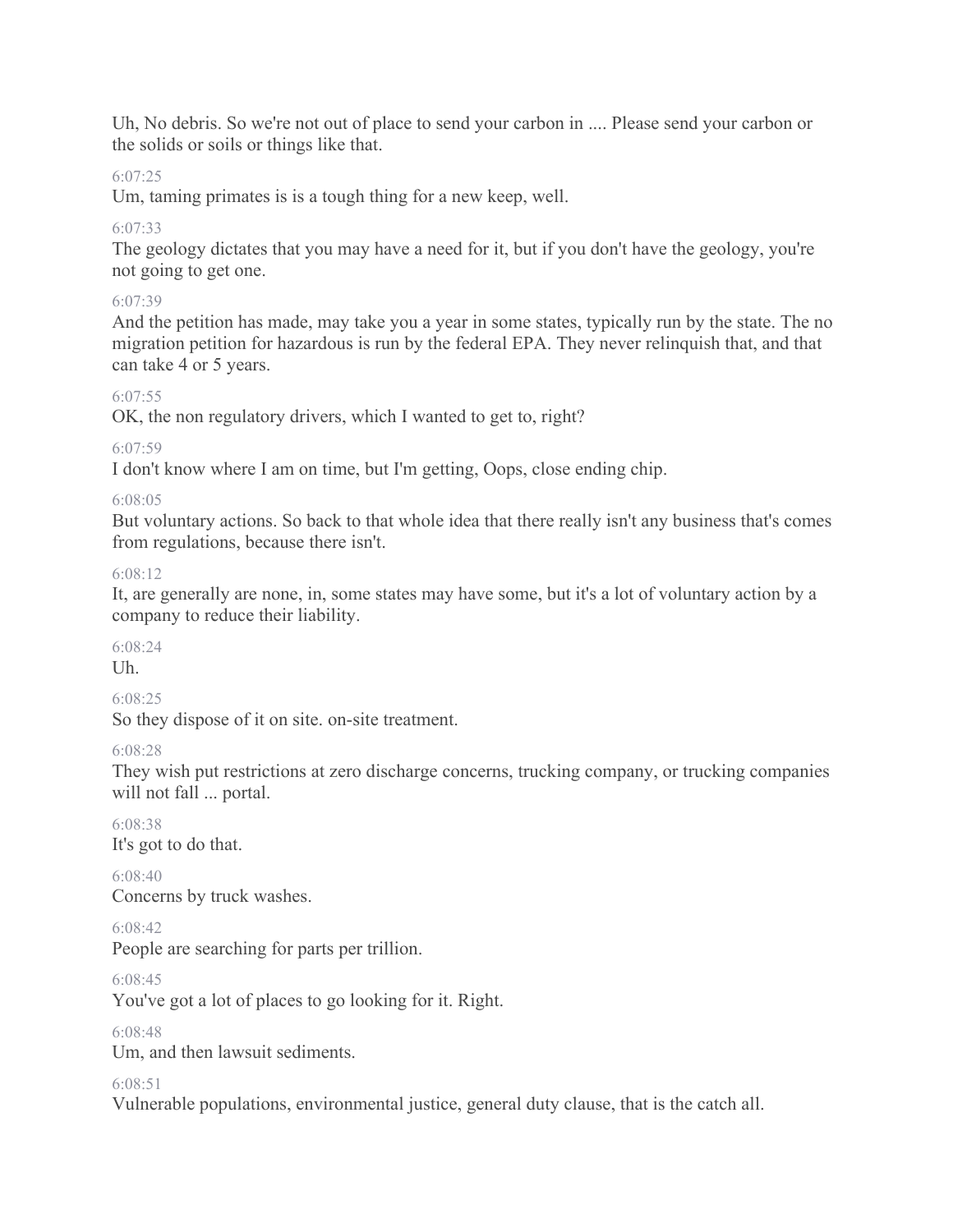#### 6:08:58

So there's no regulation, but if you make, if you damage the environment, you knew since, I think that's brought up, right? If you're a nuisance, if you are drinking water, if you do any of those things, those general duty. Cause it's much easier to say, your treatment standard is 10 PPM 10 PPB for 10 PPT than it is to say that.

#### 6:09:24

I should not create a nuisance odor or something called general duty. So, a lot most, everything has been caused by that then, retroactive liability concerns about retroactive liability.

#### 6:09:37

And so there's a lot of, uh, risk decisions.

#### 6:09:40

I think that, uh, Don shandy kind of covered that with us quite a bit.

#### 6:09:50

Just say OK, so, it's to be considered, you know, roles and regulations of all departments across all government agencies, so that's a big statement.

### 6:10:01

It's, it's as such, it's a part of every action.

#### 6:10:05

Every bill, every proposal regarding Pete Fos, includes environmental justice and or vulnerable populations typically bet the same thing.

#### 6:10:17

In the guidelines, I mentioned that the house should be five section X at which it didn't pass.

### $6.10.24$

Again, a lot of a lot of information on on how the interests of vulnerable populations was going to be addressed and all of that BPA roadmap for us, uh, and so it's not just the generator anymore, the receiving facility.

#### 6:10:43

If you're a ... fonts, you're gonna be subject to the same rules, regulations and requirements to do certain things as it results as it reflects your community.

#### 6:10:56

And so, it's an effluent limitations. It's an, all of it, now, you know about G H A screening tool.

#### 6:11:05

OK, very good, very good.

#### 6:11:07

Actually, which, so, uh, all the talk about environmental justice, but DPA has put out something called the EJ Screening Tool.

#### 6:11:18

So you can go and put a longitude and latitude any address of any place in the country. And it will give you information on all the demographics of that area.

#### 6:11:30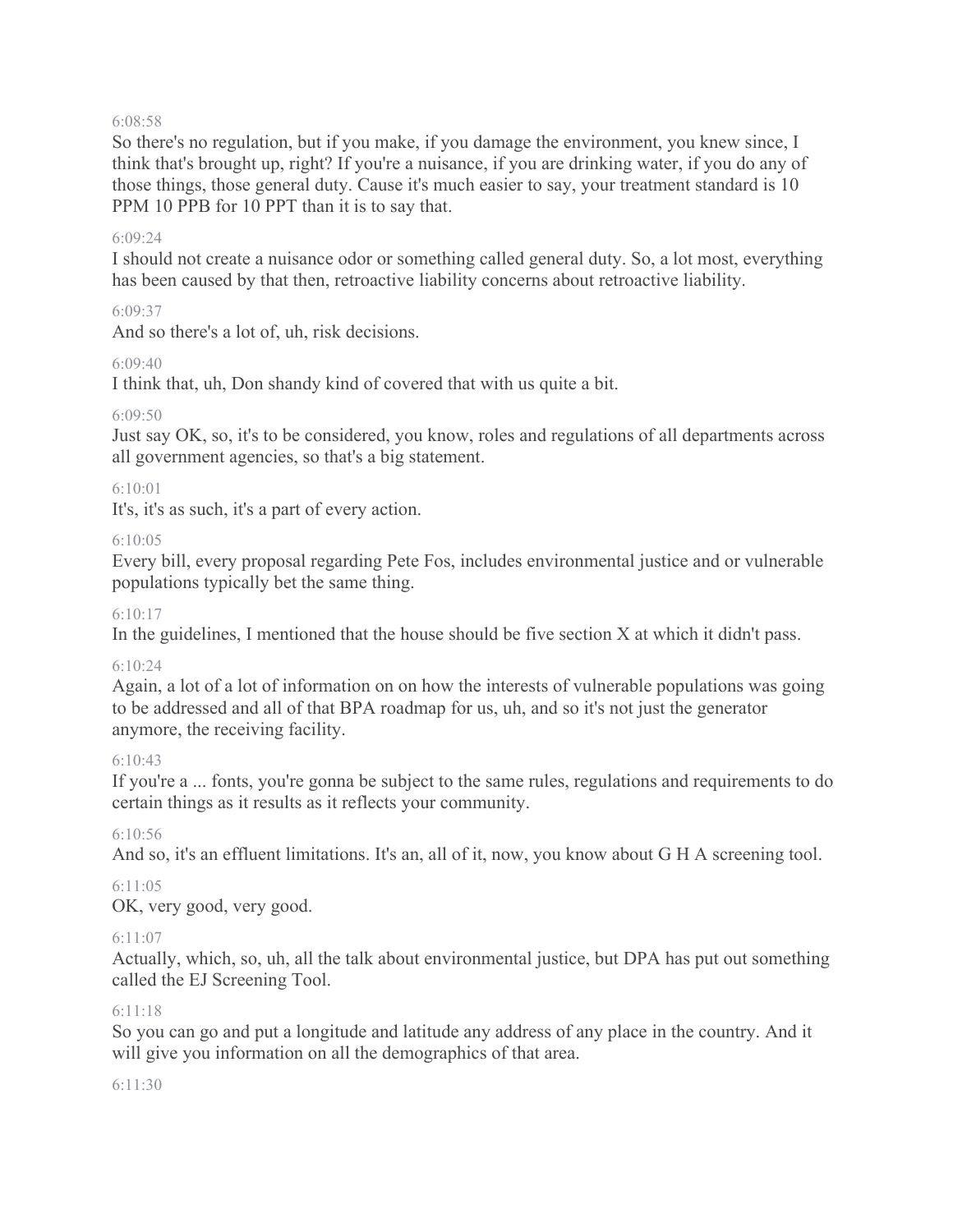Everything from the education level, the age level, the, uh, I guess the ethnic and racial breakdown, the amount of income per capita amount of children under five invalid people like over 60 or something. It's, it's pretty comprehensive. So if you haven't become familiar with it, I'm giving you that, this site, where you can find that.

6:11:55

But, uh, it basically requires a lot of things.

## 6:11:59

So just because you're not generating, it doesn't mean you might not have some responsible or your clients, in some cases, under your consultants.

6:12:09

That factor is a huge factor on what you do here.

# 6:12:15

So, uh, expend underground injection, how safe it is Already managing a lot of this stuff, that mismatch.

## $6.12.25$

Where do I how do I get back to something here, brings our expert.

6:12:30

I want to show you the list of references. And then I'll close.

 $6.12.34$ 

Yeah?

6:12:37

Oh, Yeah, so I've given you Go to the next page, just click on.

# 6:12:47

OK, so right, so good references On underground injection give you references on P Foss, I've given references.

### $6.12.59$

I already mentioned Tosca recording You know which has gone on for for us now And so I have all these references for you to to use, be happy to use.

6:13:09

Uh, A lot of this is part of other presentations I might do, but not this particular one.

# 6:13:16

Hopefully that helps any, any questions for me before we go to our account?

# 6:13:28

Just one quick thing here, what's the highest Ration.

#### 6:13:34 She said.

6:13:37

Know, there's not, there's not a limit. Delineated design is compatibility with the other material we take.

6:13:45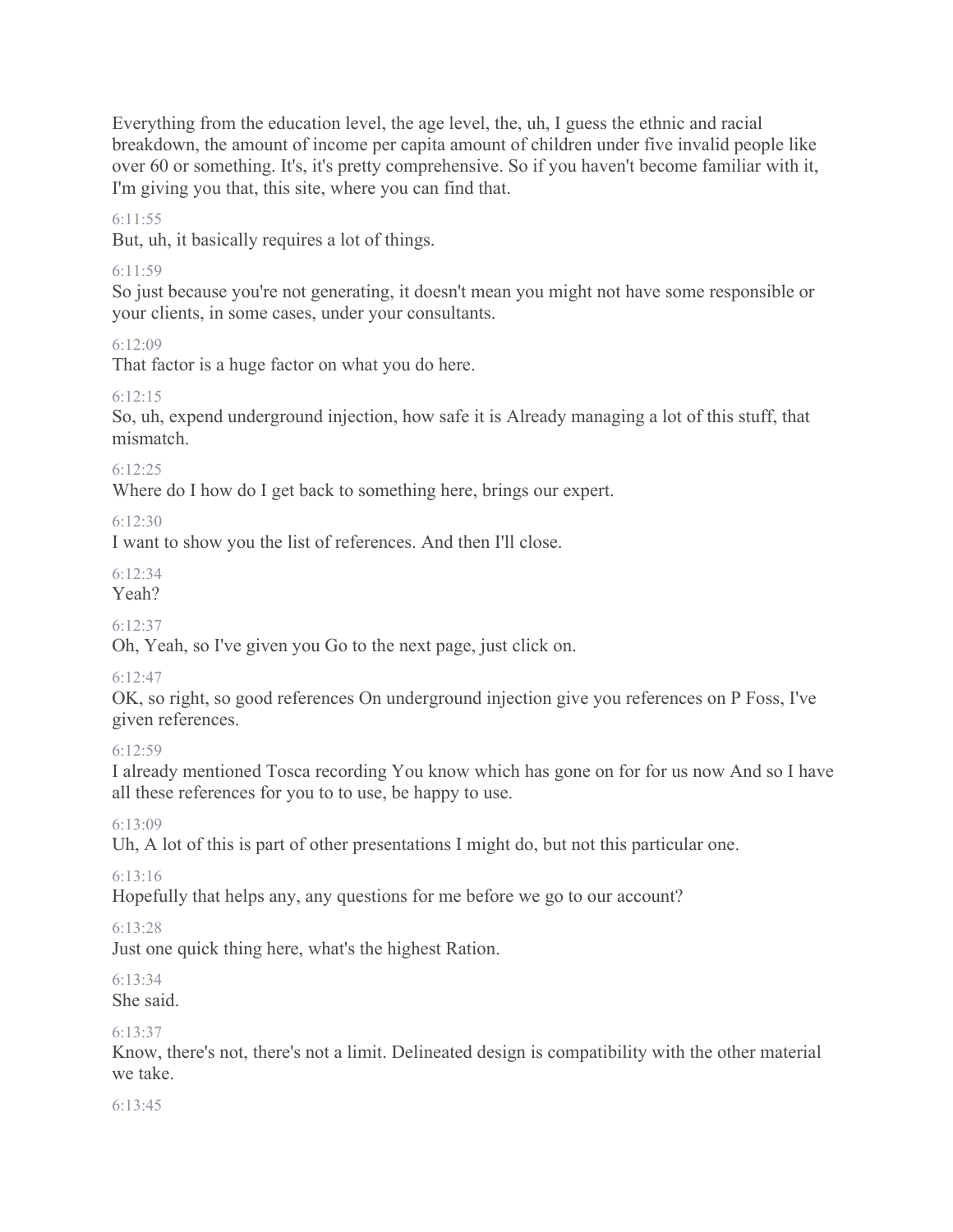And the compatibility with confirmation it typically is, say, for example, in pure a triple X The issue is, is normally the surfactant package that goes along with the ... not to pay us itself. You mean? The pure, mature yep.

#### 6:14:06

They really, truly all. We would have to, which we've taken some pure material, tends to be in smaller quantities. So, we take very large quantities, It's in wastewaters it's in fire waters. You know, we're taking men can inject you know a couple hundred thousand gallons a day or something. But pure material.

#### 6:14:27

It's something we'd actually probably doing totes.

#### $6.14.30$

And because we did it in bulk and we're not going to put it into one vertex because it'd be sitting there for awhile.

 $6.14.39$ 

Great.

6:14:40 Chart, both.

 $6.14.43$ Thank you.

6:14:45

You thought about a couple of other out of the box?

 $6.14.52$ 

Yeah, charge differently for that.

6:14:59

Typically is, I'd say properties rule, I mean, things that are easy to inject are easy to inject.

 $6.15.09$ 

Uh, know, versus, and whether it has 50 plus or not. There's some ... is ...

6:15:18

alluded to there's a column tweeners, where you have material that is not, it's mostly water, but as surfactants in order for it not to be something you can inject easily. And they will be more expensive, So that is much bigger driving force, there.

6:15:36 What the individual chemical, it's.

6:15:46 Well, thank you very much.

6:15:53 OK, Thank you, Thank you very much. Right.

6:16:01 Yeah.

6:16:04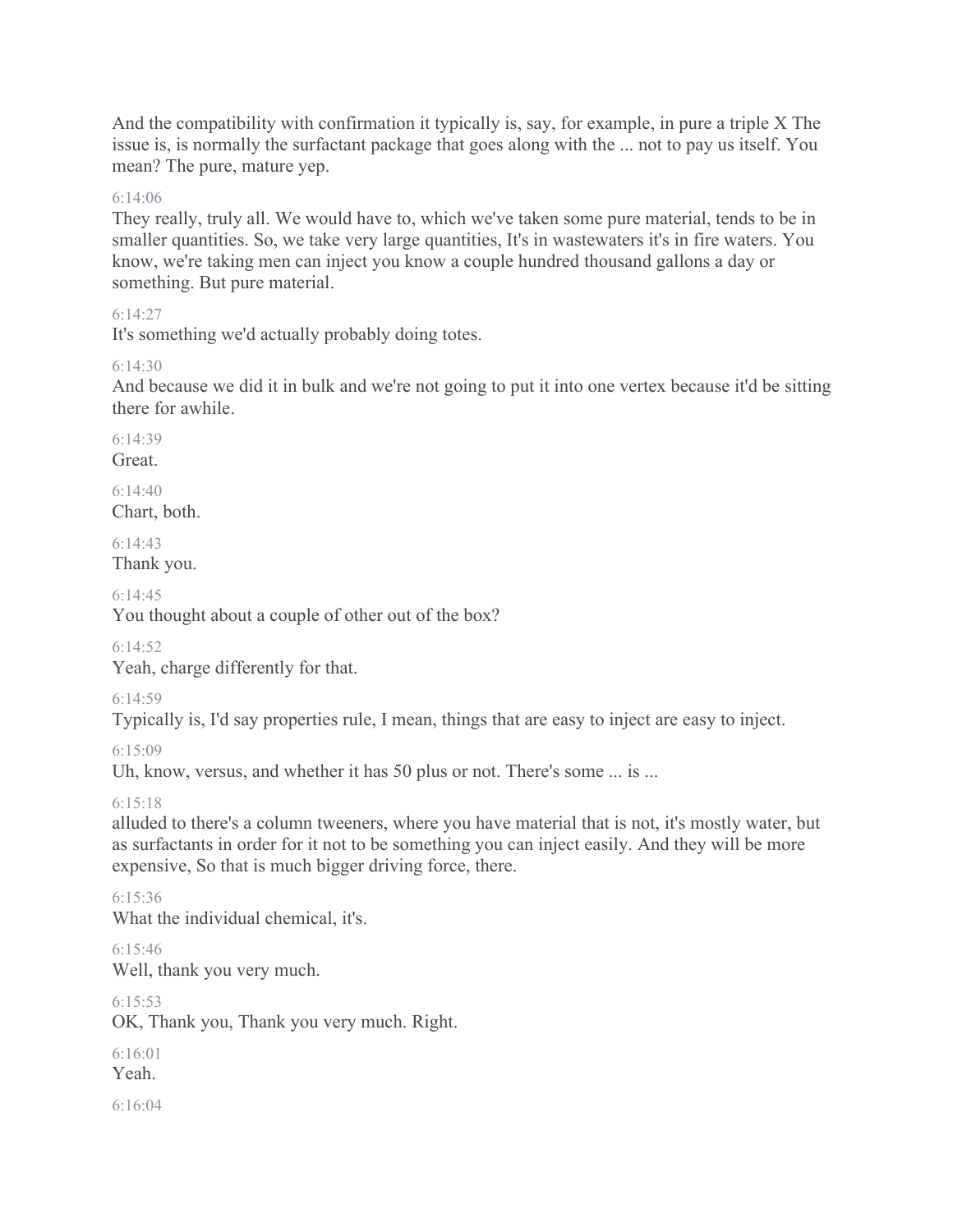### So, it's?

# 6:16:08

Yeah.

### 6:16:11

All right, so, it's discussion time, but before we go so discussions, alcohol and shetty to talk more about credits for engineers and so.

### 6:16:28

OK, so the question for those of you that are in the room for operator training credit for DEQ, we didn't have phones in here, so please leave those with, maybe, if you're online looking for ... operator training, submit your certificate that you will get to us, to get that credit for engineers.

## 6:16:52

You need to keep a copy of the agenda and your certificate.

## 6:16:58

And when you renew your license, you provide that information to the P board, and they are the ones that handle that.

### 6:17:07

They don't approve it in advance, but as long as you have your certificate and the agenda, there's generally no issues with getting out continuing education credits.

## $6.17.24$

Thank you, Sharon. Try Hydro has worked with us. So it's one certificate. And everybody gets it. And we got that worked out in advance, so we didn't have to do it after the fact.

# $6.17.38$

Good. So we'll call on all speakers to at least take the fronds role for discussions and questions.

# 6:17:50

Beta one, You guys. Yeah.

 $6.17.53$ Yes.

6:18:03

Get either one, and I'll just pass hot mix, and they can.

6:18:07 We, OK. 6:18:16 Aye. 6:18:21

OK?

6:18:25 Yeah?

6:18:31 OK, yeah.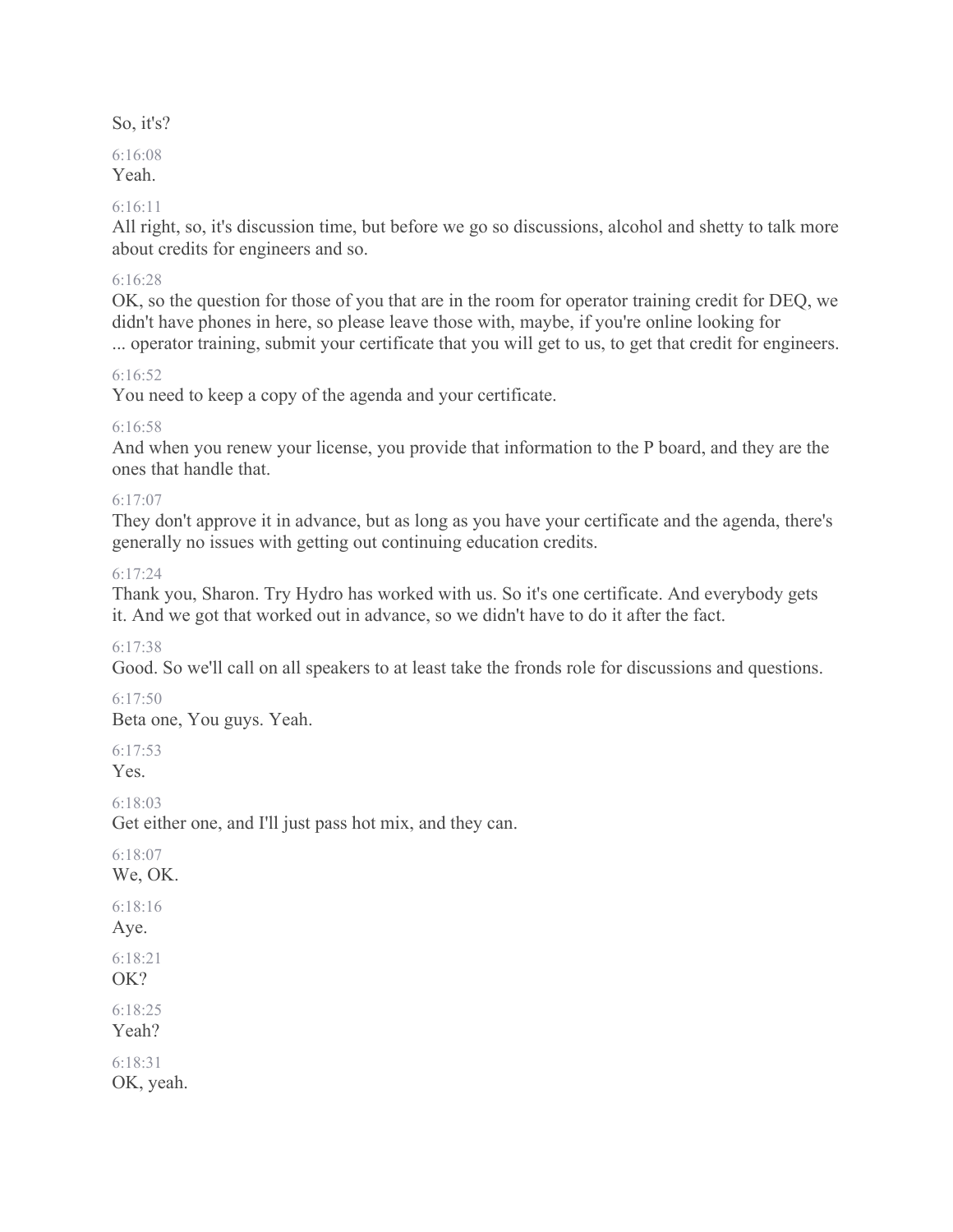```
6:18:42
Yeah?
6:18:45
Wow.
6:18:48
Yeah.
6:18:50
Yeah?
6:18:54
Yeah.
6:18:57
Yeah.
6:19:15
I'll work on that. 
6:19:17
All right.
```

```
6:19:18
Yeah.
```
6:19:20

We have a few questions from the first 1 is 4.

6:19:26 Oh, Navy.

# 6:19:30

Why she glass not be used for PFAS sampling and analysis? That's a good question. So, it's not a high bias, but they believe it could be a low bias. so some of these compounds could stick to the glass. Whenever, whenever it's stored, they're going to stick to it. And that's part of the reason the methods, they don't want you to sub sample, from these water samples, that you're going to take that entire container and rinse it out.

### 6:20:04

But that would be that would be the main reason is that these I believe some of these will stick to that glass, and give you a false false low bias.

6:20:15

Yeah.

6:20:21 OK.

6:20:24

How does the Equipment Blake work when sampling soils are solids?

6:20:30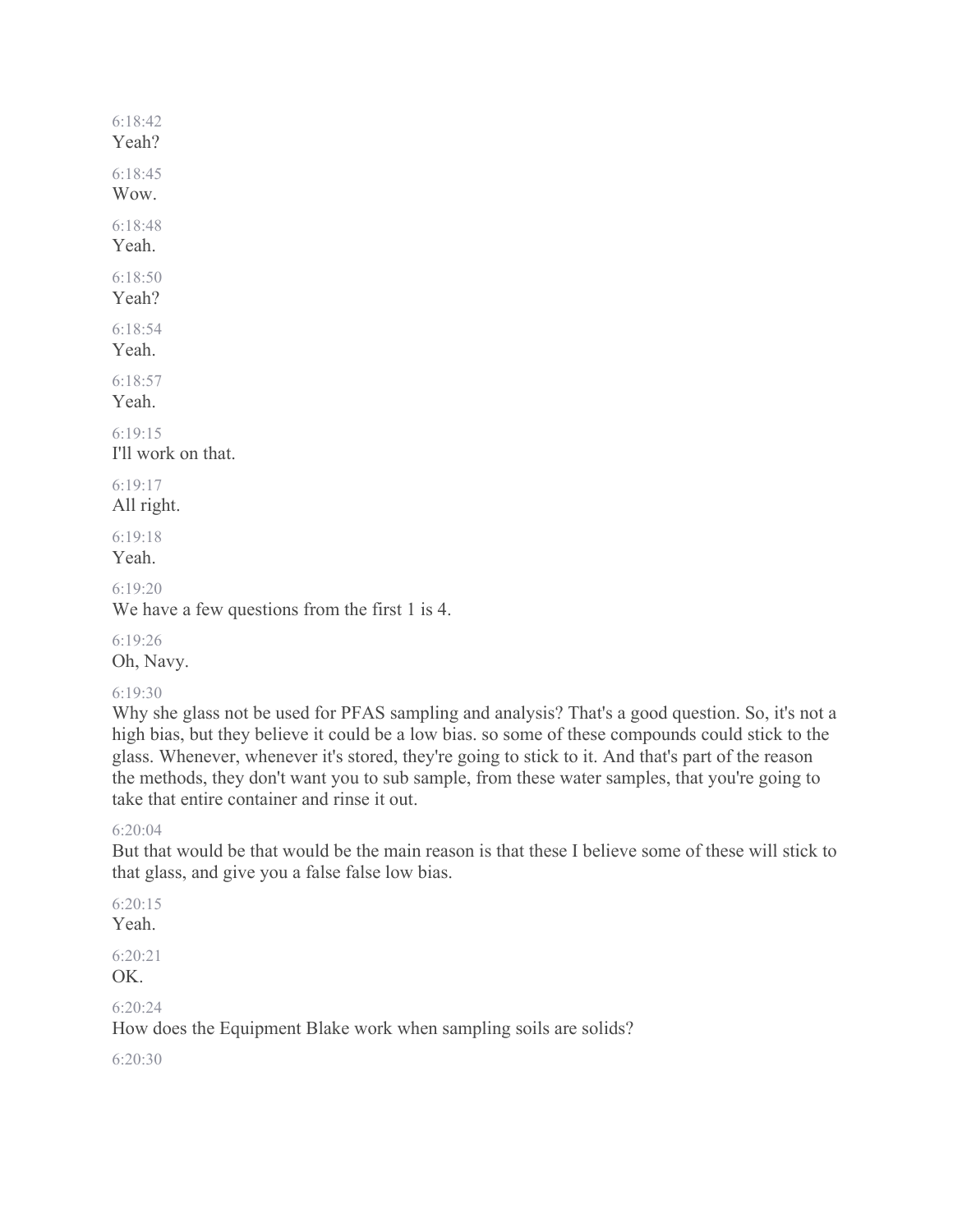So, the equipment like, know, you've got to whatever you're using corn device or trowel or something like that. You just kind of rents that, that sampling equipment with the pathos, free water.

# 6:20:46

Collect that rent, Say, be treated just like a sample, and send it in With those samples. Like, that's cool. That's in the same.

# 6:20:55

Shipping it in the same cooler, you know, and so on, but that's, that's really before you started the sampling, a lot of programs are you require one at the start of the day to check all of your equipment, some, Maybe a little bit more stringent to where they're going to want to do it in between.

# 6:21:15

I specifically mentioned the equivalent bikes buds, like for example, you see Emaar five, for every sample you.

# 6:21:24

There's going to be an accompanying rage at blank or field blank, excuse me, Field region like.

# 6:21:32

so if you're collecting four samples that day, you will have four accompanying equipment or a reagent likes. So H depends on the program.

# 6:21:44

This question is for Andrew in terms of effluent standard steam.

# 6:21:49

Do we know which PFAS compounds will be regulated now and in the future?

# 6:21:57

I guess.

# 6:22:00

Context for our presenter today, OK?

# 6:22:04

Pharma and PFOS, hmm.

# 6:22:08

Shall be regulated first, shallow solution, additional Charlotte PFAS compounds, That will be next progression first.

# $6.22.24$

The next firm, after that.

# 6:22:29

For us, compounds, ...

# 6:22:34

MP four, I'll just chime in on that a little bit, that we know EPA is working on genetics and PFAS.

 $6.22.48$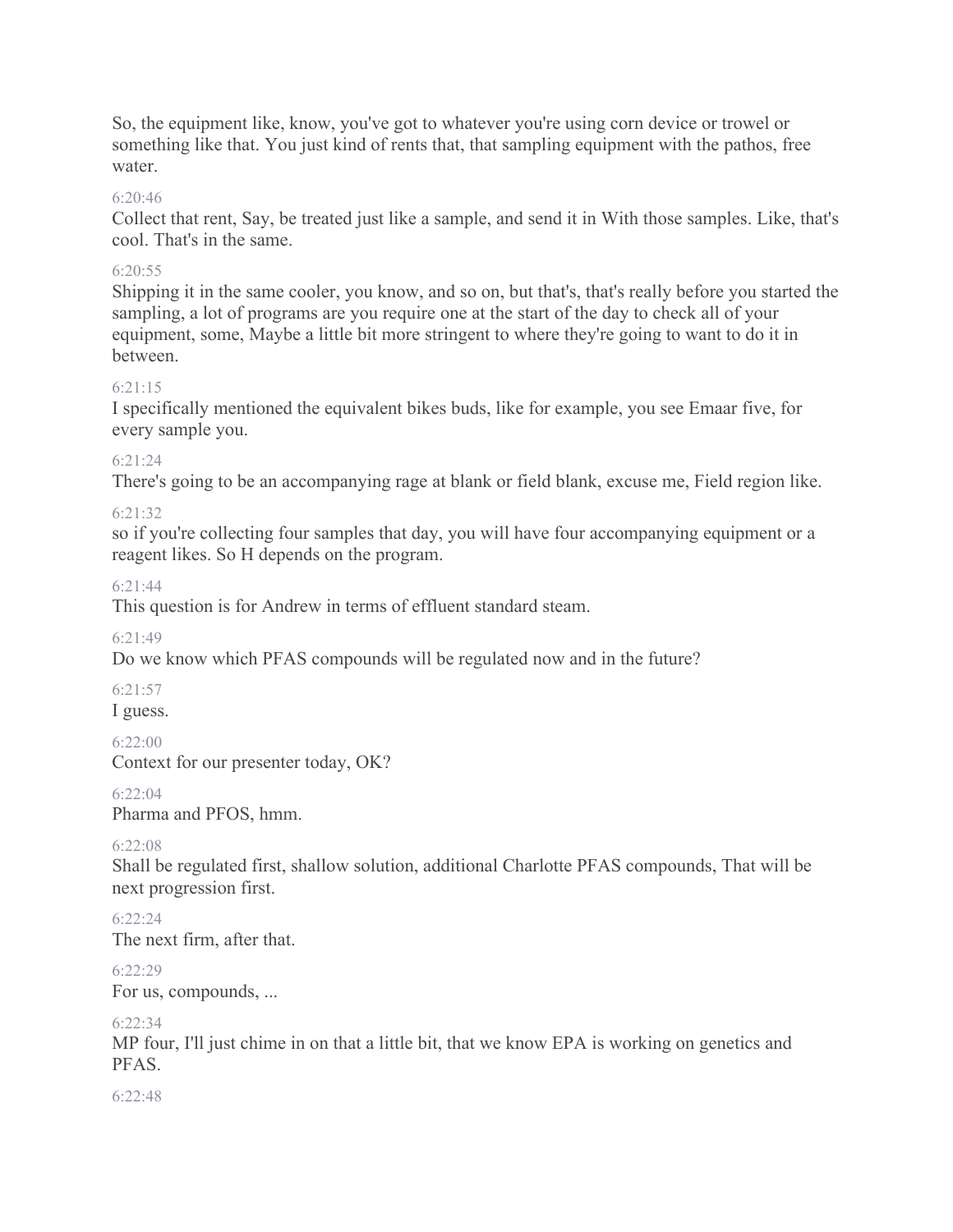Don't know exactly what that means, other than they have already presented information to the science advisory board for those. So I would expect to see those sooner rather than later as well.

## 6:23:01

And then on the biosolids, which is related to clean water at discharge, I think we're gonna see at least ... and PFOS.

## 6:23:16

I think EPA has indicated that we may see those as soon as the end of the year or certainly within the next 18 months, sometimes. Slow presentations.

## 6:23:31

Way to look for options have to speak, and that's Terrible class, and that's where Toto ...

## 6:23:44

concert so many pieces then they can do a simple mass flux to reference values equivalent to the most toxic to, which is kinda carcinogens. Wow. So, that's the button.

# 6:24:05

Mmm hmm.

 $6.24.07$ Now listen to discussions.

# $6.24.10$

Professor ...

## $6.24.13$

Barlow, on the roadmap stage, once they realize how difficult it's going to be, role in the future to regulate the visual compounds.

### 6:24:25

So, to continue this will be just to grow with the class.

### 6:24:30

Maybe something like PCBs, dioxins, That's a good example of PAHs sometimes, too.

### 6:24:38

All right.

# 6:24:40

Questions from online? Slide Where I showed BP fast levels in the handbook or apps is that measured in the rap or in the hamburger? In other words, it the right way. She looks good question. What is the likelihood of reaching into the handbook or deleted? It's a great question shows that was done on the wrapper itself. We do not know how much of it leaches out.

# 6:25:10

However, when we think about it, if you will out greasy burger or whatever.

# 6:25:15

it is, just by probability. You have something hot and greasy. You have a pretty good vector.

6:25:30 Next question.

## 6:25:32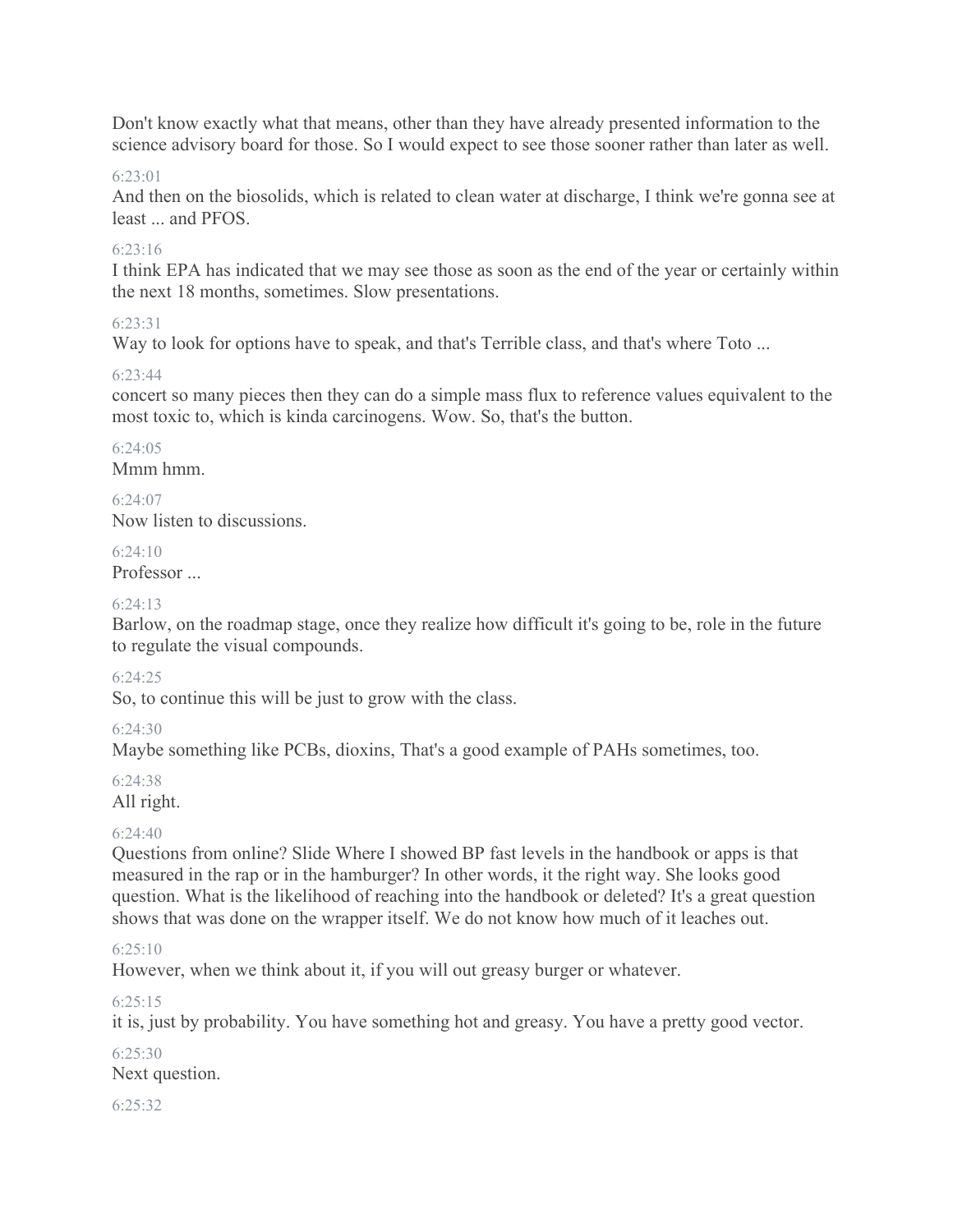Not directed, not sure I'm interested to know how the circle of liability will be addressed for municipal biosolids land application, especially many land application sites that are private land under contract with even with the municipality.

## 6:25:48

OK, let's make it Great question.

# 6:25:56

So I will give you an honest answer first and then I'm going to speculate.

## 6:26:03

I don't think we met Is the answer. I definitely think there's more to come.

## 6:26:10

Now, what we do know, unless there is an exemption, things are going to get pretty messy in a hurry, or the municipalities or those land owners, in some cases where they're growing food crops and then what happens? Here, OK, the grocery store. So on and so on.

### 6:26:36

I know there's a lot of effort on both sides of this issue. in Washington, DC trying to carve out the exemptions, and we're certainly in favor of that window. And municipalities are the wastewater utilities and all of that burden.

### $6.26.59$

Because remediation cleanout in addition to disposal, We know with all of the contracts, some of it is simply a month to month. Or once a year where biosolids are spread on private property. That is done with a permission.

### 6:27:22

And, in some cases, with the landowners even paying or receiving that material is that suddenly becomes a hazardous waste and then testing shows that there is ... that is a hazardous waste in the soil on that property. I don't think we know how that's going to look, but it's becomes the municipality or the utility has provided that to the landowner.

# $6.27.52$

Um, We could have a whole lot of liability shifted away from the generators to the receivers and the users of products.

# 6:28:04

But I just, I don't think we know what's going to happen as somebody else may have a better idea or better information, or a different, but they're speculation of what's going to happen.

# 6:28:17

So I am happy to hand over the mic to whoever.

# 6:28:23

This is, Dawn. I said, I take that, actually, I'm on two calls at once, but that's another story.

### 6:28:36

I think, you know, under circling, the traditional legal analysis is, if you're an owner, if you're an operator, if you are a generator or the waste, if you're a transporter of the waste, if you're an arranger of the material, surplus has often been described from a liability standpoint as the most draconian statute ever adopted.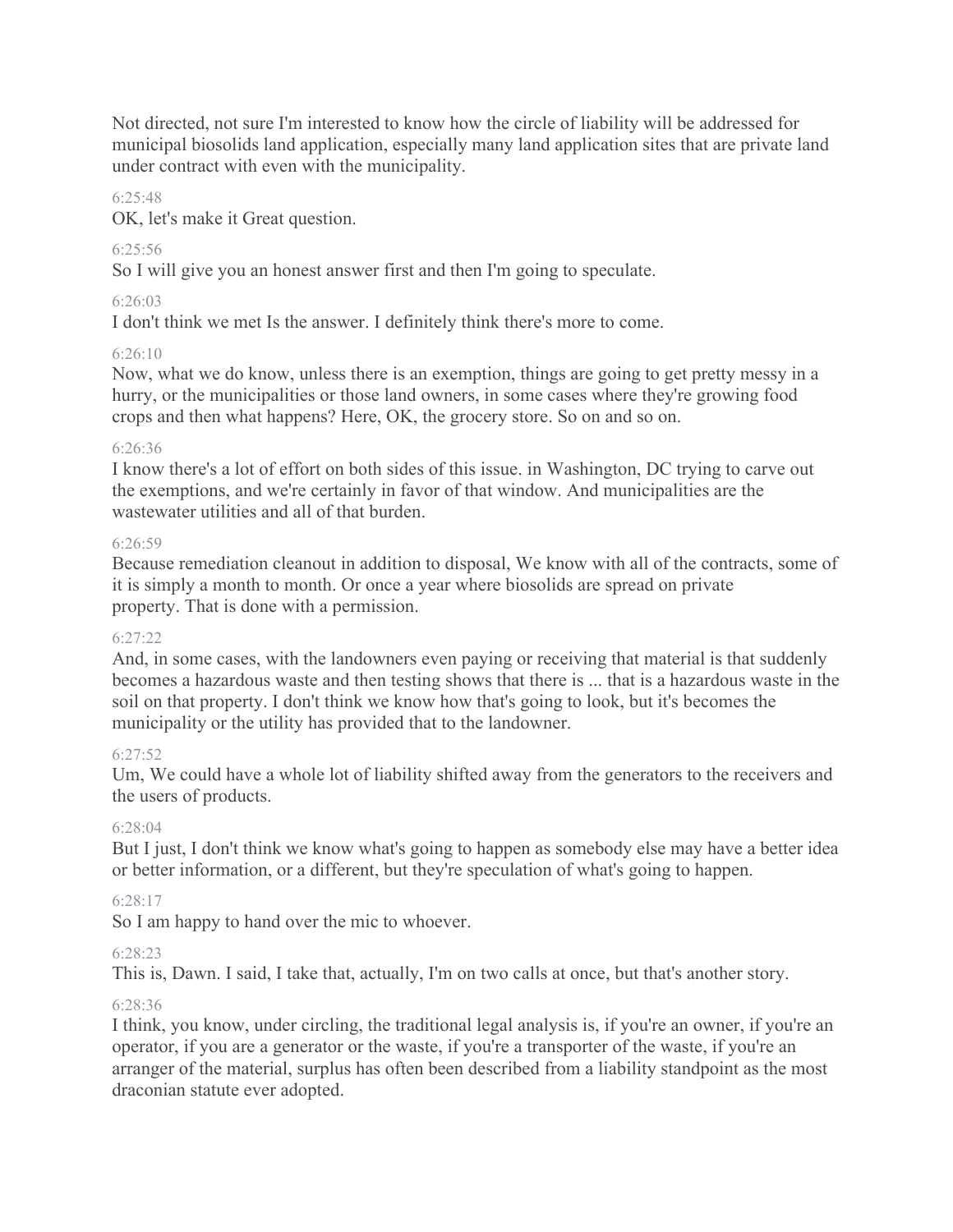#### 6:29:04

And I think that's absolutely correct. Now.

#### 6:29:08

I think the comment about EPA and the folks in Washington struggling with this is exactly correct.

#### $6.29.15$

Because, particularly when it comes to cities, they don't exactly have a lot of abundance of money sitting around in there in their treasury.

#### 6:29:26

So this could be an extremely costly issue under the traditional sharklet analysis.

#### 6:29:36

So, I think that there's a lot of work to be done there, There could be carve outs, There could be a lot of different approaches here, but that's what concerns me. As a lawyer.

6:29:47

If you look at the traditional way circle has been applied, it could have impacts just up and down the stream of commerce in a way that could be very dramatic.

6:30:12

Yeah.

6:30:18 Right?

6:30:22

Yeah.

6:30:23 Right.

6:30:30

Yes. That is where you'll get that. Yeah. We provide all that. We Certify before it goes out. So it, on the container, There'll be a lot number written? And when he gets back, that's recorded, and that's, that's its requirement by the EPA. So, not, not optional.

6:30:50 Very cool.

6:30:56 Right.

6:30:59 Great.

6:31:11

So, I guess my question is probably for a day in Utah.

6:31:16

To bring in a wastewater sample and a biosolids sample, you would do use that method 16 33, correct.

6:31:27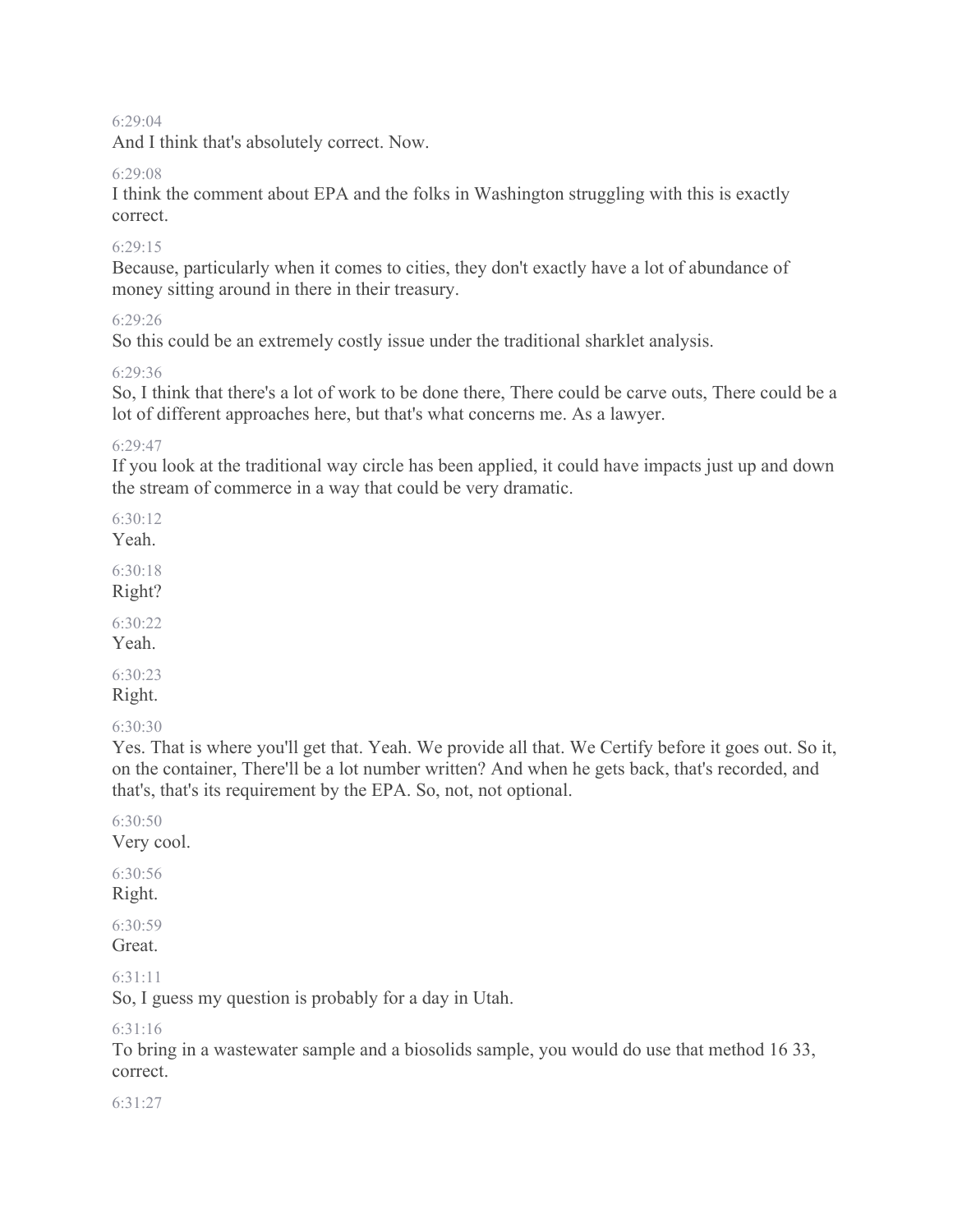It is a draft method I know. That's, it seems to be, that's what the method that they're, they're leaning towards a Clean Water Act. The, I believe that, that that's even what they're asking for.

## 6:31:42

But, but, yes, you could.

# $6.31.45$

Do, you could ask for 16, 33, We also do, Because we haven't had this until recently, for the last 5, 6 years, we've, we've done a modification to the 5, 37, or 533 as well. So, at this point, there's no requirement.

## 6:32:03

So, you know, you could, you could.

## 6:32:07

So if we were kind of doing, just wanting to find out what is mad.

## 6:32:14

With this method not being approved, at all.

## 6:32:19

The best to go and this point, and when we think this method will be approved No, no, I would. I mean, I think it's a pretty good at this point as to draft.

## 6:32:28

Which is a little odd situation, but this is no problem, right.

## 6:32:38

We generally use it, 537.5, 33, use an extraction protocol. Exactly those obligated.

### $6.32.51$

Yeah. It is a modification.

### $6.32.53$

But we've, we've done that for lots of people and those people like you guys, I just want to want to have some sort of idea of what, what you're looking at and see if you might have some issues down the line. At least. Like I said, it's, it's, there's no regulation necessarily in Oklahoma for it yet, so it's perfectly fine.

# 6:33:13

I would just add that 633 is what EPA is recommending. It's not required, it's only single lab validated.

# 6:33:24

Once they get it, motor labs, validated, they will go through the rulemaking process. They're recommending so that there's more of a one size fits all, when you start looking at data, making sure it will stay with the same method. But it is not required. And there are a lot of labs that are saying not until it is actually promulgated, or we're going to use it because the details may change slightly in that, could make a difference.

### 6:33:59

Up to the lab and the requester of the sample to work out what they think is most appropriate, and D to stay, and out of that, until we get something in regulation.

### 6:34:19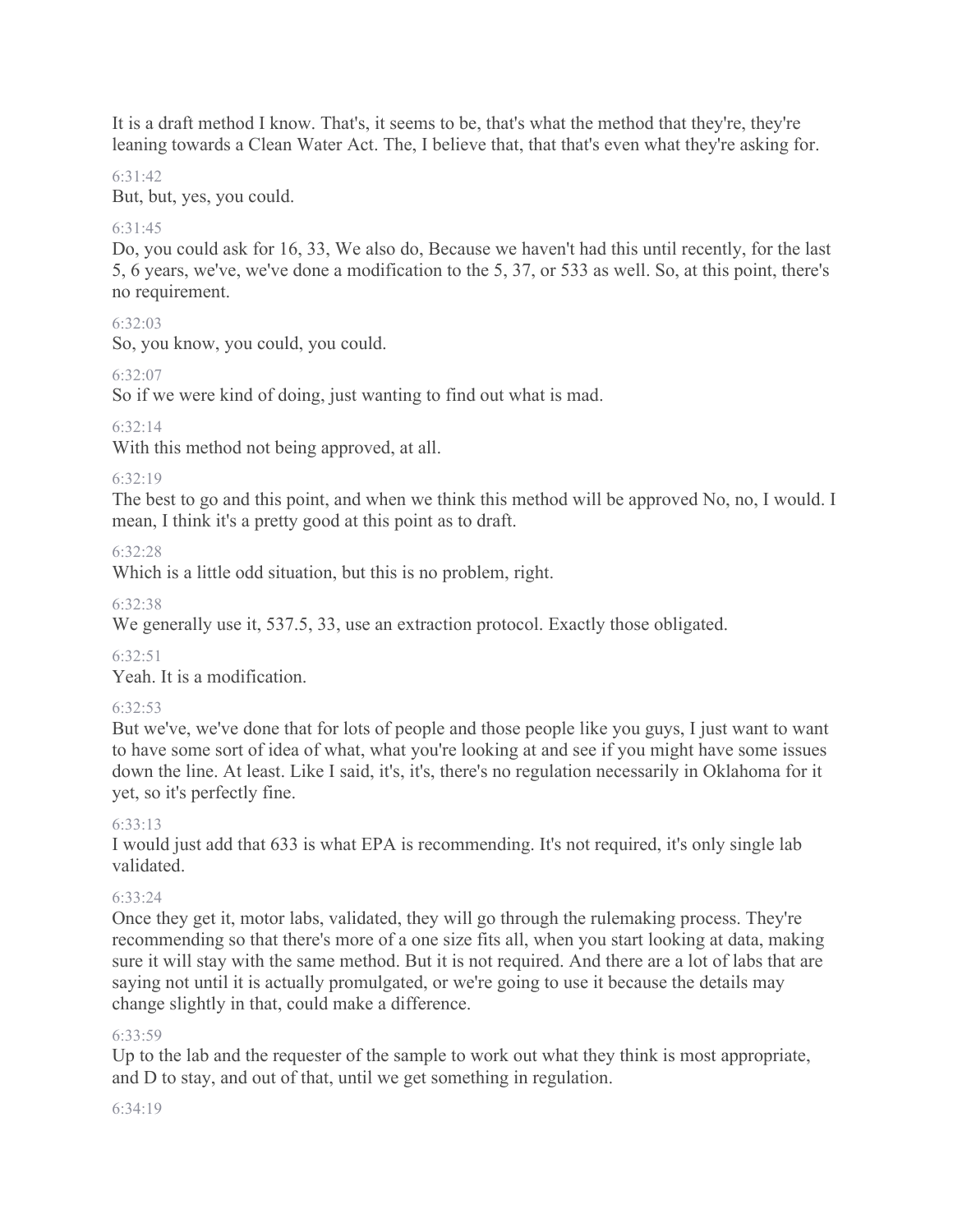OK, I have a question for you. What I am, the chief frank.

# 6:34:28

Malady muscle samples, as well, we will report the data with a qualifier for your specific program is that very well, could invalidate the results that you get.

# 6:34:43

So, depending on the compound, you know, if it's kind of like a method line, if you're if you get a result for something, that you also gotten the sample that would, you know, that would be basically, and invalidate that result. So, if it's for a different compound, then, you know, you have the data as qualified, but, yes, basically, the hours that would invalidate for the ...

# 6:35:06

five program absolutely invalidated and would require racing, OK, thank you.

# 6:35:22

Right in the regulation, Although.

6:35:25

Sure.

6:35:35

This question is also for Danny.

## 6:35:36

I just thought of you say you might not know but what would you say is the success rate versus the failed test hostility sample rate like results you get in? For like a quiver ...

6:35:50

reagent oh very little We have no issues with with passing.

6:35:56

In fact, uh, I don't remember the last time we've had a result in a field reagent, Blanck.

### 6:36:05

So it is very I mean people, especially now people that are doing the testing are well aware of the situation and sampling requirements. And and so on. Now, when it comes to the use EMR, there's a lot of people that have never dealt with this before, and, and it might be a little bit higher. And there'll be some re sampling to be done, but at this point, it's almost almost nine. I honestly can't remember. The last time we are, so, very, very minimal. And for all the ones that we did for .... None.

### 6:36:38

Yeah, that worked out very well. Yeah, Question.

### 6:36:53

So, my question, you know, all day today, we've heard a lot about P fast and a lot about kind of the murky regulatory atmosphere that exists regarding P for us right now.

### 6:37:06

Um, so, my question, anybody can answer this, from the Utilities perspective.

# 6:37:13

Is it advisable for us to go ahead and screen no waste water, drinking water outside of the current regulations right now? Because there already is a track for liability that is, you know, going on in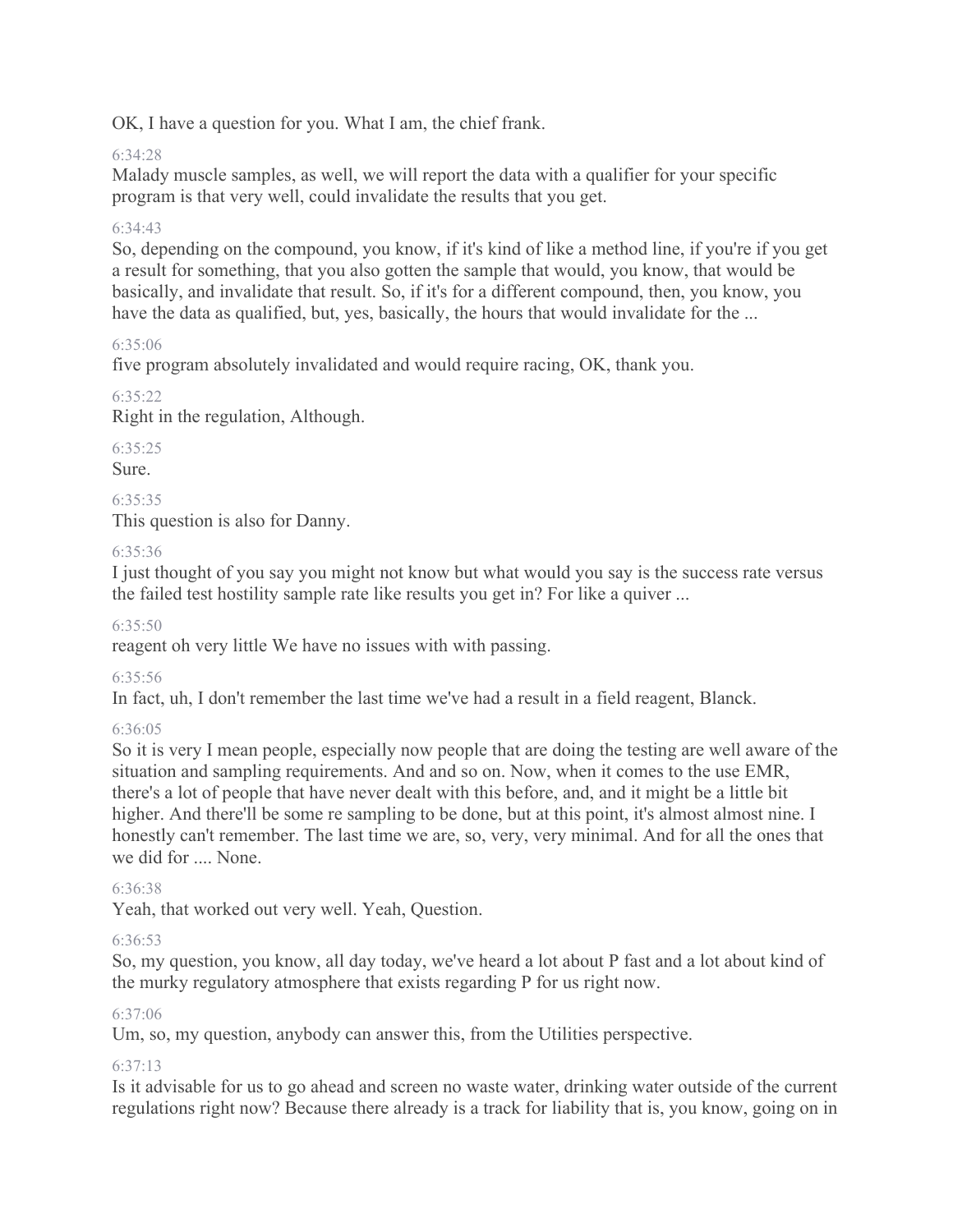other states, is that someone with the utility would have to be concerned about where to find something in our water?

# 6:37:36

This is Dawn, I might take that one.

# $6.37.40$

Um, I gotta tell you, and I've worked closely with utilities.

# 6:37:46

I would be very nervous.

# 6:37:48

At this point, if I add a discharge from a facility and I I didn't make any effort to understand if if there was P thoughts, contamination in that in that stream.

# 6:38:03

That waste stream and the water stream, whatever it may be. And here's why because ignorance is not going to be an offense at some point.

## 6:38:13

And, and I think that if there is an issue, it's better to know now and to address it at this point because it's never gonna get easy from a legal perspective.

# 6:38:27

And so I think it's best to try to grapple with it.

# 6:38:31

And that's probably is, eat, is done, is the preferable option in my mind.

# 6:38:38

Among a set of options, none of which is very good, be honest.

# 6:38:43

I'm going to jump on the bandwagon a little bit and say right now, there is an enormous amount of federal funding available to address, but EPA calls emerging contaminants and PFAS compounds are definitely one of them.

# 6:39:03

If you start sampling now, and you can start planning within your wastewater utility or drinking water utility, you can do some planning and still have time to tap. And, we have this infrastructure money for five years. If you're sampling now, and start finding some things, you can do some studies. And this is, on the drinking water side. one of the few opportunities you have.

# 6:39:36

Do you get funding for something that's not already a violation?

# 6:39:41

Please pass habs, and lead lead service lines. Those are the areas got under the drinking water state revolving fund That you don't have to be in violation in order to access that money and use it on the claim on the right side it's a little bit different.

# 6:40:02

But if you are doing sampling routing, find the fast or influence.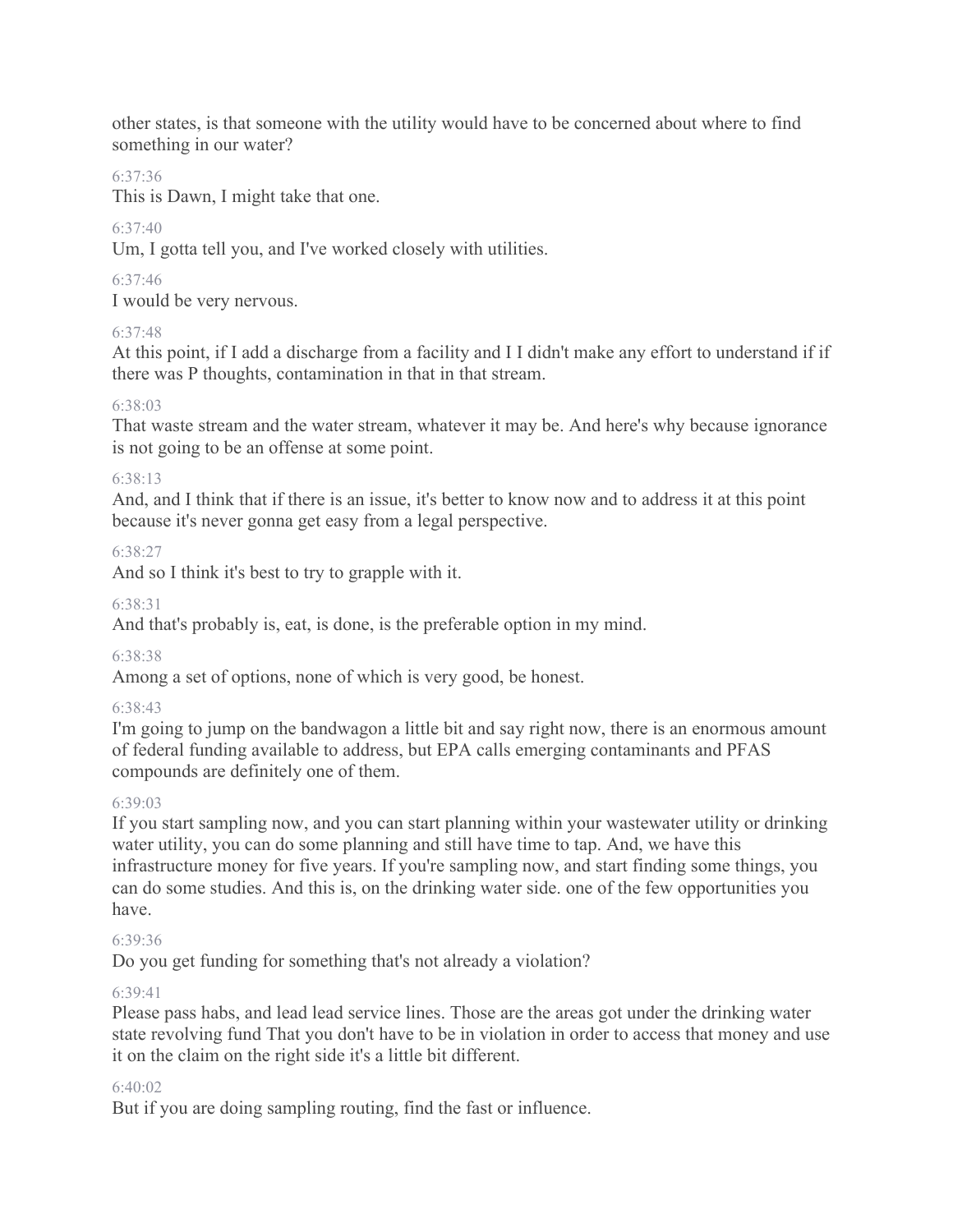#### $6:40:10$

After a certain treatment process, now's the really good opportunity to find out what it is aside from the liability, but get access to funding to start making some of those treatment upgrades that you may be required to do anyway. Or, two after you've already gotten started, and so you're ahead of the game at that point.

#### 6:40:32

And, Shelley, if I could add 1, 1 other comment as well.

#### 6:40:39

I don't want to get too technical from a legal perspective, but if if you're going to consider doing this, you should consult with your legal counsel, because who might want to take measures to set up the attorney client or the attorney work product privilege?

### 6:41:00

And so that's something that we could probably talk about for an hour, which I won't do, But But I would highly suggest you, if you're going down this path that you talk with your counsel.

#### $6.41.12$

This is Angela, how it's supposed to be done.

#### 6:41:15

I mentioned that When clients ask us what to do and what's the best course of action to pursue.

#### $6.41.21$

Those has to retain who attain a lawyer, make sure that discovery is protected.

#### 6:41:28

But on the second now, in support of early testing detection and getting how the message is as follows, a lot of communities are getting sophisticated and they can grab a bottle sampling.

#### 6:41:45

This happened in Flint, Michigan, happy now, everywhere else, K fear, the message will come out sooner or later, and it's better, Dad now, before anybody faces here with that.

#### 6:42:02

So, I will just tell you, what are, the first I will call it a lead Scalar we had at a school.

#### 6:42:15

The science class decided to test for lead samples all over the school and had an enormous amount, high level red showing envy.

#### $6.42.27$

What does that ruins restrooms.

#### 6:42:31

Are They were alarmed The public water supply, that Fed the school was alarmed and when people who were not high school students and high school science teachers took the samples, it was a very different result late in the afternoon, hot water tabs, where the kitchen and a re circulating pump.

#### 6:42:56

There were all kinds of things that we know, as professionals are not good places to sample because they will distort reality.